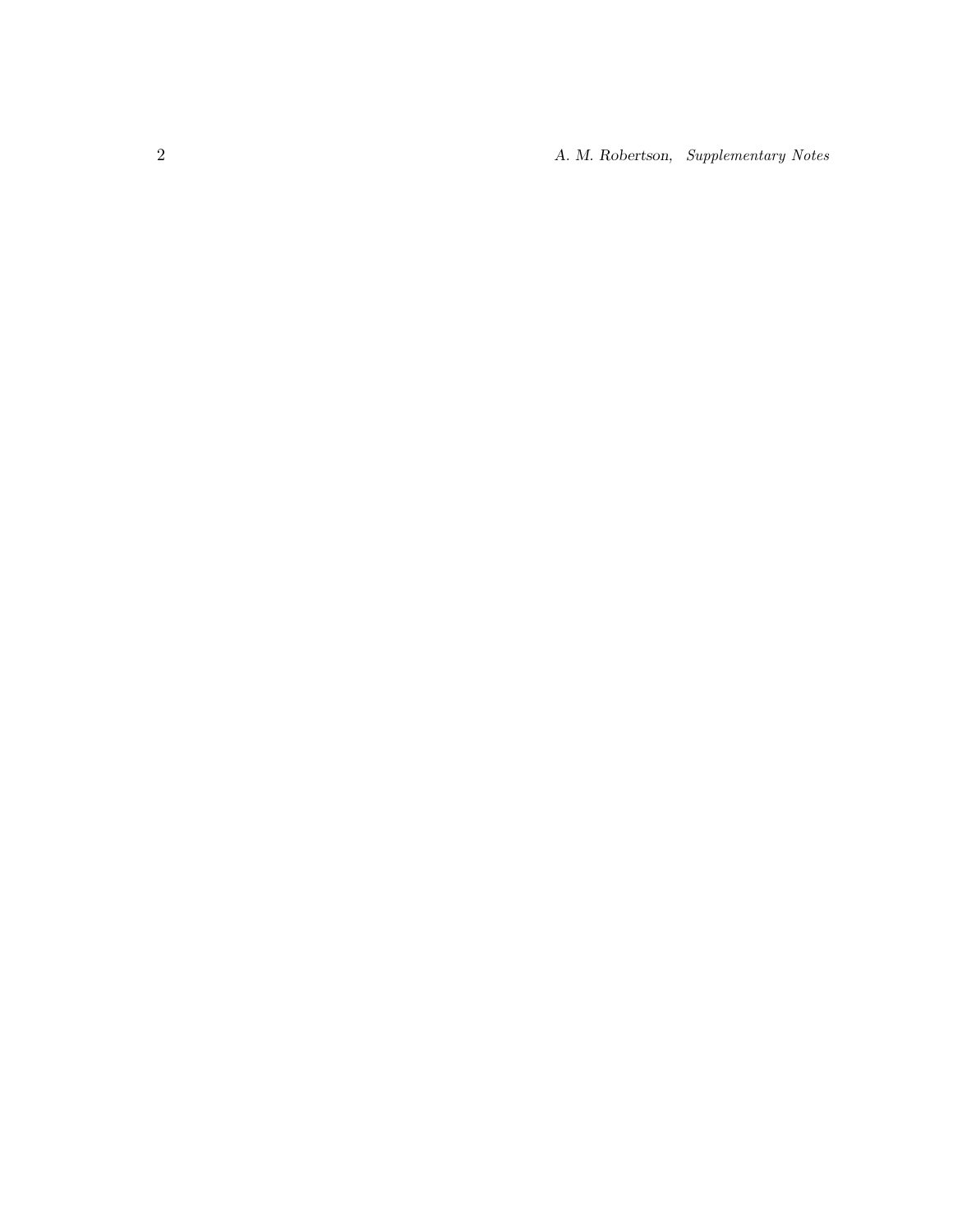# **Contents**

| $\mathbf{1}$ |                            | Kinematics                                                                                                  | 7              |  |  |  |
|--------------|----------------------------|-------------------------------------------------------------------------------------------------------------|----------------|--|--|--|
|              | 1.1                        | Continuum Idealization                                                                                      | $\overline{7}$ |  |  |  |
|              | 1.2                        | Description of motion of material points in a body $\dots \dots \dots \dots$                                | $\overline{7}$ |  |  |  |
|              | 1.3                        |                                                                                                             | 9              |  |  |  |
|              | 1.4                        |                                                                                                             | 10             |  |  |  |
|              |                            | 1.4.1                                                                                                       | 10             |  |  |  |
|              |                            | 1.4.2                                                                                                       | 10             |  |  |  |
|              | 1.5                        |                                                                                                             | 11             |  |  |  |
|              | 1.6                        | Transformations of infinitesimal areas and volumes during the deformation                                   | 13             |  |  |  |
|              |                            | 1.6.1                                                                                                       | 13             |  |  |  |
|              |                            | 1.6.2<br>Transformation of infinitesimal volumes                                                            | 13             |  |  |  |
|              | 1.7                        |                                                                                                             | 14             |  |  |  |
|              |                            | Material stretch and strain tensors, $\underline{C}$ and $\underline{E}$<br>1.7.1                           | 14             |  |  |  |
|              |                            | Spatial Stretch and Strain Tensors, $\underline{b}, \underline{e}, \ldots, \ldots, \ldots, \ldots$<br>1.7.2 | 16             |  |  |  |
|              | 1.8                        | Polar Decomposition of the Deformation Gradient Tensor                                                      | 17             |  |  |  |
|              | 1.9                        |                                                                                                             | 19             |  |  |  |
|              |                            |                                                                                                             | 19             |  |  |  |
|              |                            | 1.10.1 Vorticity Vector and Vorticity Tensor                                                                | 22             |  |  |  |
|              |                            |                                                                                                             | 22             |  |  |  |
|              |                            |                                                                                                             | 22             |  |  |  |
|              |                            |                                                                                                             | 22             |  |  |  |
|              |                            |                                                                                                             | 22             |  |  |  |
|              |                            |                                                                                                             | 23             |  |  |  |
|              |                            |                                                                                                             | 24             |  |  |  |
|              |                            |                                                                                                             | 24             |  |  |  |
|              |                            |                                                                                                             | 25             |  |  |  |
|              |                            |                                                                                                             | 28             |  |  |  |
| $\bf{2}$     | <b>Governing Equations</b> |                                                                                                             |                |  |  |  |
|              | 2.1                        |                                                                                                             | 29             |  |  |  |
|              |                            | 2.1.1                                                                                                       | 30             |  |  |  |
|              |                            | 2.1.2                                                                                                       | 32             |  |  |  |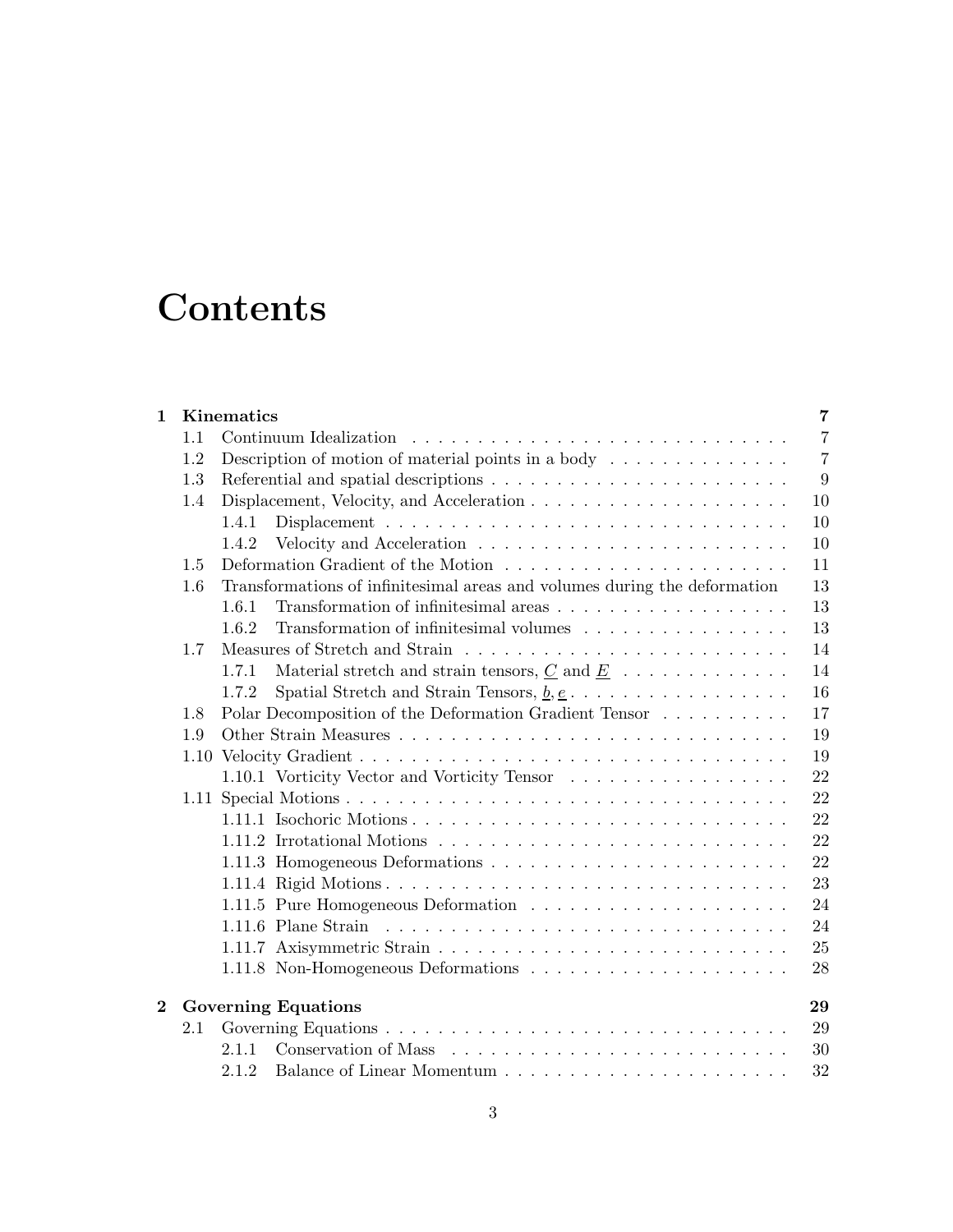|   |     | 2.1.3                                                                                                                                                                | 35 |
|---|-----|----------------------------------------------------------------------------------------------------------------------------------------------------------------------|----|
|   |     | 2.1.4                                                                                                                                                                | 36 |
|   |     | 2.1.5                                                                                                                                                                | 37 |
|   |     | 2.1.6                                                                                                                                                                | 39 |
|   |     | 2.1.7                                                                                                                                                                | 40 |
|   | 2.2 |                                                                                                                                                                      | 41 |
|   |     | Incompressible materials - constraint of incompressibility $\ldots \ldots$<br>2.2.1                                                                                  | 41 |
|   |     | Inextensible Fibers - constraint of inextensibility<br>2.2.2                                                                                                         | 42 |
| 3 |     | <b>Constitutive Equations</b>                                                                                                                                        | 43 |
|   | 3.1 |                                                                                                                                                                      | 43 |
|   |     | 3.1.1                                                                                                                                                                | 46 |
|   | 3.2 | Nonlinear Elastic Material (Cauchy-Elastic Material)                                                                                                                 | 50 |
|   |     | Implications of invariance under a superposed rigid body motion<br>3.2.1                                                                                             | 51 |
|   | 3.3 |                                                                                                                                                                      | 51 |
|   |     | 3.3.1                                                                                                                                                                | 53 |
|   |     | 3.3.2                                                                                                                                                                | 53 |
|   | 3.4 |                                                                                                                                                                      | 53 |
|   |     | Relationship between $W$ and the Helmholtz free energy $\dots \dots$<br>3.4.1                                                                                        | 55 |
|   |     | 3.4.2                                                                                                                                                                | 55 |
|   | 3.5 |                                                                                                                                                                      | 56 |
|   |     | 3.5.1                                                                                                                                                                | 57 |
|   |     | 3.5.2                                                                                                                                                                | 60 |
|   | 3.6 | Finite Elastic Constitutive Equation for Fiber-Reinforced Material                                                                                                   | 61 |
|   |     | Constitutive Equation for One Family of Fibers<br>3.6.1                                                                                                              | 61 |
|   |     | 3.6.2                                                                                                                                                                | 62 |
|   |     | Finite Elasticity for Two Families of Fibers<br>3.6.3                                                                                                                | 65 |
|   |     | A Additional Considerations for SRBM                                                                                                                                 | 69 |
|   |     | <b>B</b> Isotropic Tensors                                                                                                                                           | 73 |
|   |     |                                                                                                                                                                      |    |
|   |     | <b>C</b> Isotropic Tensor Functions                                                                                                                                  | 77 |
|   | C.1 |                                                                                                                                                                      | 77 |
|   | C.2 |                                                                                                                                                                      | 78 |
|   |     | D Some Derivations for Isotropic Materials                                                                                                                           | 79 |
|   |     | Results for the invariants for second order tensors $\underline{C}$ and $\underline{a}_0 \otimes \underline{a}_0$ .<br>D.0.1                                         | 80 |
|   |     | Results for the invariants for second order tensors $\underline{C}$ , $\underline{a}_0 \otimes \underline{a}_0$ , $\underline{g}_0 \otimes \underline{g}_0$<br>D.0.2 | 80 |

## **Notation**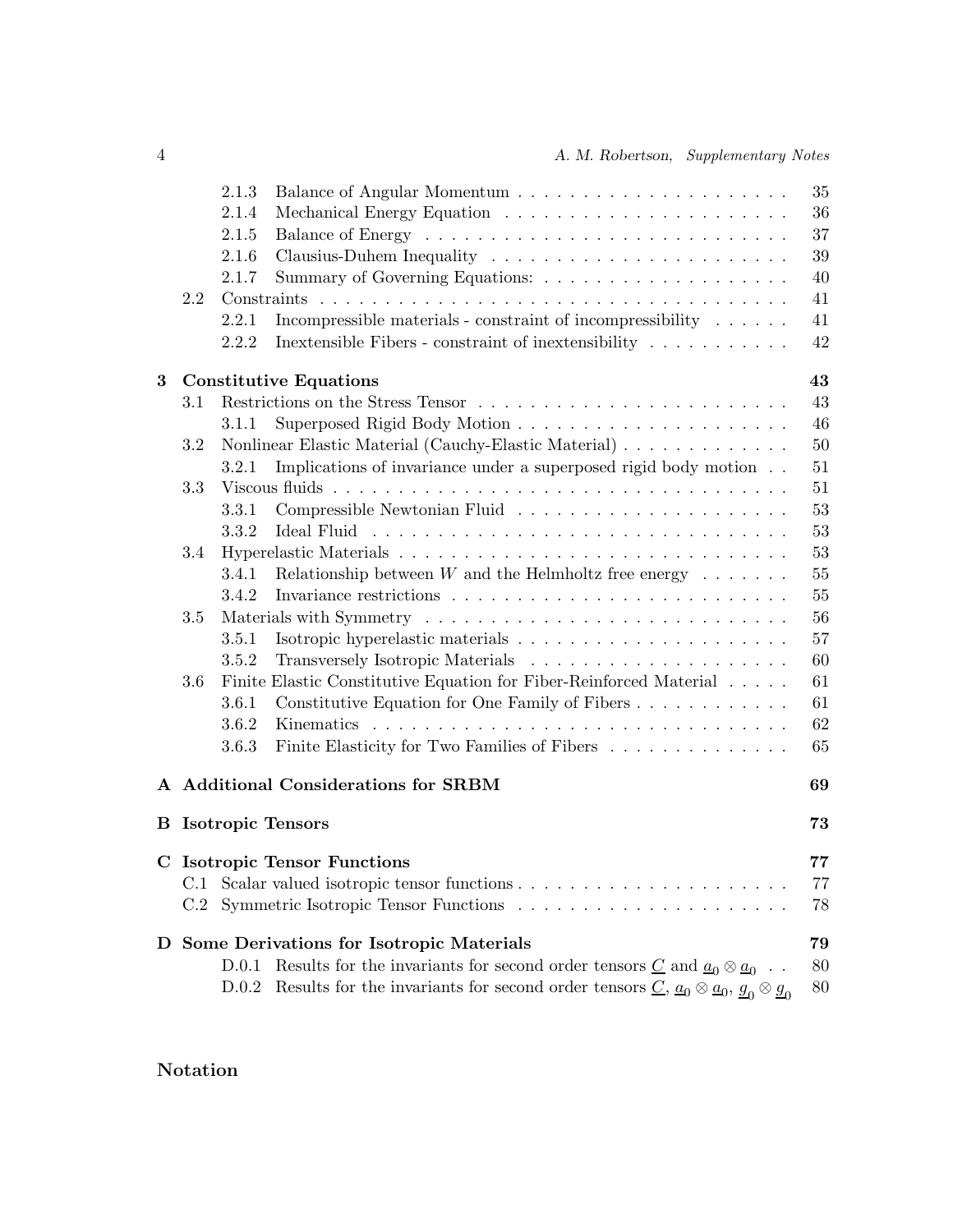Before proceeding further, we discuss some of the notation used in this chapter. We make use of Cartesian coordinates and the standard Einstein summation convention. For clarity, relations are often given in both coordinate free notation as well as component form.

In general, lower case letters (Greek and Latin) are used for scalar quantities, boldface lowercase letters are used for first order tensors (vectors) and boldface upper case letters are used for second order tensors. The components of tensors relative to fixed orthonormal basis (rectilinear)  $(\underline{e}_1, \underline{e}_2, \underline{e}_3)$  are denoted using Latin subscripts. Standard summation convention is used whereby repeated Latin indices imply summation from one to three. The inner product between two arbitrary vectors  $\underline{u}$  and  $\underline{v}$  is denoted using the "." notation and defined in this chapter as,

$$
\underline{u} \cdot \underline{v} = u_i v_i. \tag{1}
$$

The linear transformation formed by the operation of a second order tensor  $\underline{A}$  on a vector u to generate a vector v is written as  $v = Au<sup>1</sup>$ . The product of two second order tensors  $\underline{A}\,\underline{B}$  generates another second order tensor  $\underline{C}$ ,

$$
\underline{C} = \underline{AB} \quad \text{or} \quad C_{ij} = A_{ik} B_{kj}.
$$
 (2)

The inner product of two second order tensors  $\underline{A}$  and  $\underline{B}$  is denoted by  $\underline{A} : \underline{B}$  and defined as,

$$
\underline{A} : \underline{B} = \text{trace}(\underline{A}^T \underline{B}) \quad \text{or} \quad \underline{A} : \underline{B} = A_{ij} B_{ij}.
$$
 (3)

<sup>&</sup>lt;sup>1</sup>Some texts write  $\underline{v} = \underline{A} \underline{u}$ .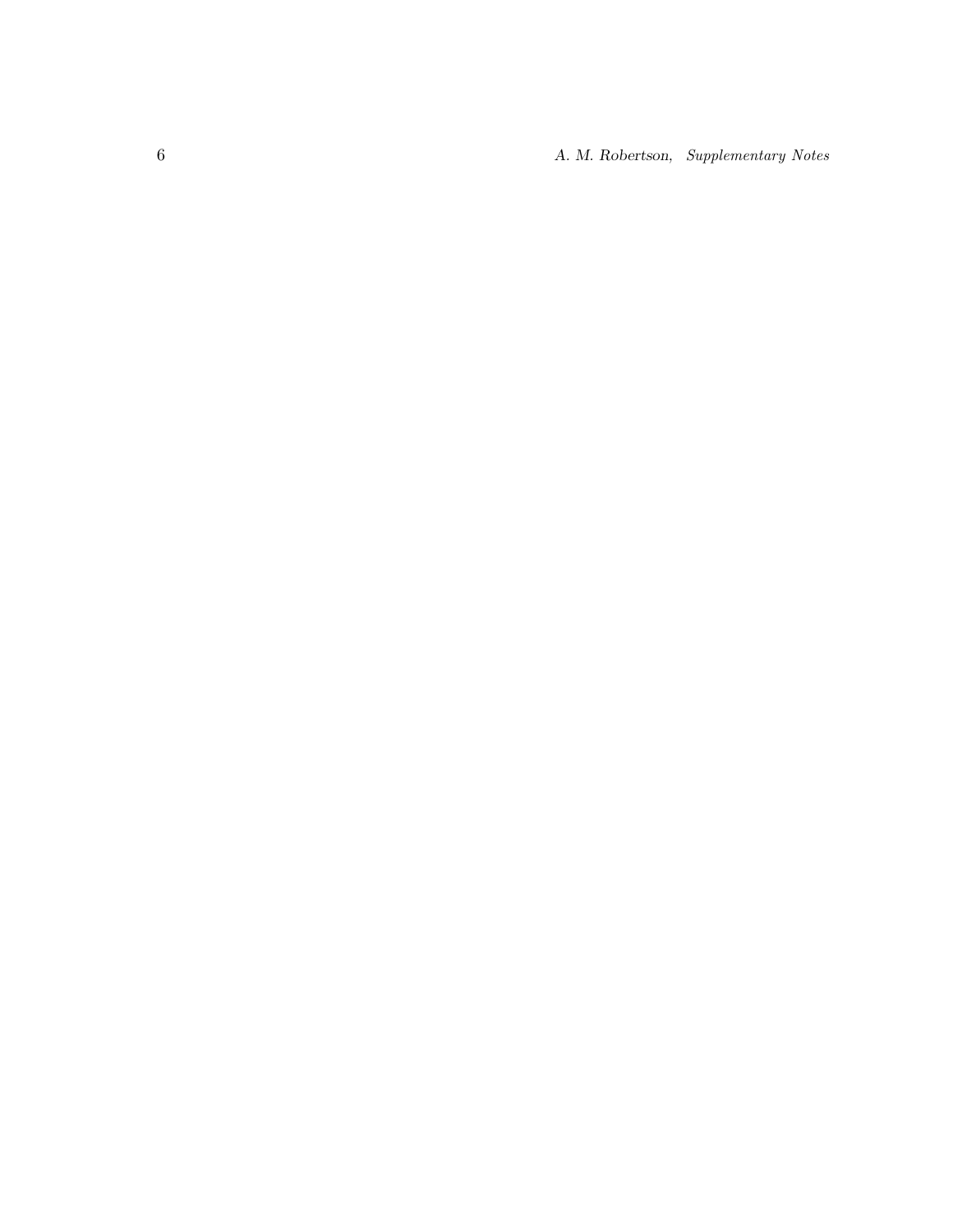## **Chapter 1**

# **Kinematics**

### **1.1 Continuum Idealization**

In this class, we consider the bulk response of materials, rather than focusing on the behavior at the microscopic level. In doing so, we will make use of a continuum mechanics model in which we assume that the physical body under analysis completely fills a region in physical space. Namely, we idealize a physical body,  $\mathfrak{B}$ , as being composed of a continuous set of material points (or continuum particles).

### **1.2 Description of motion of material points in a body**

In order to identify these material points within the body and describe the motion/deformation of the body, we embed  $\mathfrak{B}$  in a three-dimensional Euclidean space, Figure 1.2. As the body deforms (moves) in time, it will occupy different regions in space. We call these regions configurations and denote the configuration at an arbitrary current time t by  $\kappa(t)$ . This configuration will be referred to as the *current configuration*. We choose a particular configuration of B to serve as a *reference configuration*, enabling us to uniquely identify an arbitrary material point P in  $\mathfrak{B}$  by its position X in this configuration. We denote this special configuration as  $\kappa_0$ <sup>1</sup>. For example,  $\kappa_0$  could be the configuration of the body at time zero, though it is not necessary that the configuration of the body have ever coincided with reference configuration  $\kappa_0$ .

During the deformation (or motion) of  $\mathfrak{B}$ , an arbitrary material particle P located at position X in reference configuration  $\kappa_0$  will move to position x in configuration  $\kappa(t)$ . The vector  $\underline{X}$  is sometimes referred to as the *referential position* and  $\underline{x}$  as the *current position* of the material point P

It is assumed that the *motion* of this arbitrary material point in **B** can be described

<sup>&</sup>lt;sup>1</sup>The use of the upper case symbol for the position vector in  $\kappa_0$  is an exception to the notation for vectors introduced above.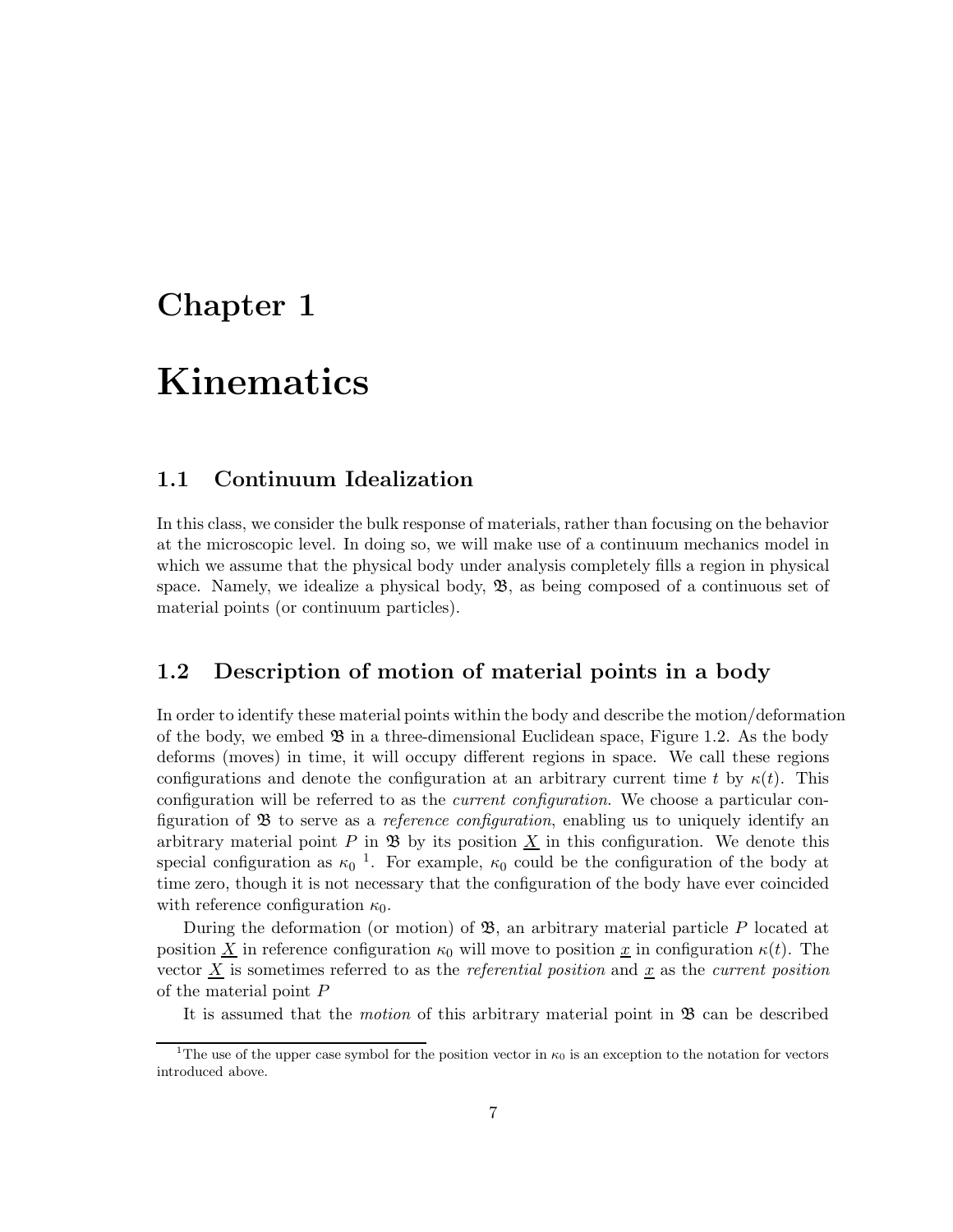

Figure 1.1: Schematic of notation used to identify material points and regions in an arbitrary body **B** in the reference configuration  $\kappa_0$  and current configuration  $\kappa(t)$ .

through a relationship of the form

$$
\underline{x} = \underline{\chi}(\underline{X}, t) \qquad \text{for } t \ge 0. \tag{1.1}
$$

With respect to the map given in (1.1), we will make the following *mathematical* assumptions:

- 1. The function  $\chi_{\alpha}(X, t)$  is continuously differentiable in all variables, at least up through the second derivatives.
- 2. At each fixed time  $t \geq 0$ , the following property holds: for any  $\underline{X}$  and corresponding  $\underline{x}$ , there are open balls  $B_{\underline{X}}$  (centered at  $\underline{X}$ ) and  $B_{\underline{x}}$  (centered at  $\underline{x}$ ), both contained in B, such that points of  $\overline{B}_{\underline{X}}$  are in one-to-one correspondence with points of  $B_{\underline{x}}$ .

These mathematical assumptions correspond to specific physical requirements. The first ensures a degree of smoothness of the trajectories of material points that will allow us to define quantities such as the velocity and acceleration. The second assumption implies the following two conditions are met:

- Impenetrability of the body
- No voids are created in the body.

The second condition also implies that the Jacobian  $J$  of the transformation (1.1) is non-zero at all times  $t \geq 0$  and all points in the body. Here, J is

$$
J = \det \left( \frac{\partial \underline{\chi}_{\kappa_0}(\underline{X}, t)}{\partial \underline{X}} \right). \tag{1.2}
$$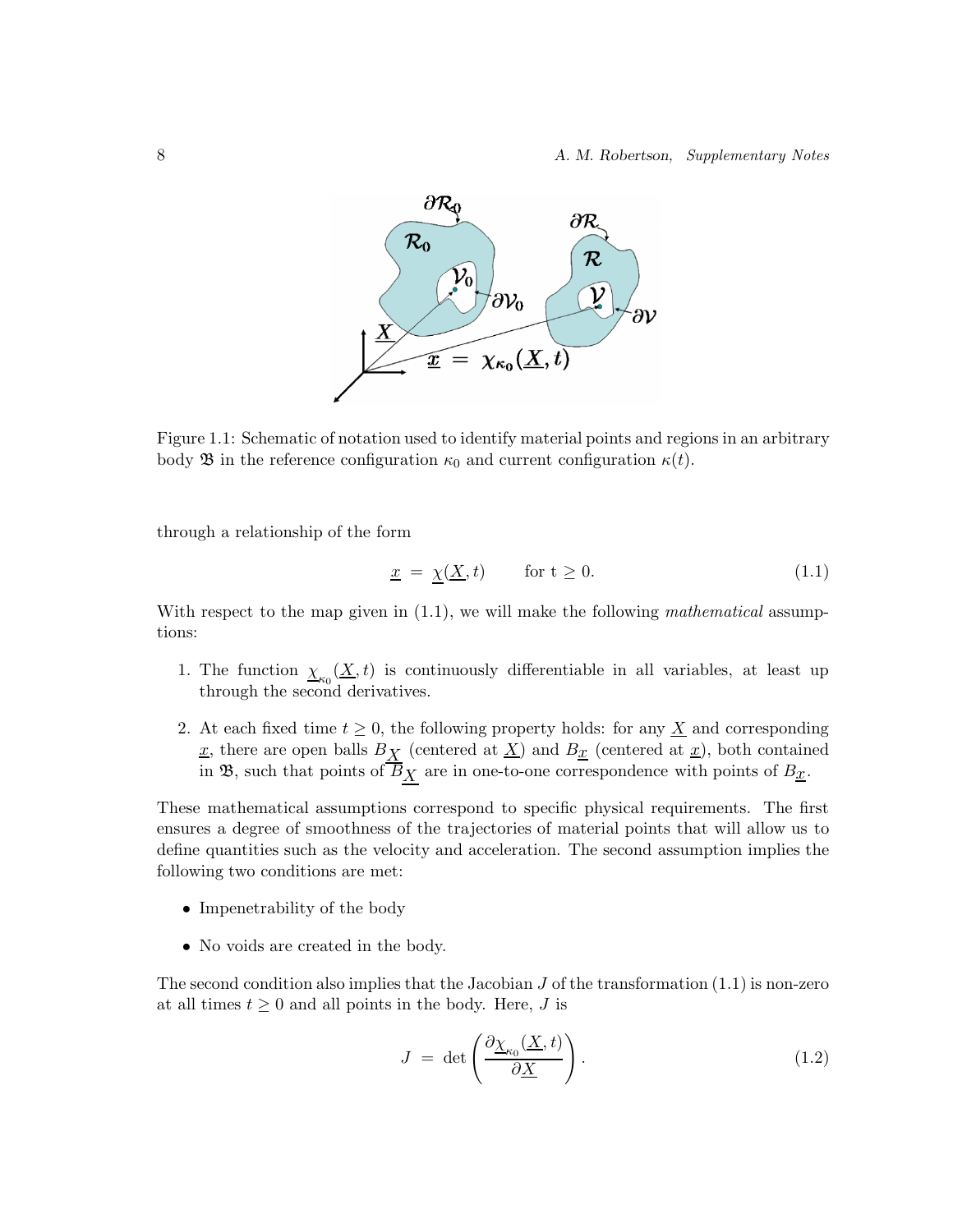If the reference configuration of the body was at any time  $t^*$  an actual configuration of the body, then at this time,  $x = \underline{X}$ . At this time, it follows that  $J(t^*) = 1$ . However, as just stated,  $J$  can never vanish, so that if  $J$  is positive at one time, it must be positive at all times. We can therefore, conclude that under these conditions, for all points in the body,

$$
J > 0, \text{for all } t \ge 0. \tag{1.3}
$$

Furthermore, we can conclude that the transformation (1.1) posseses and inverse,

$$
\underline{X} = \underline{\chi}^{-1}(\underline{x}, t). \tag{1.4}
$$

For future discussions, it will be useful to introduce notation for identifying various regions of the body. The region occupied by the entire body in  $\kappa_0$  will be denoted by  $\mathcal{R}_0$ with closed boundary  $\partial \mathcal{R}_0$ , Figure 1.2. The corresponding regions and boundaries for the body in  $\kappa(t)$  are  $\mathcal R$  and  $\partial \mathcal R$ , respectively. An arbitrary material region within  $\mathcal B$  in  $\kappa_0$  will be denoted as  $V_0$  ( $V_0 \subseteq \mathcal{R}_0$ ) with boundary  $\partial V_0$ . The corresponding subregion in the current configuration  $\kappa(t)$  will be denoted as  $\mathcal{V}$  ( $\mathcal{V} \subseteq \mathcal{R}$ ) with boundary  $\partial \mathcal{V}$ .

For the current purposes, it suffices to define one reference configuration for the body. Hence, in further discussions, we drop the subscript  $\kappa_0$  and it will be understood that the functions  $\chi(\underline{X}, t)$  and  $\chi^{-1}(\underline{x}, t)$  depend on the choice of reference configuration. However, in future discussion of multi-mechanism materials, more than one reference configuration will be employed. In these discussions, we will make use of subscripts of this kind to identify the appropriate reference configuration.

#### **1.3 Referential and spatial descriptions**

It follows from the second mathematical assumption that the vectors  $\underline{X}$  and  $\underline{x}$  for a material point P are in one-to-one correspondence. Therefore, field variables such as the density,  $\rho$ , can either be written as a function of X and t (the *referential* or *Lagrangian* description) or as a function of  $\underline{x}$  and  $t$ , (the *spatial* or *Eulerian* description),

$$
\rho = \bar{\rho}(\underline{X}, t) = \hat{\rho}(\underline{x}, t). \tag{1.5}
$$

Clearly these two descriptions can be related using  $(1.1)$  and  $(1.4)$ ,

$$
\hat{\rho}(\underline{x},t) = \hat{\rho}(\underline{\chi}(\underline{X},t),t) \equiv \bar{\rho}(\underline{X},t) \tag{1.6}
$$

and

$$
\bar{\rho}(\underline{X},t) = \bar{\rho}(\underline{\chi}^{-1}(\underline{x},t),t) \equiv \hat{\rho}(\underline{x},t)
$$
\n(1.7)

The Eulerian description  $\hat{\rho}(\underline{x}, t)$  is independent of information about the position of individual material particles and is typically used for the motion of viscous fluids.

When discussing entities such as the gradient, divergence or curl that involve spatial derivatives, we need to be clear whether we are considering these quantities in terms of position vector in the referential or current configuration. It will be convenient to use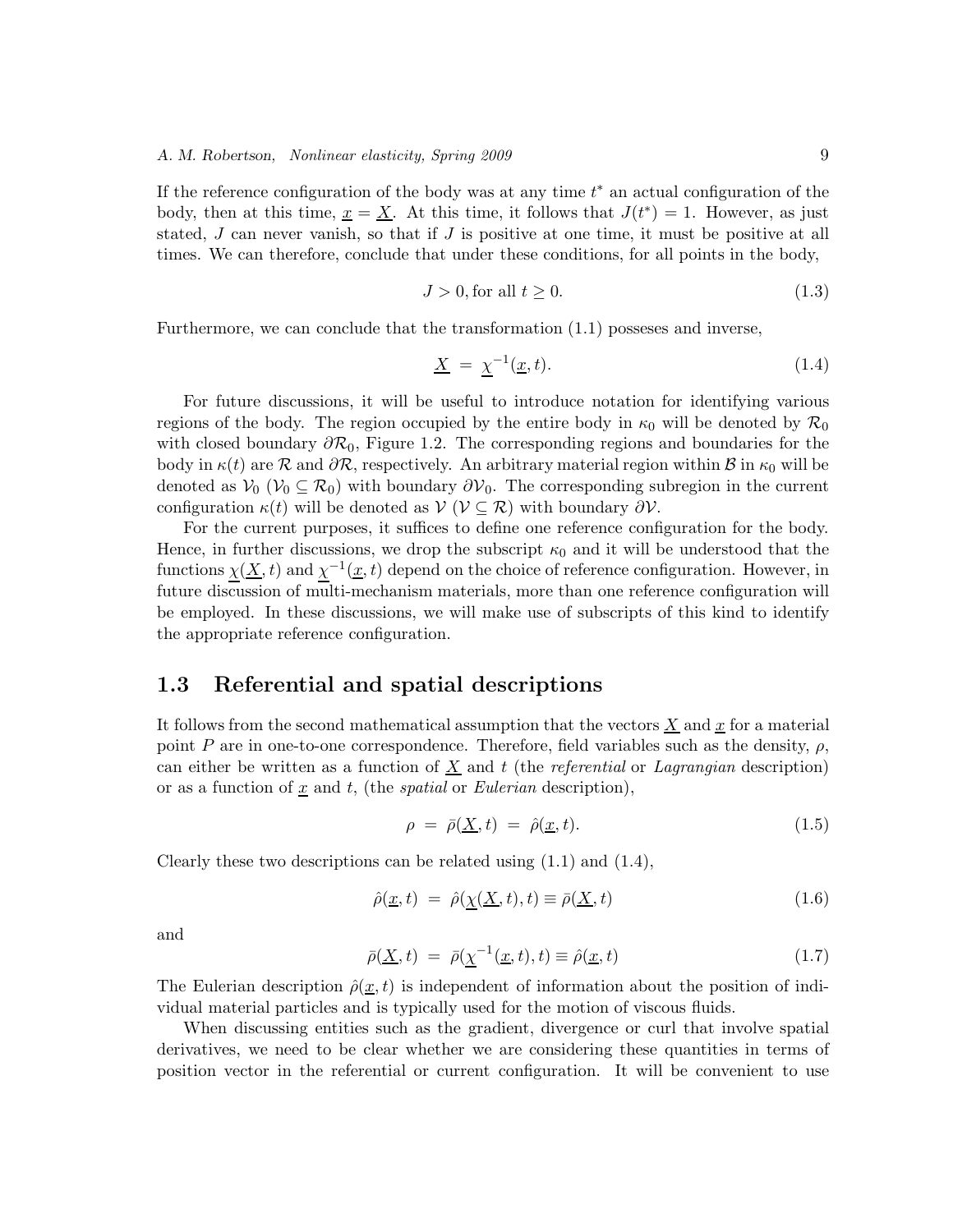capital letters/lower case letters when we use the referential/current spatial variable. For example, for a field variable  $f = \overline{f}(\underline{X}, t) = \hat{f}(\underline{x}, t)$ ,

$$
\text{Grad}f = \frac{\partial \bar{f}(\underline{X}, t)}{\partial \underline{X}} \quad \text{and} \quad \text{grad}f = \frac{\partial \hat{f}(\underline{x}, t)}{\partial \underline{x}}. \tag{1.8}
$$

## **1.4 Displacement, Velocity, and Acceleration**

#### **1.4.1 Displacement**

The displacement  $\underline{u}$  of a particle  $P$  at time  $t$  is defined by,

$$
\underline{u} = \underline{x} - \underline{X}.\tag{1.9}
$$

In writing (1.9), we have not specified how we are evaluating the right hand side of equation. In particular, if we make use of (1.1), we obtain the displacement in Eulerian form,

$$
\underline{\hat{u}}(\underline{x},t) = \underline{x} - \underline{\chi}^{-1}(\underline{x},t). \tag{1.10}
$$

Alternatively, using (1.4), we obtain the Lagrangian description,

$$
\underline{\bar{u}}(\underline{X},t) = \underline{\chi}(\underline{X},t) - \underline{X}.\tag{1.11}
$$

#### **1.4.2 Velocity and Acceleration**

The velocity  $\underline{v}$  of a material point P is defined as the time derivative of the displacement (1.11) (for fixed material particle),

$$
\underline{v} = \frac{\partial \underline{\bar{u}}(\underline{X}, t)}{\partial t} \quad \text{or} \quad \underline{v} = \frac{\partial \underline{\chi}(\underline{X}, t)}{\partial t}, \tag{1.12}
$$

The acceleration of the same particle  $P$  is defined as the time derivative of the velocity, (for fixed material particle),

$$
\underline{a} = \frac{\partial \underline{v}(\underline{X}, t)}{\partial t} = \frac{\partial^2 \underline{\chi}(\underline{X}, t)}{\partial t^2}.
$$
\n(1.13)

As was done for the density field, both these field variables can be written in Eulerian form using (1.4). For example,

$$
\underline{v} = \underline{\bar{v}}(\underline{X}, t) = \underline{\bar{v}}(\underline{\chi}^{-1}(\underline{x}, t), t) = \underline{\hat{v}}(\underline{x}, t). \tag{1.14}
$$

#### **Material Derivative**

The material derivative of a field variable such as density, is defined as the partial derivative of the function with respect to time holding the material point fixed,

$$
\frac{D\rho}{Dt} = \frac{\partial \bar{\rho}(\underline{X}, t)}{\partial t}.
$$
\n(1.15)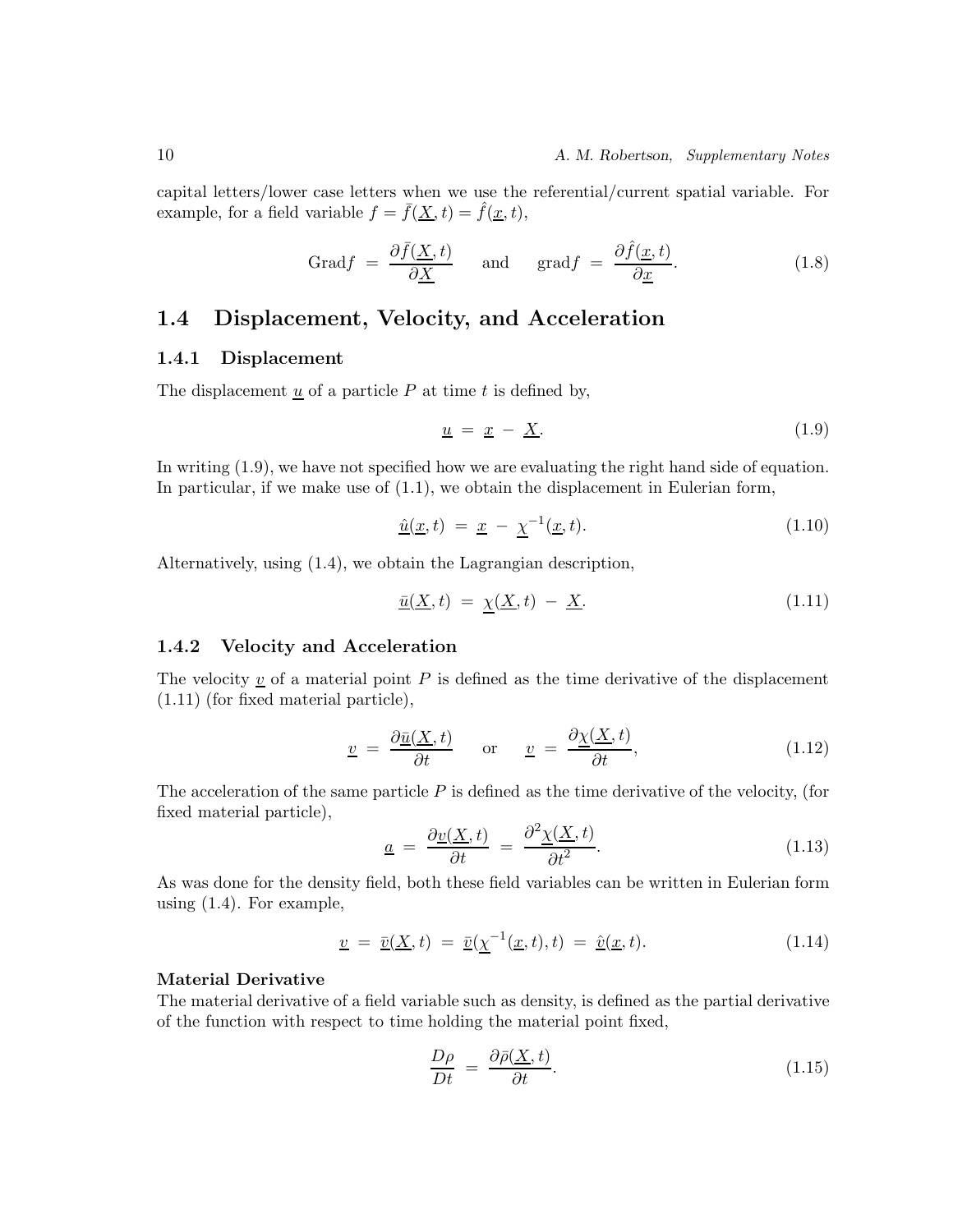Sometimes the material derivative is called the *total derivative* or *substantial derivative*. For example, it follows that the acceleration is the material derivative of the velocity field.

Frequently in fluid mechanics we work with the Eulerian representation of functions without knowledge of the deformation  $(1.1)$  with which to obtain the Lagrangian representation from the Eulerian representation. As a result, it is not possible to directly evaluate (1.15). Using the chain rule, the material derivative can be written for the spatial formulation of a field variable. For example, in the case of the density field,

$$
\frac{D\rho}{Dt} = \frac{\partial \hat{\rho}(\underline{x},t)}{\partial t} + v_i \frac{\partial \hat{\rho}(\underline{x},t)}{\partial x_i} \quad \text{or} \quad \frac{D\rho}{Dt} = \frac{\partial \hat{\rho}(\underline{x},t)}{\partial t} + \underline{v}(\underline{x},t) \cdot \text{grad}\rho(\underline{x},t). \quad (1.16)
$$

Therefore, depending on the representation we have for a field variable, we have two choices for the material derivative. Once again, for a scalar field variable,



Using  $(1.17)$ , we may obtain the acceleration from the spatial representation of the velocity field,

$$
\underline{a} = \frac{\partial \underline{v}(\underline{x}, t)}{\partial t} + (\text{grad}\underline{v}(\underline{x}, t))\underline{v}(\underline{x}, t) \quad \text{or} \quad a_i = \frac{\partial \hat{v}_i(\underline{x}, t)}{\partial t} + \frac{\partial \hat{v}_i(\underline{x}, t)}{\partial x_j} v_j. \quad (1.18)
$$

In summary, we can calculate the acceleration from either the Lagrangian or Eulerian representation of the velocity vector using (1.13) or (1.18),

**Acceleration**  
\n
$$
\underline{a} = \begin{cases}\n\frac{\partial \underline{v}(\underline{X}, t)}{\partial t} \\
\frac{\partial \underline{v}(\underline{x}, t)}{\partial t} + (\text{grad}\underline{v}(\underline{x}, t)) \underline{v}(\underline{x}, t)\n\end{cases}
$$
\n(1.19)

## **1.5 Deformation Gradient of the Motion**

Let  $\underline{x}$  be the position of a material point P in  $\kappa$  and y be the position of another particle Q in the neighborhood N of P. We assume N is very small so that  $y - x$  is an infinitesimal vector. The rectangular components of  $dx_i = (dx_1, dx_2, dx_3)$ . It can then be shown from  $(1.1)$ , that

$$
dx_i = \frac{\partial \chi_i(\underline{x}, t)}{\partial X_A} dX_A.
$$
 (1.20)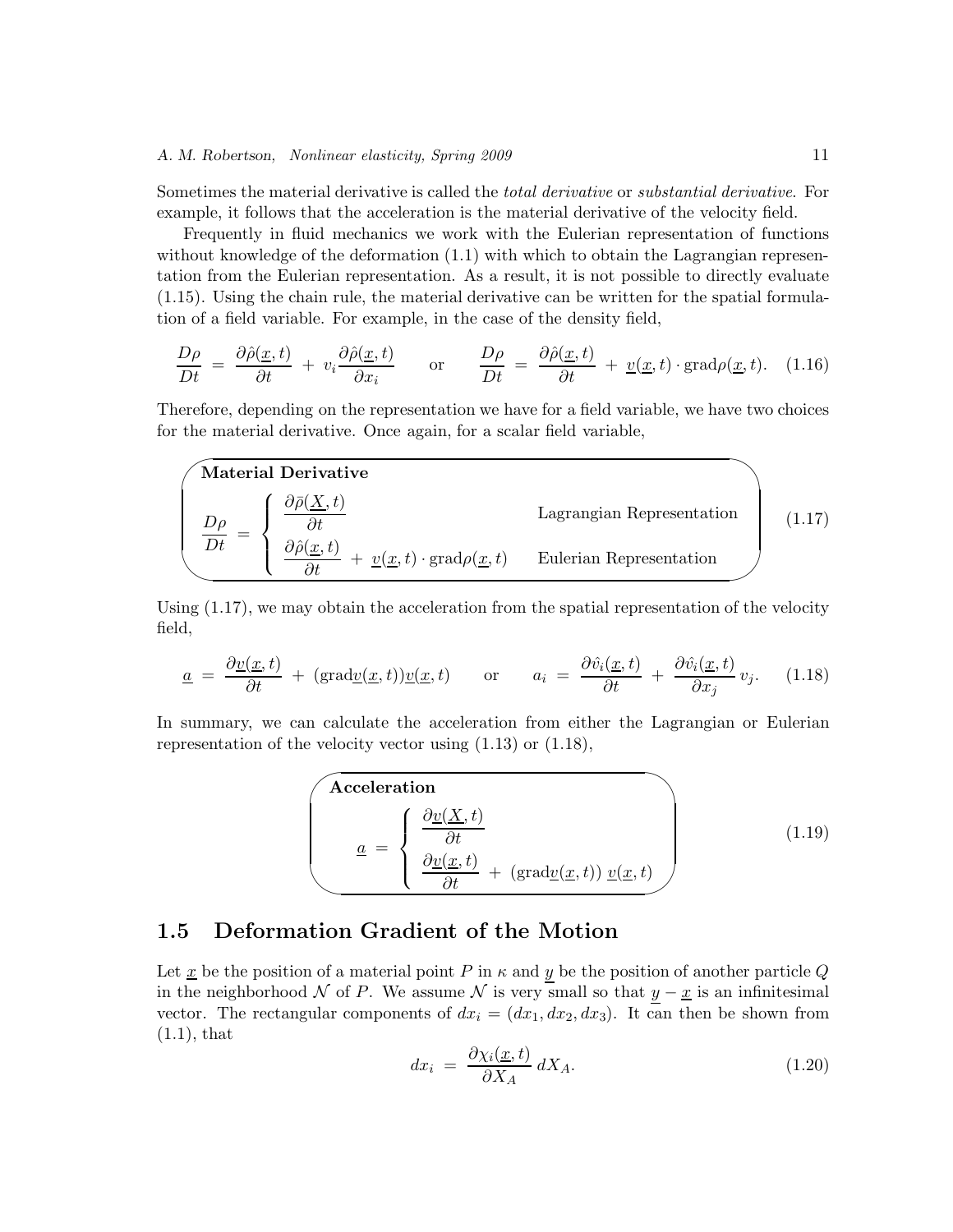It is straightforward to prove the components  $\partial \chi_i/\partial X_A$ ,  $(i, A = 1, 2, 3)$  transform under a change of basis like the components of a second order tensor. We denote this tensor as  $\underline{F}$ , so that,

**Definition Gradient Tensor:**  
\n
$$
\underline{F} \equiv \frac{\partial \underline{\chi}(\underline{X}, t)}{\partial \underline{X}} \quad \text{or} \quad F_{iA} = \frac{\partial \chi_{i}(\underline{X}, t)}{\partial X_{A}}.
$$
\nand\n  
\n**Inverse Deformation Gradient Tensor:**\n
$$
\underline{F}^{-1} \equiv \frac{\partial \underline{\chi}^{-1}(\underline{x}, t)}{\partial \underline{x}} \quad \text{or} \quad F_{Ai}^{-1} = \frac{\partial \chi_{A}^{-1}(\underline{x}, t)}{\partial x_{i}}.
$$
\n(1.21)

Using this notation, it follows from (1.20),

$$
\underbrace{dx} = \underline{F} \, \underline{dX}, \qquad \text{or} \qquad dx_i = F_{iA} \, \underline{dX_A}.\tag{1.22}
$$

It is clear from this last expression, that  $\underline{F}$  determines how infinitesimal vectors in the



Figure 1.2: Deformation of an infinitesimal material element,  $dX$  in  $\kappa_0$  which is transformed to  $dx$  in  $\kappa(t)$ .

reference configuration are deformed (stretched and rotated) during the motion, Fig. 1.3. For this reason,  $\underline{F}$  is called the *deformation gradient tensor*. Using the notations introduced in (1.8) with (1.10) and (1.11), we see that  $\underline{F}$  and  $\underline{F}^{-1}$  are related to the gradients of the displacement vector through

$$
\underline{F} = \text{Grad}\underline{u} + \underline{I}, \qquad \underline{F}^{-1} = \underline{I} - \text{grad}\underline{u}.
$$
 (1.23)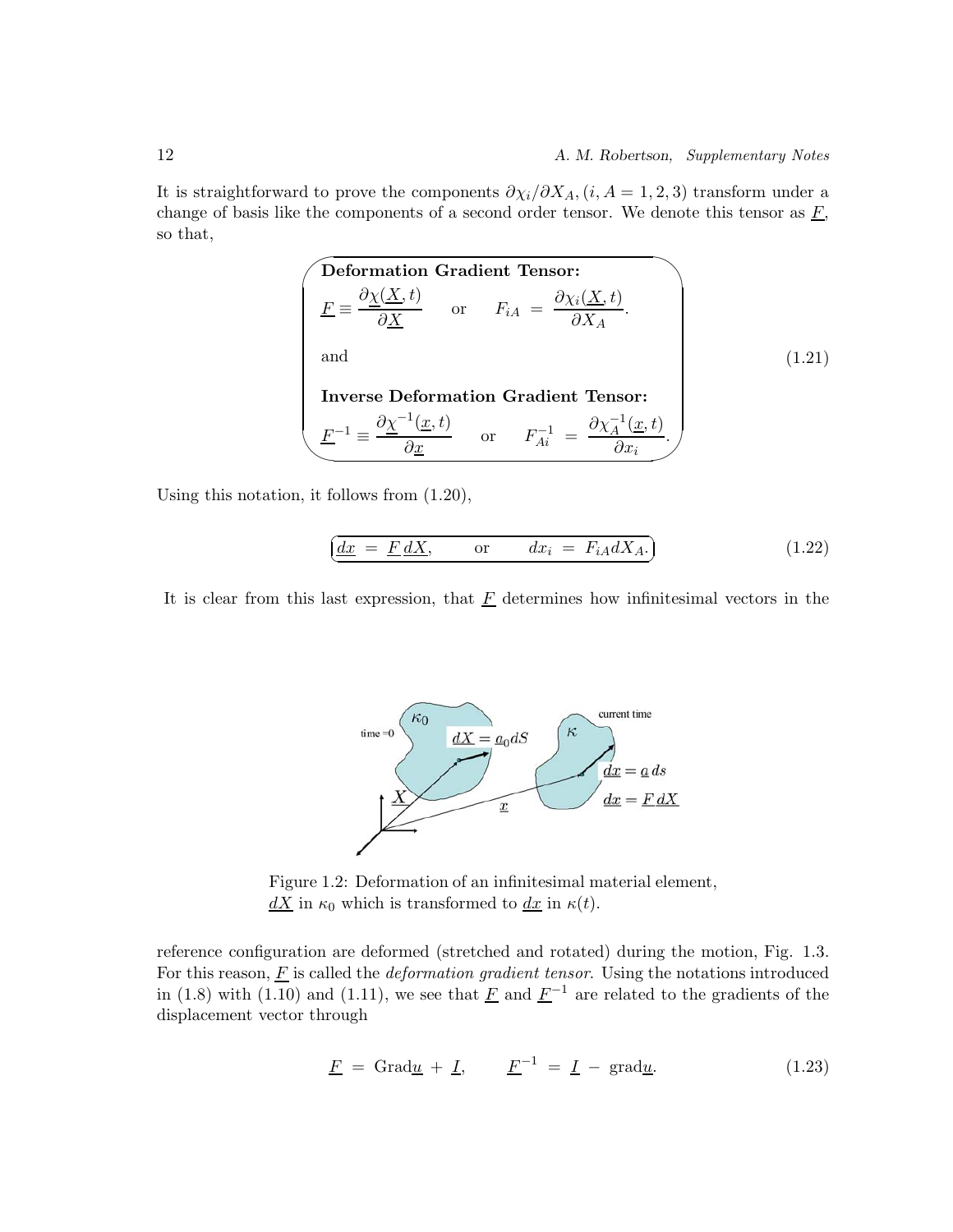## **1.6 Transformations of infinitesimal areas and volumes during the deformation**

The transformation of an infinitesimal material element  $dX$  from the reference configuration to the current configuration is determined through  $\underline{F}$ . This tensorial relationship can in turn be used to calculate the changes in material area and volume during the deformation.

#### **1.6.1 Transformation of infinitesimal areas**

If we consider two distinct infinitesimal material line elements  $dY, dZ$  in configuration  $\kappa_0$ at  $\underline{X}$ , then we may define an infinitesimal material area  $\underline{dA}$  in  $\kappa_0$  and the corresponding area  $\underline{da}$  in  $\kappa(t)$ 

$$
\underline{dA} \equiv \underline{dY} \times \underline{dZ}, \qquad \underline{da} \equiv \underline{dy} \times \underline{dz}, \qquad (1.24)
$$

where  $dA$  can be written as the product of its magnitude  $dA$  and unit normal N such that  $dA = N dA$ . Similarly,  $d\overline{a} = n d\overline{a}$  in  $\kappa(t)$ , where  $n$  is the unit normal and  $d\overline{a}$  is the magnitude of area <u>da</u>. Noting from (1.22) that  $dy \equiv \underline{F} d\underline{Y}$  and  $dz \equiv \underline{F} d\underline{Z}$ , it then follows,

$$
da_m = \epsilon_{mjk} F_{jB} F_{kC} dY_B dZ_C
$$
  
\n
$$
= \epsilon_{ijk} \delta_{im} F_{jB} F_{kC} dY_B dZ_C
$$
  
\n
$$
= \epsilon_{ijk} F_{iA} F_{nR}^{-1} F_{jB} F_{kC} dY_B dZ_C
$$
  
\n
$$
= \epsilon_{ABC} J F_{Am}^{-1} dY_B dZ_C
$$
  
\n
$$
= J F_{Am}^{-1} dA_A
$$
  
\n(1.25)

Namely, we have Nanson's formula,

$$
\left(\text{Nanson's Formula:} \qquad \underline{da} = J\underline{F}^{-T} \underline{d}\underline{A}.\right) \tag{1.26}
$$

#### **1.6.2 Transformation of infinitesimal volumes**

If we consider three distinct material non-planar line elements  $dX, dY, dZ$  in configuration  $\kappa_0$  at  $\underline{X}$ , then we may define an infinitesimal material volume dV in  $\kappa_0$  with volume dv in  $\kappa(t)$  as,

$$
dV \equiv \underline{dX} \cdot (\underline{dY} \times \underline{dZ}), \qquad dv \equiv \underline{dx} \cdot (\underline{dy} \times \underline{dz}), \qquad (1.27)
$$

where  $dx \equiv F dX$ ,  $dy \equiv F dY$  and  $dz \equiv F dZ$ . It then follows that,

$$
dv = \epsilon_{ijk} F_{iA} F_{jB} F_{kC} dX_A dY_B dZ_C
$$
  
=  $\epsilon_{ABC} JdX_A dY_B dZ_C$  (1.28)

and therefore,

$$
\boxed{dv = JdV.}
$$
\n(1.29)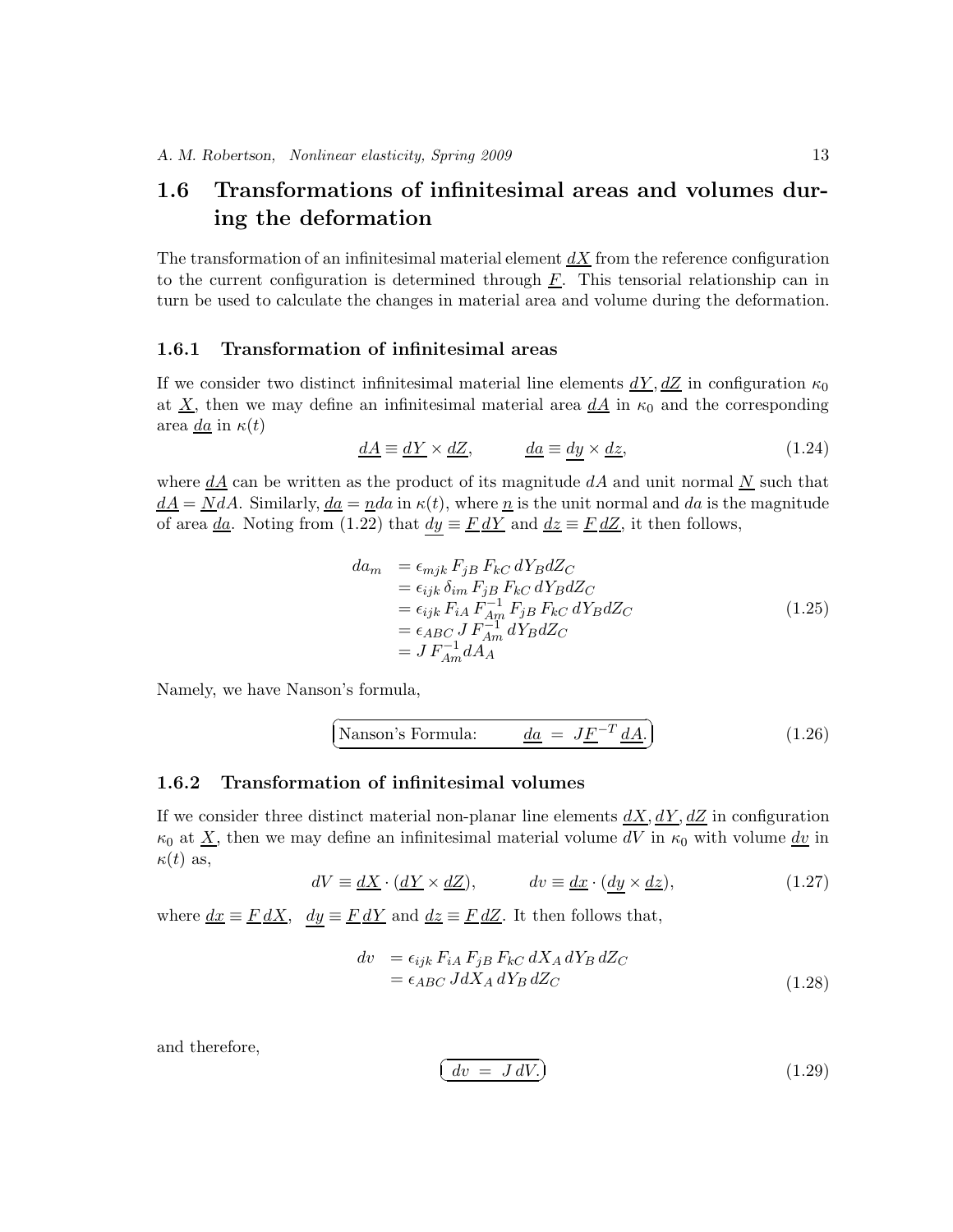Note, that in obtaining (1.26) and (1.28), we have made use of the following result for a second order tensor,  $\underline{A}$ ,

$$
\epsilon_{ijk}\det A = \epsilon_{lmn} A_{li} A_{mj} A_{nk}.
$$
\n(1.30)

It will be useful in the discussion of the governing equations to note the following result for the material derivative of the Jacobian of the transformation (1.1),

$$
\frac{DJ}{Dt} = J \operatorname{div} \underline{v},\tag{1.31}
$$

where  $\underline{v}$  is the velocity vector.

## **1.7 Measures of Stretch and Strain**

In the last section, we discussed the deformation gradient tensor, which completely determines the mapping of an infinitesimal material element from the reference to current configuration. In this section, we consider specific characteristics of this mapping. In particular, we consider the stretch and strain undergone by this material element. Unlike the deformation gradient, which has a unique definition, the strain of an infinitesimal material element can be defined in a number of ways.

#### **1.7.1 Material stretch and strain tensors,** *C* **and** *E*

We first consider an infinitesimal material element  $dX = a_0 dS$  in the  $\kappa_0$  which is mapped to  $\underline{dx} = \underline{a}$  ds in  $\kappa(t)$  where  $\underline{a}_0$  and  $\underline{a}$  are unit vectors, Figure 1.3. The stretch undergone by this material element during the deformation is defined as  $\lambda \equiv |dx|/|dX| = ds/dS$ . Using  $(1.22)$ , we can rewrite magnitude of the infinitesimal vector  $dx$  as follows,

$$
ds^{2} = |\underline{dx}|^{2} = \underline{dx} \cdot \underline{dx} = \underline{a}_{0} \cdot (\underline{F}^{T} \underline{F} \underline{a}_{0}) dS^{2}
$$
 (1.32)

Recalling the definition of the right Cauchy-Green tensor (sometimes called the Green deformation tensor)

**Right Cauchy-Green Tensor:** 
$$
\underline{C} \equiv \underline{F}^T \underline{F}
$$
, or  $C_{AB} \equiv F_{iA} F_{iB}$ , (1.33)

we therefore have from  $(1.32)$ ,

$$
\left(\lambda^2 = \underline{a}_0 \cdot \underline{C} \,\underline{a}_0.\right) \tag{1.34}
$$

Namely, the stretch of a material element located at  $\underline{X}$  in  $\kappa_0$ , can be calculated at arbitrary time t solely from knowledge of its orientation in  $\kappa_0$  and the tensor  $\underline{C}$  at  $\underline{X}$  at time t.

It can be shown that, for all material points in the body at all times,  $C$  is symmetric and positive definite

$$
\underline{u} \cdot (\underline{C}\,\underline{u}) > 0 \qquad \text{for all } \underline{u} \neq 0. \tag{1.35}
$$

The proof of symmetry follows directly from the definition (1.33)

$$
\underline{C}^T = (\underline{F}^T \underline{F})^T = \underline{F}^T \underline{F} = \underline{C}, \qquad (1.36)
$$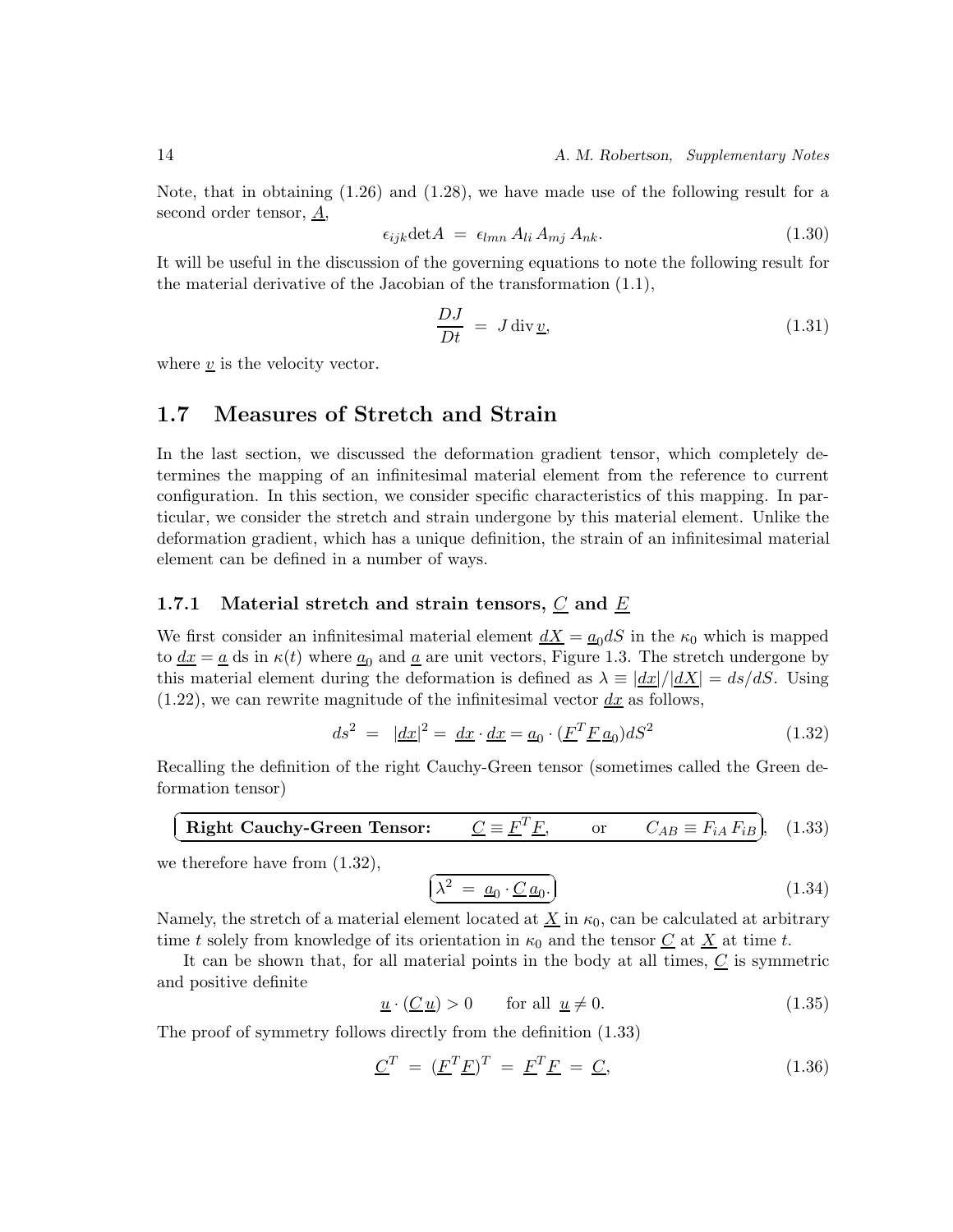#### **Physical Significance of Diagonal Elements of** C

Consider at infinitesimal element represented by  $dX$  in the reference configuration and  $dx$ in the current configuration. If we now consider the special case where  $dX = dS_{\frac{e}{2}}$ , then it follows from (1.34), that

$$
\frac{ds^2}{dS^2} = C_{11}.\tag{1.37}
$$

The ratio  $ds^2/dS^2$  is typically called the stretch ratio and denoted by  $\lambda$ . We can describe the result (1.37) in words as,

 $\sqrt{a}$ ✍  $C_{11}$  is equal to the stretch ratio squared of an infinitesimal material element was aligned with the  $e_1$  axis in the reference configuration.

More generally, the diagonal elements of  $C$  have a specific physical meaning.  $C_{ii}$  (no sum on i) is the square of the stretch of a material element which was aligned with the direction  $e_i$  in  $\kappa_0$ .

#### **Physical significance of off-diagonal elements of** C

Now consider two infinitesimal material elements corresponding to  $\underline{dX}^{(1)} = dS^{(1)}\underline{a}_0^{(1)}$  and  $\frac{dX^{(2)}}{dx^{(2)}} = dS^{(2)}\frac{a^{(2)}}{a_0}$ . where  $\frac{a_0^{(1)}}{a_0^{(1)}}$  and  $\frac{a_0^{(2)}}{a_0^{(2)}}$  are unit vectors. In the current configurations, these infinitesimal elements are denoted as  $dx^{(1)} = ds^{(1)} \underline{a}^{(1)}$  and  $dx^{(2)} = ds^{(2)} \underline{a}^{(2)}$ , respectively. The angle between these same material elements in the current configuration will be denoted as  $\alpha$ . Therefore,

$$
\cos \alpha = \frac{dx \cdot dx}{ds^{(1)}ds^{(2)}} = \frac{F_{iA}F_{iB}a_{0_A}^{(1)}a_{0_B}^{(1)}dS^{(1)}dS^{(2)}}{ds^{(1)}ds^{(2)}} = \frac{C_{AB}a_{0_A}^{(1)}a_{0_B}^{(1)}}{\lambda^{(1)}\lambda^{(2)}}.
$$
(1.38)

Now consider the special case, where the infinitesimal elements are perpendicular in the reference configuration, for example,  $\underline{a}_0^{(1)} = \underline{e}_1$  and  $\underline{a}_0^{(2)} = \underline{e}_2$ , in which case, (1.38) reduces to,

$$
\cos \alpha = \frac{C_{12}}{\sqrt{C_{11} C_{22}}}.
$$
\n(1.39)

For example, if the angle between the elements remains unchanged (still  $90^{\circ}$ ), then  $C_{12} = 0$ . If the angle decreases from 90<sup>o</sup>, then  $C_{12}$  will be a positive number. If the  $\alpha \in (90^{\circ}, 270^{\circ})$ , then  $C_{12}$  will be negative.

#### **Lagrangian Strain**

In addition, to considering the stretch of an infinitesimal material element, it is of interest to study its strain. While there is no unique definition, one measure of interest is the change in the square of the magnitude of the infinitesimal material element, relative to its magnitude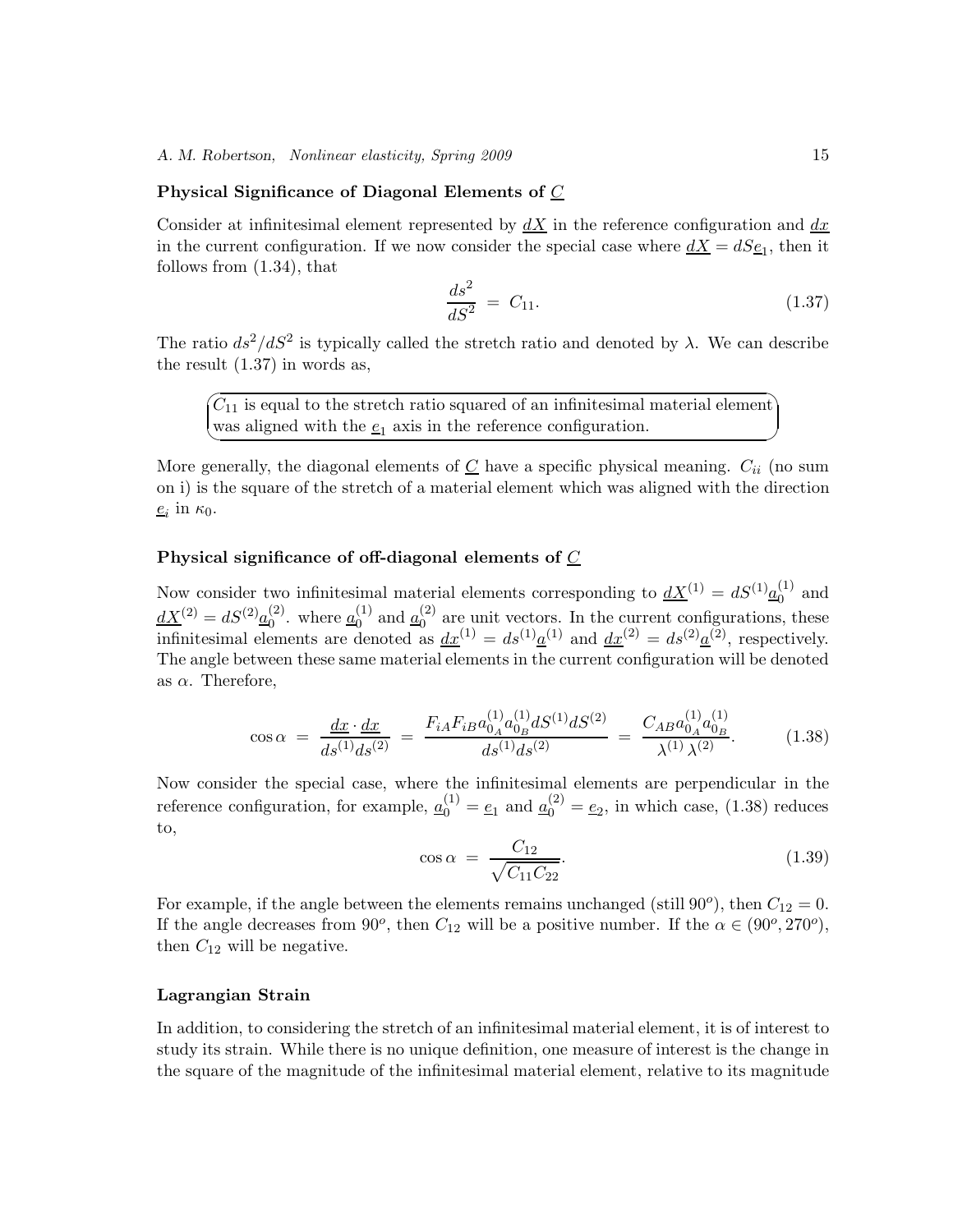squared in  $\kappa_0$ . This strain measure can be related to the right Cauchy-Green tensor using  $(1.34),$ 

$$
\frac{ds^2 - dS^2}{dS^2} = (\lambda^2 - 1) = \underline{a}_0 \cdot (\underline{C} - \underline{I}) \,\underline{a}_0. \tag{1.40}
$$

The quantity in brackets is twice the Green-Lagrange Strain Tensor

**Green-Lagrange Strain Tensor:** 
$$
\underline{E} \equiv \frac{1}{2}(\underline{C} - \underline{I}).
$$
 (1.41)

The motivation for the factor of one-half in this definition will become clear when linear elasticity is considered. It therefore follows from (1.40) and (1.41) that,

$$
\left(\frac{1}{2}\frac{ds^2 - dS^2}{dS^2} = \underline{a}_0 \cdot \underline{E} \underline{a}_0.\right) \tag{1.42}
$$

From (1.41), we see that the diagonal components of  $\underline{E}$  have physical significance.  $E_{ii}$  (no sum on i) is the strain undergone by a material element which is tangent to  $e_i$  in  $\kappa_0$ . The strain is taken relative to  $dS$ , the length of this element in  $\kappa_0$ . Using the definition of the strain is taken relative to dS, the length of this element in  $\kappa_0$ . Using the definition of the strain tensors with (1.23) and (1.33), we can write the Green-Lagrange strain with respect to the displacement,

$$
\underline{E} = \frac{1}{2} \left( \text{Grad}\underline{u} + \text{Grad}\underline{u}^T + \text{Grad}\underline{u}^T \text{Grad}\underline{u} \right) \tag{1.43}
$$

or

$$
E_{AB} = \frac{1}{2} \left( \frac{\partial u_A}{\partial X_B} + \frac{\partial u_B}{\partial X_A} + \frac{\partial u_C}{\partial X_A} \frac{\partial u_C}{\partial X_B} \right).
$$
 (1.44)

#### **1.7.2 Spatial Stretch and Strain Tensors,** *b, e*

Alternatively, we can consider the stretch and strain of material elements, calculated solely from knowledge of their direction in  $\kappa(t)$  and appropriate kinematic tensors. For example, in this case, we consider a strain measure relative to  $\kappa(t)$ ,

$$
\frac{ds^2 - dS^2}{ds^2},\tag{1.45}
$$

and note that  $dS^2$  can be written in terms of ds and  $\underline{a}$ , defined in  $\kappa(t)$ ,

$$
dS^2 = |\underline{dX}|^2 = \underline{dX} \cdot \underline{dX} = \underline{a} \cdot (\underline{F}^{-T} \underline{F}^{-1} \underline{a}) ds^2 = \underline{a} \cdot (\underline{b}^{-1} \underline{a}) ds^2 \tag{1.46}
$$

where  $\underline{b}$  is the left Cauchy-Green tensor (sometimes called the Finger deformation tensor)

**Left Cauchy-Green Tensor:** 
$$
\underline{b} \equiv \underline{F} \underline{F}^T, \quad \text{or} \quad b_{ij} \equiv F_{iA} F_{jA}, \quad (1.47)
$$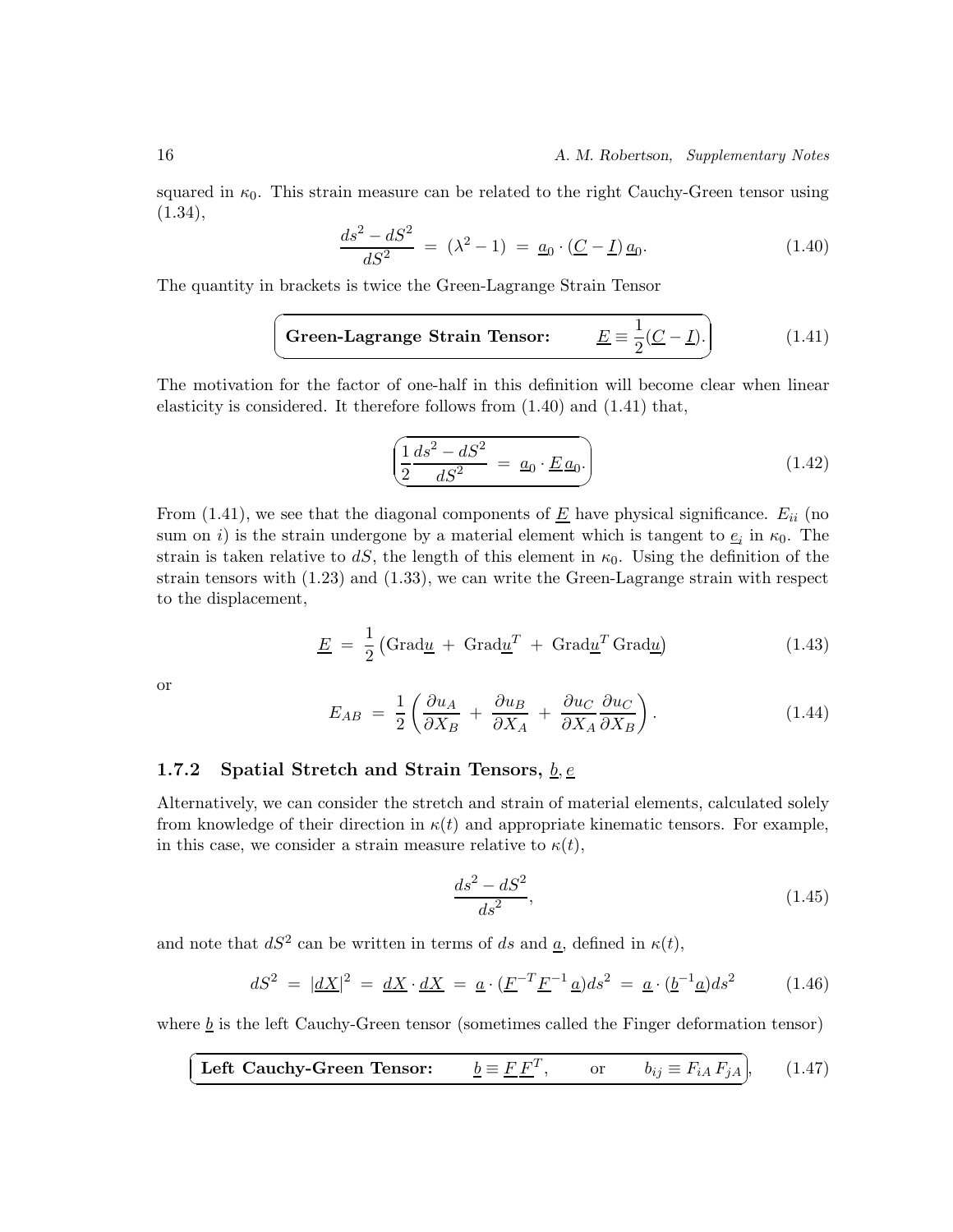The left Cauchy-Green tensor is also symmetric and positive definite. Upon substituting (1.46) in (1.45), we find

$$
\left(\frac{1}{2}\frac{ds^2 - dS^2}{ds^2} = \frac{1}{2}\underline{a} \cdot (\underline{I} - \underline{b}^{-1})\,\underline{a} = \underline{a} \cdot \underline{e}\,\underline{a},\right) \tag{1.48}
$$

where, we have introduced a spatial strain tensor,  $\epsilon$ ,

$$
\boxed{\text{Euler-Almansi Strain Tensor:} \qquad \underline{e} \equiv \frac{1}{2}(\underline{I} - \underline{b}^{-1})} \qquad (1.49)
$$

referred to as the *Euler-Almansi Strain Tensor*. From (1.48), we see each diagonal component  $\underline{e}_{ii}$  (no sum on *i*) is the strain undergone by a material element which is tangent to  $\underline{e}_i$ <br>in  $\varepsilon$ . The strain is taken relative to the length in  $\varepsilon$ . Eurthermore, using (1.46), we obtain in  $\kappa$ . The strain is taken relative to the length in  $\kappa$ . Furthermore, using (1.46), we obtain

$$
\left(\frac{1}{\lambda^2} = \underline{a} \cdot \underline{b}^{-1} \underline{a}\right) \tag{1.50}
$$

enabling the stretch to be calculated for an infinitesimal material element, solely from its direction in  $\kappa$  and knowledge of  $\underline{b}^{-1}$  at the same material point and time. Using the (1.49) with (1.23) and (1.47), we can write the Euler-Almansi Strain Tensor with respect to the gradient of the displacement,

$$
\underline{e} = \frac{1}{2} \left( \text{grad} \underline{u} + \text{grad} \underline{u}^T - \text{grad} \underline{u}^T \text{grad} \underline{u} \right) \tag{1.51}
$$

or

$$
e_{ij} = \frac{1}{2} \left( \frac{\partial u_i}{\partial x_j} + \frac{\partial u_j}{\partial x_i} - \frac{\partial u_k}{\partial x_i} \frac{\partial u_k}{\partial x_j} \right).
$$
 (1.52)

Because  $\underline{b}$  and  $\underline{e}$  are used to calculate the stretch and strain of material elements based on knowledge of the orientation of these material elements in  $\kappa(t)$ , they are often referred to as spatial (or Eulerian) measures of stretch and strain, respectively.

## **1.8 Polar Decomposition of the Deformation Gradient Tensor**

#### Recall the **Polar Decomposition Theorem:**

An arbitrary non-singular tensor  $\underline{F}$  can be represented as

$$
\underline{F} = \underline{R}\underline{U} = \underline{V}\underline{R} \qquad \text{or} \qquad F_{iA} = R_{iB}U_{BA} = V_{ij}R_{jA} \tag{1.53}
$$

where  $\underline{U}$  and  $\underline{V}$  are positive definite symmetric tensors and  $\underline{R}$  is an orthogonal tensor. Futhermore, the right and left decompositions given in (1.53) are unique.

When this theorem is applied to the deformation gradient tensor, necessarily  $\tilde{R}$  is proper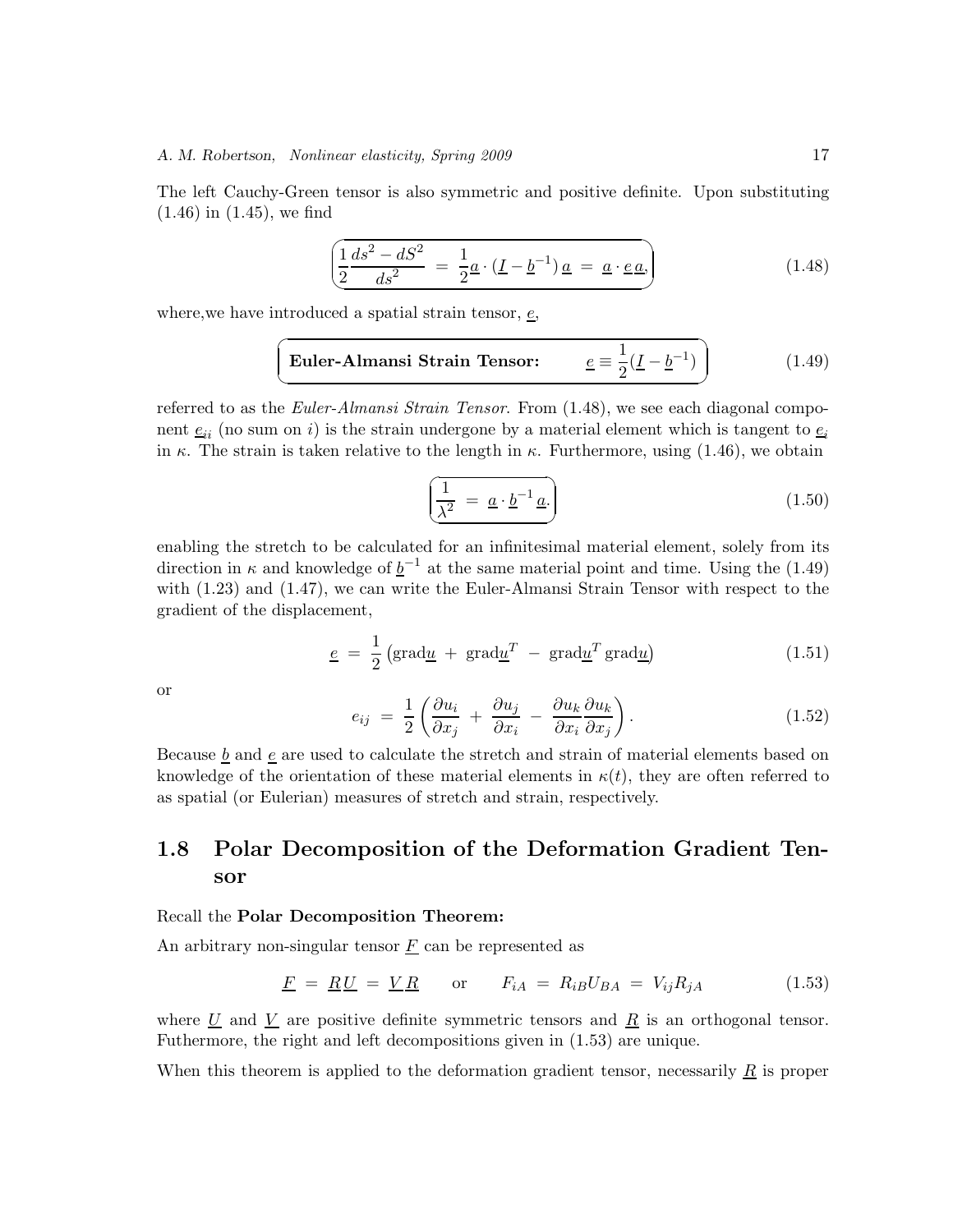orthogonal (since  $J > 0$ ) and the tensor  $\underline{R}$  is sometimes called the *rotation tensor*. The tensors  $\underline{U}$  and  $\underline{V}$  are referred to respectively as the *right and left stretch tensors*. It follows from  $(1.33)$ , $(1.47)$  and  $(1.53)$  that

$$
\underline{C} = \underline{U}^2 \qquad \underline{b} = \underline{V}^2. \tag{1.54}
$$

Noting that,

$$
\underline{dx} = \underline{F} \, \underline{dX} = \underline{R} \, (\underline{U} \, \underline{dX}). \tag{1.55}
$$

If we define  $\underline{dX}' \equiv \underline{U} \, \underline{dX}$ , then,

$$
\underline{dx} = \underline{R} \underline{d} \underline{X}'. \tag{1.56}
$$

and therefore,

$$
|\underline{dx}| = R_{ij}dX'_{j}R_{ik}dX'_{k} = \delta_{jk}dX'_{j}dX'_{k} = |\underline{dX}'|.
$$
\n(1.57)

It is clear that  $\underline{R}$  does not contribute to the stretch of the infinitesimal material element, only to the rotation. It follows from  $(1.53)$ , that  $\underline{U}$  and  $\underline{V}$  are related through,

$$
\underline{U} = \underline{R}^T \underline{V} \underline{R}.\tag{1.58}
$$



Figure 1.3: Schematic of Polar Decomposition of the Deformation, through  $\underline{F} = \underline{RU} = \underline{VR}$ .

#### Principal values and Principal vectors of  $\underline{U}, \underline{V}$

Since  $\underline{U}, \underline{V}$  are symmetric tensors, they each possess three principal values and an orthonormal set of associated principal directions. The principal vectors of  $\underline{U}$  and  $\underline{V}$  are referred to respectively as the *right and left principal directions of stretch* and denoted as  $\underline{u}^i$ ,  $\underline{v}^i$ . It is straightforward to show that the principal vectors are related through,

$$
\underline{v}^i = \underline{R}\,\underline{u}^i. \tag{1.59}
$$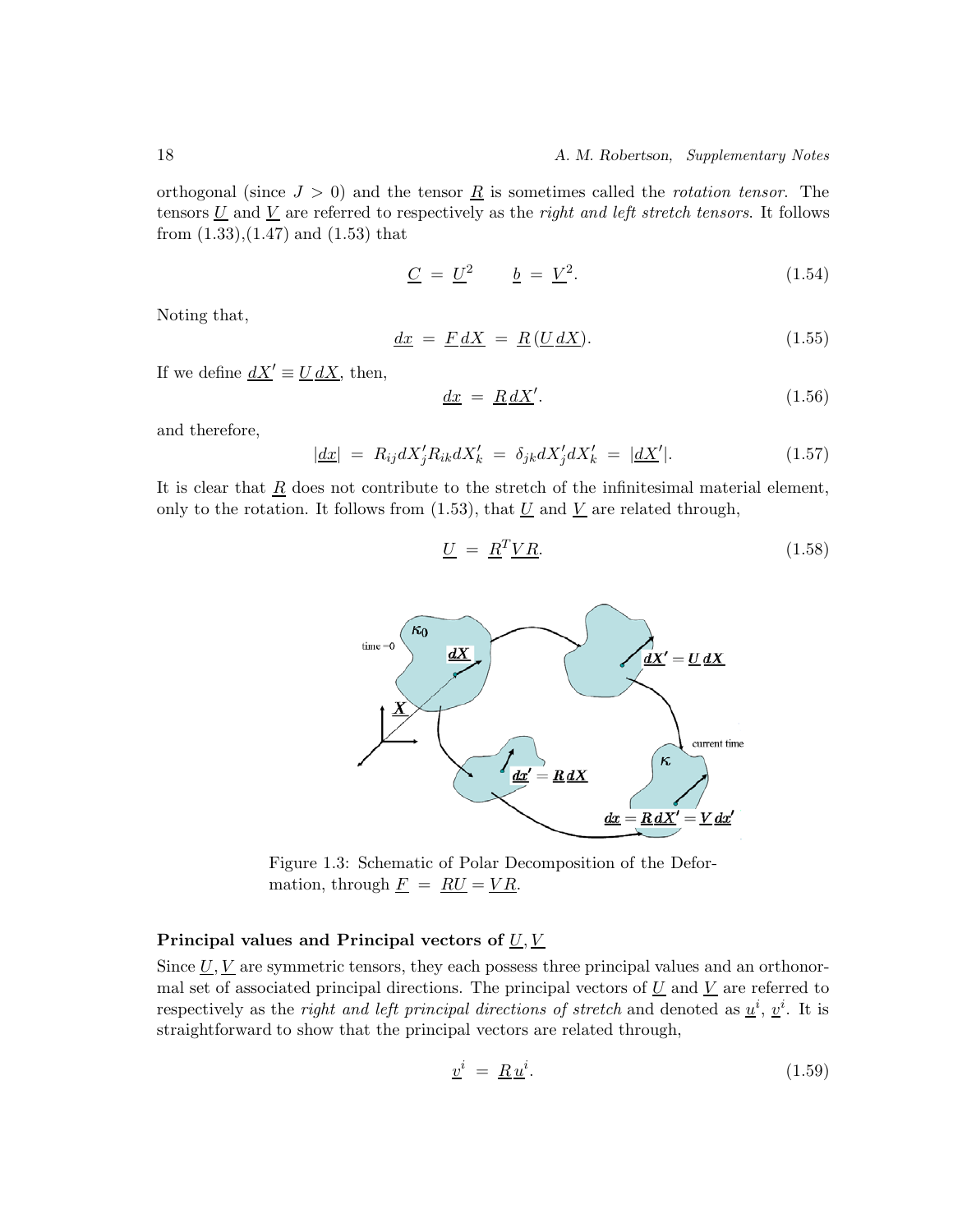and the principal values of  $\underline{U}$  and  $\underline{V}$  are identical. Therefore,  $\underline{U}$  and  $\underline{V}$  can be represented as (sum on i),

$$
\underline{U} = \lambda_i \underline{u}^i \otimes \underline{u}^i \qquad \underline{V} = \lambda_i \underline{v}^i \otimes \underline{v}^i. \tag{1.60}
$$

It then follows that (sum on i),

$$
\underline{F} = \lambda_i \underline{v}^i \otimes \underline{u}^i, \qquad \underline{R} = \underline{v}^i \otimes \underline{u}^i, \qquad \underline{C} = \lambda_i^2 \underline{u}^i \otimes \underline{u}^i, \qquad \underline{B} = \lambda_i^2 \underline{v}^i \otimes \underline{v}^i. \tag{1.61}
$$

## **1.9 Other Strain Measures**

As discussed earlier, the choice of stretch or strain measure is not unique. One alternative is the Hencky strain  $^2$ .

| HenckyStrain:  |         |        |
|----------------|---------|--------|
| Material Form: | $\ln U$ | (1.62) |
| Spatial Form:  | ln V    |        |

Another choice is the Biot strain,

| $\sqrt{\ }$ Biot $Strain$ : |       |        |
|-----------------------------|-------|--------|
| Material Form:              | $U-I$ | (1.63) |
| Spatial Form:               |       |        |

More generally, we can define,

$$
(\underline{U}^n - \underline{I}), \qquad (\underline{V}^n - \underline{I}), \tag{1.64}
$$

where  $n = 2$  and  $n = -2$  we recover the Euler-Almansi and the Green-Lagrange strains discussed earlier.

## **1.10 Velocity Gradient**

We denote  $\underline{L}$  as the gradient of the spatial form of the velocity vector, so that the components of  $L$  with respect to rectangular coordinates are

$$
L_{ij} = \frac{\partial v_i(\underline{x}, t)}{\partial x_j}.
$$
\n(1.65)

Recall that any second order tensor can be decomposed into the sum of a symmetric and skew symmetric second order tensor. We can represent  $\underline{L}$  in this way,

$$
L_{ij} = \frac{1}{2} \left( \frac{\partial v_i}{\partial x_j} + \frac{\partial v_j}{\partial x_i} \right) + \frac{1}{2} \left( \frac{\partial v_i}{\partial x_j} - \frac{\partial v_j}{\partial x_i} \right).
$$
 (1.66)

<sup>2</sup>Hencky, H.: Uber die Form des Elastizitatsgesetzes bei ideal elastischen Stoffen. Zeit. Tech. Phys., vol. 9, 1928, pp. 215-220, 457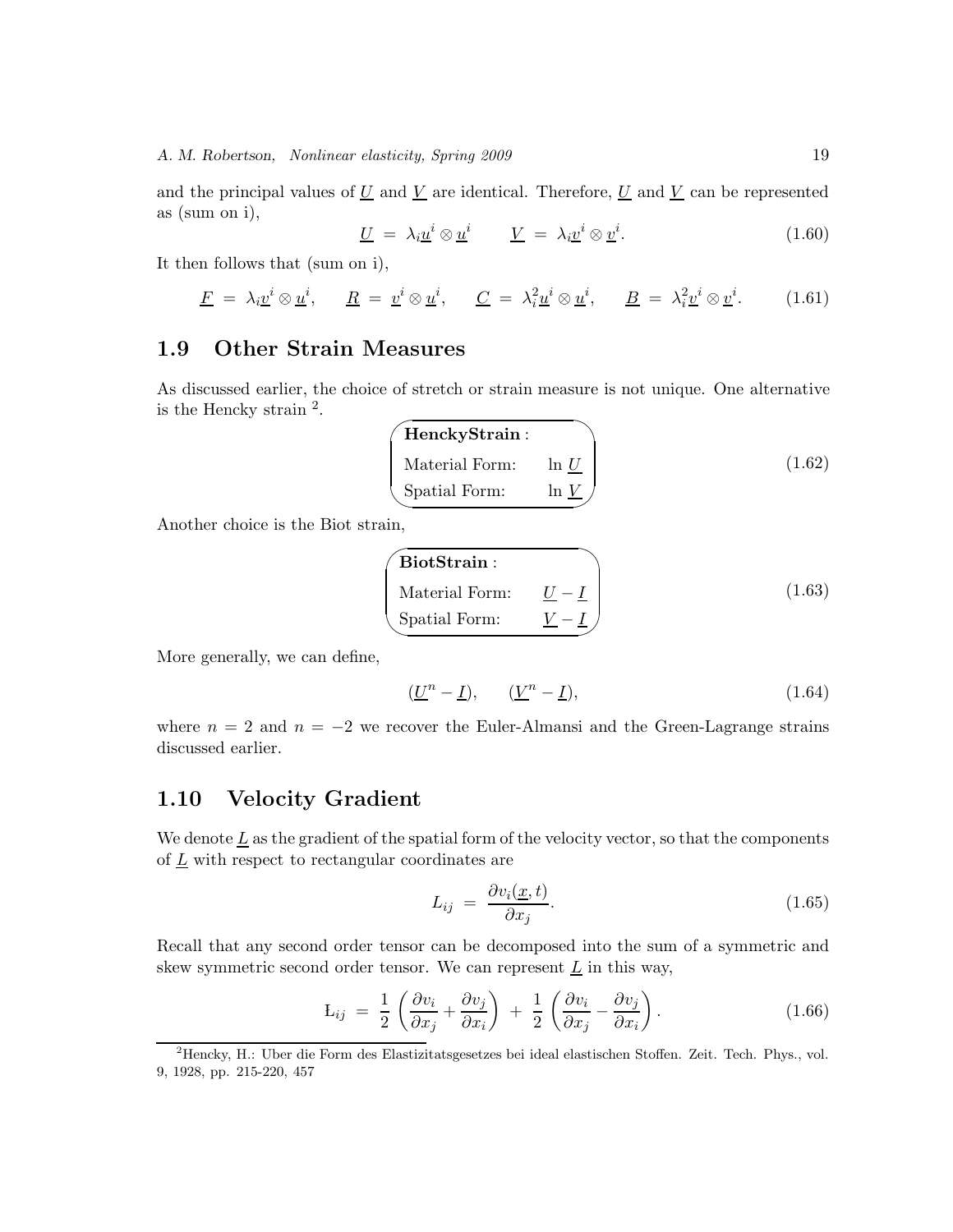We denote the symmetric part of  $\underline{L}$  by  $\underline{D}$ :

 $\overline{\phantom{0}}$ ✖ **Rate of Deformation Tensor** or **Rate of Strain Tensor**  $\mathcal{L}$  $\overline{\mathcal{L}}$  $\int$  $\overline{D} = \frac{1}{2}$  $\left(\text{grad}\underline{L} + \text{grad}^T \underline{L}\right).$ 

and the skew-symmetric part of  $\underline{L}$  by  $\underline{W}$ :

| Spin Tensor      | $W$ | $\frac{1}{2} \left( \text{grad} \underline{L} - \text{grad}^T \underline{L} \right)$ |
|------------------|-----|--------------------------------------------------------------------------------------|
| Vorticity Tensor | $W$ | $\frac{1}{2} \left( \text{grad} \underline{L} - \text{grad}^T \underline{L} \right)$ |

In indicial notation,

$$
D_{ij} = \frac{1}{2} \left( \frac{\partial v_i}{\partial x_j} + \frac{\partial v_j}{\partial x_i} \right), \qquad W_{ij} = \frac{1}{2} \left( \frac{\partial v_i}{\partial x_j} - \frac{\partial v_j}{\partial x_i} \right). \qquad (1.67)
$$

#### **Physical Significance of Diagonal Elements of** D

The physical significance of  $\underline{D}$  can be studied by considering the rate of change in magnitude of an infinitesimal material element  $\frac{dx}{dx}$  of length ds. We first consider the rate of chance of  $ds^2$  which is equal to

$$
\frac{D(ds^2)}{Dt} = 2 dx_i \frac{Ddx_i}{Dt}.
$$
\n(1.68)

The rate of change in the infinitesimal material element  $dx$  is,

$$
\frac{Ddx_i}{Dt} = \frac{Ddx_i}{Dt}
$$
\n
$$
= \frac{\partial F_{iA}}{\partial t} dX_A
$$
\n
$$
= \frac{\partial^2 \chi_i(\underline{X}, t)}{\partial t \partial X_A} dX_A
$$
\n
$$
= \frac{\partial v_i}{\partial x_j} F_{jA} dX_A
$$
\n
$$
= L_{ij} dx_j
$$
\n(1.69)

and so from (1.68) and (1.69) we find,

$$
\frac{D(ds^2)}{Dt} = 2\underline{dx} \cdot (\underline{Ddx}).\tag{1.70}
$$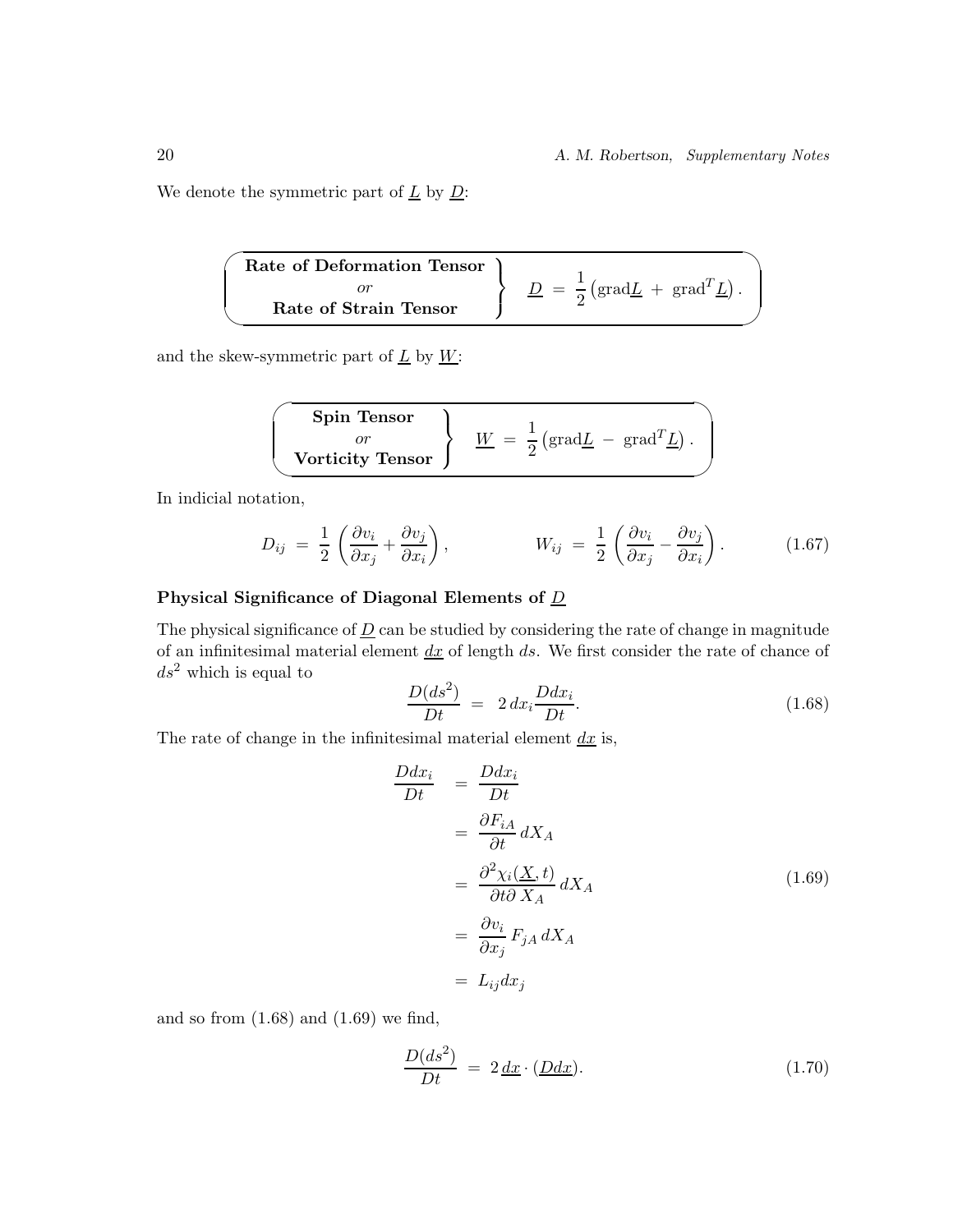and thus,

$$
\frac{Dds}{Dt} = \frac{dx \cdot (Ddx)}{ds}.
$$
\n(1.71)

We can interpret the meaning of each of the diagonal elements of  $D$  by judicious choice of  $dx$ . For example, choosing  $dx = ds_1$  at time t, we find that

$$
\frac{Dds}{Dt} = D_{11}ds. \tag{1.72}
$$

Namely,  $D_{11}$  is the rate of change of ds divided by ds of a material element which at time t is aligned with the  $\underline{e}_1$  axis. So, for a physical flow, if we expect that such a material element does not change length at time t, then  $D_{11} = 0$ . Alternatively, if we expect that it is getting longer, then  $D_{11} > 0$ . The other diagonal elements can be interpreted in a similar way.

#### **Physical significance of off-diagonal elements of** D

Now consider two infinitesimal material elements  $\underline{x}^{(1)}$  and  $\underline{x}^{(2)}$  which intersect at angle  $\alpha$ with lengths  $\left| \underline{dx} \right|$  and  $\left| dy \right|$  respectively. Then,

$$
\cos \alpha = \frac{dx^{(1)} \cdot dx^{(2)}}{|\underline{dx}^{(1)}| \, |\underline{dx}^{(2)}|} \tag{1.73}
$$

and therefore,

$$
\frac{D}{Dt}\cos\alpha = \frac{D}{Dt}\left(\frac{dx^{(2)} \cdot dx^{(2)}}{|dx^{(1)}| |dx^{(2)}|}\right)
$$
\n
$$
= \frac{D}{Dt}\left(\frac{dx^{(1)} \cdot dx^{(2)}}{|dx^{(1)}| |dx^{(2)}|} - \frac{dx^{(1)} \cdot dx^{(1)}}{|dx^{(1)}|^2 |dx^{(2)}|^2}\right)
$$
\n
$$
= 2\frac{dx^{(2)} \cdot (Ddx^{(1)})}{|dx^{(1)}| |dx|} - \frac{dx^{(1)} \cdot dx^{(2)}}{|dx^{(1)}|^2 |dx^{(2)}|^2}\frac{D}{Dt}\left(|dx^{(1)}| |dx^{(2)}|\right)
$$
\n
$$
(1.74)
$$

For example, if are interested in the physical meaning of  $D_{12}$ , we can consider (1.74) for two infinitesimal material elements,  $dx^{(1)}$ ,  $dx^{(2)}$  which at time t are parallel to the base vectors  $e_1$  and  $e_2$ . Since they are orthogonal, the second term in (1.74) drops out and we can show, the rate of change of the angle between these two vectors at time  $t$  is

$$
\frac{D\alpha}{Dt} = -2 D_{12}.\tag{1.75}
$$

Therefore, the value of  $D_{12}(x, t)$  is the rate of change of angle between the two infinitesimal vectors which at time t are located at position  $\underline{x}$  and parallel to base vectors,  $\underline{e}_1$  and  $\underline{e}_2$ . Similar arguments holds for the other off diagonal elements. Notice that this interpretation of the components of  $\overline{D}$  does not require knowledge of the behavior of specific material elements. Rather  $\underline{D}(\underline{x}, t)$  is related to the rate of change of material elements which at time t are located at position  $\underline{x}$ .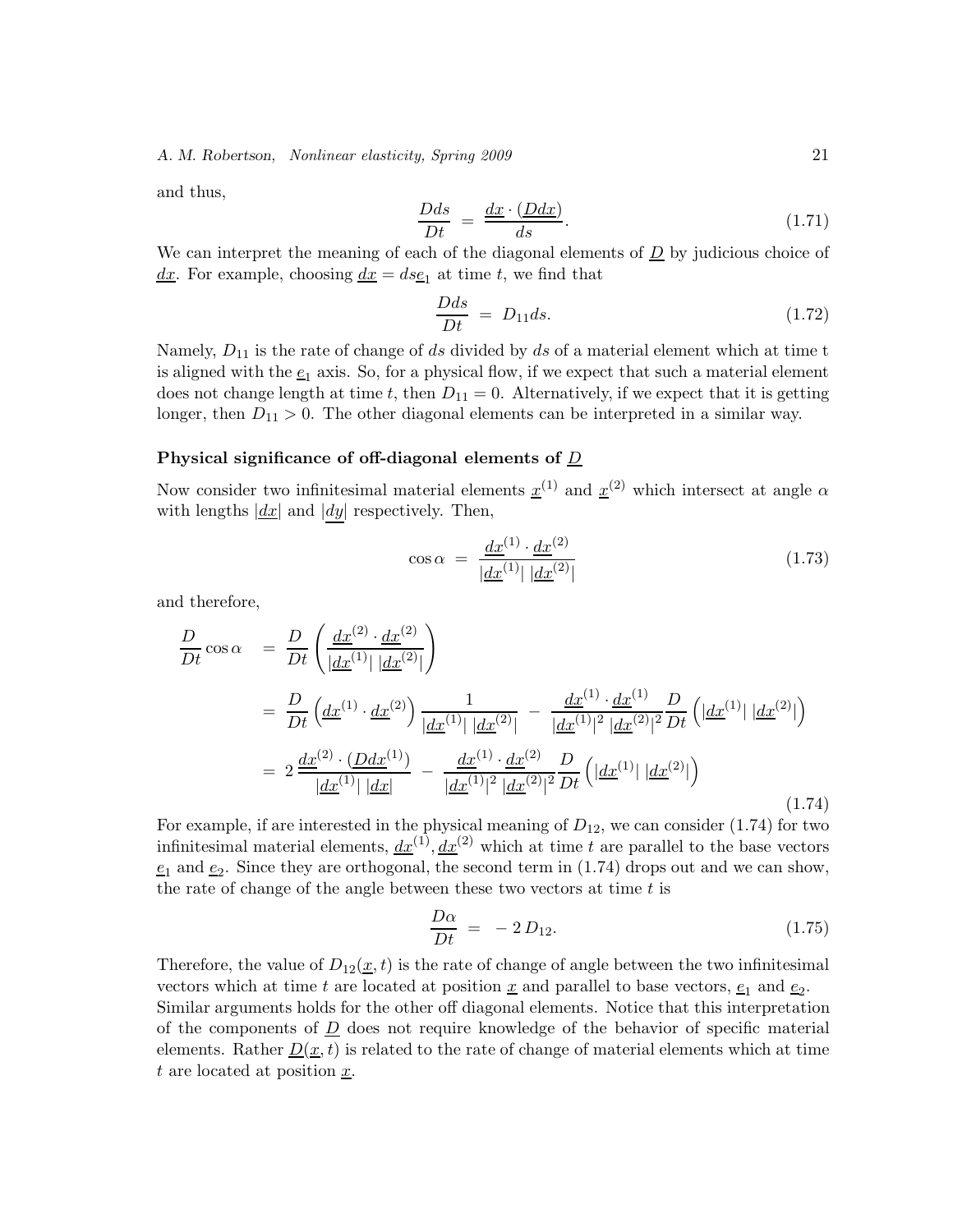#### **1.10.1 Vorticity Vector and Vorticity Tensor**

Recall the definition of the vorticity,  $\omega$  of the velocity vector<sup>3</sup>,

$$
\underline{\omega} \equiv \text{curl} \underline{v}, \qquad \text{or} \qquad \omega_i \equiv \epsilon_{ijk} \frac{\partial v_k}{\partial x_j}.
$$
 (1.76)

It is a nice exercise to show that the components of the vorticity vector are related to the components of the vorticity tensor through,

$$
\omega_i = -\epsilon_{ijk} W_{jk}, \quad \text{and} \quad W_{ij} = -\frac{1}{2}\epsilon_{ijk}\,\omega_k. \tag{1.77}
$$

### **1.11 Special Motions**

#### **1.11.1 Isochoric Motions**

Isochoric motions are those in which the volume occupied by any set of fixed material particles is unchanged during the motion. Namely,  $dv = dV$  for isochoric motions at all points in the body. A material does not have to be incompressible to undergo isochoric motions. However, *all* motions experienced by incompressible materials must be isochoric. We see from  $(1.28)$  that if a motion is isochoric then the value of J is one throughout the motion. In this case, we have from  $(1.31)$  that the divergence of v is equal to zero and hence the trace of  $\underline{D}$  is zero. In summary, each of the following are necessary and sufficient conditions for a motion to be isochoric,

 $\overline{\phantom{0}}$ **Necessary and sufficient conditions for an isochoric motion**  $dv = dV$ ,  $J = 1$ ,  $DJ/Dt = 0$ ,  $div v = 0$ ,  $trace D = 0$ , at all points in the body, for all times during the motion.

#### **1.11.2 Irrotational Motions**

✖

Irrotational motions are those for which the vorticity is zero. From  $(1.77)$ , the vorticity tensor W is zero for irrotational motions.

#### **1.11.3 Homogeneous Deformations**

A motion is said to be a *homogeneous deformation* if  $\underline{F}$  is independent of the material point. In this case, the can integrate  $(1.21)$  with respect to  $\underline{X}$  to obtain,

$$
\underline{x} = \underline{F}(t)\underline{X} + \underline{c}(t). \tag{1.78}
$$

<sup>3</sup>Note that alternate definitions of vorticity are sometimes used. For example, sometimes the vorticity is defined as the negative of that given in (1.76). In other cases, the vorticity is taken to be twice that in  $(1.76).$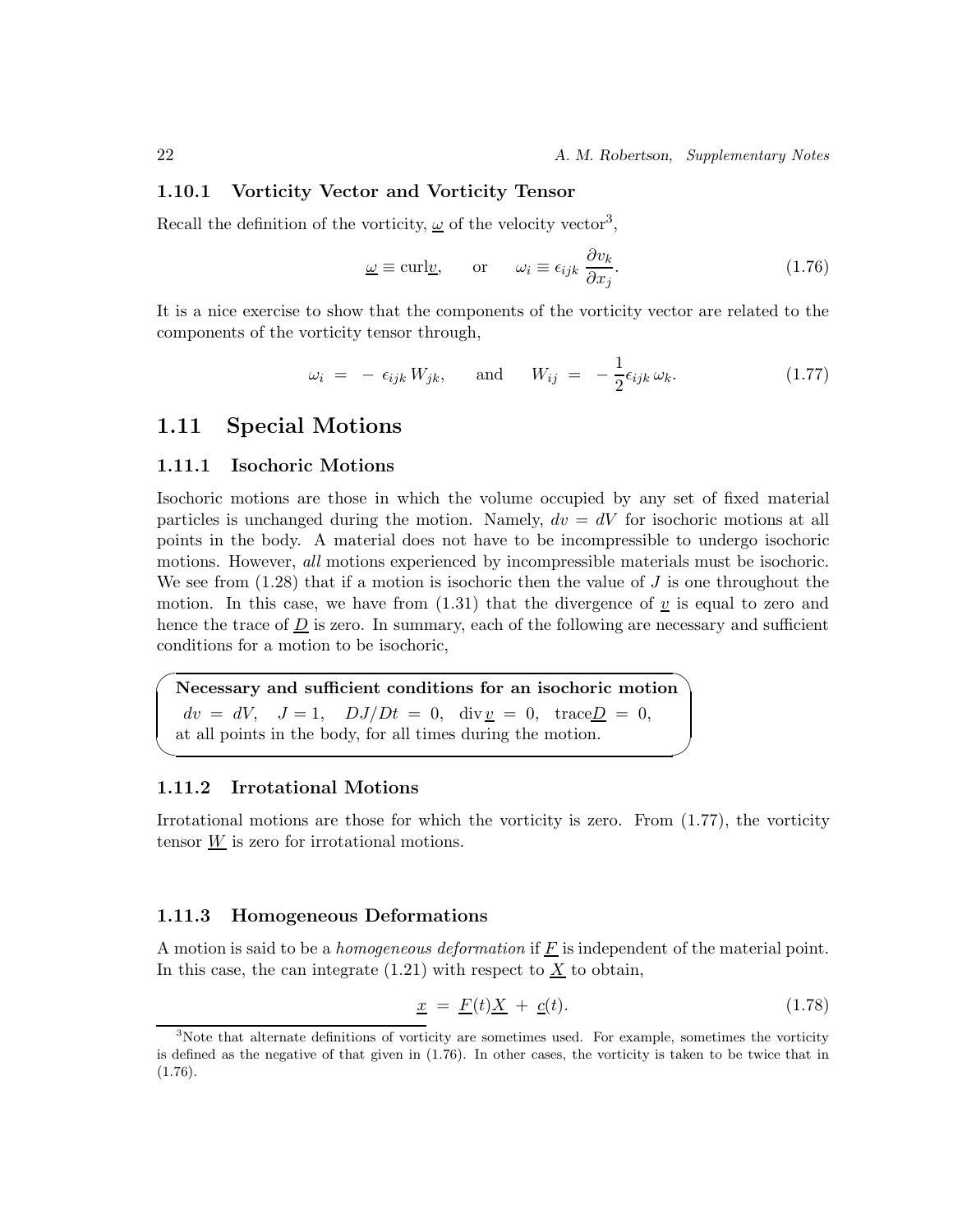It then follows directly that, <u>R, U, B, C, E, e</u> and J are constant throughout the body (and are also only functions of time). Hence, in a homogeneous deformation, all material elements which are parallel, experience the same change in length and orientation. In particular, a straight material line in the reference configuration will remain straight throughout the deformation though it may change orientation.

As discussed below, two special categories of homogeneous deformations are *Rigid Motions* in which  $(\underline{U} = \underline{I})$  and *Pure Homogeneous Deformations* in which  $(\underline{R} = \underline{I})$ .

#### **1.11.4 Rigid Motions**

We shall say that body  $\mathfrak{B}$  performs a rigid motion if and only if the distance between two arbitrary material points remains the same for all time during the motion. Equivalently we can say, the for all arbitrary  $\underline{X}, \underline{Y}$  in  $\mathfrak{B},$ 

$$
|\underline{x} - \underline{y}| = |\underline{X} - \underline{Y}|,\tag{1.79}
$$

for all times during the motion, where  $\underline{x} = \underline{\chi}(\underline{X}, t)$  and  $\underline{y} = \underline{\chi}(\underline{Y}, t)$ . It can be shown (homework) that the most general rigid motion can be written as,

$$
\underline{x} = \underline{F}(t)\underline{X} + \underline{c}(t), \qquad \text{with } \underline{FF}^T = \underline{I}. \tag{1.80}
$$

where it should be recalled from (1.3) that the  $\det E > 0$ . Namely, a rigid body motion is a homogeneous deformation for which  $F$  is proper orthogonal. Alternatively, we can write,

$$
\underline{x} - \underline{y} = \underline{F}(t)(\underline{X} - \underline{Y}), \quad \text{with } \underline{FF}^T = \underline{I}.
$$
 (1.81)

It can be shown (homework), that a necessary and sufficient condition for a motion to be rigid is that  $\underline{F} = \underline{R}$  for all points in  $\mathfrak{B}$  at all times during the rigid motion. Similarly, we can show,

$$
\underline{C} = \underline{I}, \qquad \underline{b} = \underline{I}, \qquad \underline{U} = \underline{I}, \qquad \underline{V} = \underline{I}, \underline{E} = \underline{0}, \qquad \underline{e} = \underline{0}, \qquad ds = dS \quad \lambda = 1.
$$
\n(1.82)

In addition, we see from  $(1.71)$  that for rigid motions,  $\underline{D}$  must be identically zero at all points in the body for all time during the motion. Alternatively, we see from (1.71) that motions in which  $\overline{D}$  is zero at all points in the body for all time are rigid motions. Namely, a motion of  $\mathfrak{B}$  is rigid if and only if  $D$  is identically zero for all points in  $\mathfrak{B}$  throughout the duration of the motion and therefore,  $\underline{L} = \underline{W}$ .

#### **Velocity field for a rigid motion**

Taking the material derivative of (3.66), we find,

$$
\underline{v}(\underline{x},t) - \underline{v}(\underline{y},t) = \underline{F}(t)(\underline{X} - \underline{Y}). \tag{1.83}
$$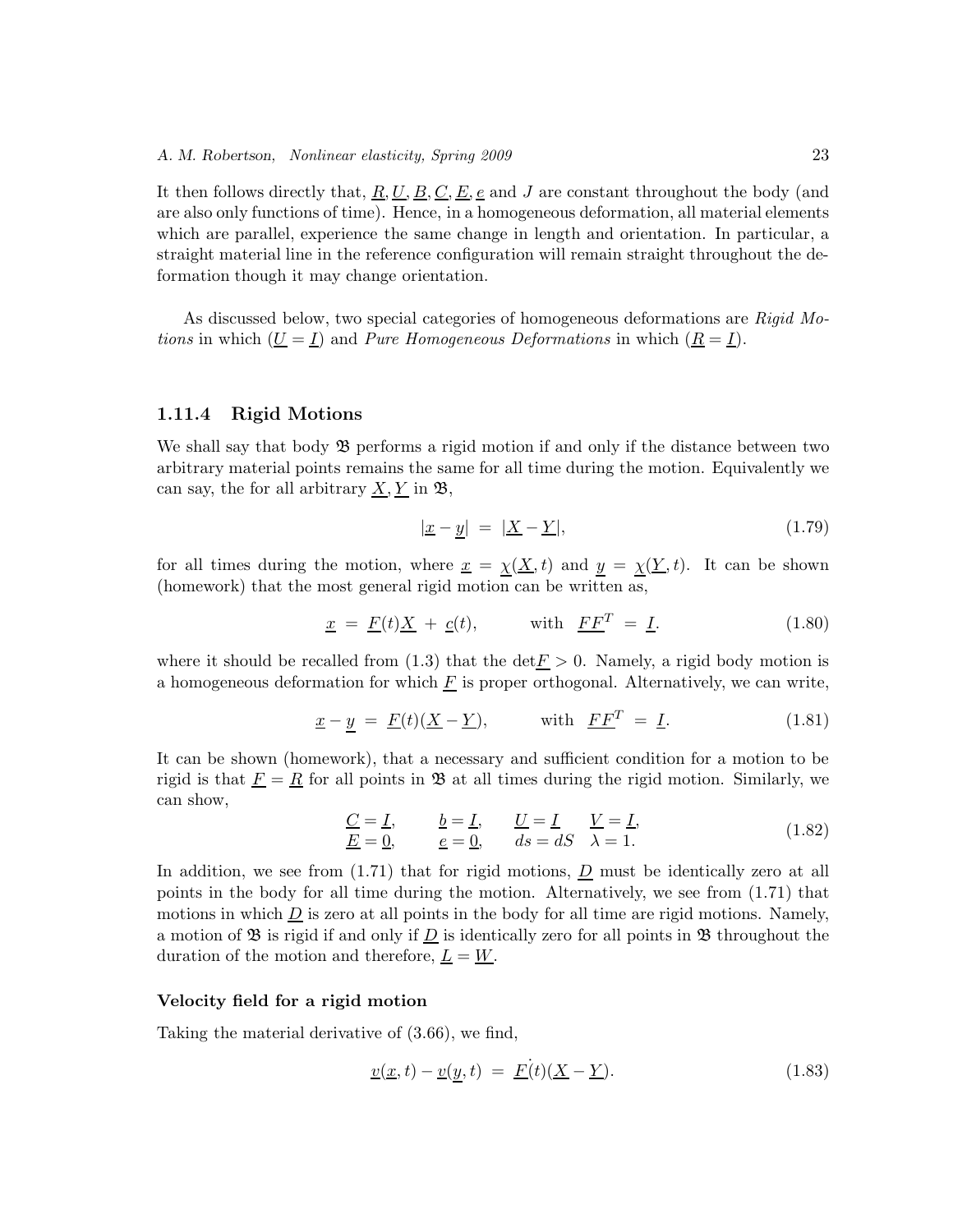24 *A. M. Robertson, Supplementary Notes*

It then follows directly from (3.66) that  $(\underline{X} - \underline{Y}) = \underline{F}^T(\underline{x} - \underline{y})$  so that,

$$
\underline{v}(\underline{x},t) - \underline{v}(\underline{y},t) = \underline{F}F^{T}(\underline{x}-\underline{y}). \qquad (1.84)
$$

Then, recalling that in general  $\underline{\dot{F}} = \underline{L}\underline{F}$  and for a rigid motion  $\underline{L} = \underline{W}$ ,

$$
\underline{v}(\underline{x},t) - \underline{v}(\underline{y},t) = \underline{W}(\underline{x}-\underline{y}). \tag{1.85}
$$

It then follows from (1.77),

$$
\underline{v}(\underline{x},t) - \underline{v}(\underline{y},t) = \frac{1}{2}\omega \times (\underline{x} - \underline{y}).
$$
\n(1.86)

#### **1.11.5 Pure Homogeneous Deformation**

Pure homogeneous deformations are homogeneous deformations with  $\underline{R} = \underline{I}$ . Namely,  $\underline{F} = \underline{U}(t) = \underline{V}(t)$ , so

$$
\underline{x} = \underline{U}(t)\underline{X} + \underline{c}(t). \tag{1.87}
$$

We will consider two special types of Pure Homogeneous Deformations: Plane Strain and Axisymmetric Strain.

#### **1.11.6 Plane Strain**

In Plane Strain, the deformation is confined to one plane and  $\underline{U}$  and the eigenvalues of  $\underline{U}$  are of the form  $(\lambda, \mu, 1)$ . Namely, with respect to a basis composed of the principal directions of  $U$ , the components of the  $\underline{F}$  can be written as,

$$
\begin{bmatrix} \underline{F} \end{bmatrix} = \begin{bmatrix} \underline{U} \end{bmatrix} = \begin{bmatrix} \lambda & 0 & 0 \\ 0 & \mu & 0 \\ 0 & 0 & 1 \end{bmatrix}
$$
 (1.88)

or, in shorthand, we will write:

$$
diag(\underline{F}) = diag(\underline{U}) = (\lambda, \mu, 1). \tag{1.89}
$$

It is clear that for the deformation given in (1.96) that material lines elements parallel to  $u_3$  direction do not undergo any stretching or rotation, hence the name plane strain. We will consider three special cases of plane strain.

#### **Uniaxial strain**

Uniaxial strain is a particular case of plane strain with

$$
diag(\underline{F}) = diag(\underline{U}) = (\lambda, 1, 1). \tag{1.90}
$$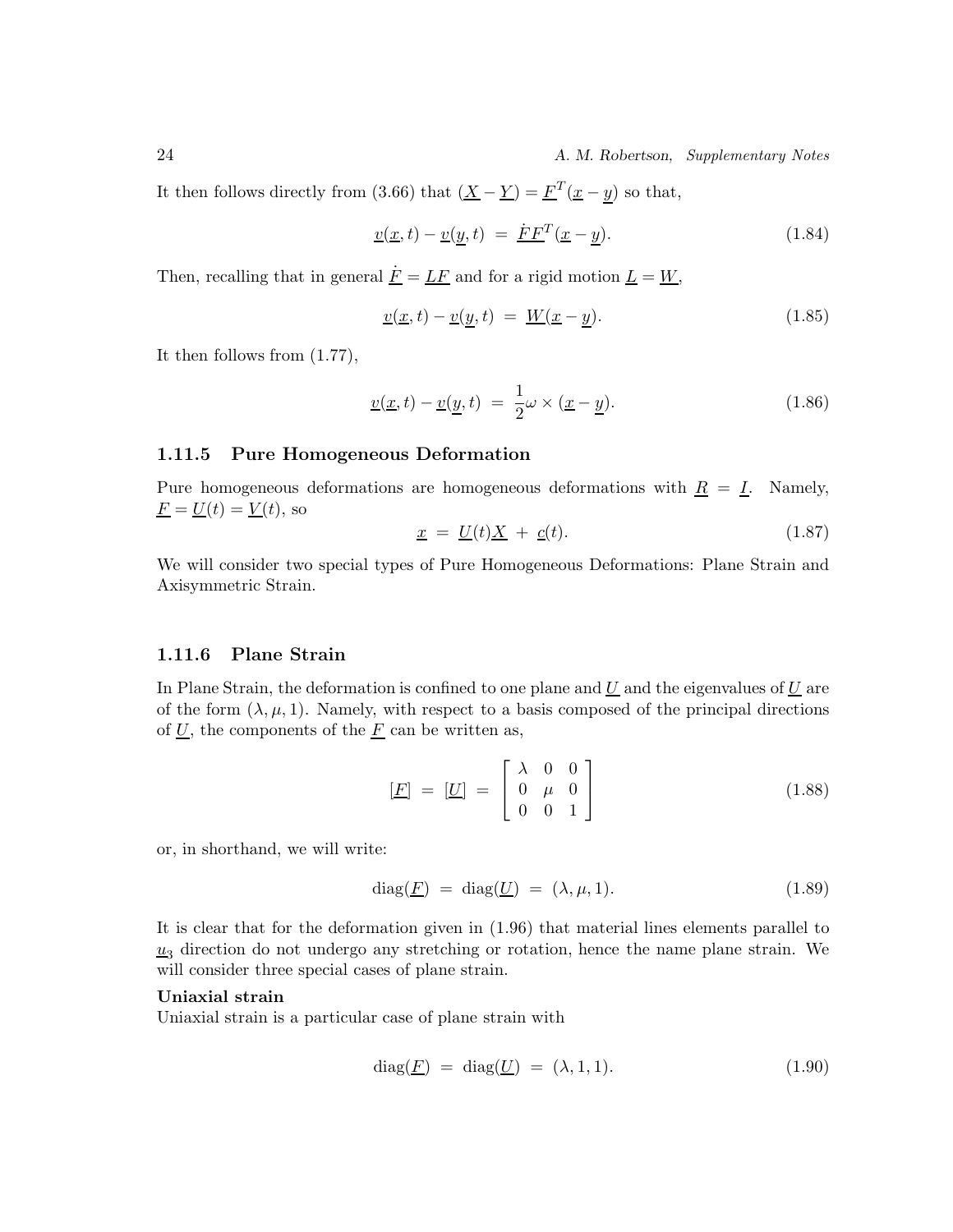#### **Axisymmetric Plane Strain**

An important special case of plane strain is axisymmetric plane strain in which

$$
diag(\underline{F}) = diag(\underline{U}) = (\lambda, \lambda, 1). \tag{1.91}
$$

#### **Isochoric Plane Strain (or "Pure Shear")**

Isochoric plane strain is a special case of plane strain in which the determinant of the deformation gradient tensor must be one, and so,

$$
diag(\underline{F}) = diag(\underline{U}) = (\lambda, 1/\lambda, 1). \tag{1.92}
$$

#### **1.11.7 Axisymmetric Strain**

Axisymmetric strain is a pure homogeneous deformation for which there exists an orthonormal basis such that,

$$
diag(\underline{F}) = diag(\underline{U}) = (\mu, \mu, \lambda). \tag{1.93}
$$

Two types of plane strain considered above, are also types of axisymmetric strain: uniaxial strain and axisymmetric plane strain. We will consider two additional types of axisymmetric strain: pure dilation and isochoric axisymmetric strain.

#### **Pure Dilation**

A pure dilation is a special pure axisymmetric homogeneous deformation for which

$$
\underline{U} = \lambda \underline{I} \tag{1.94}
$$

where  $\lambda$  are the principal stretches of U. It follows from, (1.32) that,

$$
\underline{dx} = \lambda \underline{dX}_o, \quad \text{and} \quad ds^2 = \lambda^2 dS^2 \tag{1.95}
$$

for all infinitesimal vectors  $dX$ . Notice that infinitesimal elements do not change direction, during the deformation, they only undergo stretch. In addition, every material element undergoes the same stretch. As a result, a spherical volume will remain spherical and more generally, bodies will remain geometrically similar with a change of scale  $\lambda$ . The only isochoric pure dilation is one for which  $\lambda = 1$ .

#### **Isochoric Axisymmetric Strain**

In isochoric axisymmetric strain, the determinant of the deformation tensor must be identically one and hence,

$$
diag(\underline{F}) = diag(\underline{U}) = (1/\sqrt{\lambda}, 1/\sqrt{\lambda}, \lambda). \qquad (1.96)
$$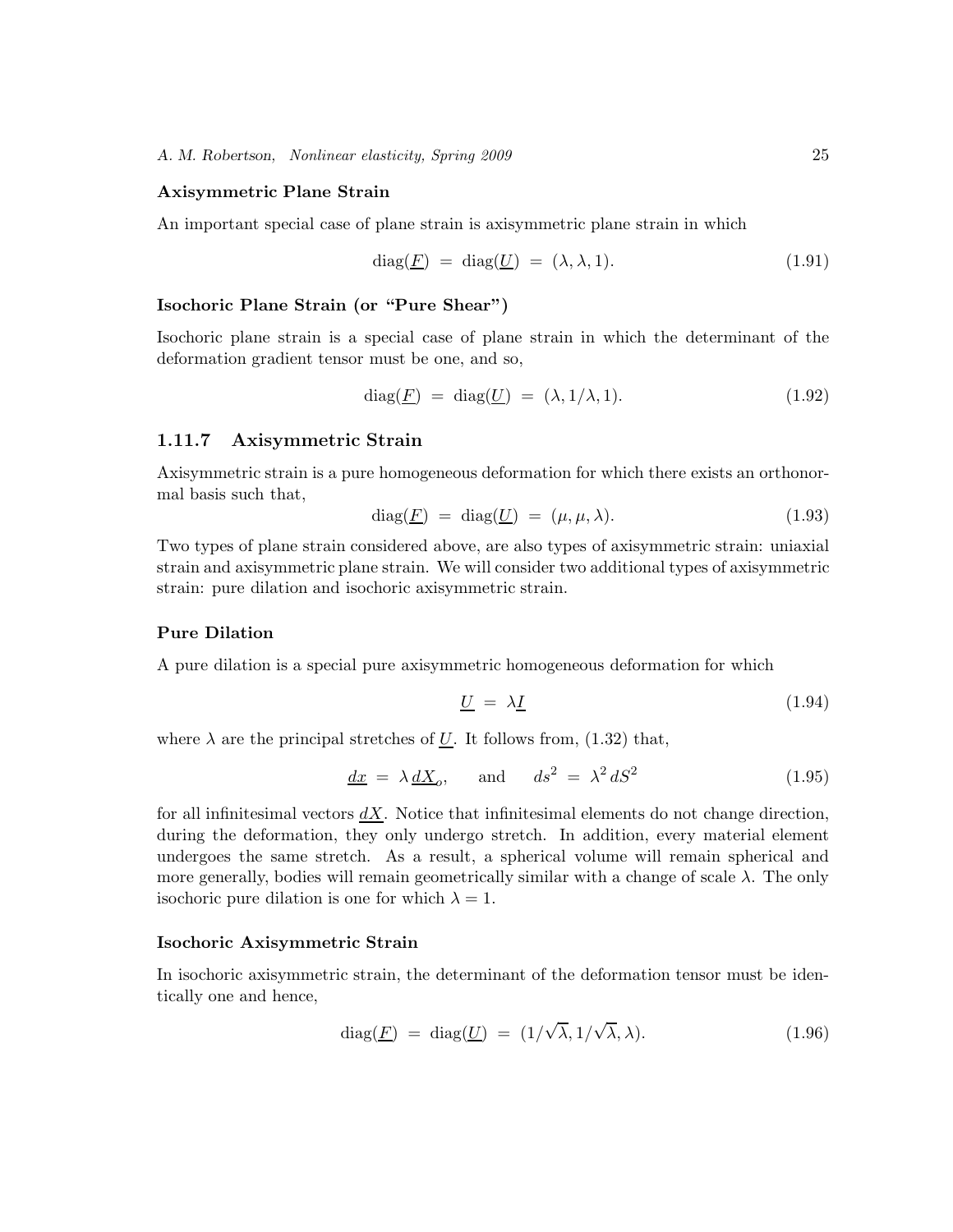| Homogeneous Deformations: $\nabla F = 0$ |                                                                       |
|------------------------------------------|-----------------------------------------------------------------------|
| Rigid Motions                            | $F = R$                                                               |
| Pure Homogeneous Deformations            | $diag(\underline{F}) = diag(\underline{U}) = (\lambda, \mu, \gamma)$  |
| Plane Strain                             | $diag(\underline{U}) = (\lambda, \mu, 1)$                             |
| Uniaxial Strain                          | $diag(\underline{U}) = (\lambda, 1, 1)$                               |
| Axisymmetric Plane Strain                | $diag(\underline{U}) = (\lambda, \lambda, 1)$                         |
| Isochoric Plane Strain ("Pure Shear")    | $diag(\underline{U})=(1/\lambda,\lambda,1)$                           |
| Axisymmetric Strain                      | $diag(\underline{U})=(\mu,\mu,\lambda)$                               |
| Uniaxial Strain                          | $diag(\underline{U})=(1,1,\lambda)$                                   |
| Axisymmetric Plane Strain                | $diag(\underline{U})=(\mu,\mu,1)$                                     |
| Pure Dilation                            | $diag(\underline{U}) = (\lambda, \lambda, \lambda)$                   |
| Isochoric Axisymmetric Strain            | $diag(\underline{U}) = (1/\sqrt{\lambda}, 1/\sqrt{\lambda}, \lambda)$ |

with a discussion of one-parameter deformations.

#### **Other Homogeneous Deformations**

Notice that there are an infinite number of deformations which, under a polar decomposition, have the same  $U$  as these pure homogeneous deformations, but for which  $R$ , though constant is not equal to the identity tensor. Once simple way to check this is to compare the principal invariants of  $C$ . Consider the case of simple shear.

#### **Simple Shear**

In simple shear, the deformation can be described relative to Cartesian coordinates through,

$$
\underline{x} = \underline{X} + \kappa(t) \underline{X}_2 \underline{e}_1. \tag{1.97}
$$

A rectangular block with sides parallel to the coordinate axes is transformed in simple shear to a skewed parallel piped. Material planes parallel to the X-axis remain parallel to the axis, though shifted by  $\kappa(t)X_2$  in the  $X_1$ -direction (the *direction of shear*). These material planes are called glide planes and  $\kappa(t)$  is called the *amount of shear*. Material planes parallel to the  $X_2$ -axis are rotated through an angle  $\gamma$ , the *angle of shear*, where tan  $\gamma = K$ . The X1−X<sup>2</sup> plane is called the *plane of shear*. The components of the corresponding deformation gradient tensor,

$$
\underline{[F]} = \begin{bmatrix} 1 & \kappa(t) & 0 \\ 0 & 1 & 0 \\ 0 & 0 & 1 \end{bmatrix},
$$
\n(1.98)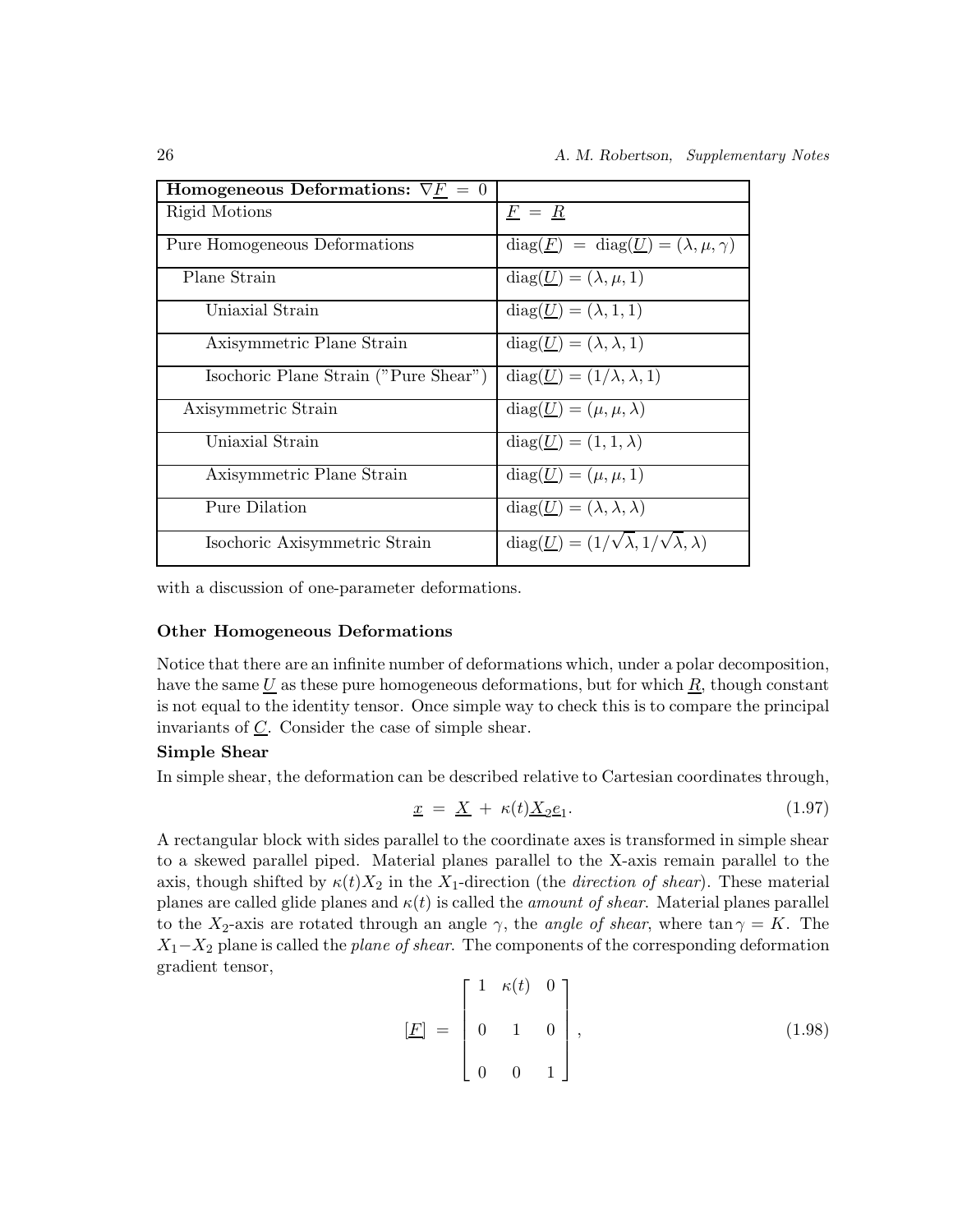and the components of the left and right Cauchy-Green strain tensors are

$$
\underline{[B]} = \begin{bmatrix} 1 + \kappa(t)^2 & \kappa(t) & 0 \\ \kappa(t) & 1 & 0 \\ 0 & 0 & 1 \end{bmatrix}, \qquad \underline{[C]} = \begin{bmatrix} 1 & \kappa(t) & 0 \\ \kappa(t) & 1 + \kappa(t)^2 & 0 \\ 0 & 0 & 1 \end{bmatrix}.
$$
 (1.99)

As can be seen in (1.99), simple shear is a homogeneous, planar isochoric deformation. Noting, that in a homogeneous plane deformation, without loss in generality the rotation tensor can be represnted as,

$$
\underline{[R]} = \begin{bmatrix} \cos \omega & -\sin \omega & 0 \\ \sin \omega & \cos \omega & 0 \\ 0 & 0 & 1 \end{bmatrix} . \tag{1.100}
$$

It then follows from (1.99) and (1.100) that,

$$
\left[\underline{U} = \underline{R}^T \underline{F}\right] = \begin{bmatrix} \cos \omega & \kappa(t) \cos \omega + \sin \omega & 0 \\ -\sin \omega & -\kappa(t) \sin \omega + \cos \omega & 0 \\ 0 & 0 & 1 \end{bmatrix} . \tag{1.101}
$$

Due to the symmetry of  $\underline{U}$ ,  $U_{12} = U_{21}$  and hence we can conclude from (1.101), that  $\tan \omega = -1/2\kappa(t)$ . It then follows that

$$
[\underline{R}] = \frac{1}{\sqrt{4 + K^2(t)}} \begin{bmatrix} 2 & \kappa(t) & 0 \\ -\kappa(t) & 2 & 0 \\ 0 & 0 & \sqrt{4 + K^2(t)} \end{bmatrix}, \qquad (1.102)
$$

$$
[\underline{U}] = \frac{1}{\sqrt{4 + K^2(t)}} \begin{bmatrix} 2 & \kappa(t) & 0 \\ \kappa(t) & 2 + \kappa(t)^2 & 0 \\ 0 & 0 & \sqrt{4 + K^2(t)} \end{bmatrix} . \qquad (1.103)
$$

The principal values and principal directions of  $U$  are,

$$
(\lambda_1, \lambda_2, \lambda_3) = (\lambda, \frac{1}{\lambda}, 1), \quad \text{where } \lambda \equiv \frac{1}{2}(K + \sqrt{4 + K^2}), \quad (1.104)
$$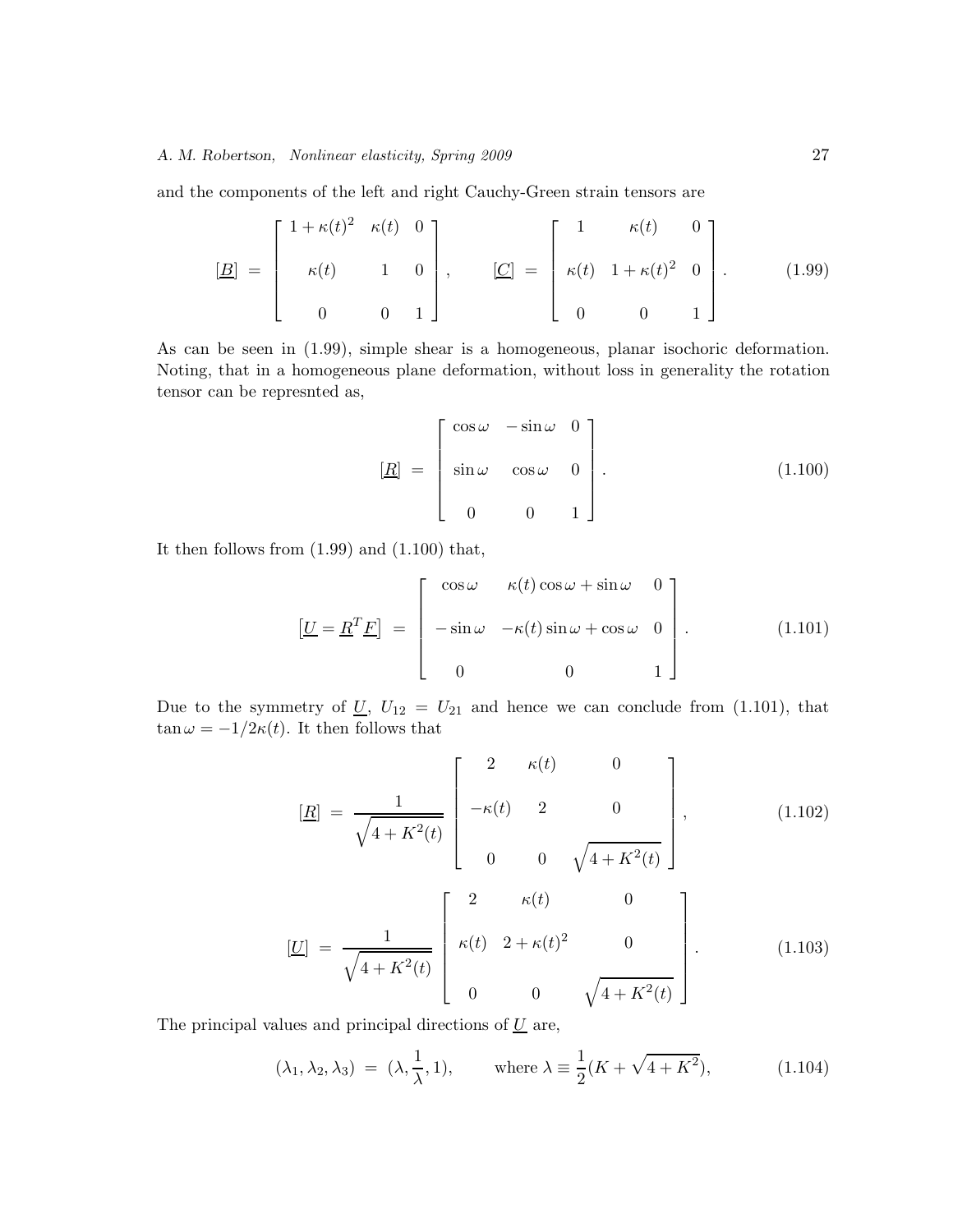28 *A. M. Robertson, Supplementary Notes*

and

$$
\underline{u}^{1} = \frac{1}{\sqrt{1 + \lambda^{2}}} (\underline{e}_{1} + \lambda \underline{e}_{2}), \qquad \underline{u}^{2} = \frac{1}{\sqrt{1 + \lambda^{2}}} (-\lambda \underline{e}_{1} + \underline{e}_{2}), \qquad \underline{u}^{3} = \underline{e}_{3}. \tag{1.105}
$$

It follows that an infinitesimal line element which parallel to the  $\underline{u}^1$  in the reference configuration, will increase in length by  $\lambda$  while and infinitesimal line element which is parallel to  $u^2$  in the reference configuration, will decrease in length by  $1/\lambda$ .

#### **1.11.8 Non-Homogeneous Deformations**

#### **Shearing Deformations**

Recall, that in the section on homogeneous deformations, we considered isochoric plane strain (pure shear) and simple shear. For both these deformations, the principal invariants of C were of the form,

$$
I = II \qquad \text{and} \qquad III = 1,\tag{1.106}
$$

and for simple shear  $I = 3 + \kappa^2$ . We can generalize this to define shearing deformations (either homogeneous or non-homogeneous) as any deformations for which the principal invariants are of the from  $(1.106)$  where, in general, I may depend on the position in the body and time. As in simple shear, we define the *amount of shear*,  $\kappa$ , through  $\kappa^2 = I - 3$ . It follows that all isochoric plane strains, either homogeneous or non-homogeneous are shearing deformations.

**Exercise 1.11.1** Prove the relationships between the components of the vorticity tensor and vorticity vector given in (1.77).

**Exercise 1.11.2** Use the transport theorem to provide an alternative proof that for an isochoric motion, the divergence of the velocity vector is zero.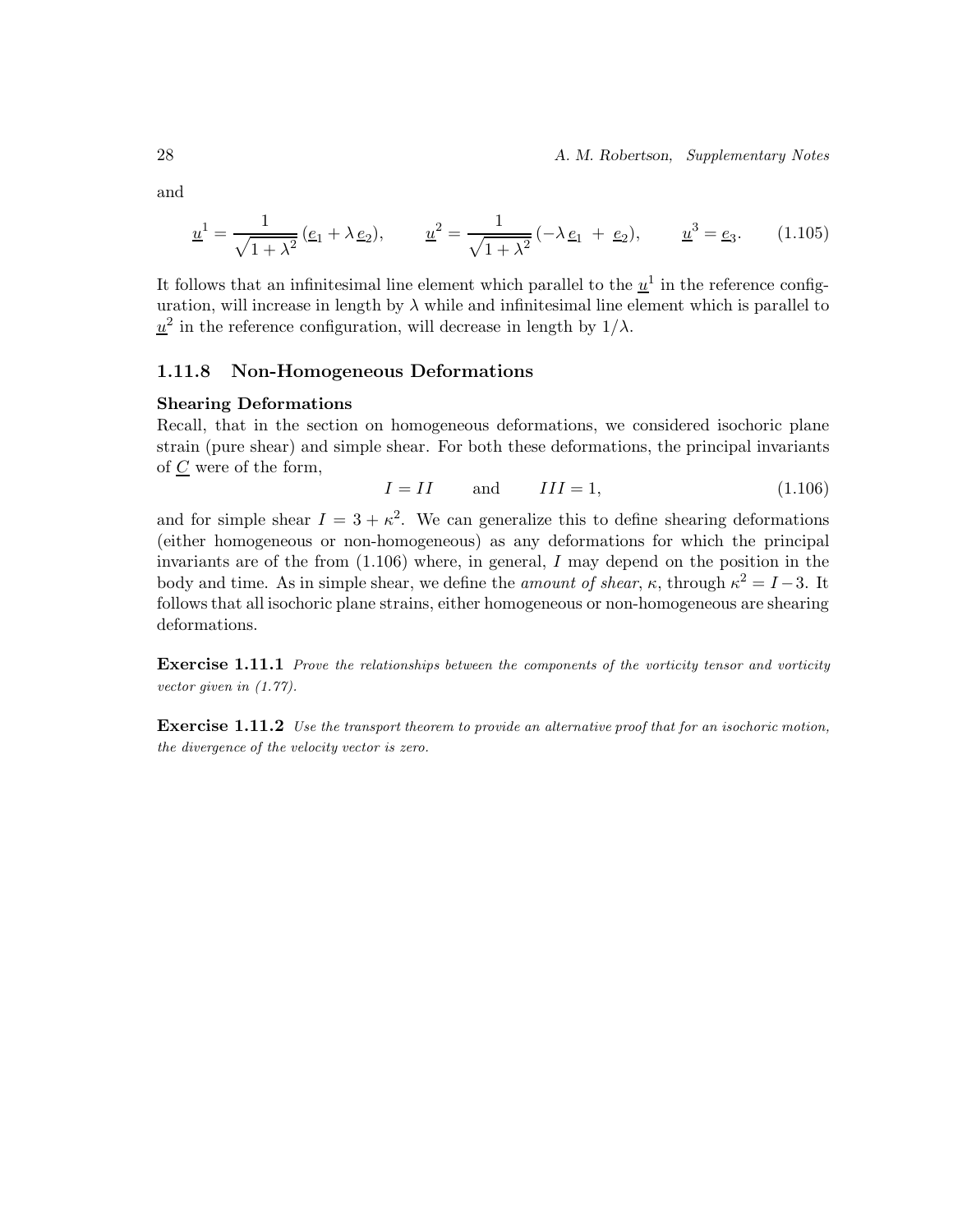## **Chapter 2**

# **Governing Equations**

## **2.1 Governing Equations**

Before discussing the governing equations, it is helpful to review the transport theorem.

#### **The Transport Theorem**

The transport theorem for an arbitrary scalar function  $\phi$  of position  $\underline{x}$  and time t is

$$
\left(\frac{d}{dt}\int_{\mathcal{V}}\tilde{\phi}(\underline{x},t)\,dv\ =\ \int_{\mathcal{V}}\left(\frac{D\phi}{Dt}\ +\ \phi\,\text{div}\underline{v}\right)\,dv\right)\tag{2.1}
$$

where  $\underline{v}$  is the velocity vector and  $V(t)$  be an arbitrary material volume of the body in the present configuration at time t.

#### **Proof**

Recall that the integral of a function  $\phi(\underline{x}, t)$  over the an arbitrary material volume of the body in the present configuration at time  $t$  can be written with respect to an integral over the corresponding material volume  $V_0$  in the reference configuration  $\kappa_0$ 

$$
\int_{\mathcal{V}(t)} \tilde{\phi}(\underline{x}, t) dv = \int_{\mathcal{V}_0} \bar{\phi}(\underline{X}, t) J dV, \tag{2.2}
$$

where  $dv = JdV$ . Taking the time derivative of (2.2), we find

$$
\frac{d}{dt} \int_{V} \tilde{\phi}(\underline{x}, t) dv = \frac{d}{dt} \int_{V_o} (\bar{\phi}(\underline{X}, t) J) dV
$$
\n
$$
= \int_{V_o} \left( \frac{D\phi}{Dt} J + \tilde{\phi} \frac{DJ}{Dt} \right) dV
$$
\n
$$
= \int_{V_o} \left( \frac{D\phi}{Dt} + \phi \text{div} \underline{v} \right) J dV
$$
\n(2.3)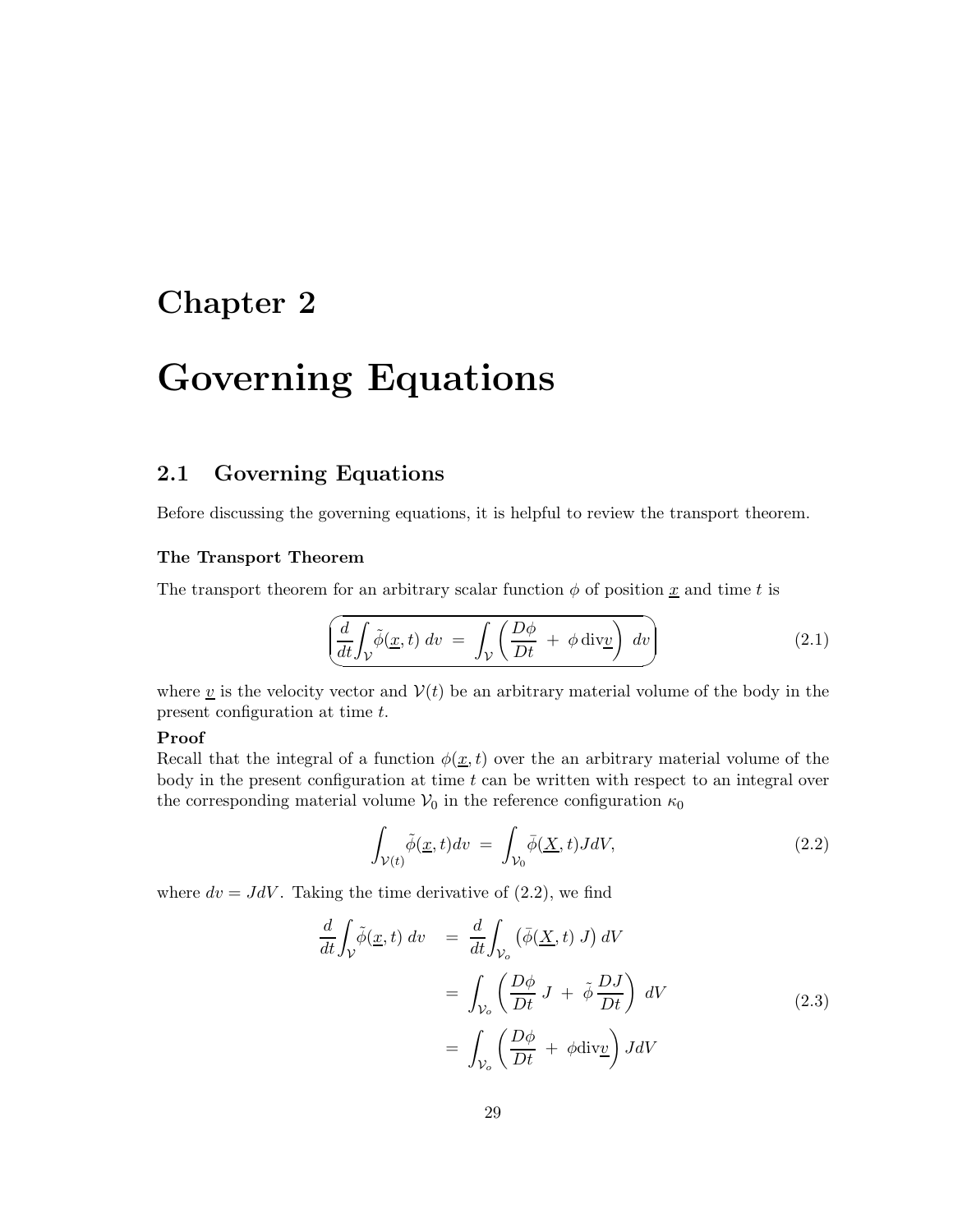where we have made use of  $(1.31)$  and the fact that  $V<sub>o</sub>$  is independent of time. Eq.  $(2.1)$ follows directly from this result. Alternatively, it is sometimes convenient to write (2.3) as,

$$
\frac{d}{dt} \int_{\mathcal{V}(t)} \tilde{\phi}(\underline{x}, t) dv = \int_{\mathcal{V}(t)} \frac{\partial \tilde{\phi}(\underline{x}, t)}{\partial t} dv + \int_{\delta \mathcal{V}(t)} \tilde{\phi}(\underline{x}, t) \tilde{\underline{v}}(\underline{x}, t) \cdot \underline{n} dv \qquad (2.4)
$$

where  $V(t)$  is bounded by a closed regular surface  $\delta V$  with outward normal  $\underline{n}(\underline{x}, t)$ . In what follows, we will also make use of the following theorem:

#### **Theorem** :

If 
$$
\tilde{\phi}(\underline{x}, t)
$$
 is continuous in the region  $\mathcal{R}(t)$ , then a necessary and sufficient  
condition for  

$$
\int_{\mathcal{V}(t)} \tilde{\phi}(\underline{x}, t) dv = 0 \text{ for every } \mathcal{V}(t) \subseteq \mathcal{R}(t)
$$
is  
is  

$$
\tilde{\phi}(\underline{x}, t) = 0 \text{ all } \underline{x} \text{ in } \mathcal{R}.
$$
 (2.5)

#### **2.1.1 Conservation of Mass**

The mass M of a section  $V(t)$  of the body at time t is

$$
\mathcal{M} = \int_{\mathcal{V}(t)} \tilde{\rho}(\underline{x}, t) \, dv,\tag{2.6}
$$

where  $\rho$  is the mass density of the body at time t. The mass  $\mathcal{M}_0$  of the same material points in configuration  $\kappa_0$  is,

$$
\mathcal{M}_0 = \int_{\mathcal{V}_0} \rho_0(\underline{X}) \, dV,\tag{2.7}
$$

where  $\rho_0(\underline{X})$  is the mass density of the material in  $\kappa_0$ . The principle of conservation of mass is the postulate that the mass of the body in an arbitrary material volume  $V(t)$ , does not change in time

$$
\mathcal{M}(t) = \mathcal{M}_0 \qquad \text{for all time } t. \tag{2.8}
$$

Transforming the volume integral in (2.6) over  $V(t)$  to an integral over  $V_0$ , using this result with  $(2.7)$  and  $(2.8)$ , and making necessary continuity assumptions, we have directly that

$$
\rho J = \rho_0 \qquad \text{all } \underline{X} \subseteq \mathcal{R}_0. \tag{2.9}
$$

This is the local Lagrangian form of conservation of mass. Alternatively, taking the time derivative of  $(2.8)$  and using  $(2.6)$  and  $(2.6)$ , it follows that

$$
\frac{d}{dt} \int_{\mathcal{V}(t)} \tilde{\rho}(\underline{x}, t) \, dv = 0. \tag{2.10}
$$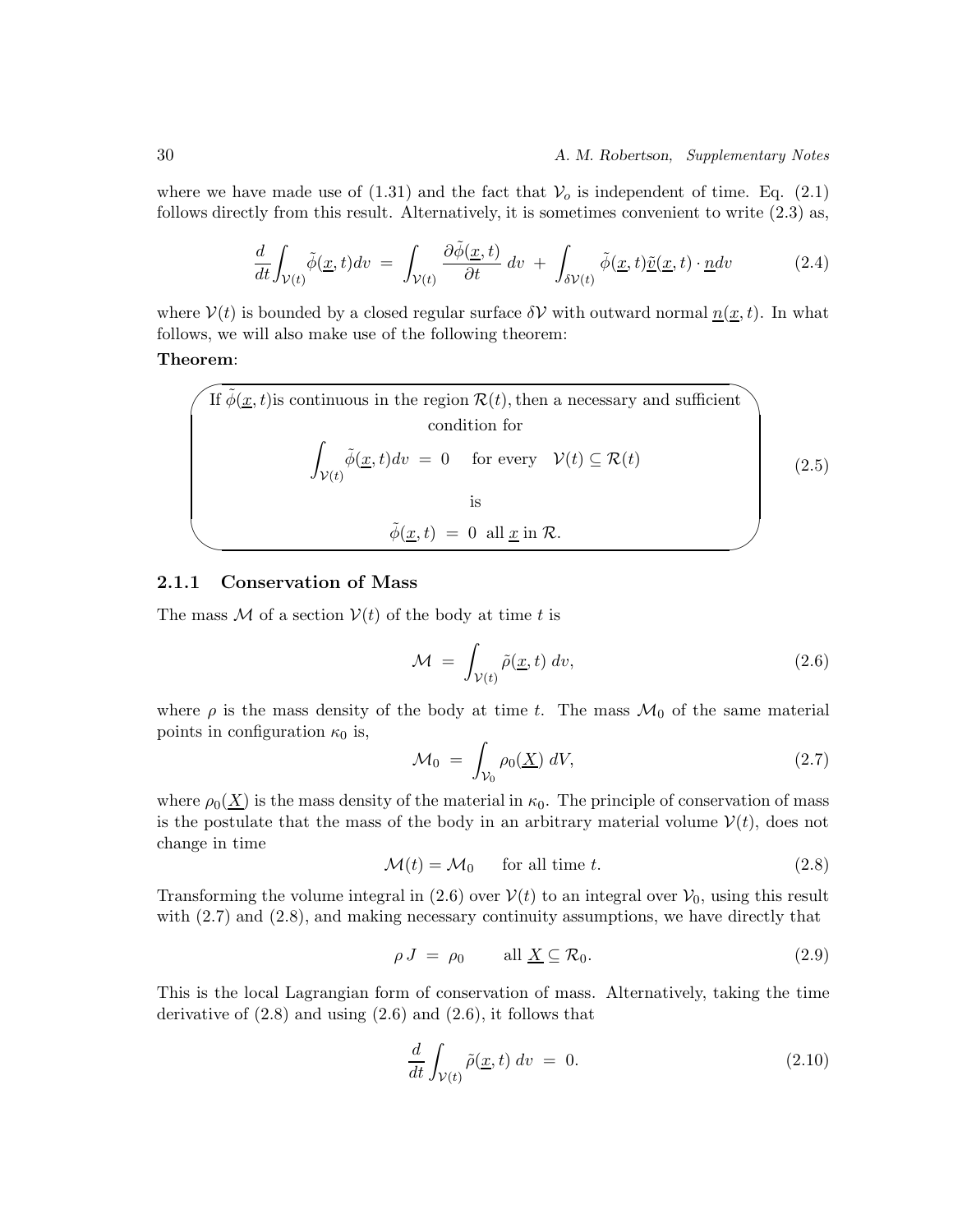Making use of the Transport Theorem, we can write the principle of conservation of mass  $(2.10)$  as,

$$
0 = \int_{\mathcal{V}(t)} \left( \frac{D\rho}{Dt} + \rho(\underline{x}, t) \text{div}\,\underline{v}(\underline{x}, t) \right) dv. \tag{2.11}
$$

Making suitable assumptions about continuity of the field variables and using (**??**), we obtain the local form of (2.11),

$$
\frac{D\rho}{Dt} + \rho \operatorname{div} \underline{v} = 0 \qquad \text{all}_{\underline{x}} \subseteq \mathcal{R} \tag{2.12}
$$

or in indicial notation,

$$
\frac{D\rho}{Dt} + \rho \frac{\partial \tilde{v}_i}{\partial x_i} = 0 \quad \text{all } \underline{x} \subseteq \mathcal{R}.
$$
 (2.13)

#### **Implications of Conservation of Mass for Incompressible Materials**

The motion of an incompressible materials is constrained to be isochoric, in which case for **all** motions: the divergence of the velocity vector is *constrained* to be zero and J is one. In this case, the local form of the conservation of mass in Eulerian form, (2.31), reduces to,

$$
\frac{D\rho}{Dt} = 0 \qquad \text{all } \underline{x} \subseteq \mathcal{R}.
$$
 (2.14)

and (2.9) becomes

$$
\rho = \rho_0 \qquad \text{all } \underline{X} \subseteq \mathcal{R}_0. \tag{2.15}
$$

Note that the even though the material derivative of the density it is zero, it is not necessary that the density be constant in space. For example, a stratified fluid with density distribution,  $\rho = \rho_0 + \alpha y$ , where  $\alpha$  is a constant, can experience simple shear. Simple shear refers to the velocity field,  $v = \gamma y \underline{e_x}$ . This flow field has particular importance because<br>it the solution for stoody, fully doveloped flow between two parallel plates driven by the it the solution for steady, fully developed flow between two parallel plates driven by the motion of the upper plate  $\underline{v} = U\underline{e}_x$ . The lower plate is located in the plane  $y = 0$  and the<br>upper plate in the plane  $u = b$ . If the plates are separated by a distance h then  $\alpha = U/b$ . upper plate in the plane  $y = h$ . If the plates are separated by a distance h then  $\gamma = U/h$ . It is easily seen that this motion is isochoric, a necessary condition for an incompressible fluid to experience this motion. In addition,

$$
\frac{D\rho}{Dt} = \frac{\partial \rho}{\partial t} + \frac{\partial \rho}{\partial x_i} v_i = 0 \tag{2.16}
$$

for the stratified fluid and given motion and therefore conservation of mass is satisfied. As will be discussed at a later point, this motion is compatable with the balance of linear momentum for both inviscid and linearly viscous fluids. In fact, a much wider class of fluids can be shown to undergo this motion.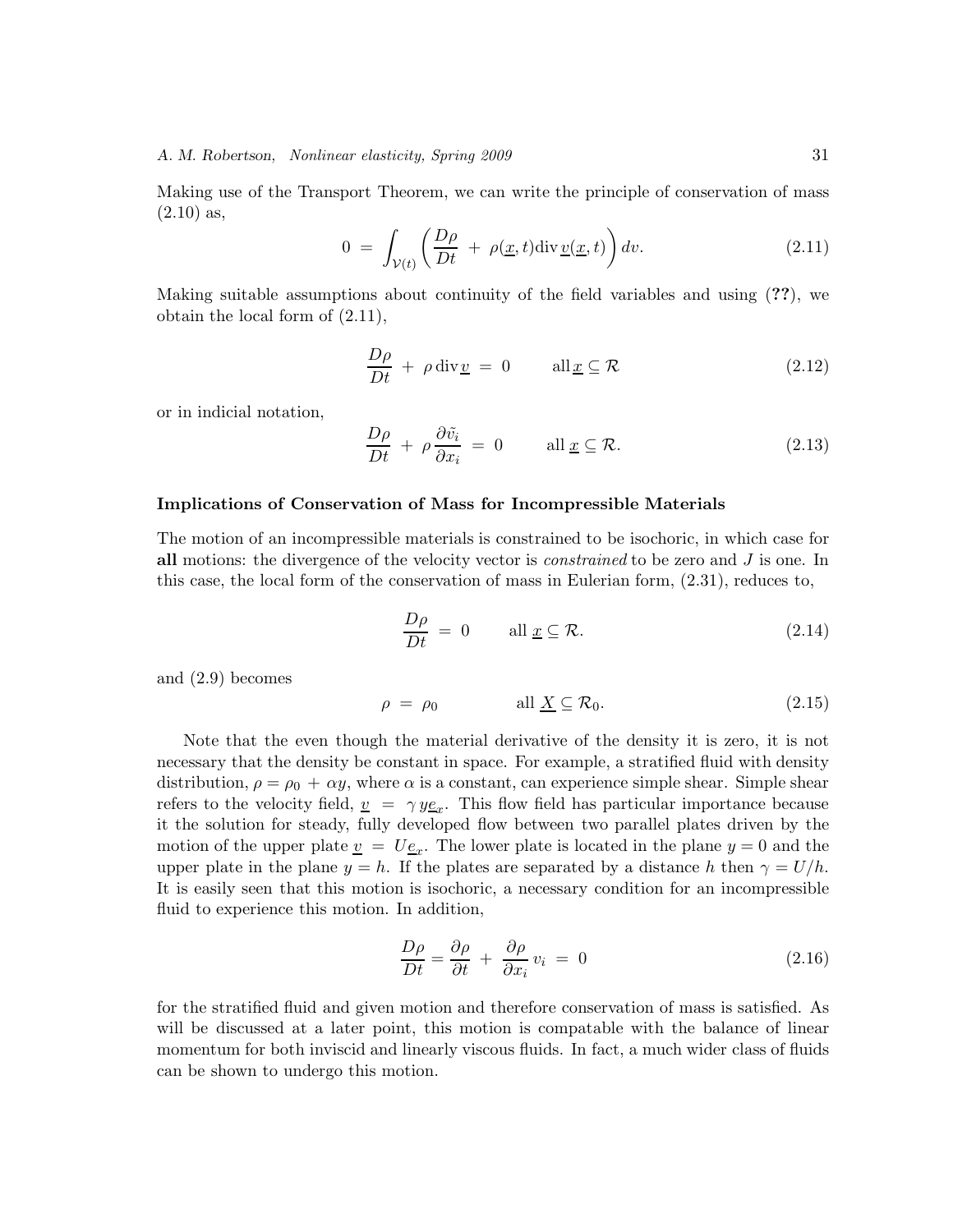#### **2.1.2 Balance of Linear Momentum**

The postulate of balance of linear momentum is the statement that the rate of change of linear momentum of a fixed mass of the body is equal to the sum of the forces acting on the body. These forces can show up as body forces, or as forces due to stress vectors acting on the surface of the body,

$$
\frac{d}{dt} \int_{\mathcal{V}(t)} \rho \underline{v} \, dv = \int_{\mathcal{V}(t)} \rho \, \underline{b} \, dv + \int_{\delta \mathcal{V}(t)} \underline{t} \, da \tag{2.17}
$$

where <u>b</u> is the body force per unit mass,  $\underline{t(x, t, n)}$  is the surface force acting on the body in the current configuration per unit area of  $\delta V$  and n is the unit normal to the surface  $\delta V$  at  $\underline{x}$  at time t. Note that stress vector depends on position, time and the unit normal to the surface at x. The first and second integrals on the right hand side of  $(2.17)$  represent the contributions due to body forces and to surface forces respectively.

It is somewhat problematic that the stress vector depends on the surface under consideration. Fortunately, we can show that it is possible (under certain conditions) to show that this dependence is linear. Fortunately, as discussed below, the existence of a second order tensor,  $\underline{T}$  can be shown, where,

$$
\underline{t} = \underline{\tilde{t}}(\underline{x}, t, \underline{n}) = \underline{\tilde{T}}(\underline{x}, t)\underline{n}.\tag{2.18}
$$

and  $\underline{T}$  is called the Cauchy stress tensor.

#### **Cauchy's Lemma**

Consider an arbitrary part of the material region of the body  $\beta$  which occupies a part  $\gamma$  in the present configuration at time t with bounding surface  $\partial \mathcal{V}$ . Let  $\mathcal{V}$  be divided into two regions  $\mathcal{V}_1, \mathcal{V}_2$  separated by a surface  $\sigma$ . Further, let  $\partial \mathcal{V}_1, \partial \mathcal{V}_2$  refer to the boundaries of  $\mathcal{V}_1, \mathcal{V}_2$ , respectively and let  $\partial \mathcal{V}', \partial \mathcal{V}''$  be the portions of the boundaries of  $\mathcal{V}_1, \mathcal{V}_2$  such that

$$
\partial \mathcal{V}' = \partial \mathcal{V}_1 \cap \partial \mathcal{V}, \qquad \partial \mathcal{V}'' = \partial \mathcal{V}_2 \cap \partial \mathcal{V}.
$$
 (2.19)

Thus,

$$
\mathcal{V} = \mathcal{V}_1 \cup \mathcal{V}_2, \quad \partial \mathcal{V} = \partial \mathcal{V}' \cup \partial \mathcal{V}'' \quad \partial \mathcal{V}_1 = \partial \mathcal{V}' \cup \sigma, \quad \partial \mathcal{V}_2 = \partial \mathcal{V}'' \cup \sigma. \quad (2.20)
$$

Now recall the balance of linear momentum for the arbitrary material region  $\mathcal{V}$ ,

$$
\frac{d}{dt} \int_{\mathcal{P}} \rho \underline{v} \, dv = \int_{\mathcal{V}} \rho \, \underline{b} \, dv + \int_{\partial \mathcal{V}} \underline{t} \, da. \tag{2.21}
$$

The balance of linear momentum can also be considered separately for parts  $V_1$  and  $V_2$ ,

$$
\frac{d}{dt} \int_{\mathcal{V}_1} \rho \underline{v} dv = \int_{\mathcal{V}_1} \rho \underline{b} dv + \int_{\partial \mathcal{V}_1} \underline{t} da,
$$
\n
$$
\frac{d}{dt} \int_{\mathcal{V}_2} \rho \underline{v} dv = \int_{\mathcal{V}_2} \rho \underline{b} dv + \int_{\partial \mathcal{V}_2} \underline{t} da.
$$
\n(2.22)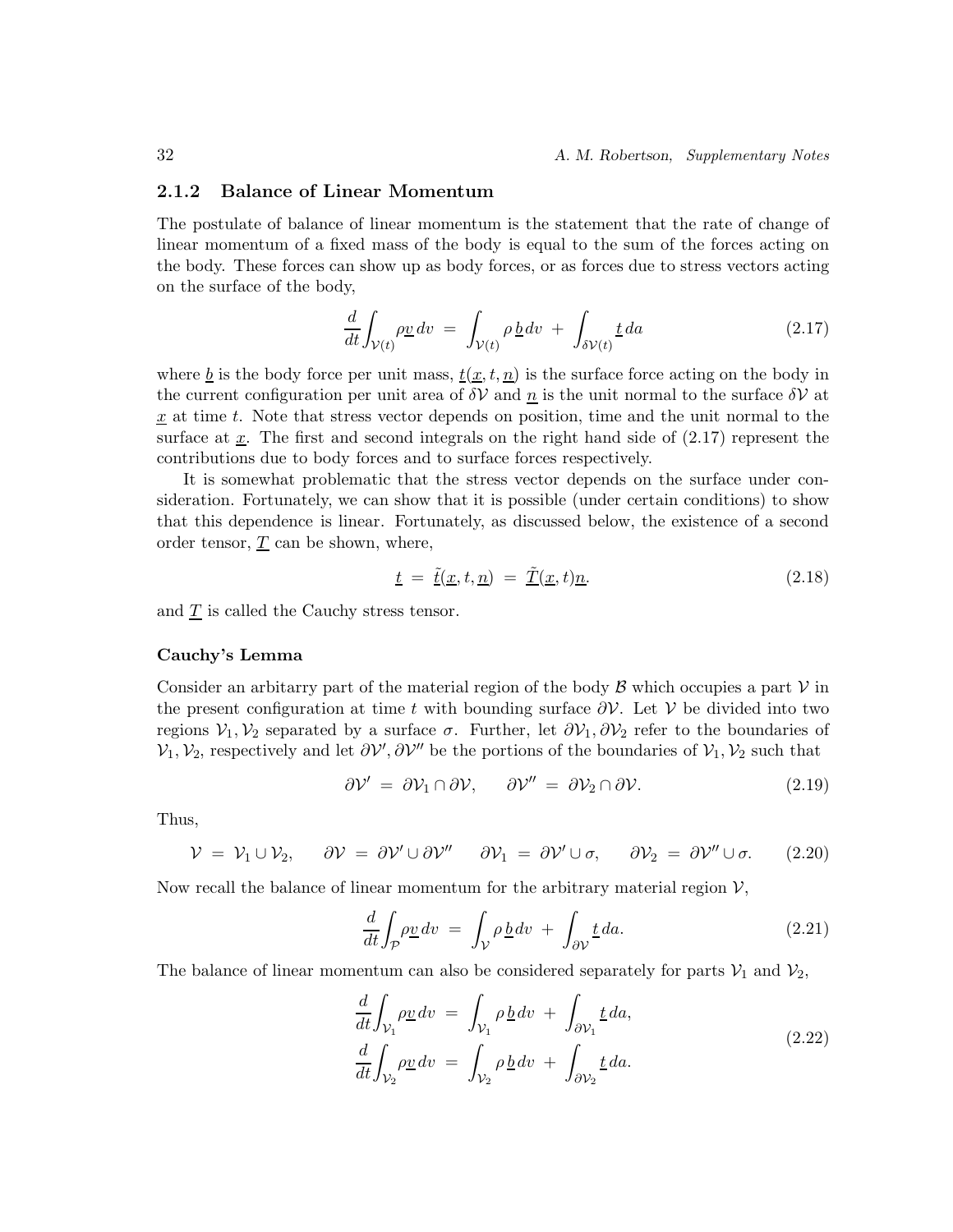as well as the union of these regions  $\mathcal{V}_1 \cup \mathcal{V}_2$ , be

 $\sim$ 

 $\sim$ 

 $\overline{\phantom{0}}$ 

 $\overline{\phantom{a}}$ 

$$
\frac{d}{dt} \int_{\mathcal{V}_1 \cup \mathcal{V}_2} \rho \underline{v} \, dv = \int_{\mathcal{V}_1 \cup \mathcal{V}_2} \rho \, \underline{b} \, dv + \int_{\partial \mathcal{V}_1 \cup \partial \mathcal{V}_2} \underline{t} \, da. \tag{2.23}
$$

The stress vector  $\underline{t}(\underline{x}, t; \underline{n})$  is  $(2.22)_1$  acting over the boundary  $\partial \mathcal{V}_1$  results from contact forces exerted by the material on one side of the boundary (exterior to  $\partial \mathcal{V}_1$ ) on the material on the other side. Similar results hold for the stress vectors in  $(2.22)_2$  and  $(2.23)$ . It should be emphasized that the stress vector in  $(2.22)_1$  over  $\partial \mathcal{V}' \cup \sigma$  represents the contact force exerted in  $V_1$  across the surface. The approriate normals associated with  $\underline{t}(\underline{x}, t; \underline{n})$  on  $\sigma$  are equal in magnitude and opposite in sign. In particular, if  $\underline{n}$  is the outward normal at  $\underline{x}$  on surface  $\sigma$  of  $\mathcal{V}_1$ , then the outward normal at <u>x</u> on surface  $\sigma$  of  $\mathcal{V}_2$  is  $-\underline{n}$ .

After combining  $(2.22)<sub>1</sub>$  and  $(2.22)<sub>2</sub>$  and subtracting  $(2.23)$ , we obtain,

$$
\int_{\sigma} \left[ \underline{t}(\underline{x}, t; \underline{n}) - \underline{t}(\underline{x}, t; -\underline{n}) \right] da = 0. \tag{2.24}
$$

Assuming that the stress vector is a continuous function of position and  $\underline{n}$ , it follows that

#### **Cauchy's Lemma**

$$
\underline{t}(\underline{x},t;\underline{n}) = -\underline{t}(\underline{x},t;-\underline{n}).
$$

(2.25)

The stress vectors acting on opposite sides of the same surface at a given point and time are equal in magnitude and opposite in sign.

#### **Existence of the stress tensor and its relationship to the stress vector**

At this point, it has not been shown in what way the stress vector depend on the normal to the surface. It can be shown that there exists a second order tensor  $\underline{T}(\underline{x}, t)$  such that

$$
\underline{t}(\underline{x}, t; \underline{n}) = \underline{T}(\underline{x}, t) \cdot \underline{n} \quad \text{or} \quad t_k(\underline{x}, t; \underline{n}) = T_{ki}(\underline{x}, t) n_i
$$
\nThe stress vector depends linearly on the normal to the surface. (2.26)

The second order  $\underline{T}$  is called the Cauchy stress tensor. Significantly,  $\underline{T}$  is independent of the surface  $n$ . Sometimes, it is convenient to write this result in matrix form,

$$
\begin{bmatrix} t_1 \\ t_2 \\ t_3 \end{bmatrix} = \begin{bmatrix} T_{11} & T_{12} & T_{13} \\ T_{21} & T_{22} & T_{23} \\ T_{31} & T_{32} & T_{33} \end{bmatrix} \begin{bmatrix} n_1 \\ n_2 \\ n_3 \end{bmatrix}.
$$
 (2.27)

So, for example, if we consider a surface with normal  $n = e_1$ , then

$$
\begin{bmatrix} n_1 \\ n_2 \\ n_3 \end{bmatrix} = \begin{bmatrix} 1 \\ 0 \\ 0 \end{bmatrix} \quad \text{and therefore} \quad \begin{bmatrix} t_1 \\ t_2 \\ t_3 \end{bmatrix} = \begin{bmatrix} T_{11} \\ T_{21} \\ T_{31} \end{bmatrix}, \tag{2.28}
$$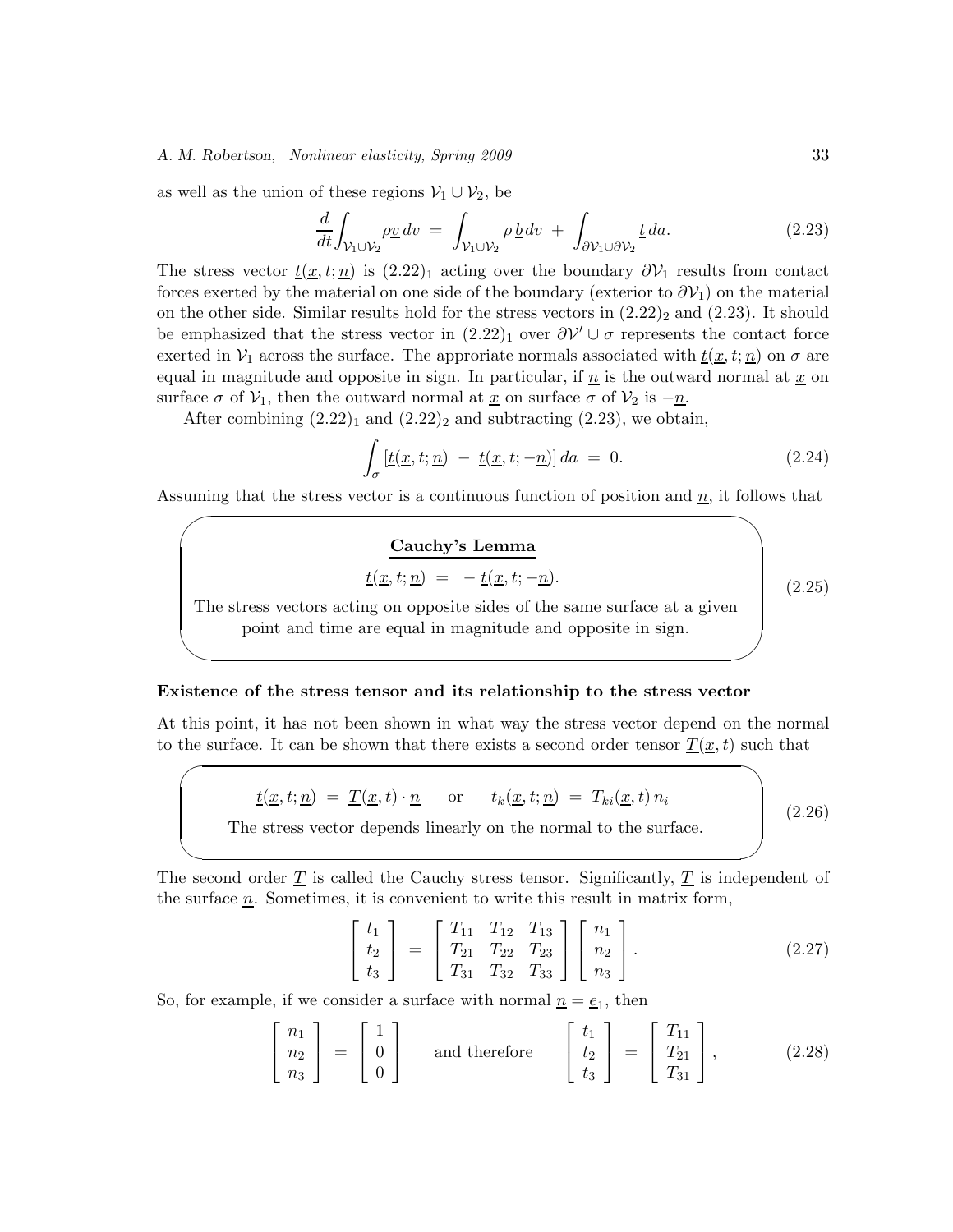34 *A. M. Robertson, Supplementary Notes*

or, equivalently,

$$
\underline{t} = T_{11}\underline{e}_1 + T_{21}\underline{e}_2 + T_{31}\underline{e}_3. \tag{2.29}
$$

Making use of the divergence theorem as well as the relationship between the stress tensor and the stress vector,  $(2.17)$  can be written as,

$$
\frac{d}{dt} \int_{\mathcal{V}(t)} \rho \underline{v} \, dv = \int_{\mathcal{V}(t)} (\rho \underline{b} + \text{div} \underline{T}) \, dv. \tag{2.30}
$$

The local form of the equation of linear momentum can be obtained from (2.30) by using the Transport Theorem and making suitable assumptions about the continuity of the field variables,

$$
\rho \underline{a} = \rho \underline{b} + \text{div} \underline{T} \quad \text{all } \underline{x} \subseteq \mathcal{R} \tag{2.31}
$$

or, using index notation,

$$
\rho a_i = \rho b_i + \frac{\partial T_{ij}}{\partial x_j} \quad \text{all } \underline{x} \subseteq \mathcal{R}, \tag{2.32}
$$

where the acceleration is given in  $(1.13)$  and  $(1.18)$ . It is often convenient to represent T as the sum of a deviatoric and spherical part.

$$
\underline{T} = \underline{\tau} + \bar{t} \underline{I}, \qquad (2.33)
$$

where,

$$
\tau_{ii} = 0, \text{ and } \bar{t} = \frac{1}{3} T_{kk}.
$$
\n(2.34)

The tensor  $\underline{\tau}$  is often referred to as the deviatoric part of  $\underline{T}$  and  $\underline{t}\underline{I}$  as the spherical part. When the Cauchy stress tensor is decomposed in this way,  $-\bar{t}$  is often called the *pressure* and denoted by  $p$ . Using the decomposition,  $(2.33)$ , the balance of linear momentum can be written as,

$$
\rho \underline{a} = -\nabla p + \text{div} \, \underline{\tau} + \rho \underline{b} \qquad \text{all } \underline{x} \subseteq \mathcal{R}.
$$
\n(2.35)

Alternatively,

$$
\rho a_i = -\frac{\partial p}{\partial x_i} + \frac{\partial \tau_{ij}}{\partial x_j} + \rho b_i \quad \text{all } \underline{x} \subseteq \mathcal{R}.
$$
 (2.36)

For compressible fluids,  $p$  is the thermodynamic pressure and an equation of state is required, for example the ideal gas law. For incompressible fluids,  $p$  is a mechanical pressure arising from the constraint of incompressibility. No equation of state is necessary, rather,  $p$  will be determined as part of the solution to the governing equations and boundary conditions.

#### **Piola-Kirchhoff Stress Tensor**

We now consider  $p$ , the surface force acting on the body in the current configuration per unit area of  $\delta V_0$ . The vectors p and <u>t</u> are related through,

$$
\int_{\delta \mathcal{V}_0} \underline{p} \, dA \ = \ \int_{\delta \mathcal{V}} \underline{t} \, da. \tag{2.37}
$$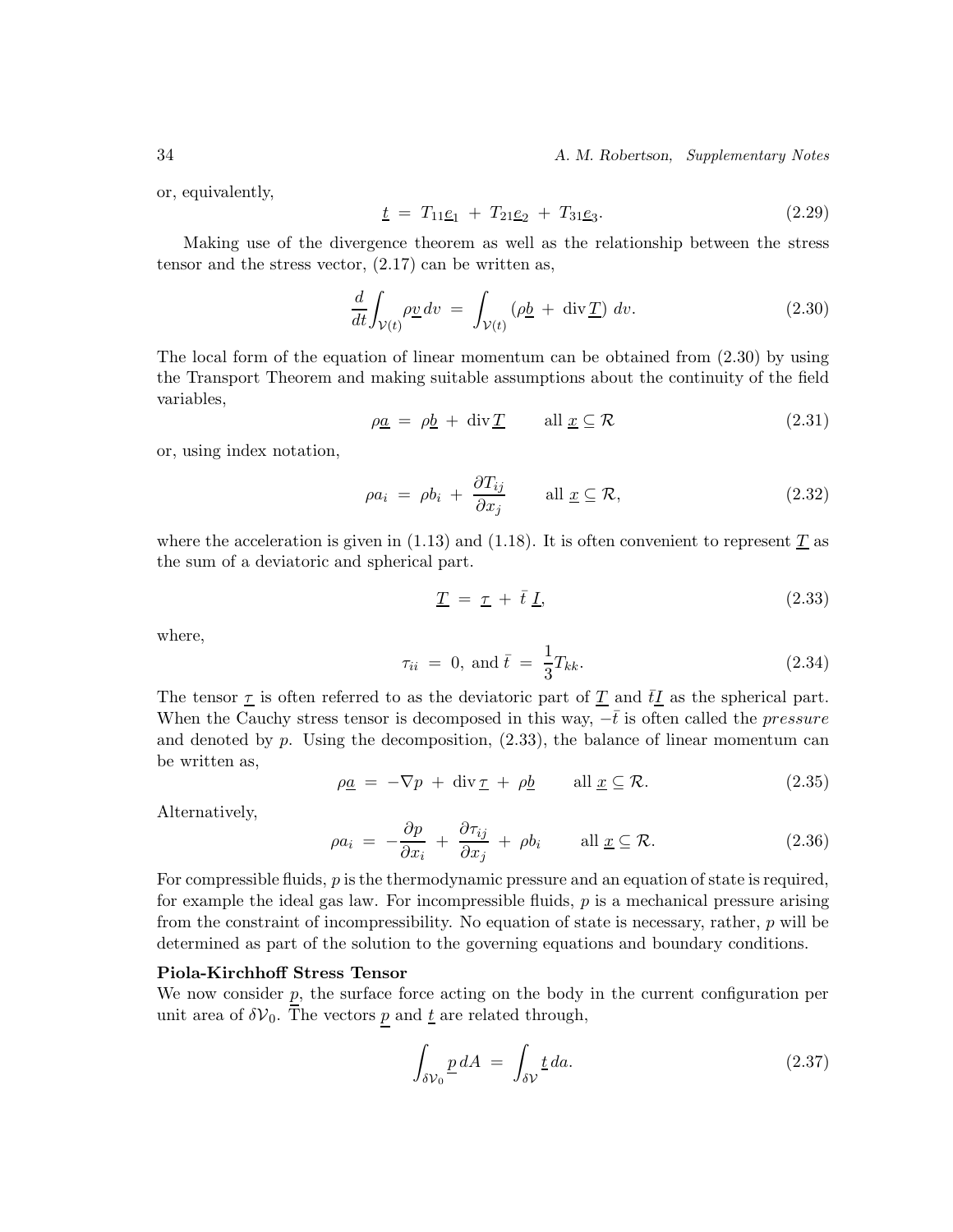The balance of linear momentum can also be written with respect to  $\delta V_0$  and  $V_0$  through the use of  $dv = JdV$  and  $\rho J = \rho_0$  as

$$
\int_{\mathcal{V}_0} \rho_0 \underline{a} \, dV = \int_{\mathcal{V}_0} \rho_0 \, \underline{b} \, dV_0 + \int_{\delta \mathcal{V}_0} \underline{p} \, dA. \tag{2.38}
$$

Similar to the discussion for  $\underline{t}$ , it can be shown that

$$
\underline{\bar{p}}(\underline{X}, t, \underline{N}) = -\underline{\bar{p}}(\underline{X}, t, \underline{N}) \tag{2.39}
$$

and

$$
\underline{\bar{p}}(\underline{X}, t, \underline{N}) = \underline{\bar{P}}(\underline{X}, t) \underline{N}, \tag{2.40}
$$

where  $\underline{P}$  is the first Piola-Kirchoff stress tensor and  $\underline{N}$  is the unit normal to the surface  $\delta V$ at <u>X</u>. It then follows from (2.40) and the relationship between  $\underline{da} = J\underline{F}^{-T} \underline{dA}$ , that,

$$
\underline{P} = J \underline{T} \underline{F}^{-T} \qquad \text{all } \underline{X} \subseteq \mathcal{R}_0. \tag{2.41}
$$

The first Piolo-Kirchoff tensor is not symmetric. It is often convenient for numerical purposes to define a symmetric stress tensor  $S$ , called the second Piola-Kirchoff stress, related to  $\underline{P}$  and  $\underline{T}$  through

$$
S = F-1P, and S = J F-1TF-T.
$$
\n(2.42)

Making use of  $(2.40)$  in, it follows from  $(2.38)$  that,

$$
\int_{\mathcal{V}_0} \rho_0 \underline{a} \, dV = \int_{\mathcal{V}_0} (\rho_0 \underline{b} + \text{Div} \underline{P}) \, dV. \tag{2.43}
$$

The corresponding local form of (2.43) is,

$$
\rho_0 \underline{a} = \rho_0 \underline{b} + \text{Div} \underline{P} \qquad \text{all } \underline{X} \subseteq \mathcal{R}_0. \tag{2.44}
$$

#### **2.1.3 Balance of Angular Momentum**

The balance of angular momentum is the statement that the rate of change of moment of momentum of a material volume is equal to the sum of the all the moments acting on the part of the body. The integral form of the balance of angular momentum, is in the absence of body couples,

$$
\frac{d}{dt} \int_{\mathcal{V}(t)} \rho \underline{x} \times \underline{v} \, dv = \int_{\mathcal{V}(t)} \rho \underline{x} \times \underline{b} \, dv + \int_{d\mathcal{V}(t)} \underline{x} \times \underline{t} \, da. \tag{2.45}
$$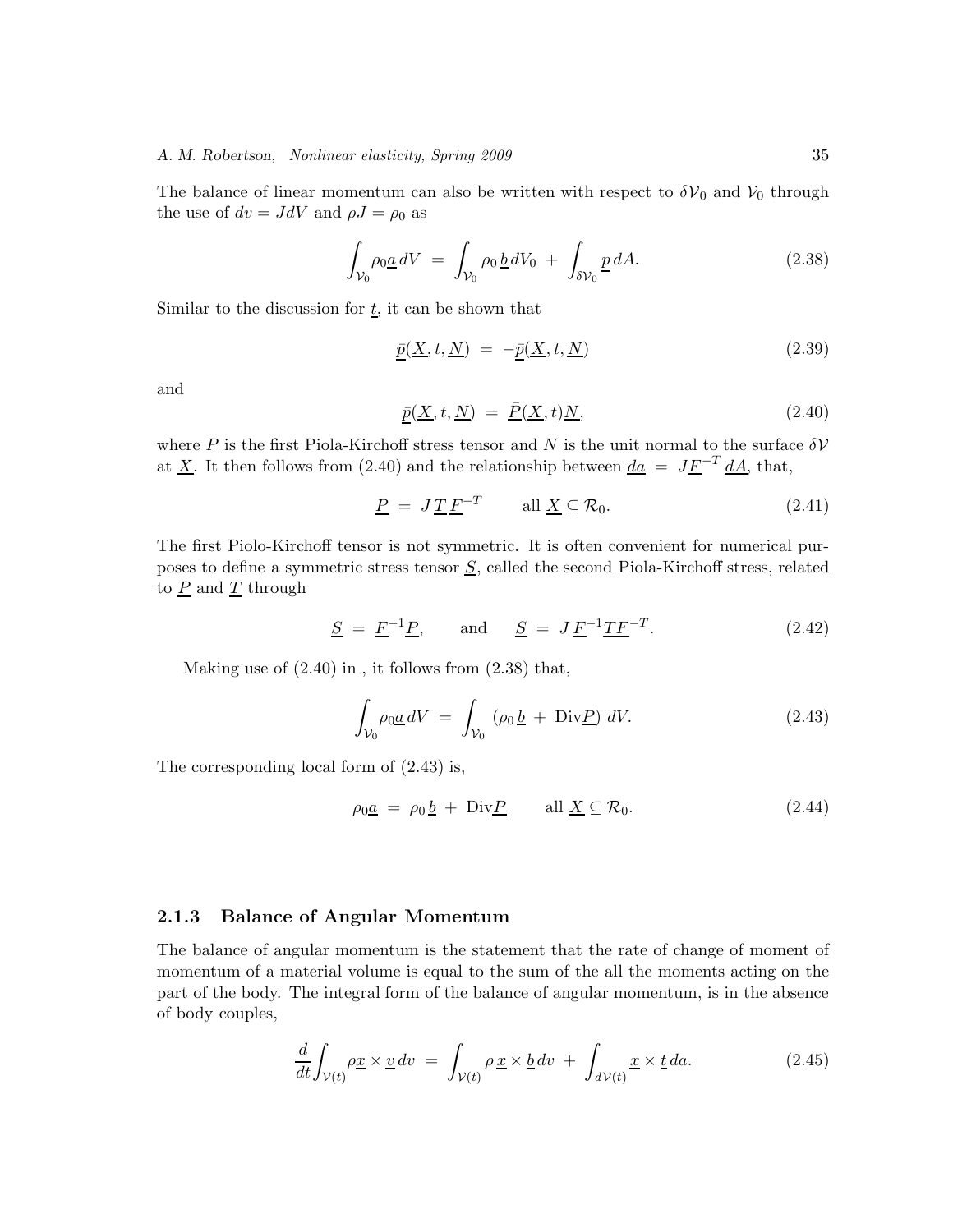In writing  $(2.45)$ , we have assumed there are no body couples  $\epsilon$  per unit volume acting on the body which would contribute an additional torque,

$$
\int_{\mathcal{V}(t)} \rho \underline{c} \, dv. \tag{2.46}
$$

Making use of the balance of linear momentum, it can be shown that (2.45) reduces to the requirement that the Cauchy stress tensor must be symmetric,

$$
\underline{T} = \underline{T}^T \qquad \text{all } \underline{x} \subseteq \mathcal{R}.
$$
 (2.47)

The balance of angular momentum can also be written with respect to  $\delta V_0$  and  $V_0$  through the use of  $dv = JdV$  and  $\rho J = \rho_0$  as

$$
\int_{\mathcal{P}_0} \rho_0 \underline{x} \times \underline{a} \, dV = \int_{\mathcal{P}_0} \rho_0 \, \underline{x} \times \underline{b} \, dV + \int_{\delta \mathcal{P}} \underline{x} \times \underline{p} \, dA,\tag{2.48}
$$

The corresponding local form is,

$$
\underline{PF}^T = \underline{FP}^T \qquad \text{all } \underline{X} \subseteq \mathcal{R}_0 \tag{2.49}
$$

Notice that  $p$  is not in general symmetric. The second Piola-Kirchhoff stress tensor,  $S$  is defined through,

$$
S = F-1P \t or \t  $S_{AB} = F_{Ai}^{-1} P_{iB}$  \t (2.50)
$$

all  $\underline{X}_0 \subseteq \mathcal{R}_0$  and hence it follows from (2.48) that  $\underline{S}$  is symmetric. Additionally, this means,

$$
\underline{S} = J\underline{F}^{-1}\underline{T}\underline{F}^{-T} \qquad \text{or} \qquad S_{AB} = JF_{iA}^{-1}T_{ij}F_{Bj}^{-1}.
$$
 (2.51)

#### **2.1.4 Mechanical Energy Equation**

It is sometimes useful to consider the *Mechanical Energy Equation* which is obtained from the equation of linear momentum making use of the equation of conservation of mass. If we take the inner product of the velocity vector and the local form of the equation of linear momentum  $(2.32)$  we obtain,

$$
\frac{1}{2}\rho \frac{D}{Dt}(v_i v_i) = \frac{\partial T_{ij}}{\partial x_j} v_i + \rho b_i v_i \quad \text{all } \underline{x} \subseteq \mathcal{R}.
$$
 (2.52)

An integral form of this equation can be obtained by integrating (2.52) over a fixed region of the body (same material particles) occupying region  $V(t)$  with surface  $\partial V(t)$ , to obtain,

$$
\frac{d}{dt} \int_{\mathcal{V}(t)} \frac{1}{2} \rho \underline{v} \cdot \underline{v} dv = \int_{\delta \mathcal{V}(t)} \underline{t} \cdot \underline{v} da - \int_{\mathcal{V}(t)} \underline{T} : \underline{D} dv + \int_{\mathcal{V}(t)} \rho \underline{b} \cdot \underline{v} dv. \tag{2.53}
$$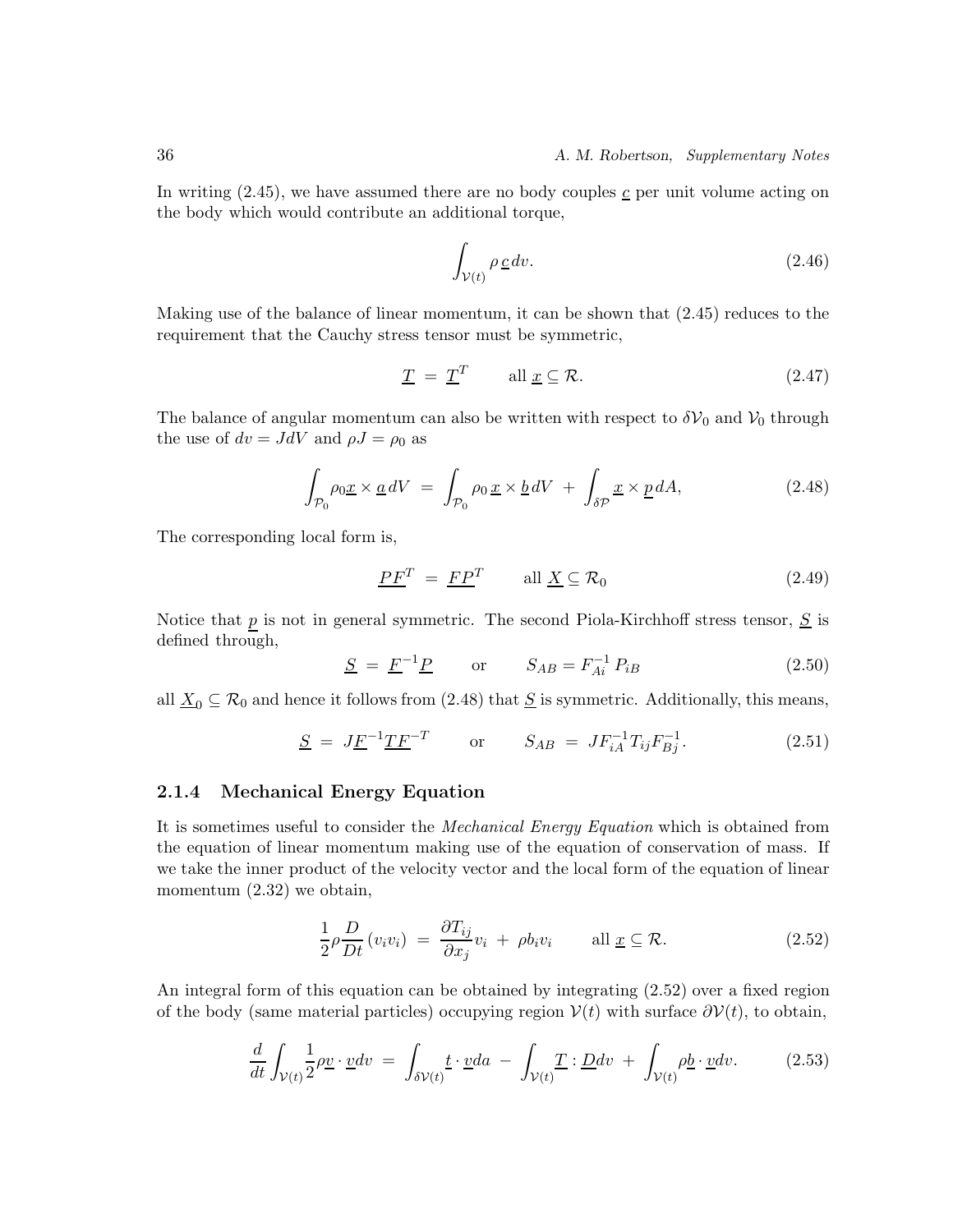where we have made use of the divergence theorem and the conservation of mass. For future referece, we introduce the following notation for terms in (2.55):

$$
\mathcal{K} = \int_{\mathcal{V}(t)} \frac{1}{2} \rho \underline{v} \cdot \underline{v} dv = \text{kinetic energy in } \mathcal{V}(t)
$$
  
\n
$$
R_c = \int_{\delta \mathcal{V}(t)} \underline{t} \cdot \underline{v} da = \text{rate of work done by surface forces on the boundary } \delta \mathcal{V}(t)
$$
  
\n
$$
R_b = \int_{\mathcal{V}(t)} \rho \underline{b} \cdot \underline{v} dv = \text{rate of work done on the material volume } \mathcal{V}(t) \text{ by body forces}
$$

$$
\mathcal{P}_{int} = \int_{\mathcal{V}(t)} \underline{T} : \underline{D} dv \qquad \text{ = rate of internal work in the material volume } \mathcal{V}(t). \tag{2.54}
$$

The scalar,  $\underline{T}$ :  $\underline{D}$  is the rate of work by stresses per unit volume of the body and is often called the *stress power*. The sum of  $R_c$  and  $R_b$  is then the rate of work by external forces on the material volume.

In summary, we can write the mechanical energy equation as

$$
\begin{pmatrix}\n\text{Mechanical Energy Equation} \\
\frac{d}{dt}\mathcal{K} + \mathcal{P}_{int} = R_c + R_b.\n\end{pmatrix}
$$
\n(2.55)

Alternatively, we can start with the local form of linear momentum in Lagrangian form, take the inner product with the velocity and integrate over the corresponding material region  $V_0$  in  $\kappa_0$ . After using the divergence theorem, we can show that we obtain the same form (2.55) with

$$
\mathcal{K} = \int_{\mathcal{V}_0} \frac{1}{2} \rho_0 \underline{v} \cdot \underline{v} dV, \quad R_c = \int_{\delta \mathcal{V}_0} \underline{p} \cdot \underline{v} dA, \quad R_b = \int_{\mathcal{V}_0} \rho_0 \underline{b} \cdot \underline{v} dV, \quad \mathcal{P}_{int} = \int_{\mathcal{V}_0} \underline{P} : \underline{F} dV. \tag{2.56}
$$

In fact, this last quantity can also be written with respect to  $\underline{T}$ ,  $\underline{P}$ , or  $\underline{S}$ ,

$$
\mathcal{P}_{int} = \int_{\mathcal{V}(t)} \underline{T} : \underline{D} dv = \int_{\mathcal{V}_0} \underline{P} : \underline{F} dV = \int_{\mathcal{V}_0} \underline{S} : \underline{E} dV. \tag{2.57}
$$

### **2.1.5 Balance of Energy**

If we consider a part of the body  $V(t)$  in the current configuration, we can hypothesize the existence of a scalar called the specific internal energy,  $u = u(x, t)$  (internal energy per unit mass). The internal energy for the part  $V(t)$  of the body, will then be

$$
\int_{\mathcal{V}(t)} \rho u dv. \tag{2.58}
$$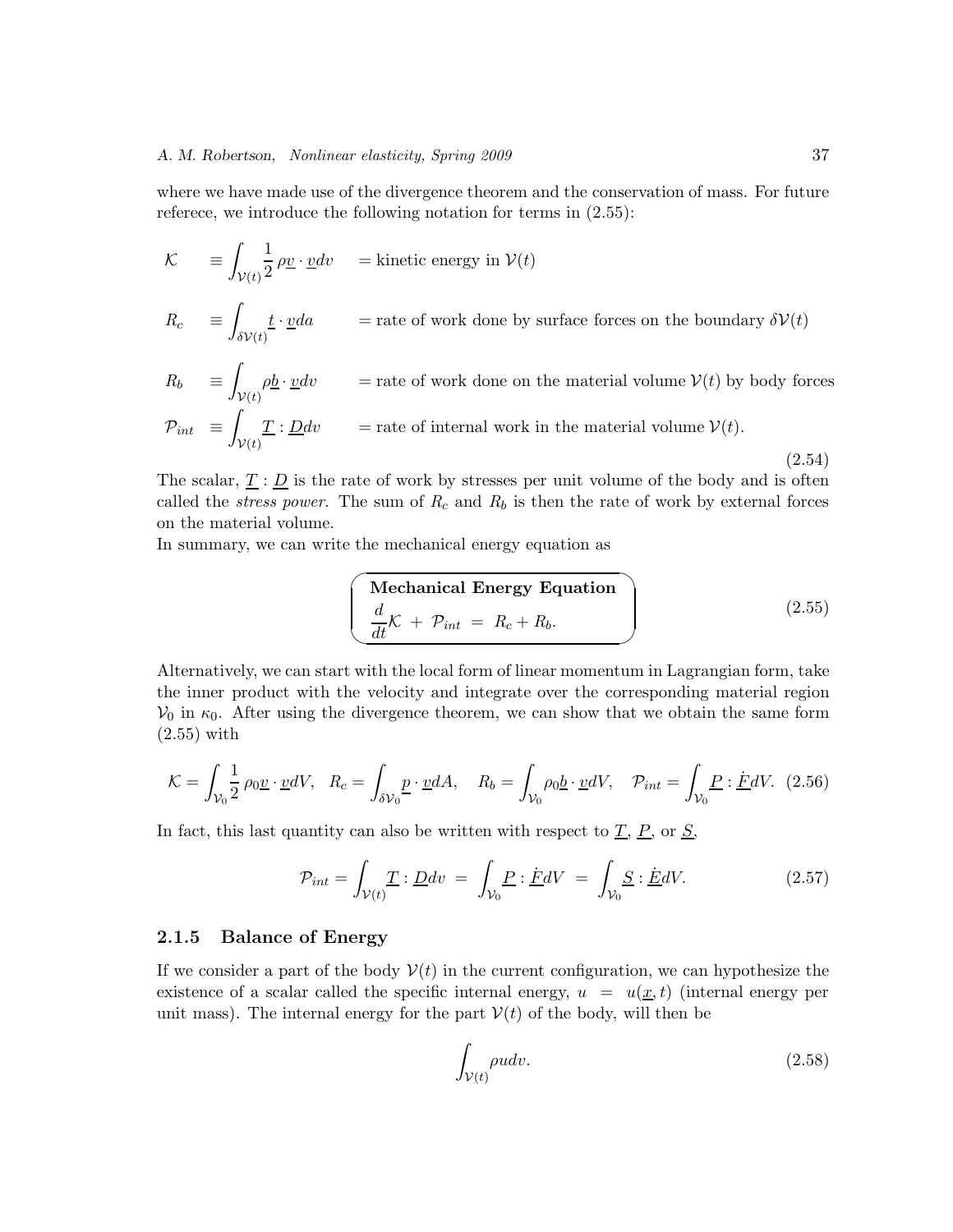We do not go delve into a discussion of entropy here, but remind the reader that the specific internal energy is related to the Helmholtz potential  $\psi$  and the entropy  $\eta$  through,

$$
u = \psi + \eta T \tag{2.59}
$$

where T is the absolute temperature. Recall that the kinetic energy of the part  $V(t)$  of the body is

$$
\int_{\mathcal{V}(t)} \frac{1}{2} \rho \underline{v} \cdot \underline{v} dv. \tag{2.60}
$$

Heat may enter the body through the surface  $dV(t)$  of the body with outward unit normal  $n<sub>n</sub>$ . It can be shown, that this heat flux can be represented as the scalar product of a vector q and the normal to the surface  $\underline{n}$ . Where  $q \cdot \underline{n}$  positive is associated with heat leaving the surface and  $q \cdot \underline{n}$  negative is associated with heat entering the surface. In addition, heat may enter the body as a specific heat supply,  $r = r(\underline{x}, t)$ : the heat entering the body per unit mass per unit time. Therefore the rate of heat entering the part  $V(t)$  of the body is

$$
-\int_{dV(t)} \underline{q} \cdot \underline{n} da + \int_{V(t)} \rho r dv. \tag{2.61}
$$

The balance of energy is a statement that the rate of increase in internal energy and kinetic energy in the part  $V(t)$  of the body is equal to the rate of work by body forces and contact forces plus energies due to heat entering the body per unit time. We can write this statement as

$$
\frac{d}{dt} \int_{\mathcal{V}(t)} \rho(u + \frac{1}{2} \underline{v} \cdot \underline{v}) dv = \int_{d\mathcal{V}(t)} \underline{t} \cdot \underline{v} da + \int_{\mathcal{V}(t)} \rho \underline{b} \cdot \underline{v} dv - \int_{d\mathcal{V}(t)} \underline{q} \cdot \underline{n} da + \int_{\mathcal{V}(t)} \rho r dv \tag{2.62}
$$

where the first integral on the left hand side is the rate of work by contact forces, the second integral is the rate of work by body forces. Making suitable assumptions about continuity of the field variables, we can obtain the local form of (2.62),

$$
\rho\left(\frac{Du}{Dt} + \underline{v} \cdot \frac{D\underline{v}}{Dt}\right) = \underline{T} : \underline{D} + \underline{v} \cdot (\text{div}\underline{T}) + \rho \underline{v} \cdot \underline{b} - \text{div}\underline{q} + \rho r. \tag{2.63}
$$

Using results from the mechanical energy equation, we can rewrite (2.63) as

$$
\begin{cases}\n\text{Local, Eulerian form of Balance of Energy} \\
\rho \frac{Du}{Dt} = \underline{T} : \underline{D} - \text{div}\underline{q} + \rho r, \\
\text{or} \\
\rho \frac{Du}{Dt} = T_{ij}D_{ji} - \frac{\partial q_i}{\partial x_i} + \rho r.\n\end{cases} \tag{2.64}
$$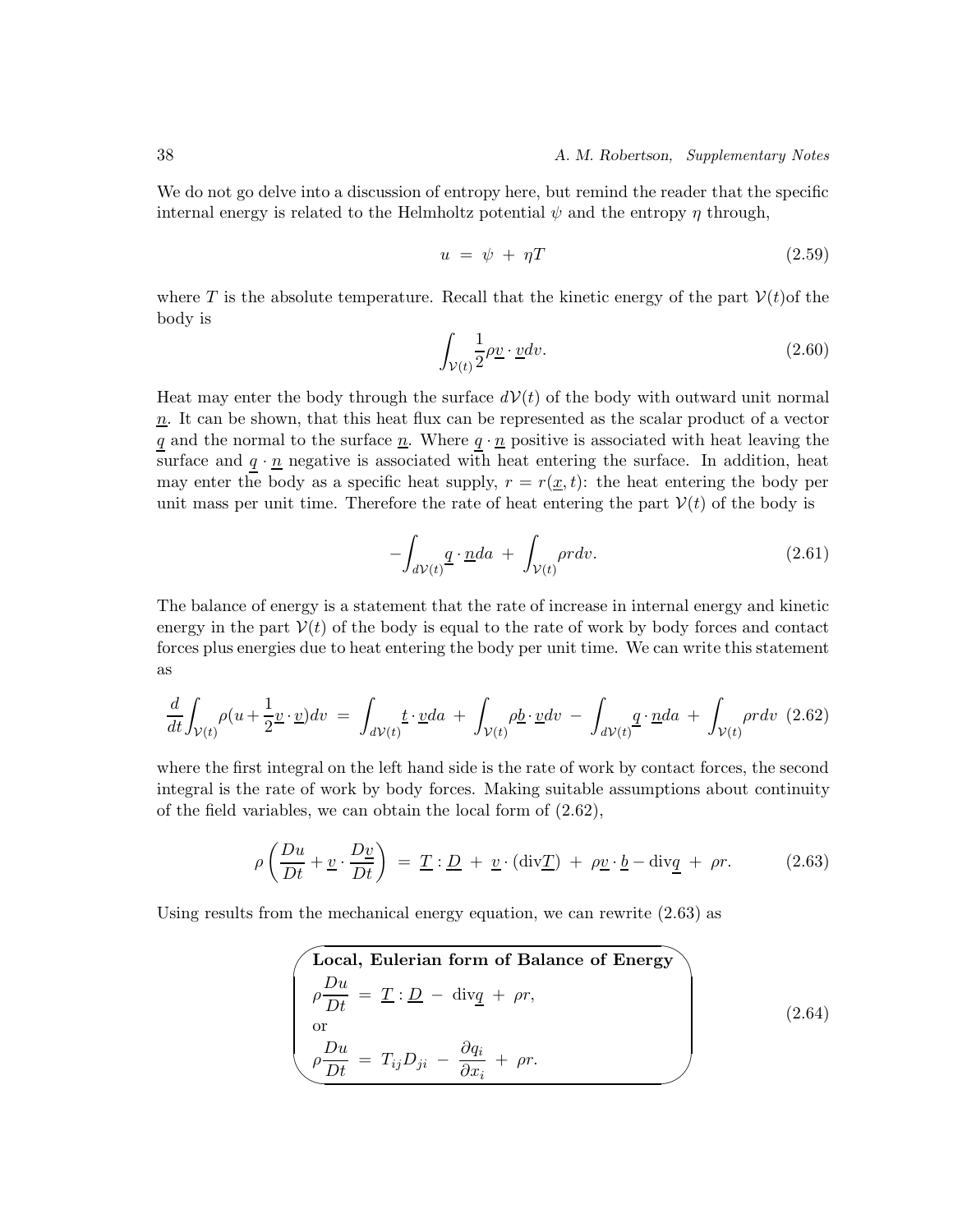Similarly, we can write the Lagrangian form of the balance of energy,

$$
\begin{pmatrix}\n\text{Local, Lagrangian form of Balance of Energy} \\
\rho_0 \dot{u} = \underline{P}^T : \underline{F} - \text{Div}_{\underline{q}_0} + \rho_0 r, \\
\text{or} \\
\rho_0 \dot{u} = P_{iA} \dot{F}_{iA} - \frac{\partial q_{0_A}}{\partial X_A} + \rho_0 r.\n\end{pmatrix}
$$
\n(2.65)

where

$$
\int_{\mathcal{V}(t)} \underline{q} \cdot \underline{da} = \int_{\mathcal{V}_0} \underline{q}_0 \cdot \underline{dA}.
$$
\n(2.66)

### **2.1.6 Clausius-Duhem Inequality**

The second law of thermodynamics is formulated in a variety of ways. The Eulerian form of the Clausius-Duhem inequality is,

**Eulerian form of the Clausius Duhem Inequality**  
Finite Volume Form  

$$
\frac{d}{dt} \int_{\mathcal{V}(t)} \rho \eta dv \ge \int_{\mathcal{V}(t)} \frac{\rho r}{T} dv - \int_{\mathcal{V}(t)} \frac{\underline{q} \cdot \underline{n}}{T} da
$$
 (2.67)

The local form is,

$$
\dot{\eta} - \frac{r}{T} + \frac{1}{\rho} \operatorname{div}(\frac{q}{T}) \ge 0. \tag{2.68}
$$

For cases where we use the temperature as an independent variable, it is convenient to make use of  $\psi = u - T\eta$ , in which case, we can write this last result as,

$$
-\rho \left(\dot{\psi} + \eta \dot{T}\right) + \underline{T} : \underline{D} - \frac{1}{T} \underline{q} \cdot \text{grad } T \ge 0. \tag{2.69}
$$

The Lagrangian form of (2.67) is,

**Lagrangian form of the Clausius Duhem Inequality**  
\nFinite Volume Form  
\n
$$
\frac{d}{dt} \int_{V_0} \rho_0 \eta dV \ge \int_{V_0} \frac{\rho_0 r}{T} dV - \int_{V_0} \frac{q \cdot N}{T} dA
$$
\n
$$
\dot{\eta} - \frac{r}{T} + \frac{1}{\rho_0} \text{div}(\frac{q_0}{T}) \ge 0.
$$
\n(2.71)

and the corresponding local form is,

$$
-\rho_0 \left(\dot{\psi} + \eta \dot{T}\right) + \underline{P}^T : \underline{\dot{F}} - \frac{1}{T} \underline{q}_0 \cdot \text{Grad}\,T \ge 0. \tag{2.72}
$$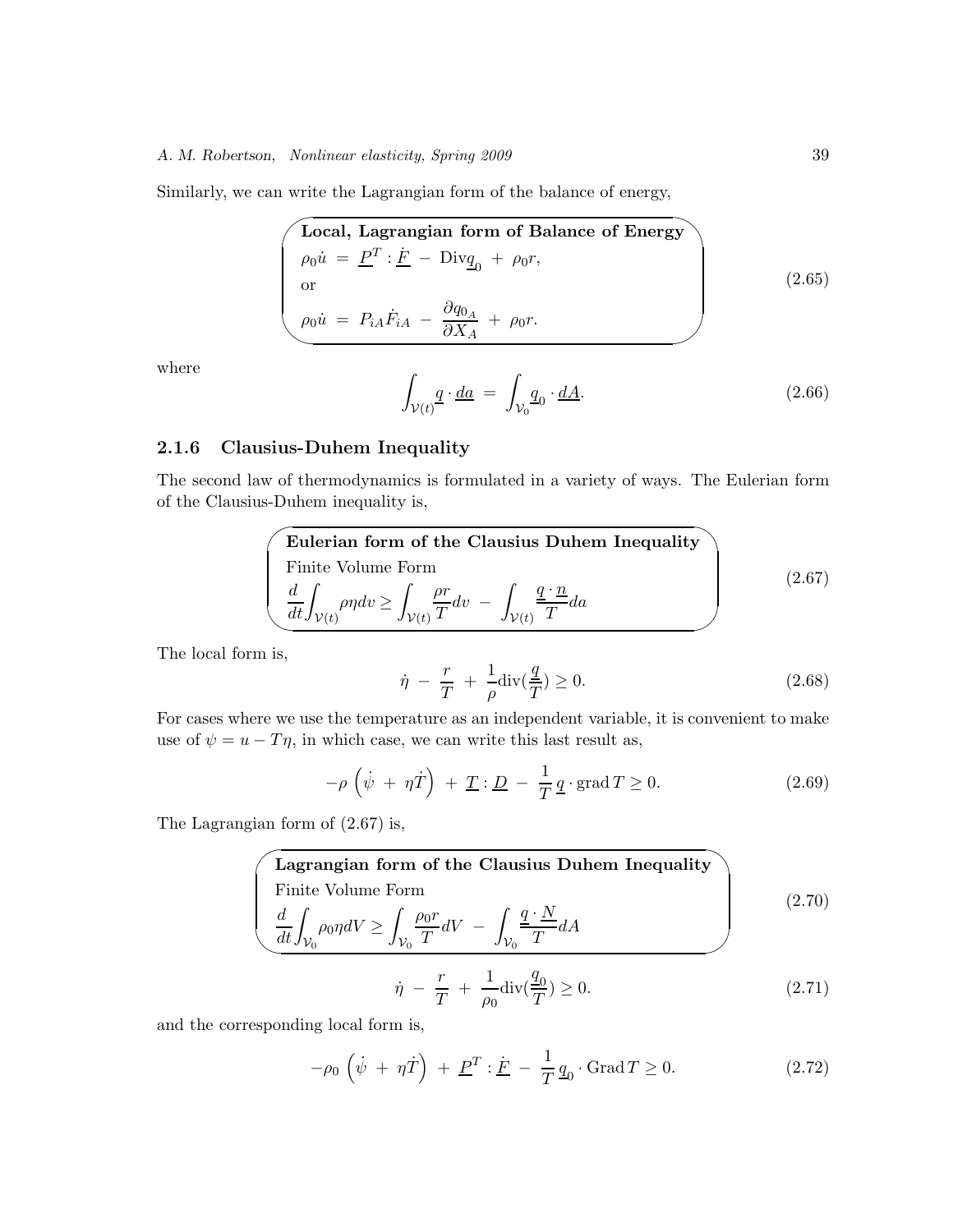It follows directly from (2.69) and (2.72) that for isothermal processes with no heat transfer  $(T = \text{constant} \text{ and } \underline{q} = \underline{q}_0 = 0)$ , the Clausius Duhem Inequality reduces to,

> $\sim$  $\sim$ **Isothermal form of the Clausius Duhem Inequality** Eulerian  $-\rho \dot{\psi} + \underline{T} : \underline{D} \ge 0,$ Lagrangian  $-\rho_0 \dot{\psi} + \underline{P}^T : \dot{F} \ge 0.$

(2.73)

### **2.1.7 Summary of Governing Equations:**

<sup>1</sup> Integral Form for Finite Region  $V(t)$  with surface  $\delta V$ , Fixed Material Particles where  $V(t)$  is an arbitrary material volume such that  $V(t) \subseteq \mathcal{R}(t)$ .

$$
\frac{d}{dt} \int_{\mathcal{V}(t)} \rho \, dv = 0.
$$
\n
$$
\frac{d}{dt} \int_{\mathcal{V}(t)} \rho \underline{v} \, dv = \int_{\mathcal{V}(t)} \rho \underline{b} \, dv + \int_{\delta \mathcal{V}(t)} \underline{t} \, da \tag{2.74}
$$
\n
$$
\frac{d}{dt} \int_{\mathcal{V}(t)} \rho \underline{x} \times \underline{v} \, dv = \int_{\mathcal{V}(t)} \rho \underline{x} \times \underline{b} \, dv + \int_{\delta \mathcal{V}(t)} \underline{x} \times \underline{t} \, da.
$$

**Corresponding Local Form**

$$
\frac{D\rho}{Dt} + \rho \operatorname{div} \underline{v} = 0
$$
\n
$$
\rho \underline{a} = \rho \underline{b} + \operatorname{div} \underline{T}
$$
\n
$$
\underline{T} = \underline{T}^T
$$
\n
$$
\rho \frac{Du}{Dt} = \underline{T} : \underline{D} - \operatorname{div} \underline{q} + \rho r
$$
\n
$$
-\rho \left( \dot{\psi} + \eta \dot{T} \right) + \underline{T} : \underline{D} - \frac{1}{T} \underline{q} \cdot \operatorname{grad} T \ge 0.
$$
\n(2.75)

**Integral Form for Finite Region**  $V_0$  with surface  $\delta V_0$ , Fixed Material Particles. where  $V_0$  is an arbitrary material volume such that  $V_0 \subseteq \mathcal{R}_0$ . Note, these equations are for the current time, but the integrals are written for areas and volumes in the reference configuration. The density used in these equations,  $\rho_0$ , is the density of the body when it

<sup>&</sup>lt;sup>1</sup>This section will be updated with energy equation and clausius duhem inequality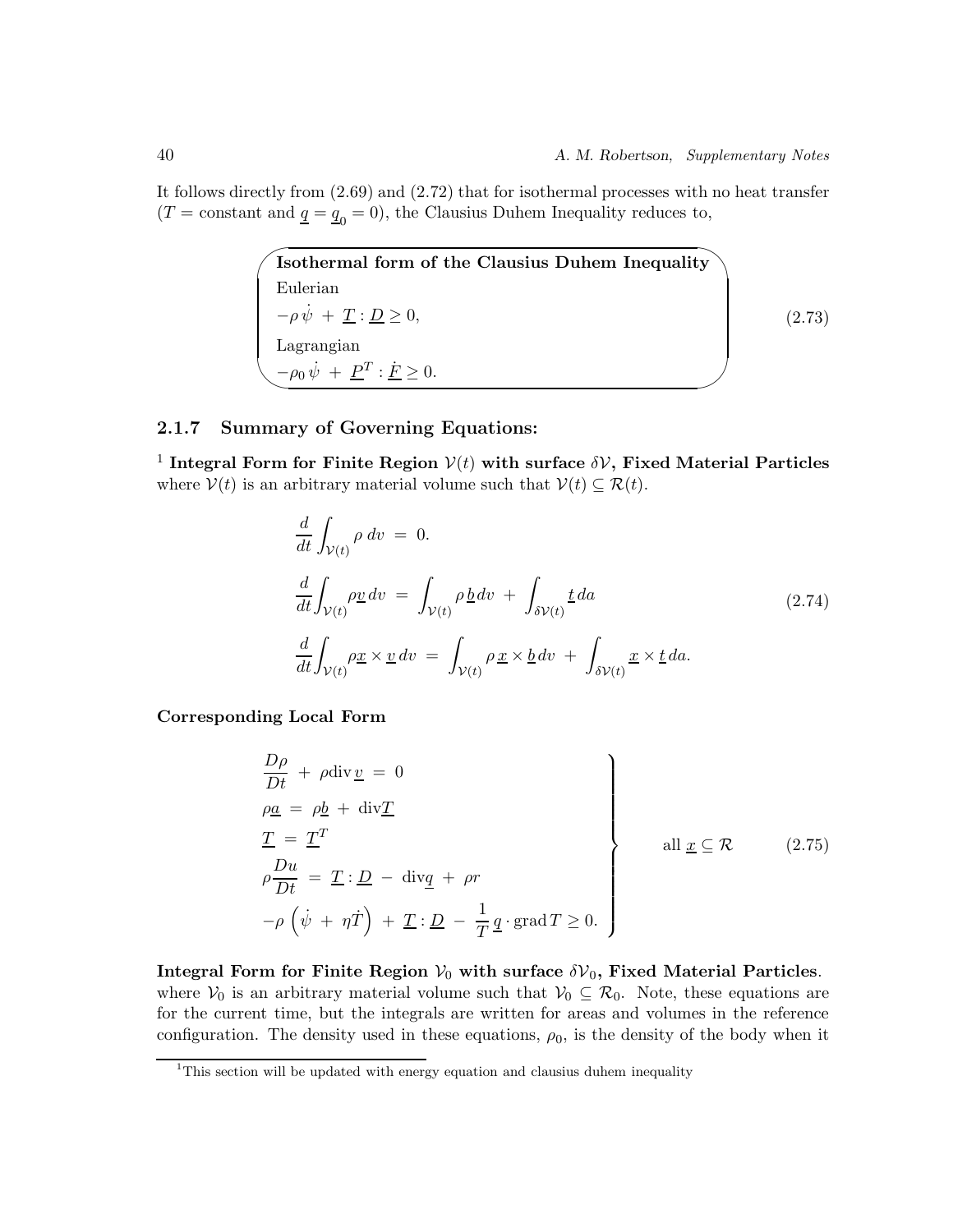is in the reference configuration. The stress vector  $p$  is the surface force acting on the body in the current configuration per unit area of  $\delta V_0$ .

$$
\int_{\mathcal{V}_0} \rho_0(\underline{X}) \, dV = \int_{\mathcal{V}(t)} \tilde{\rho}(\underline{x}, t) \, dv
$$
\n
$$
\int_{\mathcal{V}} \rho_0 \underline{a} \, dV = \int_{\mathcal{V}} \rho_0 \, \underline{b} \, dV + \int_{\delta \mathcal{V}} \underline{p} \, dA
$$
\n
$$
\int_{\mathcal{V}} \rho_0 \underline{x} \times \underline{a} \, dV = \int_{\mathcal{V}} \rho_0 \, \underline{x} \times \underline{b} \, dV + \int_{\delta \mathcal{V}} \underline{x} \times \underline{p} \, dA
$$
\n(2.76)

**Corresponding Local Form**

$$
\rho J = \rho_0
$$
\n
$$
\rho_0 \underline{a} = \rho_0 \underline{b} + \text{Div} \underline{P}
$$
\n
$$
\frac{P F^T}{\rho_0} = \frac{F P^T}{\rho_0} \qquad \text{all } \underline{X} \subseteq \mathcal{R}_0 \qquad (2.77)
$$

**Integral Form for Fixed Finite Region** CV **with surface** CS

$$
\frac{d}{dt} \int_{CV} \rho \, dv + \frac{d}{dt} \int_{CS} \rho \underline{v} \cdot \underline{n} \, da = 0
$$
\n
$$
\frac{d}{dt} \int_{CV} \rho \underline{v} dv + \int_{CV} \rho \underline{v} \underline{v} \cdot \underline{n} dv = \int_{CV} \rho \underline{b} \, dv + \int_{CS} \underline{t} \, da \tag{2.78}
$$
\n
$$
\frac{d}{dt} \int_{CV} \rho \underline{x} \times \underline{v} \, dv + \int_{CV} \rho \underline{x} \times \underline{v} \underline{v} \cdot \underline{n} dv = \int_{CV} \rho \underline{x} \times \underline{b} \, dv + \int_{CS} \underline{x} \times \underline{t} \, da
$$

2

### **2.2 Constraints**

### **2.2.1 Incompressible materials - constraint of incompressibility**

Suppose a material is constrained to only undergo isochoric motions, so that  $J = 1$  at all points in the body for all times during any motion. We call such a material incompressible. If we take the material derivative of the equation  $J = 1$ , we find

$$
0 = \frac{DJ}{Dt} = J \text{div} \underline{v} = JD_{ii}.
$$
 (2.79)

For such a material, we will assume the stress tensor has two contributions, a part  $\underline{N}$  which does no work for motions of the form  $(2.79)$ , and an extra stress  $T_E$  which requires a<br>constitutive equation constitutive equation,

$$
\underline{T} = \underline{T}_E + \underline{N}.\tag{2.80}
$$

<sup>2</sup>Insert section here about state of stress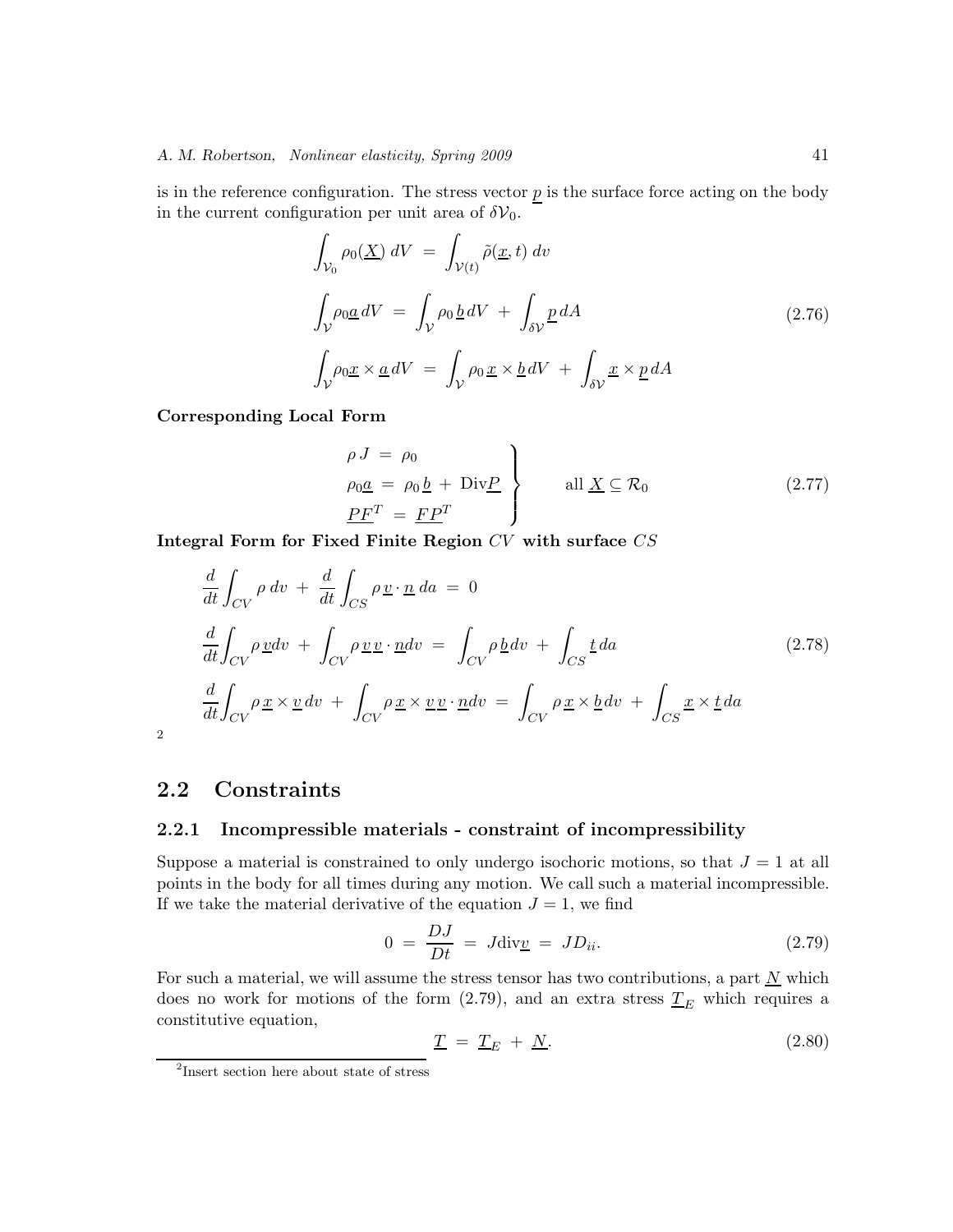42 *A. M. Robertson, Supplementary Notes*

Namely, we require

$$
N : D = 0, for all symmetric tensors D satisfying D : I = 0.
$$
 (2.81)

Since  $\underline{A}$  :  $\underline{B}$  = tr $\underline{AB}$  defines an inner product in the six-dimensional space of symmetric tensors, we can restate (2.81) as a geometric requirement that  $\underline{N}$  be orthogonal to all  $\underline{D}$ which are orthogonal to  $\underline{I}$ . Necessarily,  $\underline{N}$  is of the form,

$$
\underline{N} = -p\underline{I} \tag{2.82}
$$

where  $p$  is an undetermined Lagrange multiplier (scalar). Therefore, the Cauchy stress for an incompressible material will be defined through a constitutive equation of the form,

$$
\underline{T} = \underline{T}_E - p\underline{I}.\tag{2.83}
$$

### **2.2.2 Inextensible Fibers - constraint of inextensibility**

Suppose we have a material in which infinitesimal material elements that are parallel to  $a_0$  in reference configuration  $\kappa_0$  are constrained to be inextensible during the deformation. For a general motion, an infinitesimal material element  $dX_{\underline{a}_0}$  in  $\kappa_0$  will be mapped to  $dx_{\mathbf{a}} = dX \underline{F} \underline{a}_0$  in  $\kappa(t)$  where  $\underline{a}_0$  and  $\underline{a}$  are chosen to have unit length. For this constrained motion,  $dx/dX = 1$ , so that  $\underline{a} = \underline{Fa}_0$ . It therefore follows that  $\underline{a}_0 \cdot \underline{Ca}_0 = 1$  for the entire deformation.

If we take the material derivative of this expression, it follows that, for such inextensible materials,

$$
0 = \frac{D}{Dt}(\underline{a}_0 \cdot \underline{C} \underline{a}_0)
$$
  
=  $a_{0A}(L_{ij}F_{jA}F_{iB} + F_{iA}L_{ij}F_{jB})a_{0B}$   
=  $2 D_{ij} F_{jA} a_{0A} F_{iB} a_{0B}$   
=  $2 D_{ij} a_j a_i$   
=  $2\underline{D} : (\underline{a} \otimes \underline{a})$  (2.84)

We assume, a material with inextensible fibers in the  $a_0$  direction in  $\kappa_0$ , has two contributions to the stress tensor, N, that does no work in motions satisfying the inextensibility constraint and an extra stress  $T_E$  which will be defined through a constitutive equation. In this asso this case,

$$
N : D = 0, \tfor all symmetric tensors D satisfying D : (a \otimes a) = 0. \t(2.85)
$$

Since  $\underline{A}$  :  $\underline{B}$  = tr $\underline{AB}$  defines an inner product in the six-dimensional space of symmetric tensors, we can restate (2.84) as a geometric requirement that  $\underline{N}$  be orthogonal to all  $\underline{D}$ which are orthogonal to  $\underline{a} \otimes \underline{a}$ . Necessarily,  $\underline{N}$  can be written as,

$$
\underline{N} = -q\underline{a} \otimes \underline{a} \tag{2.86}
$$

where  $q$  is an undetermined Lagrange multiplier (scalar), so that

$$
\underline{T} = \underline{T}_E - q\underline{a} \otimes \underline{a}.\tag{2.87}
$$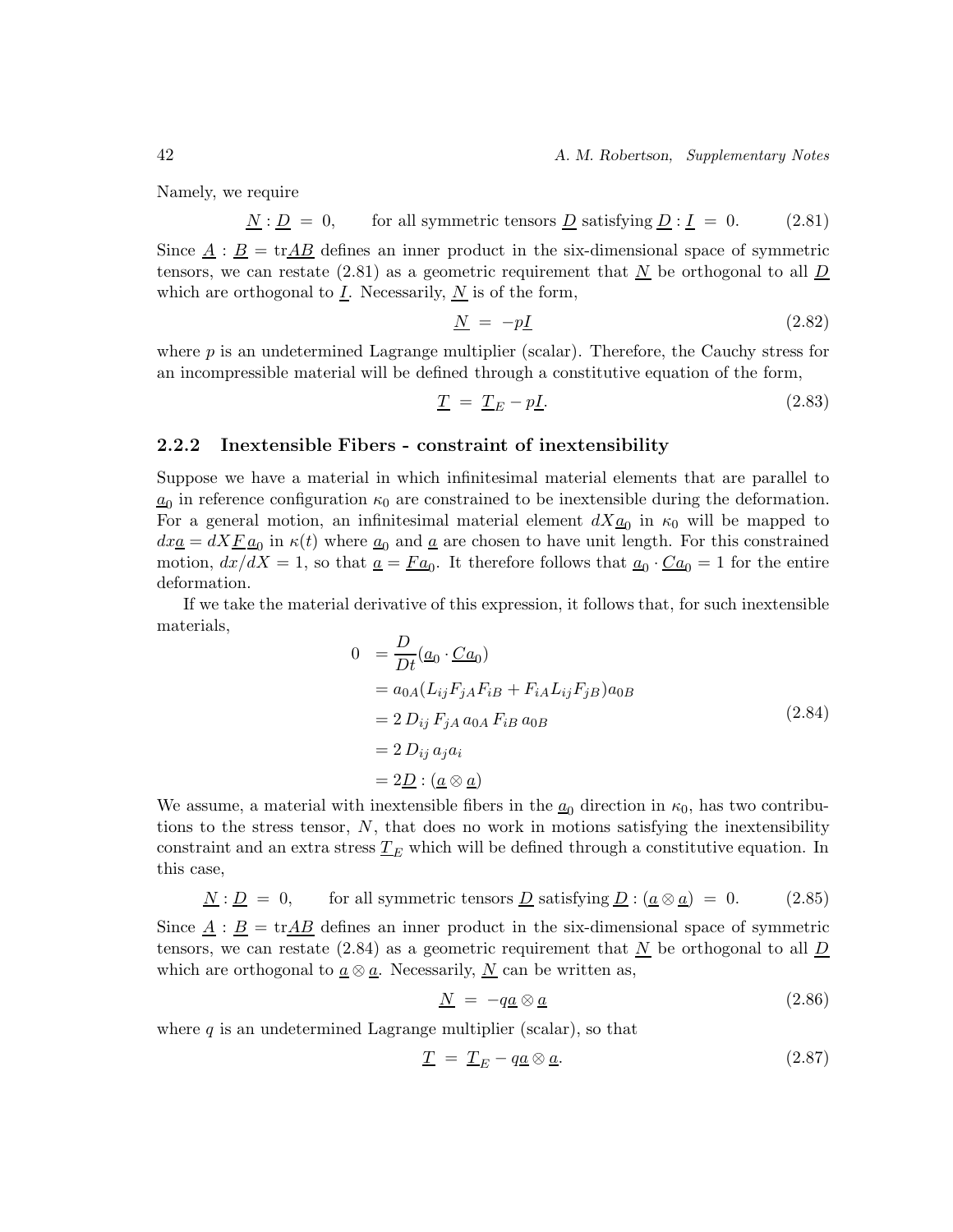## **Chapter 3**

## **Constitutive Equations**

### **3.1 Restrictions on the Stress Tensor**

Thus far, we have discussed governing equations fundamental to any continuum material. To close this system of governing equations, we need to select constitutive models for the material of interest. We choose to take a classical approach to this subject, whereby we start with general forms of the constitutive equation and then use fundamental principles to reduce the class of acceptable constitutive models. Prior to turning attention to the constitutive theories, we briefly summarize requirements imposed on constitutive models in order that they be deemed "physically reasonable". Here, and in the remainder of this chapter, we focus attention on purely mechanical theories, where, for example, the effect of temperature variations are negligible. We will disregard any non-mechanical influences and assume the state of the body is determined solely by the kinematical history, (e.g. page 56-68 [30]). Motivated by applications to blood flow, in later sections, attention will be concentrated on incompressible materials.

### **Principle of coordinate invariance**

The constitutive equations must be independent of the coordinate system used to describe the motion of the body.

### **Principle of determinism for the stress**

The stress in a body at the current time is determined by the history of motion of that body and independent of any aspect of its future behavior, [19].

### **Principle of local action**

The determination of the stress for a given particle in the body is independent of the motion outside an arbitrary neighborhood of that particle (see [30], page 57 for a mathematical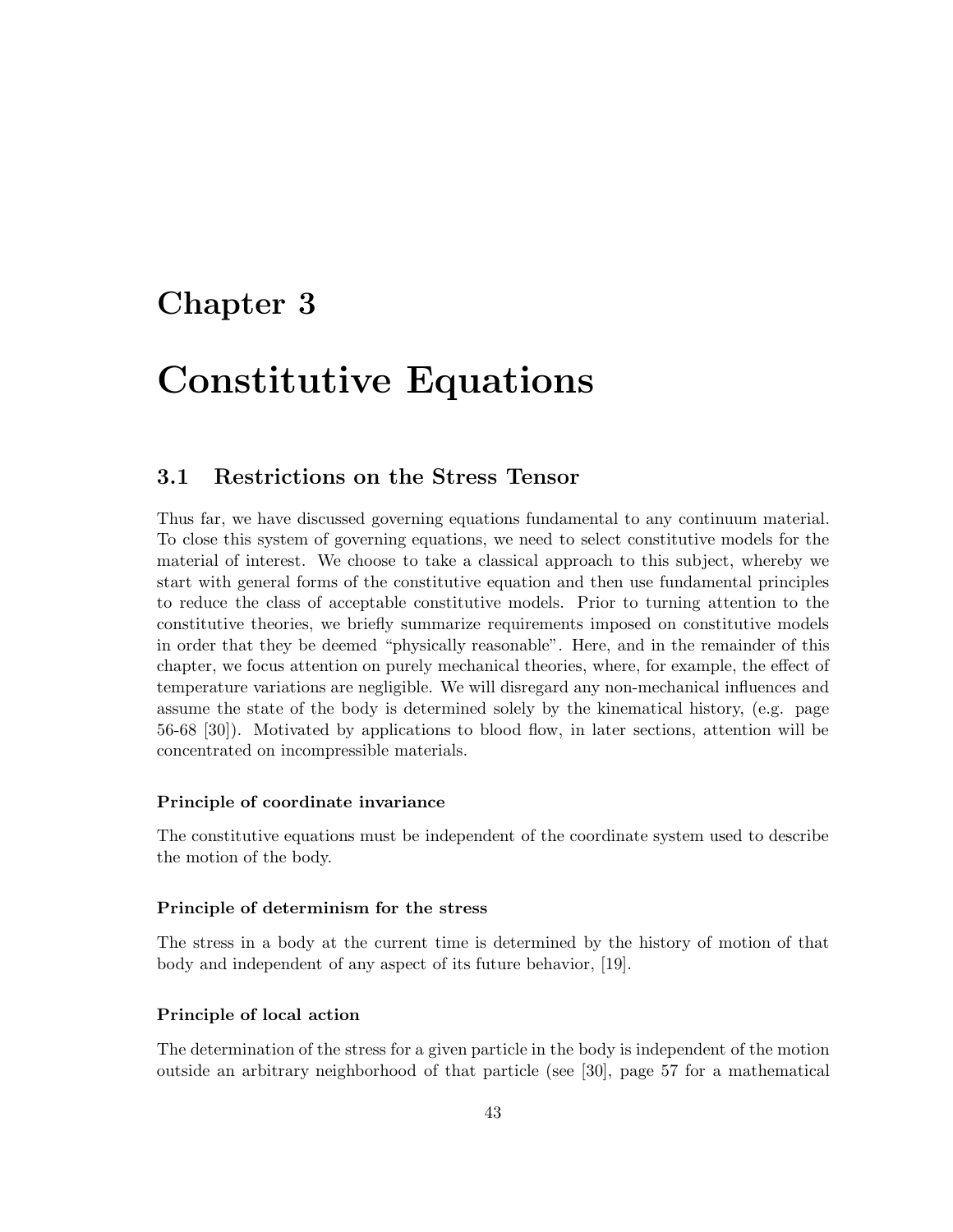description of this principle). This principle was originally combined with the previous principle [19].

### **Principle of equipresence**

Under this principle, a quantity which appears as an independent variable in one constitutive equation should be present in all others for that material unless it violates some law of physics or rule of invariance (e.g. page 359-360 [30] for an example in the context of thermoelasticity and historical discussion of this principle).

### **Principle of material frame indifference**

There are two separate principles which embody the concept that the response of the material should be unaffected by its location and orientation. In the first, the mechanical response of a body is required to be unchanged under a superposed rigid body motion of the body if the change in orientation and position of the body is accounted for (e.g. [11] and pages 484-486 of [18]). The second principle is the requirement that the material response should be invariant under an arbitrary change of observer. For historical reasons, Truesdell and Noll refer to the first of these principles as the *Hooke-Poisson-Cauchy form* and the second as the *Zaremba-Jaumann form*. Strictly speaking, these two principles are different, the second being more restrictive since it includes improper orthogonal transformations, such as reflections. Truesdell and Noll provide an interesting discussion of the history of these two principles in [30], pages 45-47.

As will be discussed in the remainder of this chapter, invariance requirements play an important role in continuum mechanics in restricting the form of constitutive equations.

### **Thermodynamic restrictions**

The second law of thermodynamics is the restriction that the total entropy production for all thermodynamic processes is never negative. In the remainder of this chapter, we restrict attention to purely mechanical theories for which thermal effects are negligible. In this case, this restriction can be reduced to the statement that the stress power be non-negative [17, 28, 29],

$$
\underline{T} : \underline{D} \ge 0. \tag{3.1}
$$

For example, in the case of an incompressible, Newtonian fluid  $\underline{T} = -p\underline{I} + 2\mu\underline{D}$  and this condition can be shown to reduce to the requirement that  $\mu \geq 0$ .

### **Well-posedness**

The system of governing equations for the purely mechanical theory arising from the conservation of mass, balance of linear momentum and the constitutive equation for the stress tensor should be well-posed. By this we mean existence, uniqueness and continuous dependence of the solution on the data can be shown (see, e.g. [12]).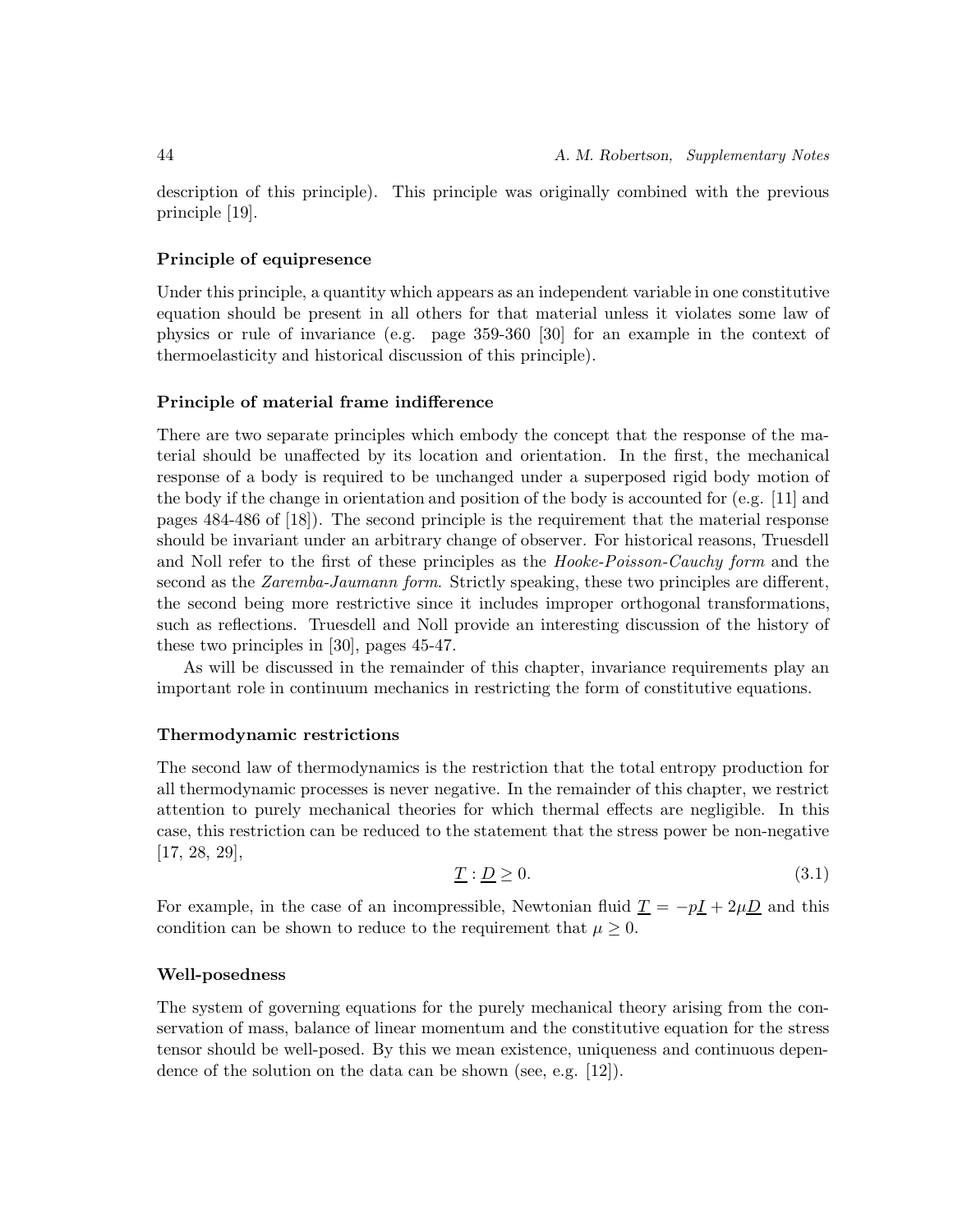### **Stability of the rest state**

One of the methods used to evaluate the range of physically reasonable parameters for a material is to evaluate the conditions under which the rest state is stable. It seems physically reasonable to exclude ranges of material parameters for which the rest state is unstable to infinitesimal disturbances. This criterion has been used, for example, for viscoelastic fluids (see, e.g.  $[4, 15, 8]$ ) as well as fiber fluid mixtures  $[9]$ .

### **Attainability**

An additional test, which is relatively straightforward and does not require formulation within the context of thermodynamics, is to evaluate the *attainability* of solutions for chosen benchmark flows for fluids or equilibrium deformations for solids. A constitutive equation would seem to be physically unreasonable if a chosen steady or time-periodic motion (e.g. steady Couette flow) is unattainable, no matter how gradually the driving mechanism is ramped to a constant value and no matter how small this constant value is. Attainability of "physically reasonable" steady flows has been studied for Newtonian fluids (e.g. [6, 13, 7] and the literature there cited) and well as for some viscoelastic fluids [22]. We emphasize that attainability of a given solution should not be confused with an examination of the stability of this solution (e.g. [6]).

### **Mechanical response of real materials**

Experiments on real materials also provide restrictions on the range of material parameters that are physically reasonable. Since we cannot test every material in existence, strictly speaking, we cannot actually "prove" an experimentally based restriction on a constitutive equation is necessary. Rather, experimental results for certain categories of real materials (e.g. polymeric fluids) provide guidelines for defining a "reasonable" range of parameters for a given material.

By way of example, in this subsection, we turn attention to some restrictions we might impose on a class of fluids called incompressible simple fluids. Briefly, an incompressible simple fluid is a material for which the stress at a point and the current time is determined up to a pressure once the strain of each past configuration relative to the present configuration is known (e.g. [3]). Namely, unlike solid materials, we do not need to know the strain relative to some inherent "natural" configuration. As discussed earlier in this chapter, the density of incompressible materials is unchanged during the deformation.

It can be shown that the mechanical behavior of a chosen (but arbitrary) incompressible simple fluid is completely determined in some flows, for example simple shear flow, once three material functions are known for that fluid. This result is somewhat unexpected since an incompressible simple fluid may have many more than three material functions or constants. By material functions, we mean functions that depend only on the nature of the material, not, for example on the experimental conditions. For reasons to be described below, we will refer to these three functions as *viscometric functions*.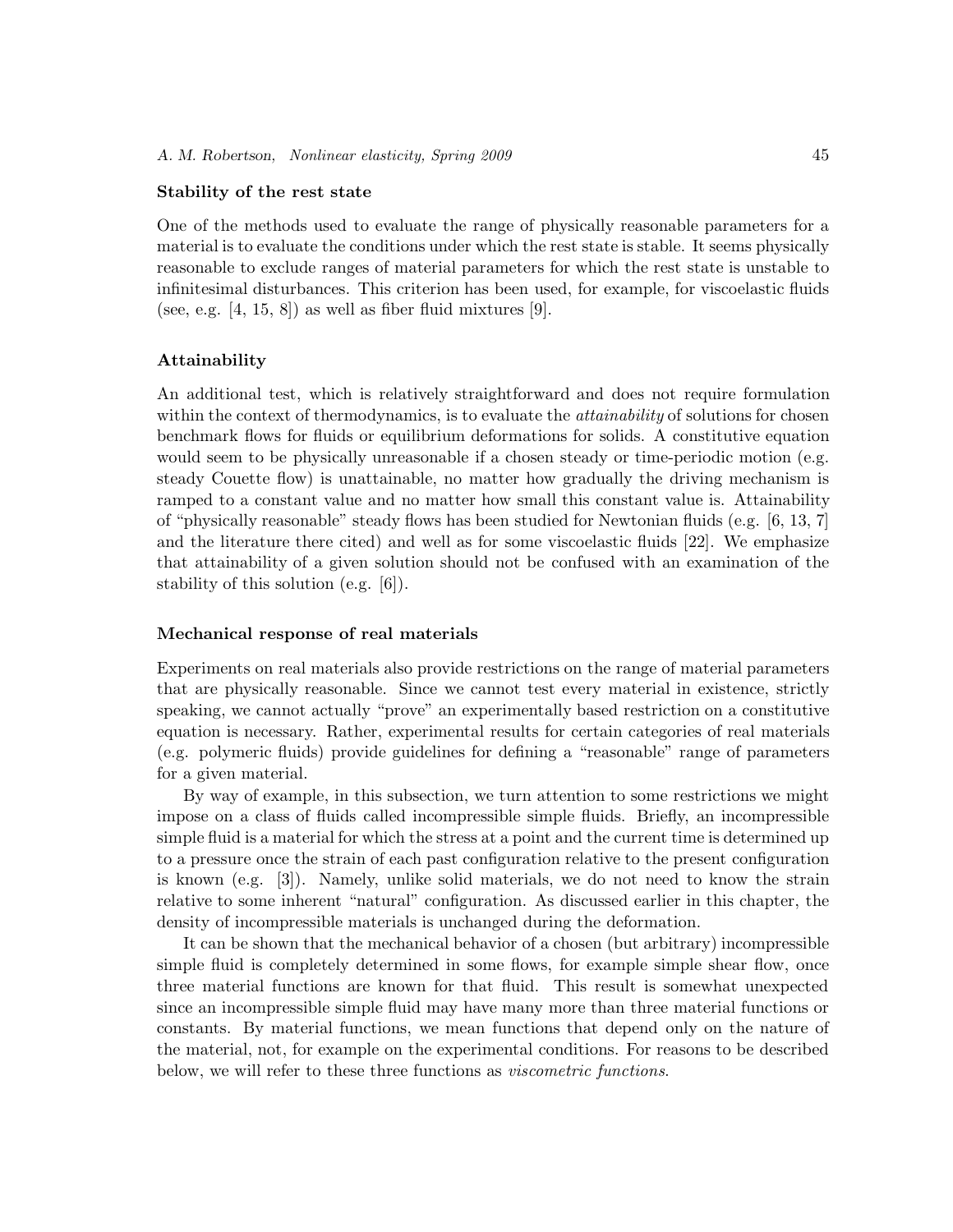The three viscometric functions can be defined relative to the rectangular components of the Cauchy stress tensor  $T_{ij}$  given in (1.97) for simple shear,

$$
\tau(\dot{\gamma}_0) = T_{12} \qquad \mathcal{N}_1(\dot{\gamma}_0) = T_{11} - T_{22} \qquad \mathcal{N}_2(\dot{\gamma}_0) = T_{22} - T_{33}.\tag{3.2}
$$

We will refer to the functions  $\tau(\dot{\gamma}_0), \mathcal{N}_1(\dot{\gamma}_0), \mathcal{N}_2(\dot{\gamma}_0)$  as the *shear stress function*, *first normal stress difference* and the *second normal stress difference*, respectively <sup>1</sup>. It can be shown that  $\tau(\dot{\gamma}_0)$  is an odd function while  $\mathcal{N}_1(\dot{\gamma}_0)$  and  $\mathcal{N}_2(\dot{\gamma}_0)$  are even functions (e.g. pages 70-71 of [23]).

Alternatively, we can consider the viscometric functions  $\eta$ ,  $\psi_1$ ,  $\psi_2$ 

$$
\eta(\dot{\gamma}_0) = \frac{T_{12}}{\dot{\gamma}_0} \qquad \psi_1(\dot{\gamma}_0) = \frac{T_{11} - T_{22}}{\dot{\gamma}_0^2} \qquad \psi_2(\dot{\gamma}_0) = \frac{T_{22} - T_{33}}{\dot{\gamma}_0^2},\tag{3.3}
$$

referred to as the *viscosity*, *first normal stress coefficient* and *second normal stress coefficient*, where  $\dot{\gamma}_0 \neq 0$ . For Newtonian fluids,  $\psi_1$  and  $\psi_2$  are identically zero.

It turns out that simple shear is not the only motion for which the behavior of an incompressible simple fluid is completely determined once  $\eta$ ,  $\psi_1$  and  $\psi_2$  are known. While most flows do not meet this requirement, there are a number of other flows, called *viscometric flows*, which do (see, e.g. [3]). Viscometric flows include steady, fully developed flow in a straight pipe of constant circular cross section (sometimes called Poiseuille flow) and steady, unidirectional flow between two concentric circular cylinders driven by the rotation of one or both of the cylinders about their common axis (sometimes called Couette flow). Most rheometers are designed to generate viscometric flows and can be used to measure one or more of these material functions.

Based on experimental data for real polymeric fluids, the sign of  $\psi_1$  is expected to be non-negative and the sign of  $\psi_2$  to be non-positive [2]. In addition, the ratio of the magnitude of the second normal stress coefficient to the first normal stress coefficient is commonly believed to be less than one half (e.g. [16, 21]).

### **Further Comments**

Roughly speaking, the five principles given in this subsection restrict the general functional form of the constitutive equation (e.g. [**?**] for further details and historical information). The latter requirements impose restrictions on the range of parameters for specific constitutive models. In the following sections, applications of these restrictions to particular constitutive equations are considered.

### **3.1.1 Superposed Rigid Body Motion**

Because of its importance in restricting the form of constitutive equations, we now discuss in detail the requirement that constitutive equations be invariant to a superposed rigid body motion. The fundamental idea is that the constitutive response should be invariant to a rigid motion superposed on the original motion.

<sup>1</sup>There is some variation in the literature for the definitions of normal stress and even the sign of the stress tensor. See page 71 of [23] for a nice discussion of this issue.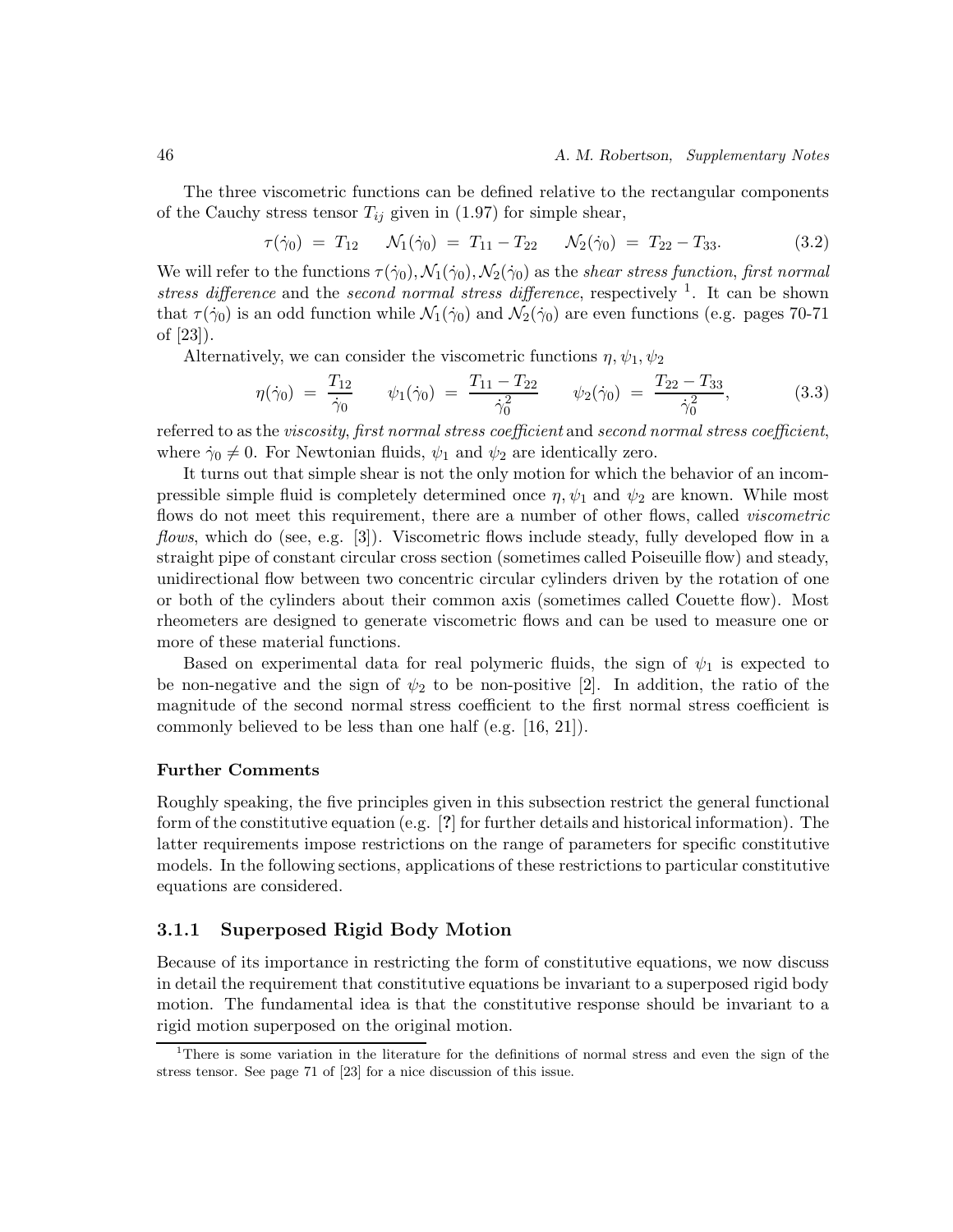#### **Kinematics for a superposed rigid body motion**

In this section, we consider two motions of a body: an arbitrary motion

$$
\underline{x} = \underline{\chi}(\underline{X}, t) \tag{3.4}
$$

and a second motion which differs from the first by a superposed rigid body motion and possibly a time shift,

$$
\underline{x}^+ = \underline{\chi}^+(\underline{X}, t^+). \tag{3.5}
$$

Namely, the position of a material point which at time  $t$  is at position  $\underline{x}$  in the first motion, is at position  $\underline{x}^+$  in the second motion at time  $t^+ = t + \alpha$ . Here  $\alpha$  is a constant. These are two separate motions as seen by the same observer. The spatial description of (3.5) is then,

$$
\underline{x}^+ = \hat{\chi}^+(\underline{x}, t). \tag{3.6}
$$

In a rigid motion the distances between material points in the body are kept constant. Since the second motion differs from the first motion by a rigid body motion, the function  $\hat{\chi}^+(\underline{x}, t)$  must belong to a restricted class of motions.

It can be shown (see appendix), that the most general form for  $(3.6)$  is,

Most General Superposed Rigid Body Motion  
\n
$$
\underline{x}^+ = \underline{c}(t) + \underline{Q}(t) \cdot \underline{x},
$$
\nwhere  $\underline{Q}(t)$  is a proper orthogonal second order tensor, (3.7)

or

 $\sim$ 

✫

$$
x_i^+ = c(t)_i + Q(t)_{ij} x_j. \tag{3.8}
$$

where  $Q$  has the properties,

$$
\underline{Q} \cdot \underline{Q}^T = \underline{I}, \qquad \det \underline{Q} = +1. \tag{3.9}
$$

The vector  $\underline{c}$  can be interpreted as a rigid body translation and  $\underline{Q}$  as a rotation tensor.

#### **Transformation of kinematic quantities under a superposed rigid body motion**

We now consider other kinematical quantities under the superposed rigid body motion,  $(3.7)$ . The velocity vector  $\underline{v}$ , transforms as,

$$
\underline{v}^{+} = \frac{\partial \underline{\chi}^{+}(\underline{X},t)}{\partial t} = \frac{d\underline{c}(t)}{dt} + \frac{d\underline{Q}}{dt}\underline{x} + \underline{Q}\underline{v}.
$$
 (3.10)

We define  $\Omega$  as

$$
\underline{\Omega} = \frac{dQ}{dt} \underline{Q}^T. \tag{3.11}
$$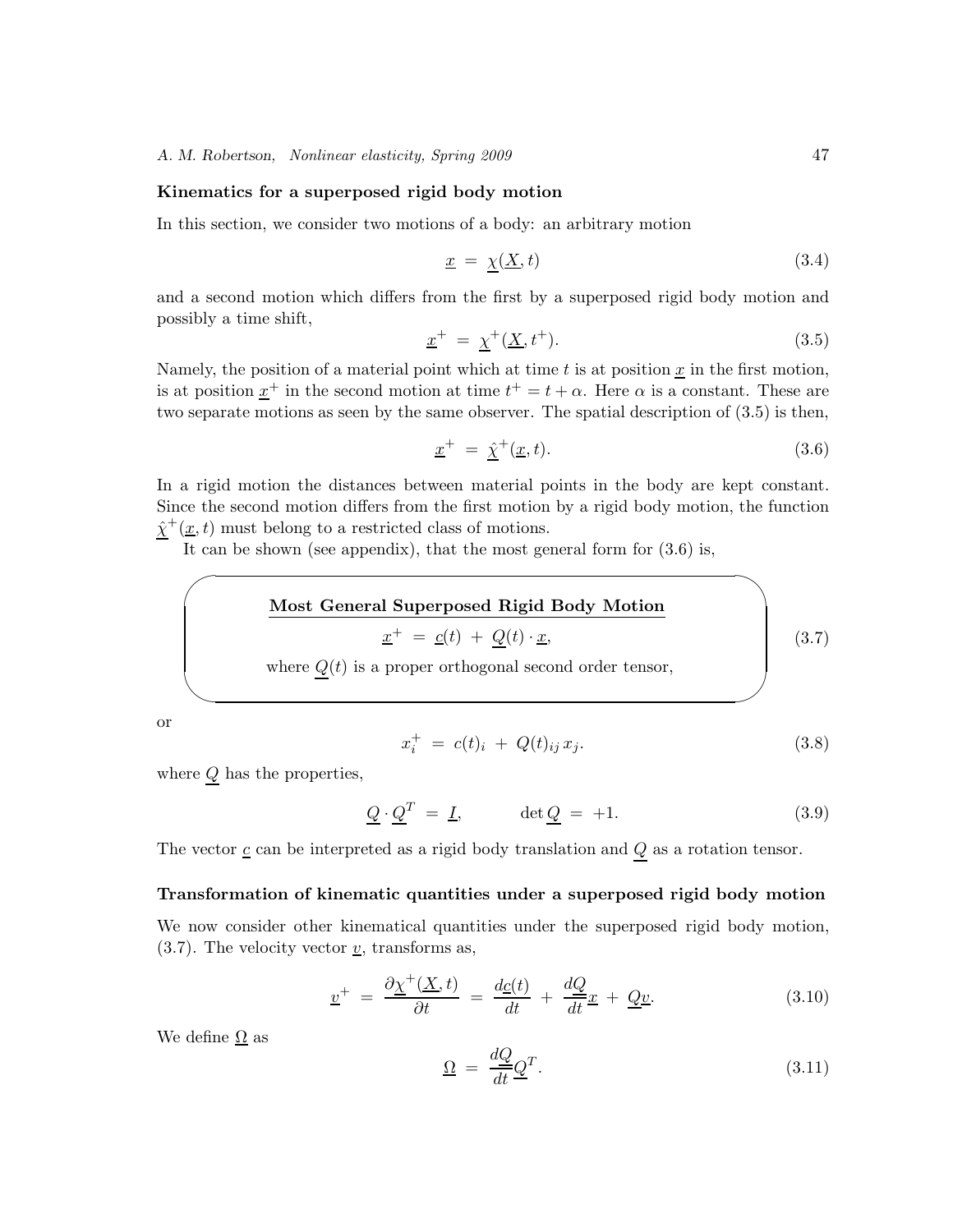48 *A. M. Robertson, Supplementary Notes*

Recall, that  $\underline{Q}\underline{Q}^T=\underline{I},$  so

$$
\frac{dQ}{dt}\underline{Q}^T + \underline{Q}\frac{dQ^T}{dt} = 0\tag{3.12}
$$

and hence, using  $(3.11)$  and  $(3.12)$ , we find,

$$
\underline{\Omega} + \underline{\Omega}^T = 0 \tag{3.13}
$$

and therefore,  $\Omega$  is skew-symmetric. Using the definition of  $\Omega$ , (3.11), we can write the expression for  $\underline{v}^+$  as,

$$
\underline{v}^{+} = \frac{d\underline{c}(t)}{dt} + \underline{\Omega}\underline{Q}\underline{x} + \underline{Q}\underline{v},\tag{3.14}
$$

and

$$
v_i^+ = \frac{dc_i(t)}{dt} + \Omega_{il}Q_{lm}x_m + Q_{il}v_l.
$$
 (3.15)

For future use, we now derive the relationship between  $\underline{L}^+$  and<br>  $\underline{L},$ 

$$
L_{ij}^{+} = \frac{\partial v_i^{+}}{\partial x_j^{+}} = \frac{\partial v_i^{+}}{\partial x_k} \frac{\partial x_k}{\partial x_j^{+}}
$$
  
\n
$$
= \left[ \Omega_{il} Q_{lm} \delta_{mk} + Q_{il} \frac{\partial v_l}{\partial x_k} \right] \frac{\partial x_k}{\partial x_j^{+}}
$$
  
\n
$$
= \left[ \Omega_{il} Q_{lk} + Q_{il} L_{lk} \right] Q_{jk}
$$
  
\n
$$
= \Omega_{ij} + Q_{il} L_{lk} Q_{jk}
$$
  
\n(3.16)

or in coordinate free notation,

$$
\underline{L}^+ = \underline{\Omega} + \underline{Q} \underline{L} \underline{Q}^T. \tag{3.17}
$$

Recalling (1.21) and (3.5), it is clear that

$$
\underline{F}^{+} = \frac{\partial \underline{\chi}^{+}(\underline{X},t)}{\partial \underline{X}}, \text{ or } F_{iA}^{+} = \frac{\partial \chi_{i}^{+}(\underline{X},t)}{\partial X_{A}}, \tag{3.18}
$$

Using (3.18) and (3.7),

$$
F_{iA}^{+} = \frac{\partial \hat{\chi}_i^{+}(\underline{x}, t)}{\partial x_j} \frac{\partial x_j}{\partial X_A},
$$
\n(3.19)

$$
= Q_{ij} F_{jA}
$$

and therefore,

$$
\underline{F}^+ = \underline{Q}\underline{F}.\tag{3.20}
$$

Using (3.20) it can also be shown that,

$$
J^+ = J. \tag{3.21}
$$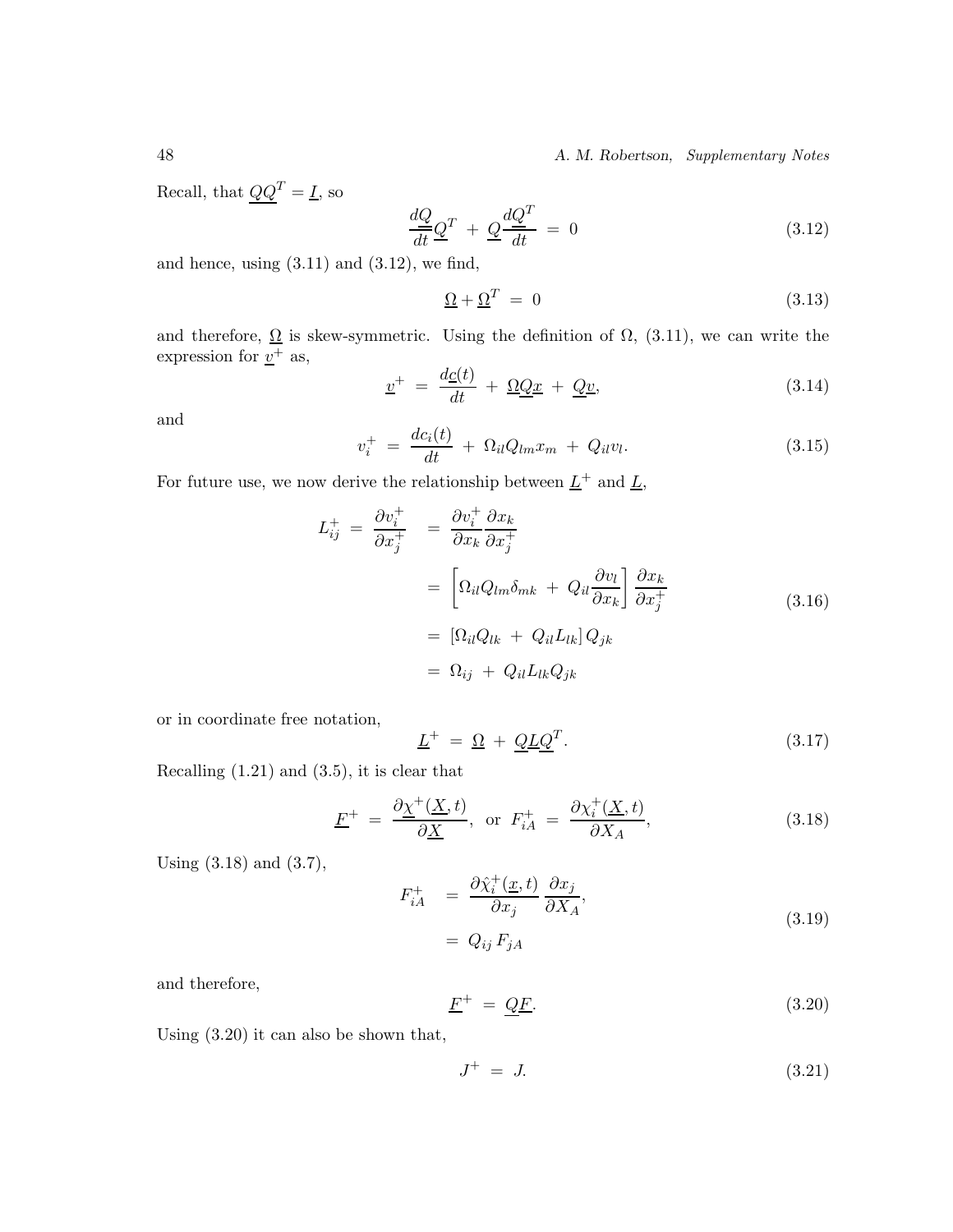Additionally, the density  $\rho$  and the normal to a surface  $\underline{n}$ , transform as,

$$
\rho^+ = \rho, \qquad \underline{n}^+ = \underline{Q}\underline{n}.\tag{3.22}
$$

A scaler, vector or second order tensor which transform as  $(3.22)_1$ ,  $(3.22)_2$  and  $(??)_1$ , respectively are called **objective**.

**Exercise 3.1.1** Since the superposed rigid body motions preserve distances between arbitrary pairs of material points, they must preserve angles between any two vectors. Starting with the form (3.7) show that this is true.

**Exercise 3.1.2** Using  $\underline{F}^+ = \underline{Q}\underline{F}$ , show that

$$
\begin{pmatrix}\n\underline{U}^+ & = \underline{U}, & \underline{R}^+ & = \underline{Q}\underline{R}, & \underline{V}^+ & = \underline{Q}\underline{V}\underline{Q}^T \\
\underline{C}^+ & = \underline{C}, & \underline{E}^+ & = \underline{\underline{E}}, & \underline{b}^+ = \underline{Q}\underline{b}\underline{\overline{Q}}^T, & \underline{e}^+ & = \underline{Q}\underline{e}\underline{Q}^T,\n\end{pmatrix}
$$

**Exercise 3.1.3** Using (3.17), it can be shown that

$$
\boxed{\underline{D}^+ = \underline{Q} \underline{D} \underline{Q}^T, \quad \underline{W}^+ = \underline{\Omega} + \underline{Q} \underline{W} \underline{Q}^T.}
$$

#### **The stress vector and stress tensor under a superposed rigid body motion**

In this section, the relationship between  $t^+$  and  $t$  and the relationship between  $T^+$  and  $T$ are considered. Recall that,

$$
\underline{t} = \underline{t}(\underline{x}, t; \underline{n}) = \underline{T}(\underline{x}, t)\underline{n}.\tag{3.23}
$$

☎

Therefore,

$$
\underline{t}^{+} = \underline{t}^{+}(\underline{x}^{+}, t; \underline{n}^{+}) = \underline{T}^{+}(\underline{x}^{+}, t)\underline{n}^{+}.
$$
\n(3.24)

Recall the relationship between the outward unit normal  $\underline{n}$  to a material surface in the current configuration and the corresponding outward unit normal in the superposed motion,  $n^+ = Qn$ . From this relationship and the linear dependence of the stress vector on n, we might expect (i)  $t^+$  and t to have the same magnitude and (ii)  $t^+$  and t to have the same orientation relative to  $n^+$  and  $n$ , respectively. Based on these expectations, we introduce the following assumption

$$
\underline{t}^+ = \underline{Qt}.\tag{3.25}
$$

Using  $(3.25)$  and  $(3.22)$ , it can be shown that,

$$
|\underline{t}^+| = |\underline{t}|, \qquad \underline{t}^+ \cdot \underline{n}^+ = \underline{t} \cdot \underline{n}. \tag{3.26}
$$

✟

✠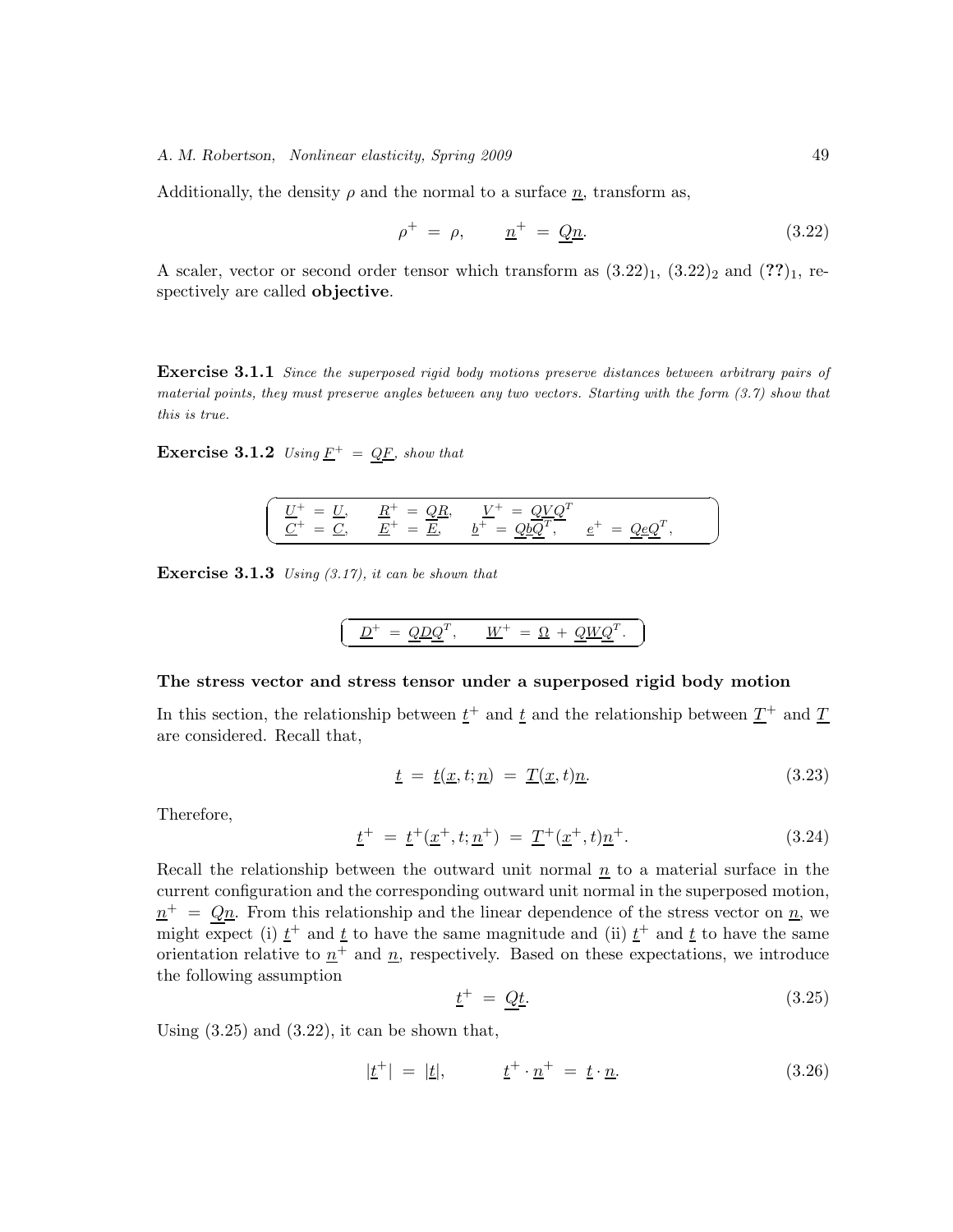50 *A. M. Robertson, Supplementary Notes*

In addition,

$$
\underline{t}^{+} = \underline{T}^{+} \underline{n}^{+} = \underline{T}^{+} \underline{Q} \underline{n}. \qquad t_{i}^{+} = T_{ij}^{+} n_{j}^{+} = T_{ij}^{+} Q_{jk} n_{k}. \qquad (3.27)
$$

Using the assumption (3.25) and (3.4),

$$
\underline{t}^+ = \underline{Qt} = \underline{QTn}, \quad \text{and} \quad t_i^+ = Q_{ij}t_j = Q_{ij}T_{jk}n_k. \tag{3.28}
$$

Combining (3.27) and (3.28), we have that

$$
\left(\underline{T}^+\underline{Q} - \underline{Q}\underline{T}\right)\underline{n} = 0, \quad \text{and} \quad \left(T^+_{ij}Q_{jk} - Q_{ij}T_{jk}\right)n_k = 0. \tag{3.29}
$$

Since (3.29) must hold for all  $\underline{n}$  and the expression in brackets is independent of  $\underline{n}$ , we can conclude that the expression in brackets is equal to zero. Hence,

$$
0 = \underline{T}^+ \underline{Q} - \underline{Q} \underline{T}
$$
  
\n
$$
= \underline{T}^+ \underline{Q} \underline{Q}^T - \underline{Q} \underline{T} \underline{Q}^T
$$
 or 
$$
\begin{pmatrix} 0 & = T_{ij}^+ Q_{jk} - Q_{ij} T_{jk} \\ = T_{ij}^+ Q_{jk} Q_{lk} - Q_{ij} T_{jk} Q_{lk} \\ = T_{il}^+ - Q_{ij} T_{jk} Q_{lk} \end{pmatrix}
$$
(3.30)

and therefore,

$$
\underline{T}^{+} = \underline{Q}\underline{T}\underline{Q}^{T}, \quad \text{and} \quad T_{il}^{+} = Q_{ij}T_{jk}Q_{lk}. \quad (3.31)
$$

**Exercise 3.1.4** Prove the identities in equation (3.26).

### **3.2 Nonlinear Elastic Material (Cauchy-Elastic Material)**

An elastic material in an isothermal theory is characterized by a constitutive equation relating the stress tensor  $\underline{T}$  to the deformation gradient  $\underline{F}$ , namely

$$
\underline{T}(\underline{X},t) = \mathcal{G}(\underline{F}(\underline{X},t),\underline{X})\tag{3.32}
$$

where G is a tensor-valued symmetric tensor function called the *response function*. Note that Cauchy elastic materials do not depend on the history of the material, but solely on the current state of deformation. For homogeneous bodies, the material behavior is independent of material point. Thus, we would require that the density  $\rho_0$  be independent of  $\underline{X}$  and in addition, the manner in which  $G$  depends on  $\underline{F}$  be independent of  $\underline{X}$ . Of course, the deformation need not be homogeneous, in which case,  $\underline{T}$  will indirectly depend on  $\underline{X}$ ,

$$
\underline{T} = \mathcal{G}(\underline{F}(\underline{X}, t)). \tag{3.33}
$$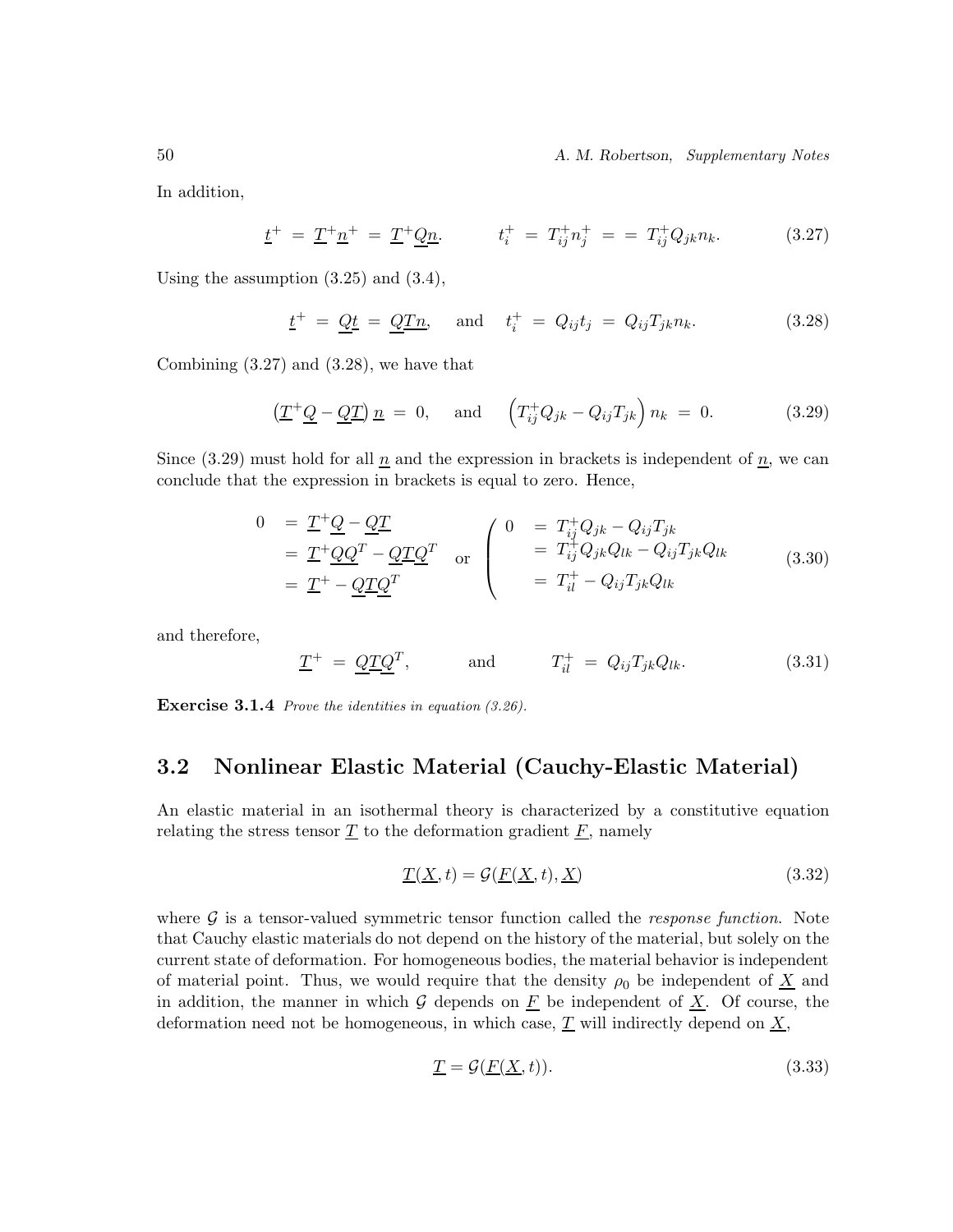### **3.2.1 Implications of invariance under a superposed rigid body motion**

We will now show, that by requiring Cauchy-elastic materials be invariant under superposed rigid body motions, we restrict the possible forms for  $G(\underline{F(X,t)},X)$ . In particular, requiring invariance under a superposed rigid body motion means the form of the stress response is the same for the original motion as well as the superposed motion. Therefore, given the form (3.33) for the original motion, then the response for the superposed motion must be,

$$
\underline{T}^{+} = \mathcal{G}(\underline{F}^{+}, \underline{X}) \qquad \text{for all proper orthogonal } \underline{Q}.
$$
 (3.34)

Then using  $(3.31)$  with  $(3.34)$ , we require

$$
\underline{QTQ}^T = \mathcal{G}(\underline{QF}, \underline{X}) \qquad \text{for all proper orthogonal } Q. \tag{3.35}
$$

or

$$
\underline{T} = \underline{Q}^T \mathcal{G}(\underline{QF}, \underline{X}) \underline{Q} \qquad \text{for all proper orthogonal } Q. \tag{3.36}
$$

Without loss in generality, we can choose  $Q = R^T$ , where  $\underline{F} = R\underline{U}$  and  $\underline{R}$  is proper orthogonal. We then have from (3.36),

$$
\underline{T} = \underline{R}\mathcal{G}(\underline{R}\underline{R}^T\underline{U}, \underline{X})\underline{R}^T
$$
\n(3.37)

or

 $\sqrt{2}$ ✒ **Restrictions on Cauchy-Elasticity tensor due to invariance requirements**  $\underline{T} = \underline{R} \mathcal{G}(\underline{U}, \underline{X}) \underline{R}^T.$ 

 $(3.38)$ 

We therefore see, that the dependence of  $\underline{T}$  on  $\underline{R}$  is determined a priori whereas the the dependence of  $T$  on the stretch tensor  $U$  is arbitrary. We shall see that there is a large class of elastic materials for which such a dependence must be of a special form. One example is isotropic materials.

### **3.3 Viscous fluids**

In this section, we consider viscous fluids. Namely, the constitutive response of the material depends only on the fluid mass density and the velocity gradient  $\bar{L}$  is of the form  $\bar{T}$  =  $\underline{T}(\rho, \underline{L})$ . We will now show that if we impose invariance requirements that viscous fluids *must be* isotropic.

Using the relationship

$$
\underline{L} = \underline{W} + \underline{D} \tag{3.39}
$$

we can rewrite the constitutive assumption as

$$
\underline{T} = \underline{\hat{T}}(\rho, \underline{D}, \underline{W}). \tag{3.40}
$$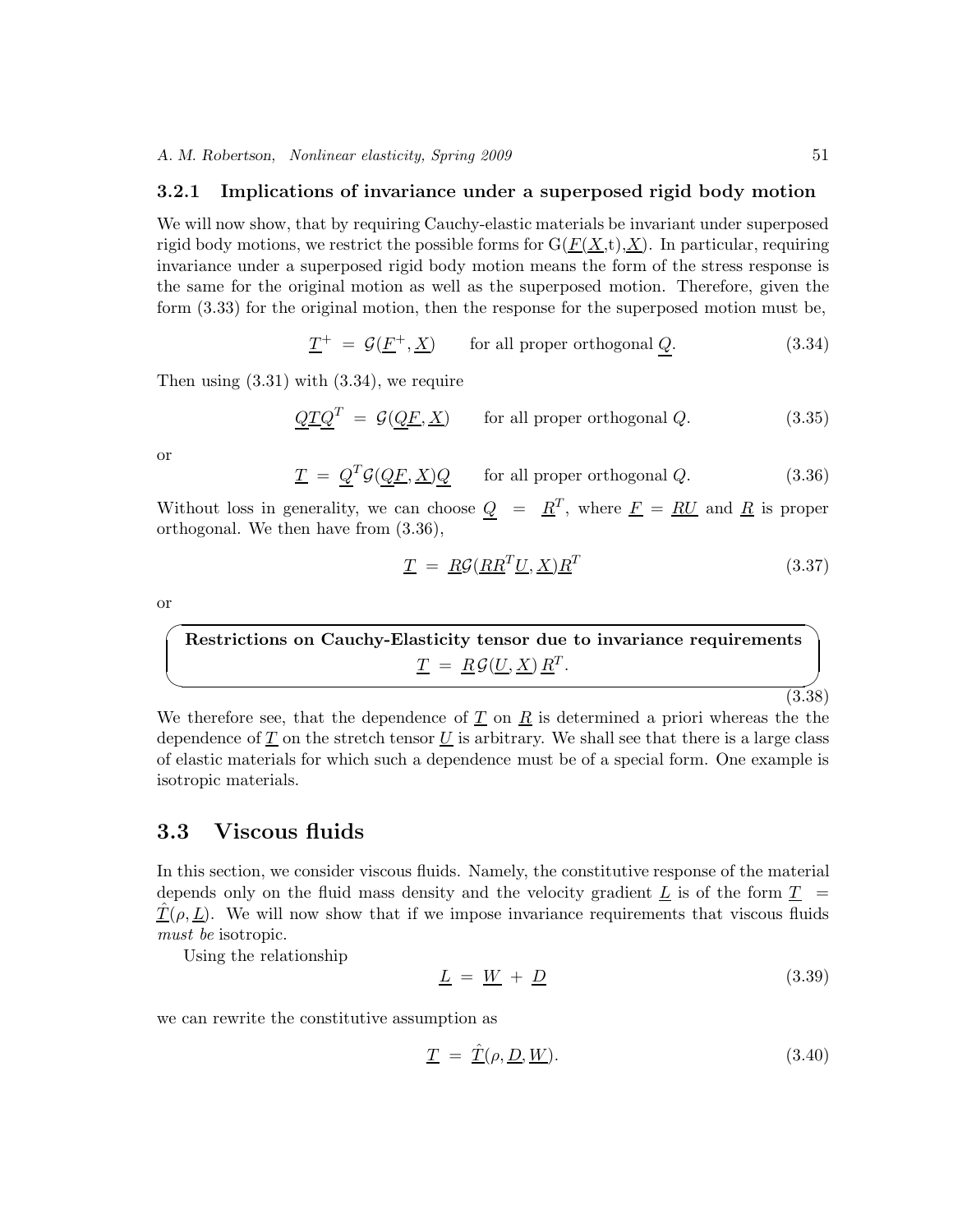If the constitutive equation (3.40) is a valid one, then it must hold for all motions, in particular, it must hold for a superposed rigid motion,

$$
\underline{T}^{+} = \underline{\hat{T}}(\rho^{+}, \underline{D}^{+}, \underline{W}^{+}). \tag{3.41}
$$

Recalling that,

$$
\underline{T}^{+} = \underline{Q} \cdot \underline{T} \cdot \underline{Q}^{T},\tag{3.42}
$$

and using (3.41)

$$
\underline{\hat{T}}(\rho^+, \underline{D}^+, \underline{W}^+) = \underline{Q} \cdot \underline{\hat{T}}(\rho, \underline{D}, \underline{W}) \cdot \underline{Q}^T.
$$
\n(3.43)

Recalling,

$$
\rho^+ = \rho, \qquad \underline{D}^+ = \underline{Q} \cdot \underline{D} \cdot \underline{Q}^T, \qquad \underline{W}^+ = \underline{Q} \cdot \underline{W} \cdot \underline{Q}^T + \underline{\Omega}, \qquad (3.44)
$$

we can write (3.43) as

$$
\underline{\hat{T}}(\rho^+, \underline{Q} \cdot \underline{D} \cdot \underline{Q}^T, \underline{Q} \cdot \underline{W} \cdot \underline{Q}^T + \underline{\Omega}) = \underline{Q} \cdot \underline{\hat{T}}(\rho, \underline{D}, \underline{W}) \cdot \underline{Q}^T.
$$
\n(3.45)

Now consider a superposed motion, for which at some fixed time t,  $Q = I$ , and  $\Omega \neq 0$ . In this case, (3.45) becomes,

$$
\underline{\hat{T}}(\rho, \underline{D}, \underline{W} + \underline{\Omega}) = \underline{\hat{T}}(\rho, \underline{D}, \underline{W}), \tag{3.46}
$$

for arbitrary choices of the skew-symmetric tensor  $\Omega$ . It then follows that the response function  $\underline{T}$  cannot depend on  $\underline{W}$ , and so (3.40) is reduced to

$$
\underline{T} = \hat{\underline{T}}(\rho, \underline{D}), \qquad (3.47)
$$

and must satisfy

$$
\underline{\hat{T}}(\rho, \underline{Q} \cdot \underline{D} \cdot \underline{Q}^T) = \underline{Q} \cdot \underline{\hat{T}}(\rho, \underline{D}) \cdot \underline{Q}^T,\tag{3.48}
$$

for all proper orthogonal Q. Then, from (3.48), we can conclude that  $\hat{T}(\rho, D)$  must be a symmetric isotropic tensor function of  $\underline{D}$ , (see, for example, Appendix ??). A representation theorem for tensors (Appendix **??**), states that the most general second order isotropic tensor function  $\underline{\hat{T}}(\rho, \underline{D})$  for symmetric second order tensor  $\underline{D}$ , has the form

$$
\underline{T} = \phi_0 \underline{I} + \phi_1 \underline{D} + \phi_2 \underline{D}^2, \qquad (3.49)
$$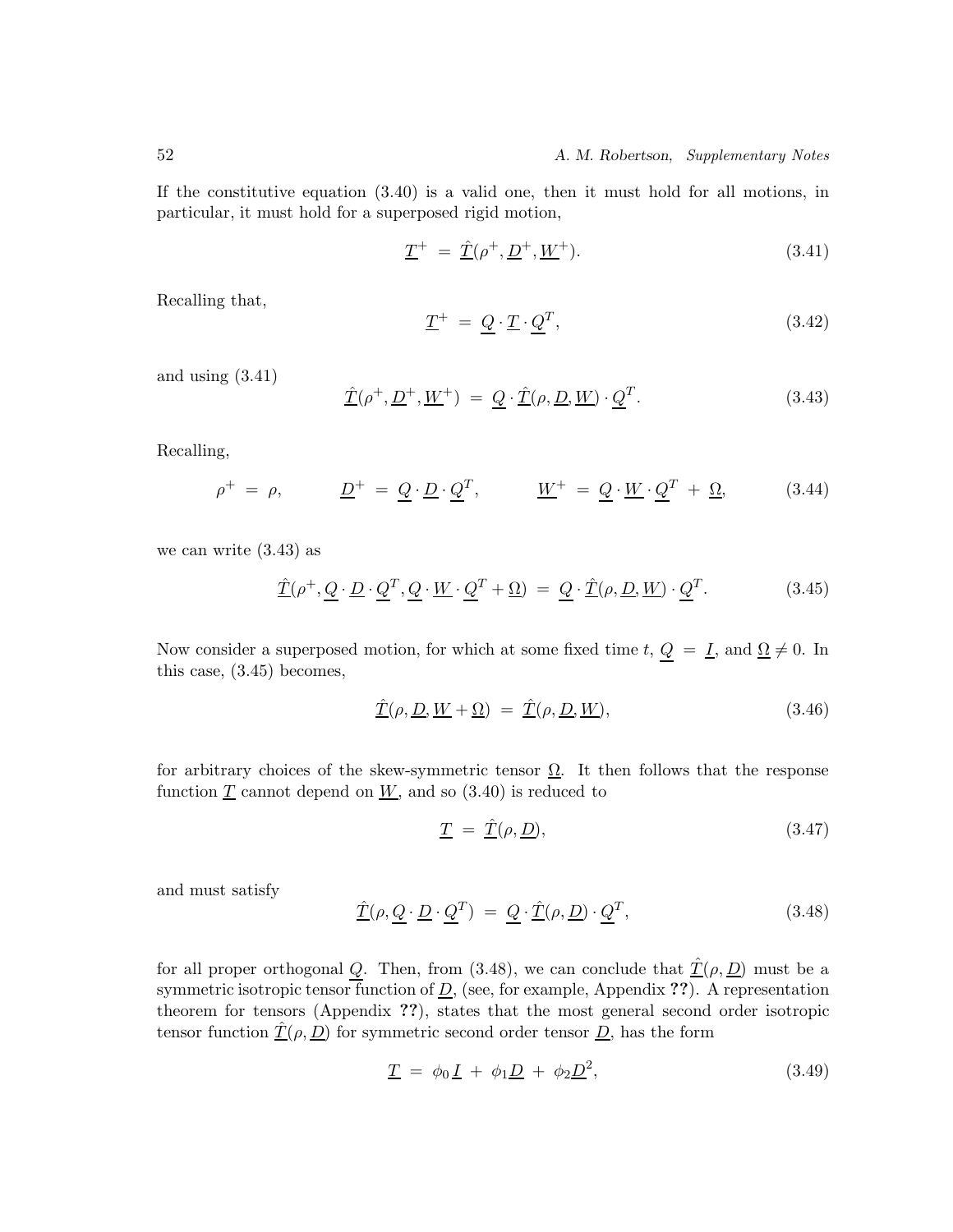where in general  $\phi_0, \phi_1, \phi_2$  are functions of the three principal invariants of  $\underline{D}$  as well as the mass density  $\rho$ . The three principal invariants of  $\underline{D}$  are,

$$
I = \text{tr}\underline{D} = D_{\text{ii}}
$$
  
\n
$$
II = \frac{1}{2} \left( \text{tr}(\underline{D})^2 - \text{tr}(\underline{D} \cdot \underline{D}) \right) = \frac{1}{2} \left( D_{ii} D_{jj} - D_{ij} D_{ji} \right)
$$
  
\n
$$
III = \det \underline{D}.
$$
\n(3.50)

### **3.3.1 Compressible Newtonian Fluid**

In the special case of  $(3.49)$  for which the dependence of T on D is linear, we recover the compressible Newtonian fluid. It is typically written as,

 $\overline{\phantom{0}}$ ✖ **Compressible Newtonian Fluid**  $\underline{T} = -p \underline{I} + \lambda \operatorname{tr}(\underline{D}) \underline{I} + 2\mu \underline{D}$ where  $p, \lambda, \mu$  are functions of  $\rho$  and  $\lambda$  and  $\mu$  are viscosity coefficients. (3.51)

### **3.3.2 Ideal Fluid**

If instead of starting with  $\underline{T} = \hat{\underline{T}}(\rho, \underline{L})$ , we had started with  $\underline{T} = \hat{\underline{T}}(\rho)$ , we would have obtained from invariance, that

$$
\underline{\hat{T}}(\rho) = \underline{Q} \cdot \underline{\hat{T}}(\rho) \cdot \underline{Q}^T,\tag{3.52}
$$

for all proper orthogonal  $Q$ . Therefore,  $T$  is an isotropic tensor. Theorem 3 of Appendix B gives us that the most general form for  $\underline{T}$  is,

**Ideal Fluid - compressible**  
\n
$$
\underline{T} = -p(\rho)\underline{I} \qquad \text{where } p \text{ is a function of } \rho.
$$
\n(3.53)

### **3.4 Hyperelastic Materials**

We have already defined a Cauchy elastic body as one in which the Cauchy stress tensor is a function of the deformation tensor. We now define a hyperelastic material for a purely mechanical theory (in which we do not need to introduce thermodynamic considerations such as the balance of energy and Clausius-Duhem inequality). In particular, we will assume that for hyperelastic materials, the stress power can be represented in the following way

$$
\underline{T} : \underline{D} = \rho \frac{D\Sigma}{Dt} \quad \text{or} \quad T_{ij} D_{ij} = \rho \frac{D\Sigma}{Dt}.
$$
 (3.54)

where  $\Sigma(\underline{X},t)$  is called the **strain energy density** function or the **stored energy per unit mass**. In other words, the change in strain energy per unit mass of the body arises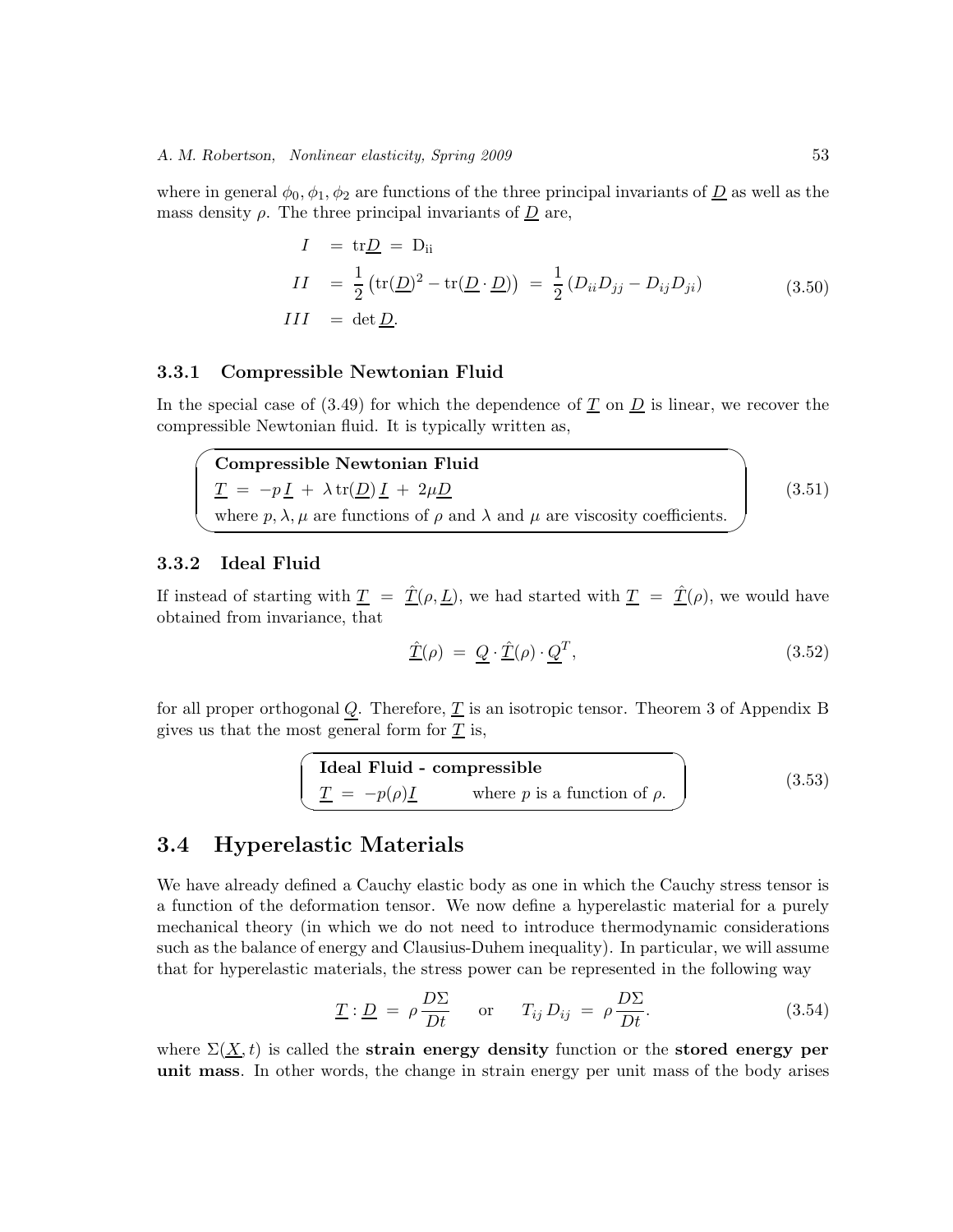from work done on the body by internal stresses. Note, that such a representation is not true for general materials. The total strain energy per unit mass of the body will be denoted by  $U$  and is therefore,

$$
\mathcal{U} = \int_{\mathcal{V}(t)} \rho \, \Sigma \, dv. \tag{3.55}
$$

After integrating (3.54) over an arbitrary volume  $V(t)$  and using (2.52) with (3.55), it follows that,

$$
\frac{d}{dt}\left(\mathcal{K} + \mathcal{U}\right) = \int_{\partial \mathcal{V}(t)} \underline{t} \cdot \underline{v} da + \int_{\mathcal{V}(t)} \rho \underline{b} \cdot \underline{v} dv,\tag{3.56}
$$

where  $K$  is the kinetic energy in the body that was defined earlier. We see that for hyperlastic materials, work on the body is directly converted to kinetic or stored energy. Equation (3.56) is the statement that the rate of change of kinetic energy plus the rate of change of strain energy equals the rate of work by surface and body forces.

In classical hyperelasticity, it is assumed that the strain energy at each material point and for all time depends on the deformation gradient at the same point and time,

$$
\Sigma = \tilde{\Sigma}(\underline{F}, \underline{X}). \tag{3.57}
$$

For homogeneous materials, the form of the function given in (3.57) will be the same at all points  $\Sigma = \Sigma(\underline{F})$ . A normalization condition is typically applied to the strain energy function, so that the strain energy vanishes in the reference configuration where  $\overline{F} = I$ ,

$$
\tilde{\Sigma}(\underline{I}) = 0. \tag{3.58}
$$

Often a strain energy per unit volume in the *reference* configuration W is introduced,

$$
\mathcal{U} = \int_{\mathcal{V}_o} W \, dV. \tag{3.59}
$$

and therefore, from (3.55), it follows that,  $W = \rho J \Sigma = \rho_0 \Sigma$ .

#### **Work done on a hyperelastic material in a closed dynamical process**

We now evaluate the work done on a hyperelastic material in a closed dynamic process by the internal stress field. We first consider a dynamical process defined by the pair  $\underline{T}$  and  $\underline{x} = \underline{\chi}(\underline{X}, t)$  which takes place during the time interval  $t \in [t_1, t_2]$ . A dynamical process is closed if  $\underline{F(X, t_1)} = \underline{F(X, t_2)}$  for all  $\underline{X} \subseteq \mathcal{R}_0$ . Now consider the work done on a hyperelastic material as defined by  $(3.54)$  at arbitrary material point  $\underline{X}$  during a closed dynamical process,

Work done during 
$$
t \in [t_1, t_2]
$$
 
$$
\int_{t_1}^{t_2} \underline{T} : \underline{D} dt = \int_{t_1}^{t_2} \rho \frac{\partial \Sigma(\underline{F}(\underline{X}, t))}{\partial t} dt
$$

$$
= \rho \left( \Sigma(\underline{F}(\underline{X}, t_2)) - \Sigma(\underline{F}(\underline{X}, t_1)) \right)
$$

$$
= 0.
$$
(3.60)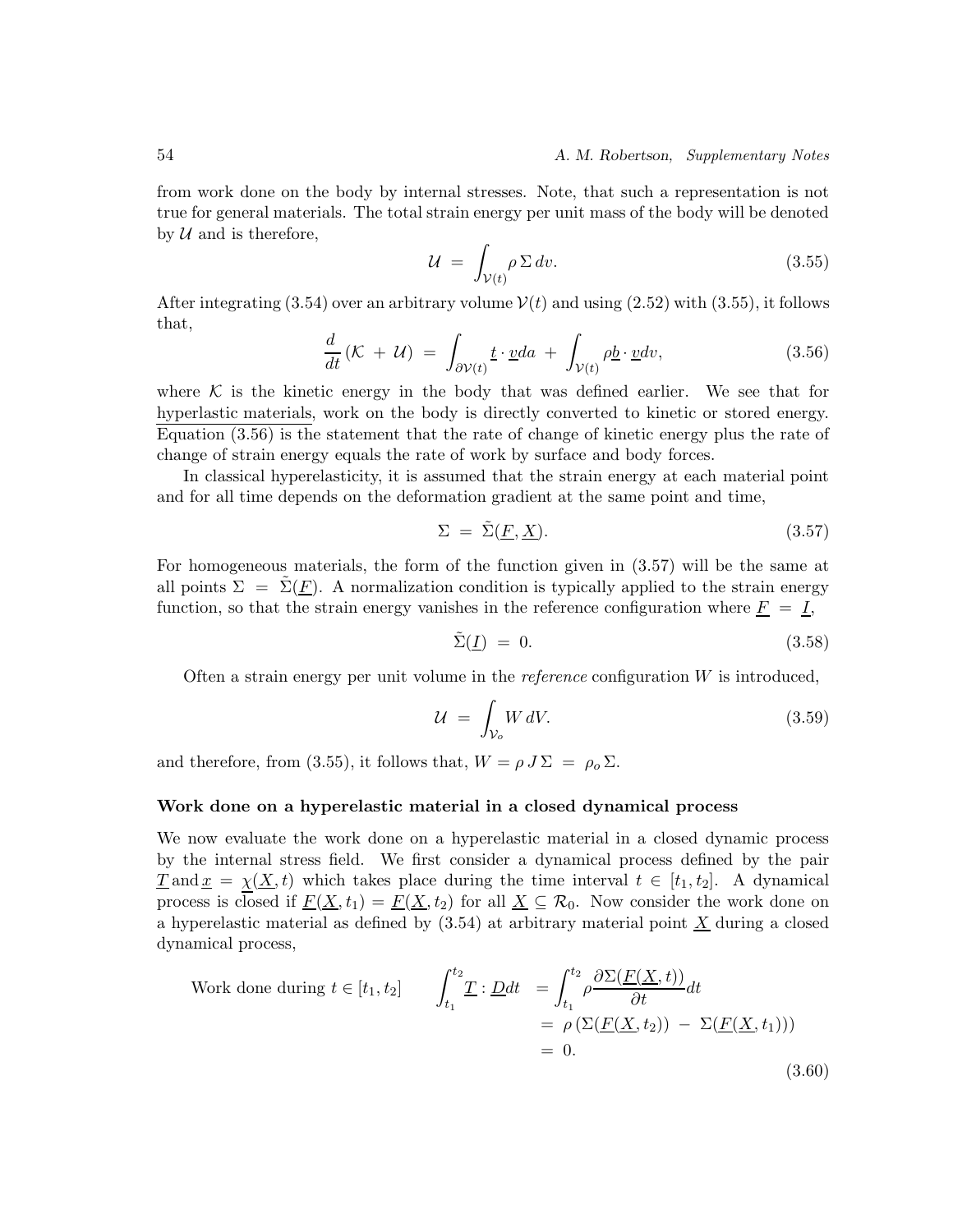Therefore, the work done by the stress field on a hyperelastic material is zero during a closed dynamical process, independent of the deformation (path) during the interval between  $t_1$ and  $t_2$ 

### **3.4.1 Relationship between** *W* **and the Helmholtz free energy**

If we extend our approach to include the concepts introduced above for thermodynamics, we can relate the strain energy density and strain energy per unit volume to thermodynamic entities,

```
\sqrt{\text{Isothermal processes}(\dot{T}=0)}✫
   W = \rho_0 \psi, \qquad \qquad \Sigma = \psiIsentropic processes, (\dot{\eta} = 0)W = \rho_0 u, \qquad \Sigma = u(3.61)
```
The details of these results are not shown here, but can be found, for example in [27].

### **3.4.2 Invariance restrictions**

Invariance requirements restrict the form of the functional dependence of the strain energy function on  $\overline{F}$ . It follows from the relationship between the strain energy function and the stress tensor, and our invariance requirements on the stress tensor, that

$$
W(\underline{F}) = W(Q\underline{F}), \qquad \text{for all proper orthogonal } Q. \tag{3.62}
$$

It therefore must hold for  $Q = R$ , where  $F = RU$  and

$$
W(\underline{F}) = W(\underline{U}). \tag{3.63}
$$

Without loss in generality, the most general form of the strain energy function that satisfies invariance can be written as,  $W = W(C)$ . It is straightforward to show that this is also a *sufficient condition* for the strain energy to satisfy invariance requirements.

Any function of  $U$  can also be written as a function of  $C$  or  $E$ . In particular, it follows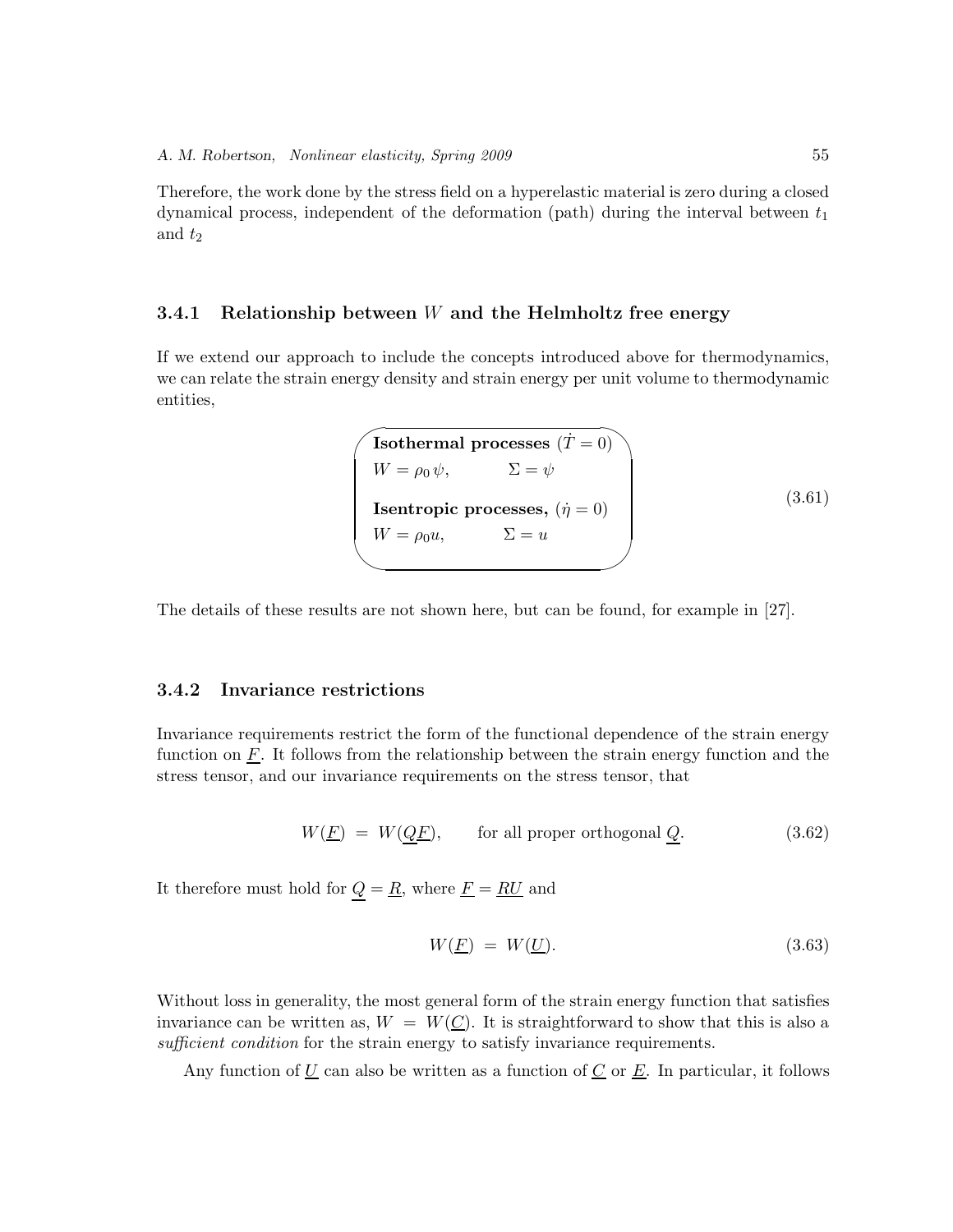from (3.54) and the chain rule that,

$$
\underline{T} = \frac{1}{J} \underline{F} \left( \frac{\partial W}{\partial \underline{C}} + \frac{\partial W}{\partial \underline{C}^T} \right) \underline{F}^T
$$
\n
$$
T_{ij} = \frac{1}{J} F_{iA} F_{jB} \left( \frac{\partial W}{\partial C_{AB}} + \frac{\partial W}{\partial C_{BA}} \right)
$$
\n
$$
\underline{P} = \underline{F} \left( \frac{\partial W}{\partial \underline{C}} + \frac{\partial W}{\partial \underline{C}^T} \right)
$$
\nor\n
$$
P_{iB} = F_{iA} \left( \frac{\partial W}{\partial C_{AB}} + \frac{\partial W}{\partial C_{BA}} \right)
$$
\n
$$
\underline{S} = \left( \frac{\partial W}{\partial \underline{C}} + \frac{\partial W}{\partial \underline{C}^T} \right)
$$
\n
$$
S_{AB} = \left( \frac{\partial W}{\partial C_{AB}} + \frac{\partial W}{\partial C_{BA}} \right)
$$
\nwhere  $\hat{W}(\underline{C})$  must be a symmetric function of  $\underline{C}$ . (3.64)

We see that the stress field  $S$  in a hyperelastic material is completely determined by a scalar function of  $C$ . In some works, rather than  $(3.64)$  the following equations are used,

$$
\underline{T} = 2\frac{1}{J}\underline{F}\frac{\partial W}{\partial \underline{C}}\underline{F}^T, \qquad \underline{P} = 2\underline{F}\frac{\partial W}{\partial \underline{C}}, \quad \underline{S} = 2\frac{\partial W}{\partial \underline{C}}.
$$
 (3.65)

As detailed on page 212-213 of [27], care must be taken in using (3.65). Briefly, consider the example  $W = c(C_{12}^2 + C_{21}^2)$ , which can equivalently be written as  $W = 2cC_{12}^2$ . If we calculate  $S_{12}$  and  $S_{21}$  using (3.64), we obtain the same result for both representations of W. However, if we use (3.65), we obtain  $S_{12} = S_{21} = 2(C_{21} + C_{21})$  using the first representaton (correct), but  $S_{12} = 8C_{21}$ ,  $S_{21} = 0$  (incorrect), using the second. It is therefore, in some sense, safer to use (3.64).

### **3.5 Materials with Symmetry**

In this section, we will discuss material symmetry of a body. Some useful references on this subject are [26, 31], Truesdell and Noll [1992,Section 33] [30] Ogden [1997,Section 4.2.5][20], Spencer [1980, Section 8.2] [25].

Consider an arbitrary material point in the body  $P$ , identified by its location in the reference configuration  $X$ . In order to discuss the symmetry groups of the body, we need to consider possible changes to the response of a body when the body is rigidly rotated and possibly translated in the reference configuration. Under this rigid motion, the material point P will moved from  $\underline{X}$  to  $\underline{X}^*$  by a translation vector c and rotated using an orthogonal tensor  $\underline{A}^2$ ,

$$
\underline{X}^* = \underline{c} + \underline{A} \cdot \underline{X}.\tag{3.66}
$$

 $^{2}$ A is not necessarily proper orthogonal, meaning we allow reflections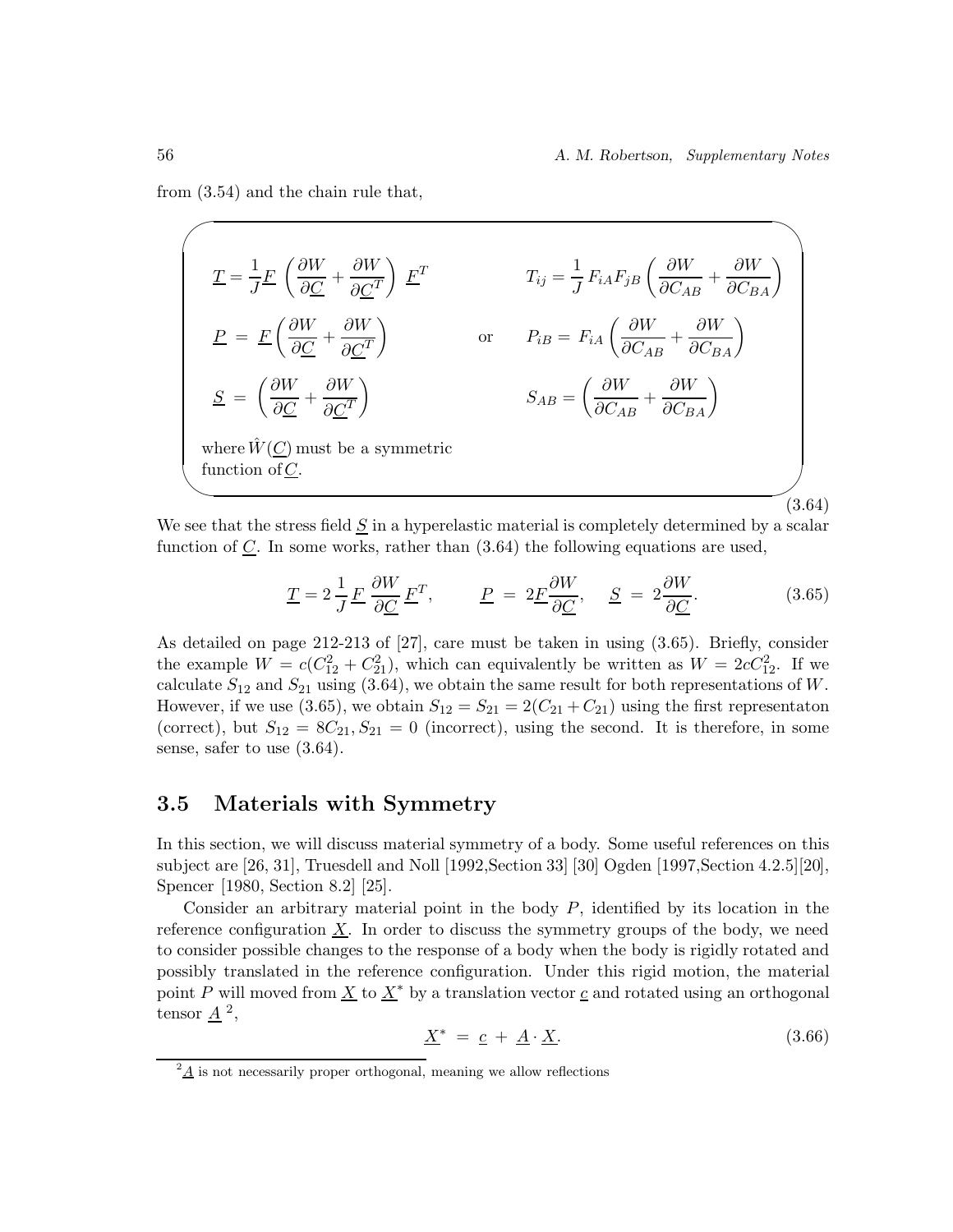### *A. M. Robertson, Nonlinear elasticity, Spring 2009* 57

We describe the subsequent motion of the body relative to its position in reference configuration  $\kappa_0$  or  $\kappa_0^*$  as,

$$
\underline{x} = \underline{\chi}(\underline{X}, t) = \underline{\chi}^*(\underline{X}^*, t). \tag{3.67}
$$

Using the chain rule with (3.66) and (3.67), we obtain a relation between  $\underline{F}$  and  $\underline{F}^*$ ,

$$
F_{iA} = \frac{\partial \chi_i^*(\underline{X}^*, t)}{\partial X_B^*} \frac{\partial X_B^*}{\partial X_A} = F_{iB}^* A_{BA}
$$
\n(3.68)

or

$$
\underline{F}^* = \underline{F} \cdot \underline{A}^T. \tag{3.69}
$$

It therefore follows that,

$$
\underline{C}^* = \underline{A}\underline{C}\underline{A}^T \quad \text{and} \quad \underline{b}^* = \underline{b}.\tag{3.70}
$$

We now consider the change in the response of the body to particular rigid rotations and reflections of the reference configuration, (different choices of  $\underline{A}$ ). In particular, we will describe symmetries of the body, based on the invariance of their response to rotations in  $\kappa_0, W(\underline{C}) = W(\underline{C^*})$ . Namely, the symmetry of the body will be stated in terms of the set of  $\underline{A}$  for which

$$
W(\underline{C}) = W(\underline{A}\underline{C}\underline{A}^T). \tag{3.71}
$$

### **3.5.1 Isotropic hyperelastic materials**

For isotropic materials,  $(3.71)$  holds for all orthogonal  $\underline{A}$  and therefore the symmetry group of an isotropic material includes all rotations about all possible axes and reflections in any plane. Namely, it is the group of all orthogonal tensors (not just proper), which is the full orthogonal group in three dimensions <sup>3</sup>.

**Isotropic Hyperelastic Material**  
\n
$$
W(\underline{C}) = W(\underline{A} \underline{C} \underline{A}^T)
$$
 for all orthogonal  (3.72)

From a practical point of view, material isotropy means that if we load a mass of this material which was spherical in the unloaded reference configuration, the response of the material will be unaffected by how we rotated or reflected this sphere in  $\kappa_0$ .

Note that the mathematical requirement that  $(3.71)$  holds for all orthogonal  $\underline{A}$  is a very different requirement than that stated for invariance under a super posed rigid body motion. The invariance requirement must be satisfied for all materials, whereas the condition  $(3.71)$  is met by some materials for a particular choice of  $\underline{A}$  and is a material property. In addition, we only require that invariance holds for all proper orthogonal tensors, Q, whereas A includes orthogonal tensors which are not proper.

<sup>&</sup>lt;sup>3</sup>A material whose symmetry group contains all rotations but no reflections is called *Hemitropic*. For many purposes, this distinction is not important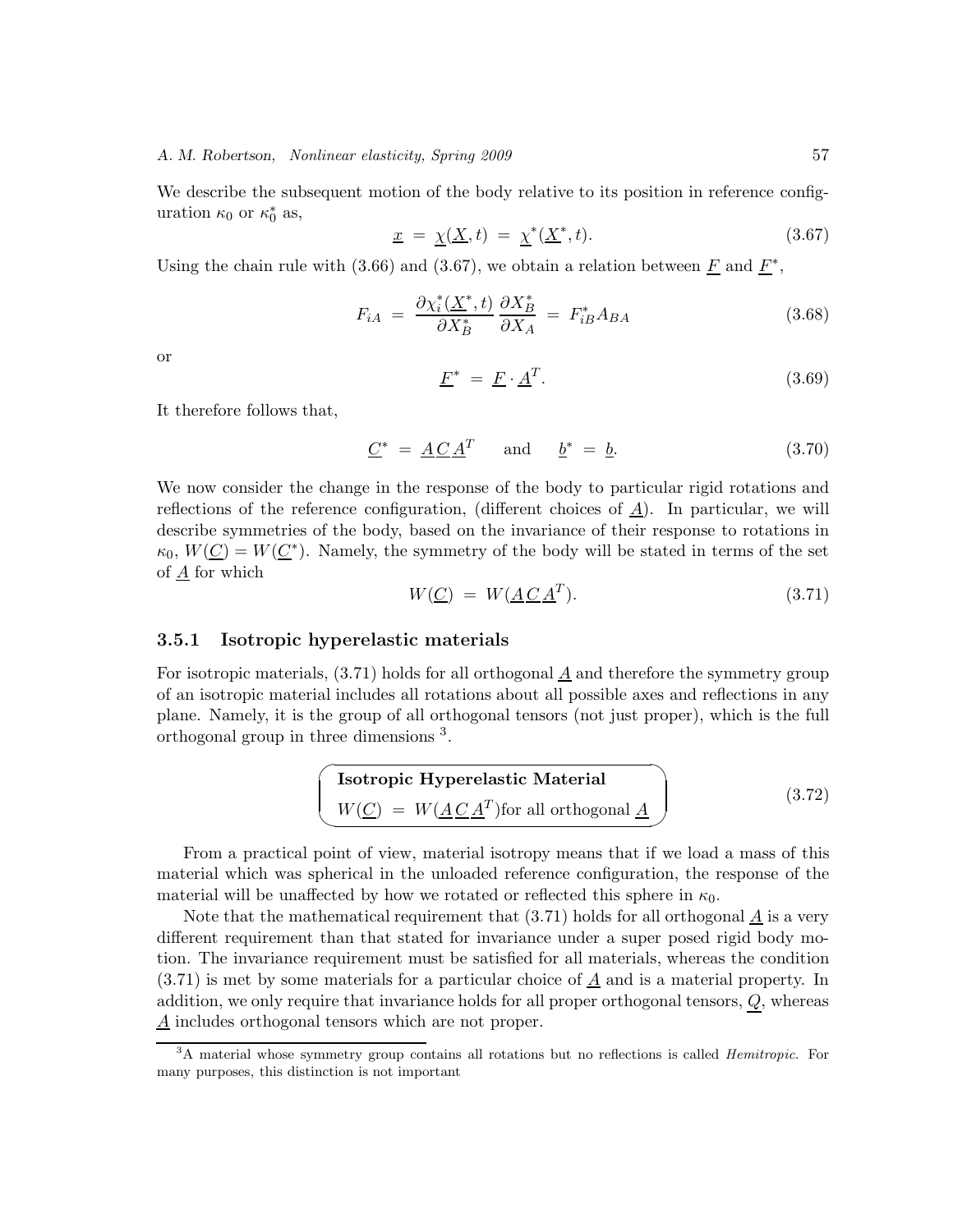Mathematically,  $(3.72)$  implies that  $W(C)$  is a scalar valued isotropic tensor function of  $C$ . It then follows from a representation theorem for isotropic scalar functions (see, Appendix D), that without loss in generality, the strain energy function for an isotropic, hyperelastic material may be expressed as a function of the scalar invariants of  $\underline{C}$ , denoted as  $I_1, I_2, I_3$ ,

$$
W = W(I_1, I_2, I_3), \t\t(3.73)
$$

where

$$
I_1 = \text{tr}\underline{C} = C_{AA}
$$
  
\n
$$
I_2 = \frac{1}{2} \left( \text{tr}(\underline{C})^2 - \text{tr}(\underline{C} \cdot \underline{C}) \right) = \frac{1}{2} \left( C_{AA} C_{BB} - C_{AB} C_{AB} \right)
$$
(3.74)  
\n
$$
I_3 = \text{det}\underline{C}.
$$

Since  $\underline{B}$  and  $\underline{C}$  have the same eigenvalues, their invariants can be shown to be identical.

### **Stress tensors for an isotropic, elastic material**

Using the chain rule with (3.64), (3.73) and results from Appendix D,

$$
\frac{\partial W}{\partial C_{AB}} = \frac{\partial W}{\partial I_1} \frac{\partial I_1}{\partial C_{AB}} + \frac{\partial W}{\partial I_2} \frac{\partial I_2}{\partial C_{AB}} + \frac{\partial W}{\partial I_3} \frac{\partial I_3}{\partial C_{AB}} \n= \frac{\partial W}{\partial I_1} \delta_{AB} + \frac{\partial W}{\partial I_2} (I_1 \delta_{AB} - C_{AB}) + \frac{\partial W}{\partial I_3} (I_3 C_{AB}^{-1})
$$
\n(3.75)

Hence,

$$
\underline{T} = \frac{2}{J} \underline{F} \left( \frac{\partial W}{\partial I_1} \underline{I} + \frac{\partial W}{\partial I_2} (I_1 \underline{I} - \underline{C}) + \frac{\partial W}{\partial I_3} (I_3 \underline{C}^{-1}) \underline{F}^T. \tag{3.76}
$$

Recalling that  $S = J\underline{F}^{-1}\underline{T}\underline{F}^{-T}$ , were therefore have,

For an isotropic elastic material  
\n
$$
\underline{T} = 2 \left[ I_3^{1/2} W_3 \underline{I} + I_3^{-1/2} (W_1 + I_1 W_2) \underline{b} - I_3^{-1/2} W_2 \underline{b}^2 \right]
$$
\nand  
\n
$$
\underline{S} = 2 \left[ (W_1 + I_1 W_2) \underline{I} - W_2 \underline{C} + W_3 I_3 \underline{C}^{-1} \right]
$$
\nwhere  $W_i \equiv \partial W / \partial I_i$ . (3.77)

In some cases, it may be of interest to write (3.77) with respect to different powers of the stress tensor. This can easily be done using results from the Cayley-Hamilton Theorem. In particular, we can use the result that a second order tensor  $G$  satisfies its own characteristic equation so that,

$$
\underline{G}^3 - I_1 \underline{G}^2 + I_2 \underline{G} - I_3 \underline{I} = 0, \qquad (3.78)
$$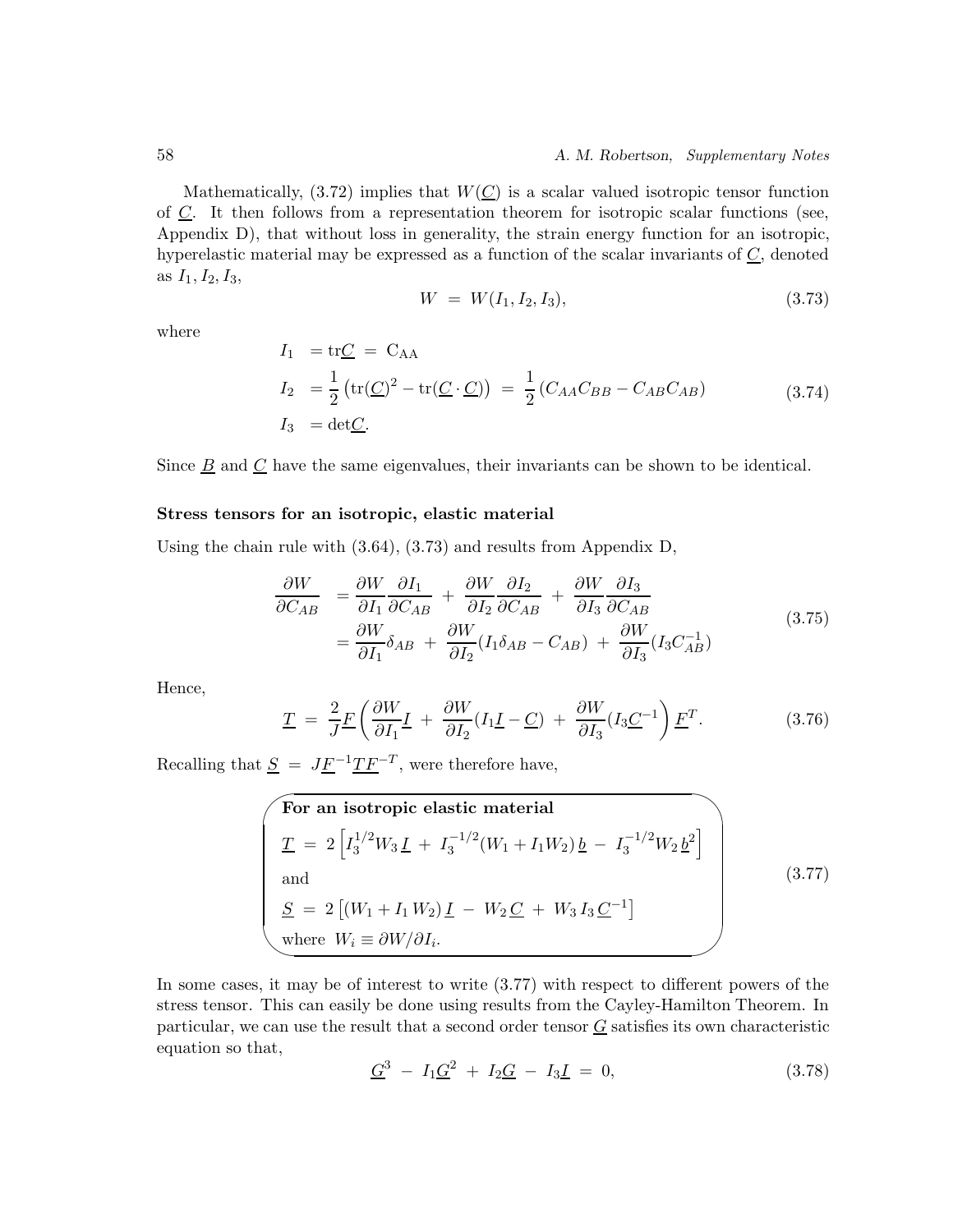*A. M. Robertson, Nonlinear elasticity, Spring 2009* 59

or

$$
\underline{G}^2 - I_1 \underline{G} + I_2 \underline{I} - I_3 \underline{G}^{-1} = 0. \tag{3.79}
$$

**Exercise:** It is left as an exercise to use the polar decomposition theorem with  $A = R(X, t)$ to shown that if an elastic material with  $W = W(C)$  is isotropic, then equivalently  $W = W(b)$ . This last result is also clear from (3.73)

**Exercise:** Show that  $W(I_1^*, I_2^*, I_3^*) = W(I_1, I_2, I_3)$  for all orthogonal  $\underline{A}$ , by first showing that  $I_1^* = I_1$ ,  $I_2^* = I_2$ ,  $I_3^* = I_3$  for all orthogonal tensors  $\underline{A}$ , where it should be recalled that  $C^* = \underline{ACA^T}$ . Namely, show that  $I_1, I_2, I_3$  are invariants of  $C$ .

#### **Representative compressible, isotropic strain energy functions**

For compressible, isotropic materials, the strain energy may depend on all three invariants. A very general strain energy function for compressible materials is,

$$
W = \sum_{i=0}^{n} \sum_{j=0}^{n} \sum_{k=0}^{n} c_{ijk} (I_1 - 3)^i (I_2 - 3)^j (I_3 - 3)^k
$$
 (3.80)

where  $c_{ijk}$  are material constants. There are a number of other well known compressible strain energy functions, see, e.g. [27].

#### **Incompressible, isotropic strain energy functions**

For incompressible material,  $I_3$  is a constant, so the strain energy function will only be a function of the first two invariants. In addition to the work part of the tensor, there will be a Lagrange multiplier (denoted as  $p$ , but not necessarily equivalent to the mechanical pressure). Some commonly used isotropic strain energy functions for biological materials include the (i) Mooney-Rivlin, (ii) Neo-Hookean and (iii) exponential strain energy functions. The **Mooney-Rivlin** strain energy function has frequently been used for rubbers and can be written as

$$
W = \frac{\alpha}{2}(I_1 - 3) + \frac{\beta}{2}(I_2 - 3) \tag{3.81}
$$

where  $\alpha$  and  $\beta$  are material constants. Notice that W is normalized such that for  $\underline{F} = \underline{I}$ ,  $W = 0$ . The **neo-Hookean material** is a special Mooney-Rivlin material for which  $\beta = 0$ .

A special type of hyperelastic material with an **exponential** dependence on the first invariant of  $\underline{b}$  was introduced by Fung to model the nonlinearly elastic response of biological tissue, [**?**],

$$
W(I_1) = \frac{\alpha}{2\gamma} \left( e^{\gamma(I_1 - 3)} - 1 \right), \tag{3.82}
$$

where  $\alpha$  and  $\gamma$  are material constants. This strain energy has been generalized to include a dependence on both  $I_1$  and  $I_2$ 

$$
W(I_1, I_2) = C\left(e^{b_1(I_1 - 3) + b_2(I_2 - 3)} - 1\right).
$$
\n(3.83)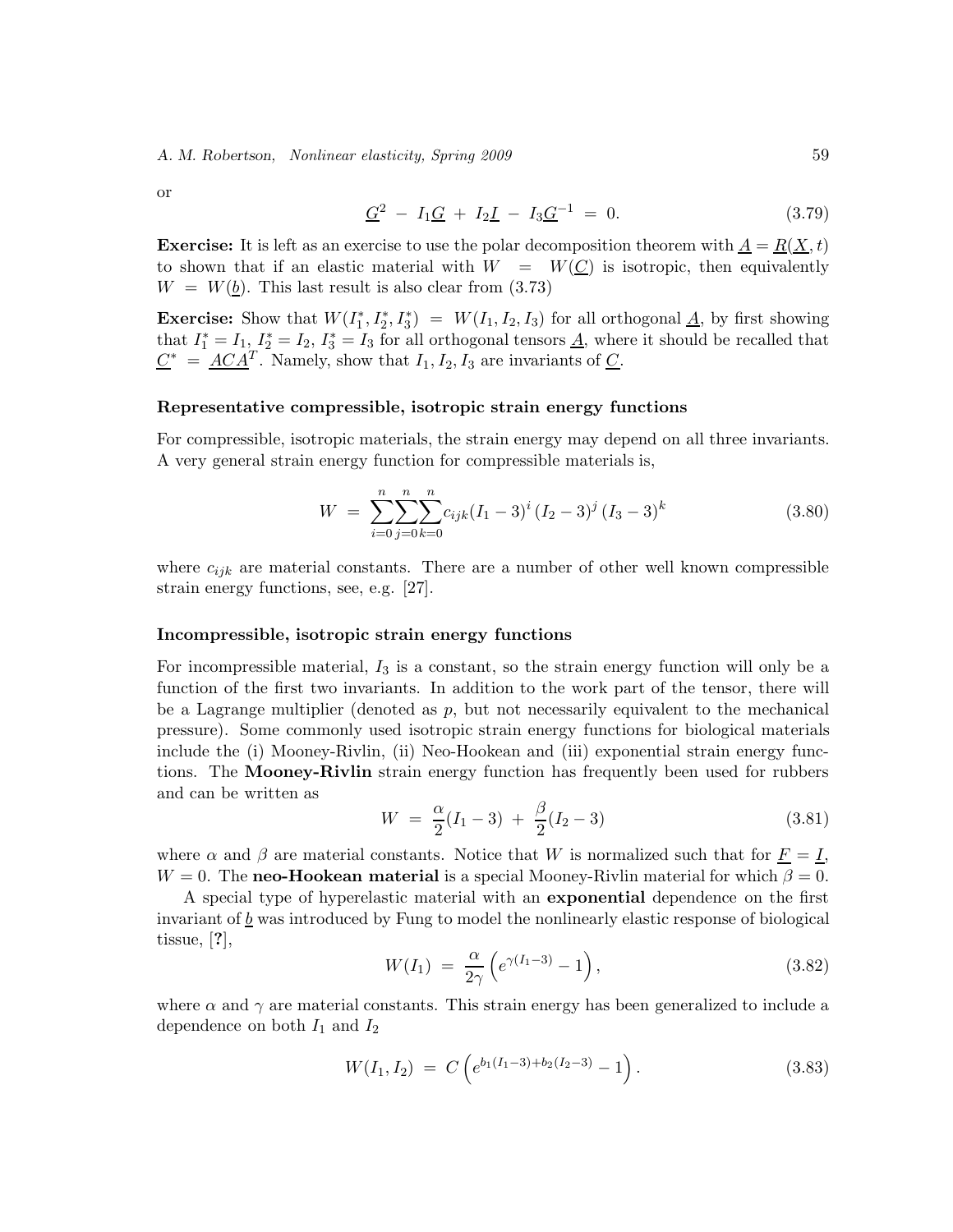The components of the Cauchy stress tensor for an isotropic, incompressible hyperelastic material can then be reduced from (3.65) to,

$$
\underline{T} = -p\underline{I} + 2\rho_0 \frac{\partial \Sigma}{\partial I_1} \underline{b} - 2\rho_0 \frac{\partial W}{\partial I_2} \underline{b}^{-1},\tag{3.84}
$$

where p is the Lagrange multiplier arising from incompressibility. Alternatively, using  $W =$  $ρ_0\Sigma$ ,

$$
\underline{T} = -p\underline{I} + 2\frac{\partial W}{\partial I_1}\underline{b} - 2\frac{\partial W}{\partial I_2}\underline{b}^{-1}.\tag{3.85}
$$

It follows from (3.85) that the corresponding Cauchy stress tensors for these materials are, for the Mooney-Rivlin material is,

| Neo-Hookean   | $T = -pI + \alpha b$                                                                                                            |        |
|---------------|---------------------------------------------------------------------------------------------------------------------------------|--------|
| Mooney-Rivlin | $\underline{T} = -p\underline{I} + \alpha \underline{b} - \beta \underline{b}^{-1}$                                             |        |
|               | 1-term Exponential $\underline{T} = -p\underline{I} + \alpha e^{\gamma(I_1-3)} b$                                               | (3.86) |
|               | 2-term Exponential $\underline{T} = -p\underline{I} + 2C(b_1e^{b_1(I_1-3)}\underline{b} - b_2e^{b_2(I_1-3)}\underline{b}^{-1})$ |        |
|               |                                                                                                                                 |        |

where it should be recalld that  $\alpha, \beta, \gamma, b_1$  and  $b_2$  are constants.

### **3.5.2 Transversely Isotropic Materials**

A transversely isotropic material has a single axis of symmetry for each material point in the undeformed configuration. If we select a local Cartesian coordinate system at point  $P$ , we can denote this axis as the  $Z_3$  axis. The material is then isotropic in the  $Z_1Z_2$  plane. This is equivalent to saying the symmetry group contains all rotations about the  $Z_3$  axis. With respect to this choice of coordinates, we can therefore write  $\underline{A}$  as

$$
\begin{bmatrix} \underline{A} \end{bmatrix} = \begin{bmatrix} \cos \theta & \sin \theta & 0 \\ -\sin \theta & \cos \theta & 0 \\ 0 & 0 & 1 \end{bmatrix} \tag{3.87}
$$

with  $\theta \in [0, 2\pi]$ . The strain energy for materials which are transversely isotropic must be invariant to any rotation in the  $Z_1Z_2$  plane. Which is equivalent to stating (3.71) holds for all  $\underline{A}$  of the form (3.87). For example, a transversely isotropic material might be a composite material composed of bundle of identical fibers embedded in an isotropic matrix and aligned in the  $Z_3$  direction. Based on these symmetry requirements, it can be shown that, without loss in generality, that a transversely isotropic material can be written as,

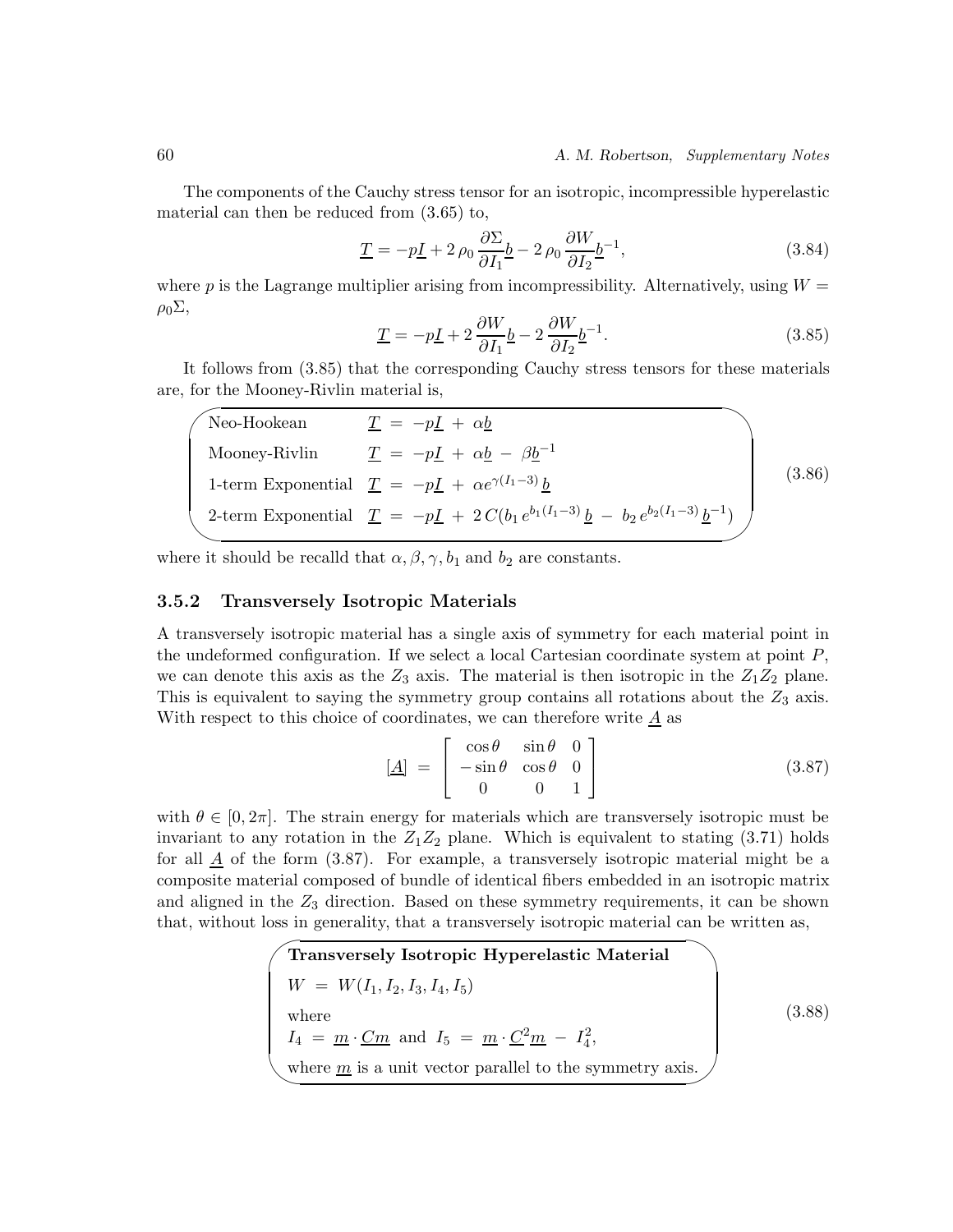### *A. M. Robertson, Nonlinear elasticity, Spring 2009* 61

Notice, that  $I_4$  is the stretch squared of an infinitesimal element originally aligned with the  $m_3$  axis. For example, if we choose local coordinate with  $m = e_3$ , then  $I_4 = C_{33}$ , which is the stretch squared of an infinitesimal element originally aligned with  $e_3$ . Furthermore,  $I_5 = C_{13}^2 + C_{23}^2$ . We can obtain some physical insights about  $I_5$  by recalling from Section 1.7, that

$$
\cos \alpha_{13} = \frac{C_{13}}{\sqrt{C_{11} C_{33}}}, \qquad \cos \alpha_{23} = \frac{C_{23}}{\sqrt{C_{22} C_{33}}}, \qquad (3.89)
$$

where  $\alpha_{13}$  is the current angle between two infinitesimal elements which were aligned with the  $e_1$  and  $e_3$  axis in  $\kappa_0$ . Similarly,  $\alpha_{23}$  is the current angle between two infinitesimal elements which were aligned with the  $e_2$  and  $e_3$  axis in  $\kappa_0$ .

Examples of biological tissue which are sometimes modeled as transversely isotropic include skeletal muscle and the layers of heart muscle. For example, each layer is sometimes modeled as,

$$
W = b_1 \exp(b_2(I_1 - 3)) + b_3(I_4 - 1)^m \tag{3.90}
$$

where  $I_4$ . The variables  $b_1, b_2, b_3$  are material constants and m is an even integer. In this example, the first term represents the combined effects of an isotropic matrix and the second term represents the fiber contributions.

#### **Orthotropic Materials**

A material is orthotropic if for each point of the material in the reference configuration possesses three mutually orthogonal symmetry planes. The orthogonal axis may vary from point to point. An orthotropic material might, for example, be a material composed of orthogonally oriented fibers embedded in an isotropic matrix. Wood is often modeled as orthotropic. Hence, the set of  $\underline{A}$  can be written in component form with respect to the a basis with members parallel to each of these directions,

$$
[\underline{A}] = \begin{bmatrix} -1 & 0 & 0 \\ 0 & 1 & 0 \\ 0 & 0 & 1 \end{bmatrix}, \begin{bmatrix} 1 & 0 & 0 \\ 0 & -1 & 0 \\ 0 & 0 & 1 \end{bmatrix}, \begin{bmatrix} 0 & 0 & 0 \\ 0 & 1 & 0 \\ 0 & 0 & -1 \end{bmatrix}.
$$
 (3.91)

The strain energy function of an orthotropic material must be unaffected by reflections of each of the three orthogonal axis. This is equivalent to stating that (3.71) must hold for all  $\underline{A}$  of the form, (3.91). <sup>4</sup>

### **3.6 Finite Elastic Constitutive Equation for Fiber-Reinforced Material**

### **3.6.1 Constitutive Equation for One Family of Fibers**

The previous discussion of anisotropic materials was purely phenomenological. Namely, we did not directly include information about the constituents of the material. Instead, we

<sup>4</sup>This section is not complete yet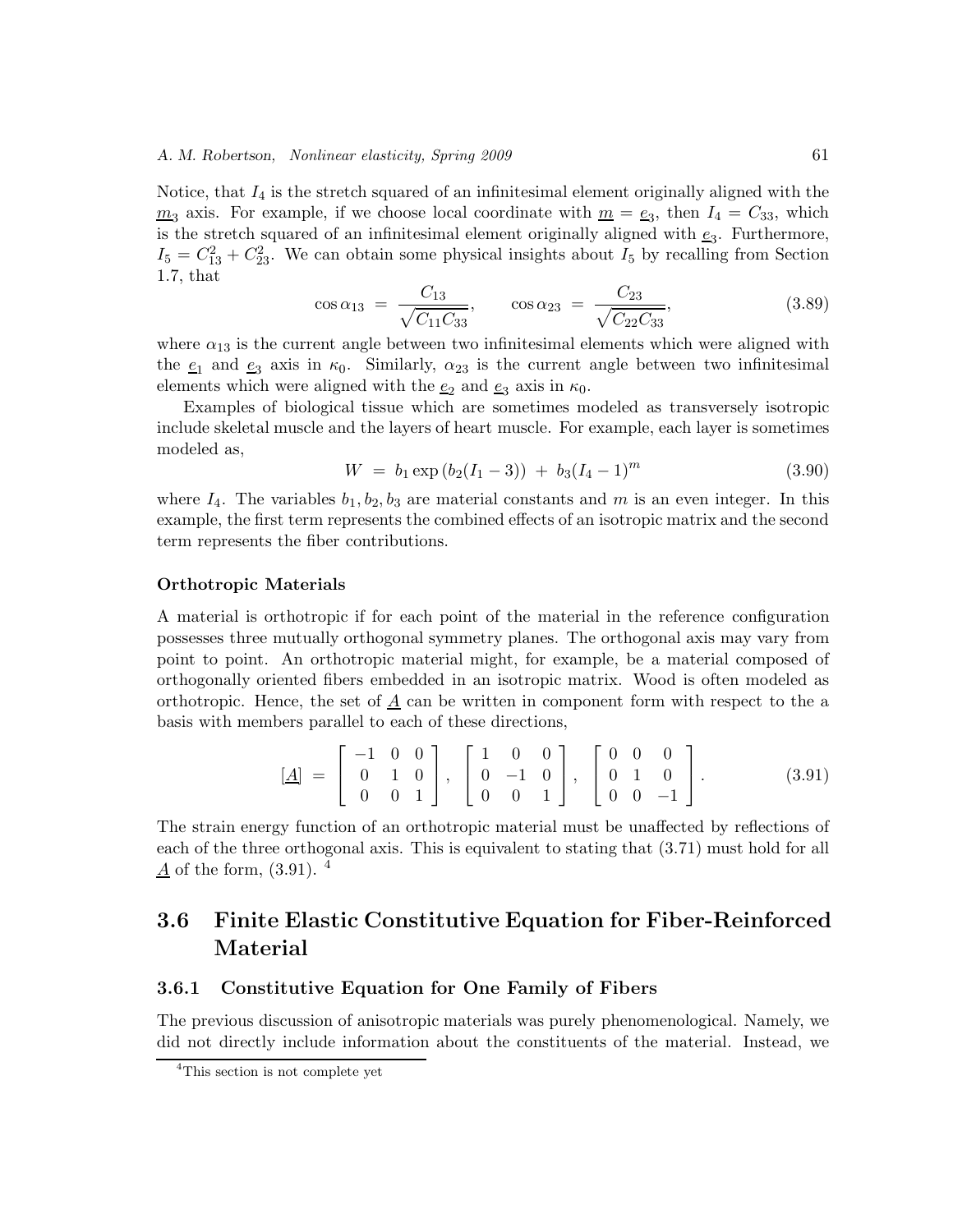considered the bulk response. In this section, we will take a different approach in which the role of fibers in the material is directly incorporated into the constitutive model. This discussion will closely follow the work of Spencer, [24, 26]. See also, Sections 6.7 and 6.8 of [14] for a summary of the work of Spencer and further comments. For additional applications and background material see [1].

### **3.6.2 Kinematics**

In this section, we consider a body  $\mathfrak{B}$  which occupies a reference configuration  $\kappa_0$  at some time  $t = 0$ . and As the body deforms in time, it will occupy the configuration  $\kappa(t)$  at an arbitrary current time t. This body is assumed to be endowed with fibers in a continuous manner so that every material point identified by  $\underline{X}$  in  $\kappa_0$  is endowed with a family of fibers with orientation  $\underline{a}_0$ . We assume that during the deformation, fibers will be convected with the underlying material. In general, the fiber will rotate and stretch. For example, if fiber element has direction  $\underline{a}_0$  and length  $\Delta X$  in configuration  $\kappa_0$ , it will have a new direction  $\underline{a}$ and new length  $\Delta x$  in the current configuration. For definiteness, we take  $\underline{a}_0$  and  $\underline{a}$  to be unit vectors.

For example, consider a fiber whose ends are at coordinates,  $\underline{X}$  and  $\underline{X} + \Delta X \underline{a_0}$  in  $\kappa_0$ and <u>x</u> and  $x + \Delta x a$  in  $\kappa$ . Then we can obtain the relationship between  $a_0$  and  $\alpha$  as follows. From (1.1),

$$
\underline{x} + \Delta x \underline{a} = \chi(\underline{X} + \Delta X \underline{a}_0, t). \tag{3.92}
$$

If we perform a Taylor series expansion of  $\chi(\underline{X} + \Delta X \underline{a}_0)$  about  $\underline{X}$ ,

$$
\underline{x} + \Delta x \underline{a} = \chi(\underline{X}, t) + \Delta X \underline{F}(\underline{X}, t) \cdot \underline{a}_0 + H.O.T.. \tag{3.93}
$$

Taking the limit as  $\Delta X$  tends to zero, we find,

$$
\underline{a}dx = \underline{F}(\underline{X}, t) \cdot \underline{a}_0 dX. \tag{3.94}
$$

Therefore,

$$
\left(\lambda \underline{a} = \underline{F}(\underline{X}, t) \cdot \underline{a}_0, \lambda = \frac{dx}{dX}.\right) \tag{3.95}
$$

Since  $\underline{a}$  and  $\underline{a}_0$  are unit vectors, it then follows that,

$$
\lambda^2 = \underline{a}_0 \cdot \underline{C}(\underline{X}, t) \underline{a}_0. \tag{3.96}
$$

This should not be surprising. We have already shown that diagonal components of C represent the stretch squared of an infinitesimal material element which was aligned with the unit base vectors in the undeformed configuration. We see from (3.96), that the direction of the fiber in  $\kappa(t)$  is determined entirely by  $C$  and the fiber direction in  $\kappa_0$ .

As before, we consider hyperelastic materials in a purely mechanical setting, by which we mean the stress power can be represented as,

$$
\underline{T} : \underline{D} = \rho \frac{D\Sigma}{Dt} \qquad \text{or, equivalently} \qquad \underline{T} : \underline{D} = \frac{1}{J} \frac{DW}{Dt}. \qquad (3.97)
$$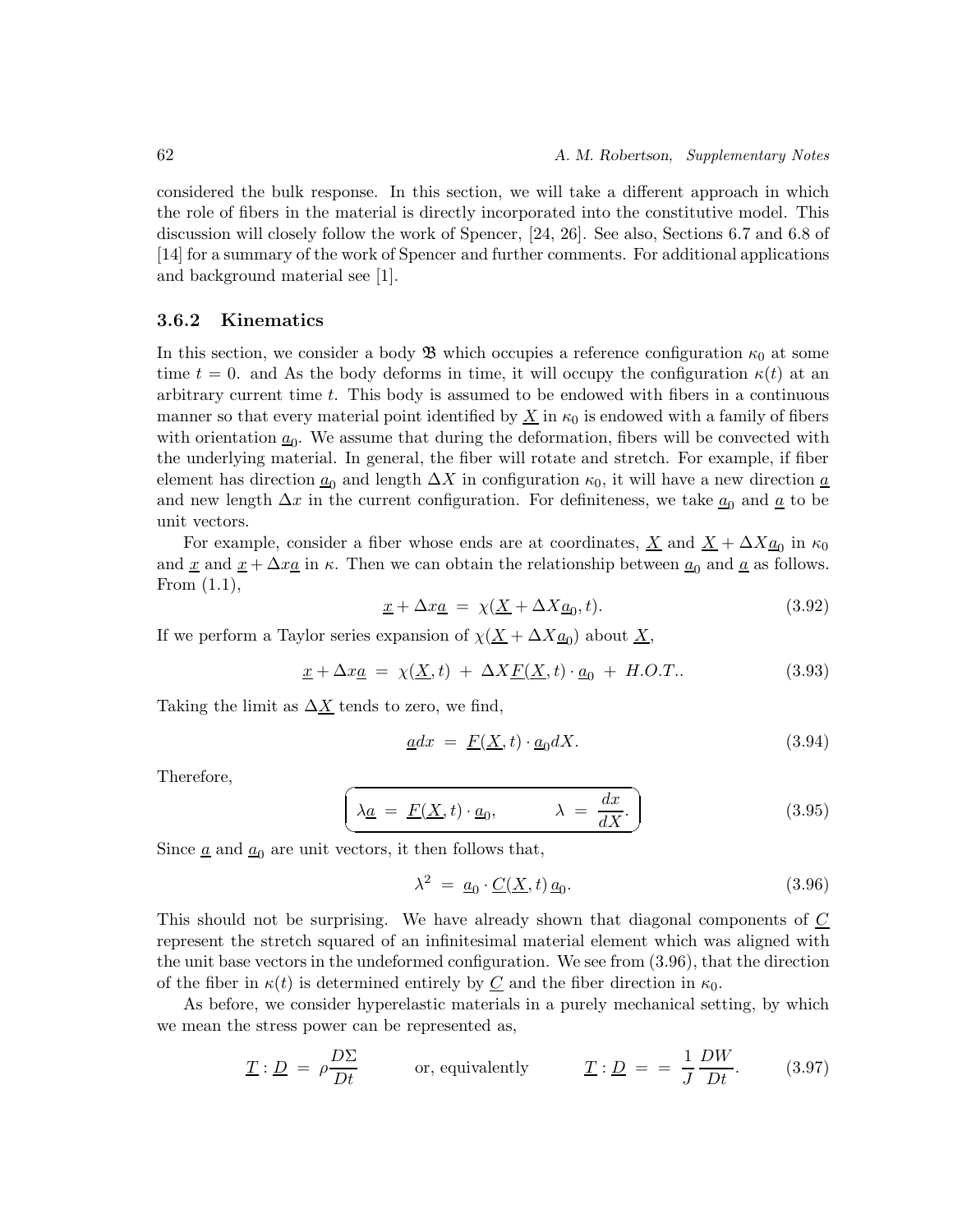Here, we assume the strain energy functions depends on a measure of strain or stretch of the bulk material as well as a fiber direction in the reference configuration. Since a flipping of the fiber end to end should not play a role, we assume the dependence on  $\underline{a}_0$  is even, (for example, through  $\underline{a}_0 \otimes \underline{a}_0$ <sup>5</sup>,

$$
W = \hat{W}(\underline{C}, \underline{a}_0 \otimes \underline{a}_0). \tag{3.98}
$$

Note that since  $\underline{a}_0$  is independent of time, the relationship between the strain energy function and the stress tensor is that same as for the classical hyperelastic material,

$$
\underline{T} = \frac{1}{J} \underline{F} \left( \frac{\partial W}{\partial \underline{C}} + \frac{\partial W}{\partial \underline{C}^T} \right) \underline{F}^T.
$$
\n(3.99)

We will now assume the only anisotropy in the material is due to the fiber orientation as characterized by  $\underline{a}_0$ . In this case, we will assume that the strain energy is unchanged by any rigid rotation, translation and possible reflection of both the matrix material and the fibers around a preferred direction (axis). Mathematically, this is equivalent to the statement

$$
\hat{W}(\underline{C}, \underline{a}_0 \otimes \underline{a}_0) = \hat{W}(\underline{C}^*, \underline{a}_0^* \otimes \underline{a}_0^*). \tag{3.100}
$$

where,

$$
\underline{C}^* = \underline{A} \cdot \underline{C} \cdot \underline{A}^T, \qquad \underline{a}_0^* = \underline{A} \cdot \underline{a}_0 \tag{3.101}
$$

for all orthogonal second order tensors  $\underline{A}$ . Note that  $\underline{A}$  does not need to be proper orthogonal because the response is also invariant to reflections. Substituting the results (3.101) in  $(3.100)$ , we obtain

$$
\hat{W}(\underline{C}, \underline{a}_0 \otimes \underline{a}_0) = \hat{W}(\underline{A} \cdot \underline{C} \cdot \underline{A}^T, \underline{A} \cdot \underline{a}_0 \otimes \underline{a}_0 \cdot \underline{A}^T), \text{for all proper orthogonal } \underline{A}.
$$
 (3.102)

In other words,  $W$  is a scalar valued isotropic tensor function of the tensor  $C$  and the dydadic product <u>C</u> and  $\underline{a}_0 \otimes \underline{a}_0$ . Mathematically, (3.102) implies that without loss in generality the strain energy can be written as a function of the integrity basis of  $\underline{C}$  and  $\underline{a}_0 \otimes \underline{a}_0$  (see, Appendix X for a proof),

$$
\hat{W} = \tilde{W}(I_1, I_2, I_3, I_4, I_5). \tag{3.103}
$$

where

$$
I_1 = \text{tr}\underline{C}, \qquad I_2 = \frac{1}{2} \left( (\text{tr}\underline{C})^2 - \text{tr}(\underline{C}^2) \right), \qquad I_3 = \text{det}\,\underline{C} = (\rho_0/\rho)^2,
$$
  
\n
$$
I_4 = \underline{a}_0 \cdot (\underline{C} \underline{a}_0) = \lambda^2, \qquad I_5 = \underline{a}_0 \cdot (\underline{C}^2 \underline{a}_0).
$$
\n(3.104)

<sup>&</sup>lt;sup>5</sup>Note that we could have started with  $W = \hat{W}(E, a_0 \otimes a_0)$  and shown that a necessary condition for invariance is that  $\hat{W}(E, a_0 \otimes a_0) = \hat{W}(U, a_0 \otimes a_0)$ . It is trivial to show this is also a sufficient condition. Therefore, without loss in generality, a strain energy  $W = \hat{W}(\underline{F}, \underline{a}_0 \otimes \underline{a}_0)$  that satisfies invariance requirements can be written as (3.98)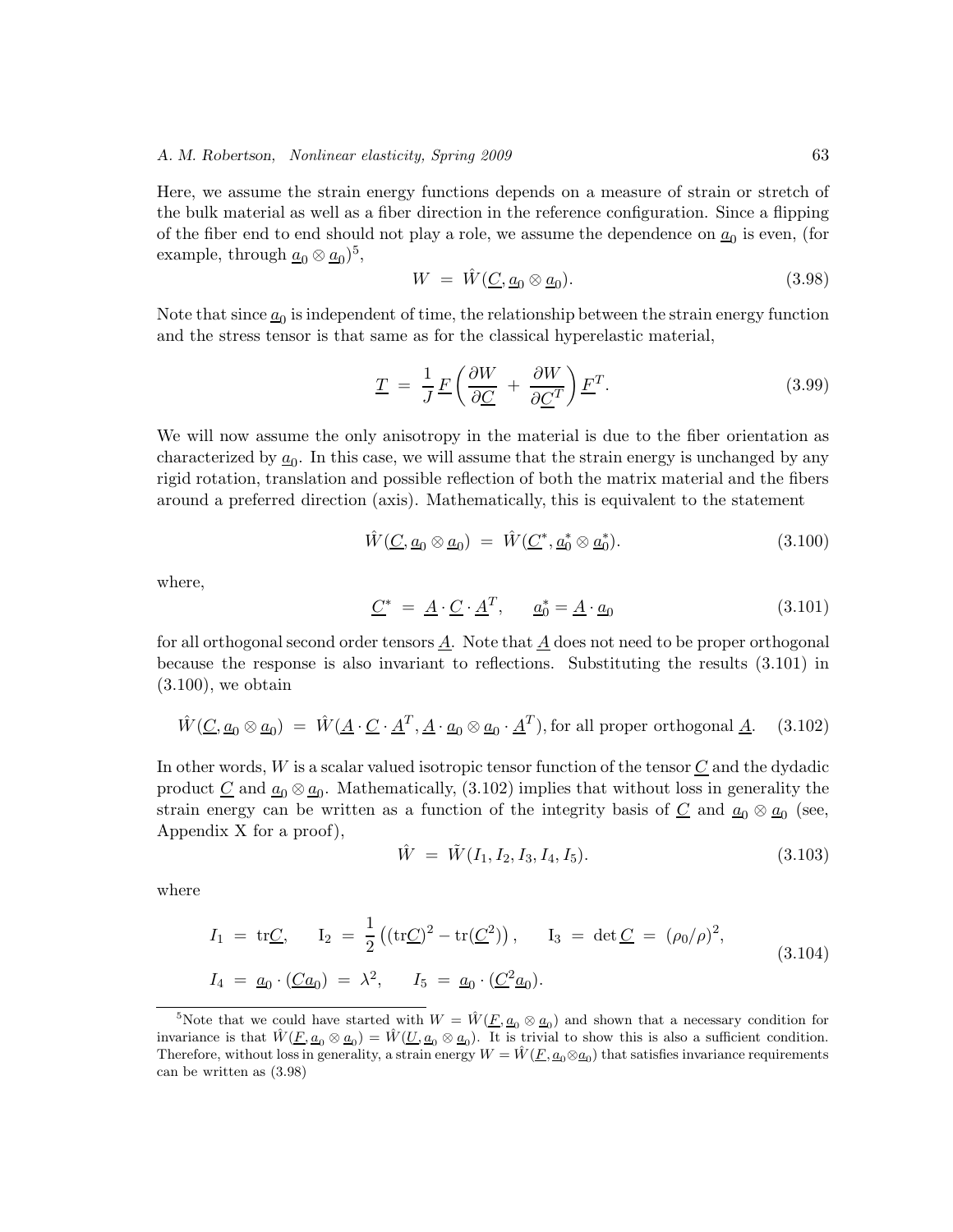Clearly, we have returned to the same form of the strain energy as we obtained earlier when we required considered transverse isotropy Section 3.5.2. The components of the Cauchy stress tensor can be calculated from (3.99) using (3.103) and (3.104),

$$
T_{ij} = \frac{1}{J} F_{iR} F_{jS} \left( \frac{\partial W}{\partial C_{RS}} + \frac{\partial W}{\partial C_{SR}} \right)
$$
  
=  $I_3^{-1/2} F_{iR} F_{jS} \sum_{k=1}^{5} \frac{\partial W}{\partial I_k} \left( \frac{\partial I_k}{\partial C_{RS}} + \frac{\partial I_k}{\partial C_{SR}} \right).$  (3.105)

Using the results in Appendix D for the  $\partial I_k/\partial C$  and the result (3.95), we can rewrite (3.105) as,

$$
\underline{T} = 2 I_3^{-1/2} \left\{ I_3 \frac{\partial W}{\partial I_3} \underline{I} + (\frac{\partial W}{\partial I_1} + I_1 \frac{\partial W}{\partial I_2}) \underline{b} - \frac{\partial W}{\partial I_2} \underline{b}^2 + I_4 \frac{\partial W}{\partial I_4} \underline{a} \otimes \underline{a} + I_4 \frac{\partial W}{\partial I_5} (\underline{a} \otimes \underline{b} \underline{a} + \underline{b} \underline{a} \otimes \underline{a}) \right\},
$$
\n(3.106)

where it should be recalled  $\underline{b} = \underline{FF}^T$ . Using the Cayley-Hamilton theorem in the form,

$$
\underline{b}^2 - I_1 \underline{b} + I_2 \underline{I} - I_3 \underline{b}^{-1} = 0. \tag{3.107}
$$

we can remove the dependence of (3.106) on  $\underline{b}^2$  and introduce a dependence on  $\underline{b}^{-1}$ ,

$$
\underline{T} = 2 I_3^{-1/2} \left\{ (I_2 \frac{\partial W}{\partial I_2} + I_3 \frac{\partial W}{\partial I_3}) \underline{I} + \frac{\partial W}{\partial I_1} \underline{b} - I_3 \frac{\partial W}{\partial I_2} \underline{b}^{-1} + I_4 \frac{\partial W}{\partial I_4} \underline{a} \otimes \underline{a} + I_4 \frac{\partial W}{\partial I_5} (\underline{a} \otimes \underline{b} \underline{a} + \underline{b} \underline{a} \otimes \underline{a}) \right\}.
$$
\n(3.108)

At noted by Spencer, this last result is equivalent to that obtained by Ericksen and Rivlin for transversely isotropic elastic materials [5]. The Piola-Kirchoff stress tensor corresponding to (3.106) is (where  $\underline{S} = I_3^{1/2} \underline{F}^{-1} \cdot \underline{T} \cdot \underline{F}^{-T}$ ),

$$
\underline{S} = 2\left\{ \left( \frac{\partial W}{\partial I_1} + I_1 \frac{\partial W}{\partial I_2} \right) \underline{I} - \left( \frac{\partial W}{\partial I_2} \right) \underline{C} + I_3 \frac{\partial W}{\partial I_3} \underline{C}^{-1} + \frac{\partial W}{\partial I_4} \underline{a}_0 \otimes \underline{a}_0 + \frac{\partial W}{\partial I_5} (\underline{a}_0 \otimes \underline{C} \underline{a}_0 + \underline{C} \underline{a}_0 \otimes \underline{a}_0) \right\}.
$$
\n(3.109)

#### **Incompressible Fiber-Reinforced Material**

For incompressible materials,  $I_3 = 1$  and a constraint response proportional to  $I$  must be added to the stress tensor for the compressible material. Without loss in generality, this constraint term can absorb all terms proportional to  $\underline{I}$  so the Cauchy stress tensor becomes, so that,

$$
\underline{T} = 2 \left\{ \frac{\partial W}{\partial I_1} \underline{b} - \frac{\partial W}{\partial I_2} \underline{b}^{-1} + I_4 \frac{\partial W}{\partial I_4} \underline{a} \otimes \underline{a} + I_4 \frac{\partial W}{\partial I_5} \left( \underline{a} \otimes \underline{b} \underline{a} + \underline{b} \underline{a} \otimes \underline{a} \right) \right\} - p \underline{I} \quad (3.110)
$$

where p plays the role of a Lagrange multiplier.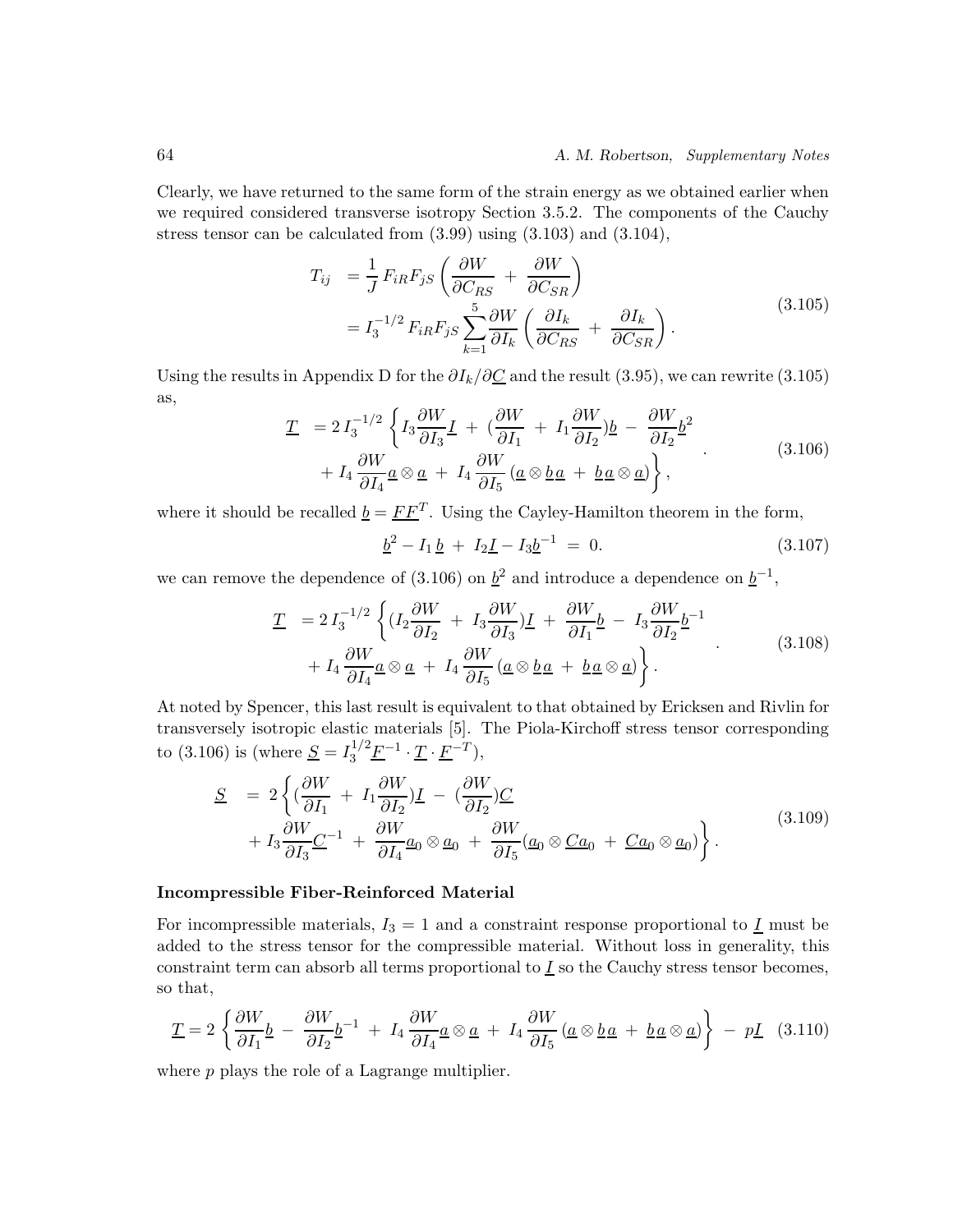### **Incompressible Fiber-Reinforced Material with Inextensible Fibers**

If, additionally, the fibers are inextensible and the material is incompressible, then  $I_4 = 1$ and a corresponding constraint response that does no work must be added directly to the stress tensor,

$$
\underline{T} = 2 \left\{ \frac{\partial W}{\partial I_1} \underline{b} - \frac{\partial W}{\partial I_2} \underline{b}^{-1} + \frac{\partial W}{\partial I_5} (\underline{a} \otimes \underline{b} \cdot \underline{a} + \underline{a} \cdot \underline{b} \otimes \underline{a}) \right\} - p\underline{I} - q \underline{a} \otimes \underline{a}. \quad (3.111)
$$

The corresponding second Piola-Kirchoff tensor is,

$$
\underline{S} = 2 \left\{ \left( \frac{\partial W}{\partial I_1} + I_1 \frac{\partial W}{\partial I_2} \right) \underline{I} - \frac{\partial W}{\partial I_2} \underline{C} + \frac{\partial W}{\partial I_5} \left( \underline{a}_0 \otimes \underline{C} \underline{a}_0 + \underline{C} \underline{a}_0 \otimes \underline{a}_0 \right) \right\} - p \underline{C}^{-1} - q \underline{a}_0 \otimes \underline{a}_0.
$$
\n(3.112)

### **3.6.3 Finite Elasticity for Two Families of Fibers**

In this section, we consider the case where the material is characterized by two families of fibers. Namely, there are two distinct orientations of interest, characterized by fiber directions  $\underline{a}_0$  and  $\underline{g}_0$  in the reference configuration  $\kappa_0$  and in the deformed configuration at the current time by  $\underline{a}$  and  $g$ , respectively.

As before, we consider hyperelastic materials in a purely mechanical setting, by which we mean the stress power can be represented as (3.97). Here, we assume the strain energy functions depends on a measure of strain or stretch of the bulk material as well as two fiber directions in the reference configuration. As for the case of a single family of fibers, the direction of the fibers should not play a role, so we assume the dependence on  $\underline{a}_0$  and  $g_0$  is even,

$$
\hat{W} = \hat{W}(\underline{C}, \underline{a}_0 \otimes \underline{a}_0, \underline{g}_0 \otimes \underline{g}_0). \tag{3.113}
$$

Once again, we assume the only anisotropy in the material is that arising from the fibers. Hence, the strain energy is unchanged by any rigid rotation of both the matrix material and the fibers around a preferred direction (axis). Following similar arguments as for materials with one family of fibers, we require,

$$
\hat{W}(\underline{C}, \underline{a}_0 \otimes \underline{a}_0, \underline{g}_0 \otimes \underline{g}_0) = \hat{W}(\underline{A} \cdot \underline{C} \cdot \underline{A}^T, \underline{A} \cdot \underline{a}_0 \otimes \underline{a}_0 \cdot \underline{A}^T, \underline{A} \cdot \underline{g}_0 \otimes \underline{g}_0 \cdot \underline{A}^T),
$$
 for all proper orthogonal **A**. (3.114)

In other words, W is a scalar valued isotropic tensor function of the three tensors  $C, a_0 \otimes a_0$ , and  $\underline{g}_0 \otimes \underline{g}_0$ . Without loss in generality the strain energy can be written as a function of the integrity basis of  $\underline{C}$ ,  $\underline{a_0} \otimes \underline{a_0}$  and  $\underline{g_0} \otimes \underline{g_0}$  (see, Appendix X for a proof),

$$
\hat{W} = \tilde{W}(I_1, I_2, I_3, I_4, I_5, I_6, I_7, I_8, I_9). \tag{3.115}
$$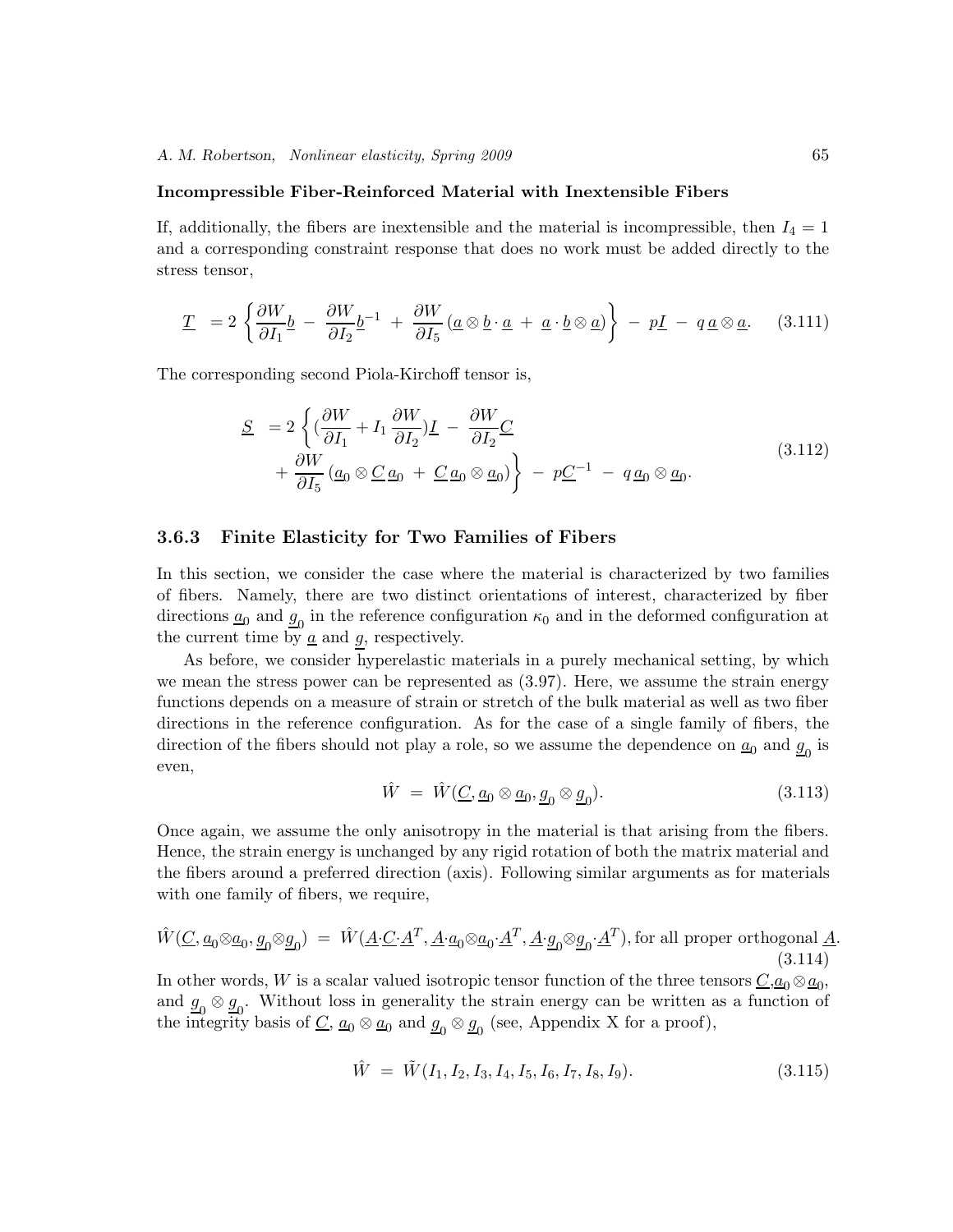66 *A. M. Robertson, Supplementary Notes*

where  $6$ 

$$
I_1 = \text{tr}\underline{C}, \qquad I_2 = \frac{1}{2} \left( (\text{tr}\underline{C})^2 - \text{tr}(\underline{C}^2) \right), \qquad I_3 = \text{det}\,\underline{C} = (\rho_0/\rho)^2,
$$
  
\n
$$
I_4 = \underline{a}_0 \cdot \underline{C} \,\underline{a}_0 = \lambda^2, \qquad I_5 = \underline{a}_0 \cdot \underline{C}^2 \,\underline{a}_0, \qquad I_6 = \underline{g}_0 \cdot \underline{C} \,\underline{g}_0,
$$
  
\n
$$
I_7 = \underline{g}_0 \cdot \underline{C}^2 \,\underline{g}_0, \qquad I_8 = \frac{1}{2} \underline{a}_0 \cdot \underline{g}_0 \, \left( \underline{a}_0 \cdot \underline{C} \,\underline{g}_0 + \underline{g}_0 \cdot \underline{C} \,\underline{a}_0 \right), \qquad I_9 = \underline{a}_0 \cdot \underline{g}_0.
$$
  
\n(3.116)

The dot product  $\underline{a}_0 \cdot \underline{g}_0$  is a geometrical constant determining the cosine of the angle between the two fiber directions in the reference direction. Thus, the invariant  $I_9$  is a constant throughout the deformation and does not need to be considered further. Invariants  $I_4$  and  $I_6$  represent the square of the stretch of the fibers in  $\kappa(t)$  which were parallel to  $\underline{a}_0$  and  $g_0$ , respectively, in  $\kappa_0$ . In the current configuration, the angle between the fibers will in general be different from  $\phi_0$  and related to  $\phi$  through,

$$
\cos 2\phi = \underline{a} \cdot \underline{g} = (I_4 I_6)^{-1/2} \underline{a}_0 \cdot \underline{g}_0 = (I_4 I_6)^{-1/2} \cos 2\phi_0. \tag{3.117}
$$

The Cauchy stress tensor can be calculated directly from (3.99) using (3.115) and (3.116),

$$
T_{ij} = \frac{1}{J} F_{iR} F_{jS} \left( \frac{\partial W}{\partial C_{RS}} + \frac{\partial W}{\partial C_{SR}} \right) = I_3^{-1/2} F_{iR} F_{jS} \sum_{k=1}^8 \frac{\partial W}{\partial I_k} \left( \frac{\partial I_k}{\partial C_{RS}} + \frac{\partial I_k}{\partial C_{SR}} \right). \tag{3.118}
$$

Therefore,

$$
\underline{T} = 2 I_3^{-1/2} \left\{ (I_2 \frac{\partial W}{\partial I_2} + I_3 \frac{\partial W}{\partial I_3}) \underline{I} + \frac{\partial W}{\partial I_1} \underline{b} - I_3 \frac{\partial W}{\partial I_2} \underline{b}^{-1} + I_4 \frac{\partial W}{\partial I_4} \underline{a} \otimes \underline{a} + I_4 \frac{\partial W}{\partial I_5} (\underline{a} \otimes \underline{b} \underline{a} + \underline{b} \underline{a} \otimes \underline{a}) + I_6 \frac{\partial W}{\partial I_6} \underline{g} \otimes \underline{g} + I_6 \frac{\partial W}{\partial I_7} (\underline{g} \otimes \underline{b} \underline{g} + \underline{b} \underline{g} \otimes \underline{g}) + \frac{1}{2} I_4 \frac{\partial W}{\partial I_6} \underline{a} \cdot \underline{b}^{-1} \underline{g} (\underline{a} \otimes \underline{g} + \underline{g} \otimes \underline{a}) \right\}.
$$
\n(3.119)

Similarly,

$$
S_{AB} = \left(\frac{\partial W}{\partial C_{AB}} + \frac{\partial W}{\partial C_{BA}}\right) = \sum_{k=1}^{8} \frac{\partial W}{\partial I_k} \left(\frac{\partial I_k}{\partial C_{RS}} + \frac{\partial I_k}{\partial C_{SR}}\right). \tag{3.120}
$$

<sup>&</sup>lt;sup>6</sup>Here, the subscript 0 is used with  $\phi$  to emphasize that it is an angle in the reference configuration  $\kappa_0$ .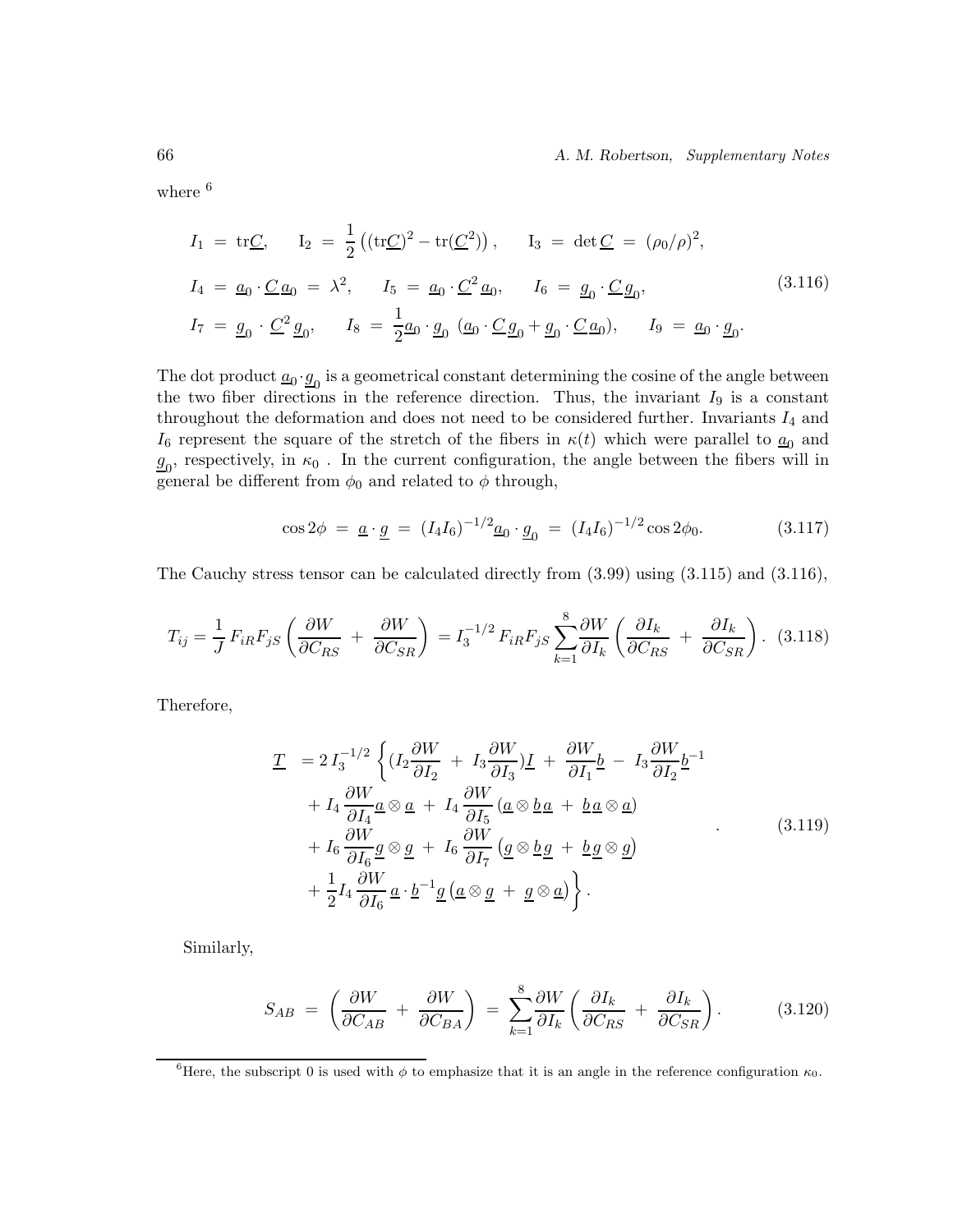### *A. M. Robertson, Nonlinear elasticity, Spring 2009* 67

Using results from Appendix D, it is straightforward to show,

$$
\underline{S} = 2 \left\{ \left( \frac{\partial W}{\partial I_1} + I_1 \frac{\partial W}{\partial I_2} \right) \underline{I} - \frac{\partial W}{\partial I_2} \underline{C} + I_3 \frac{\partial W}{\partial I_3} \underline{C}^1 + \frac{\partial W}{\partial I_4} \underline{a}_0 \otimes \underline{a}_0 + \frac{\partial W}{\partial I_5} \left( \underline{a}_0 \otimes \underline{C} \, \underline{a}_0 + \underline{C} \, \underline{a}_0 \otimes \underline{a}_0 \right) + \frac{\partial W}{\partial I_6} \underline{g}_0 \otimes \underline{g}_0 + \frac{\partial W}{\partial I_7} \left( \underline{g}_0 \otimes \underline{C} \, \underline{g}_0 + \underline{C} \, \underline{g}_0 \otimes \underline{g}_0 \right) + \frac{1}{2} \frac{\partial W}{\partial I_8} \underline{a}_0 \cdot \underline{g}_0 \left( \underline{a}_0 \otimes \underline{g}_0 + \underline{g}_0 \otimes \underline{a}_0 \right) \right\}.
$$
\n(3.121)

### **Special cases**

The following special cases are straightforward to consider:

• The families are orthogonal in  $\kappa_0$ 

In this case,  $\underline{a}_0 \cdot \underline{g}_0$  is zero and the material is orthotropic in reference configuration with respect to the planes perpendicular to te fiber directions and surface in which the fibers lie. The strain energy only depends on  $I_1$ .... $I_7$ . Hence, it is quite similar in form to the case of the one fiber family, with the addition of terms for  $\underline{g}_0$ ,

$$
\underline{T} = 2 I_3^{-1/2} \left\{ (I_2 \frac{\partial W}{\partial I_2} + I_3 \frac{\partial W}{\partial I_3}) \underline{I} + \frac{\partial W}{\partial I_1} \underline{b} - I_3 \frac{\partial W}{\partial I_2} \underline{b}^{-1} + I_4 \frac{\partial W}{\partial I_4} \underline{a} \otimes \underline{a} + I_4 \frac{\partial W}{\partial I_5} (\underline{a} \otimes \underline{b} \underline{a} + \underline{b} \underline{a} \otimes \underline{a}) + I_6 \frac{\partial W}{\partial I_6} \underline{g} \otimes \underline{g} \right\}.
$$
\n(3.122)\n
$$
+ I_6 \frac{\partial W}{\partial I_7} (\underline{g} \otimes \underline{b} \underline{g} + \underline{b} \underline{g} \otimes \underline{g}) \right\}.
$$

As noted by [26], this last result is identical to that for an orthotropic material obtained by [**?**] and [10].

### • The families are orthogonal in  $\kappa_0$  and the material is incompressible

For incompressible materials,  $I_3 = 1$  and a constraint contribution proportional to  $I$ is added to the stress tensor for the compressible material. Without loss in generality, this constraint term can absorb all terms proportional to  $I$  so that the Cauchy stress tensor becomes, so that,

$$
\underline{T} = -p\underline{I} + 2\left\{\frac{\partial W}{\partial I_1}\underline{b} - \frac{\partial W}{\partial I_2}\underline{b}^{-1} + I_4 \frac{\partial W}{\partial I_4}\underline{a}\otimes \underline{a} + I_6 \frac{\partial W}{\partial I_6}\underline{g}\otimes \underline{g} + I_4 \frac{\partial W}{\partial I_5} (\underline{a}\otimes \underline{b}\underline{a} + \underline{b}\underline{a}\otimes \underline{a}) + I_6 \frac{\partial W}{\partial I_7} (\underline{g}\otimes \underline{b}\underline{g} + \underline{b}\underline{g}\otimes \underline{g})\right\}.
$$
\n(3.123)

• The families are orthogonal in  $\kappa_0$ , *fibers are inextensible* and the material **is incompressible**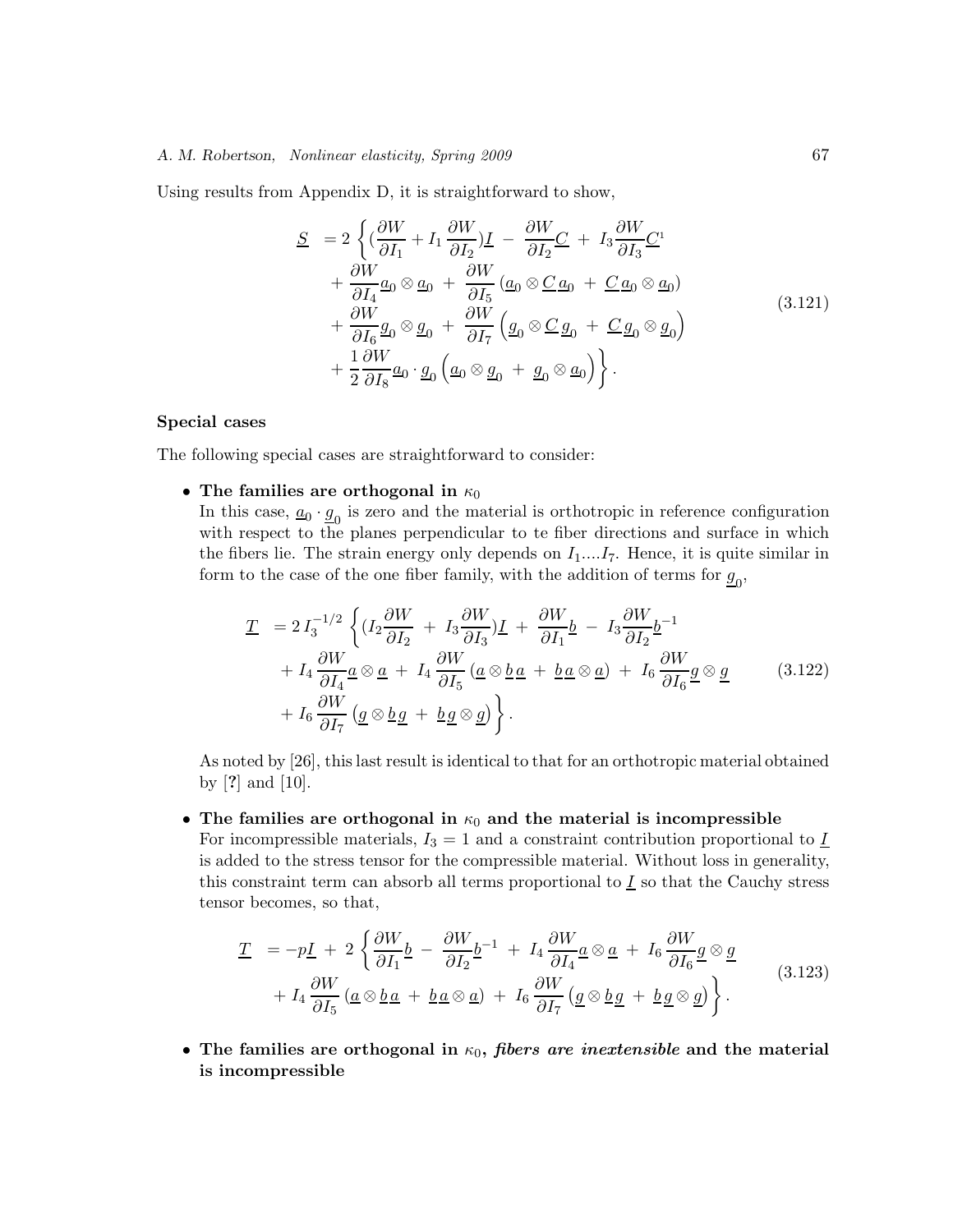If, additionally, the fibers are inextensible, then  $I_4 = I_6 = 1$  and a constraint response of must be added to the stress tensor. This constraint response does no work,

$$
\underline{T} = 2 \left\{ \frac{\partial W}{\partial I_1} \underline{b} - \frac{\partial W}{\partial I_2} \underline{b}^{-1} + \frac{\partial W}{\partial I_5} \left( \underline{a} \otimes \underline{b} \underline{a} + \underline{b} \underline{a} \otimes \underline{a} \right) \right. \left. + \frac{\partial W}{\partial I_7} \left( \underline{g} \otimes \underline{b} \underline{g} + \underline{b} \underline{g} \otimes \underline{g} \right) \right\} - p \underline{I} - q_a \underline{a} \otimes \underline{a} - q_g \underline{g} \otimes \underline{g}.
$$
\n(3.124)

### • **The two families of fibers are mechanically equivalent**

If the two families of fibers are mechanically equivalent (not necessarily orthogonal, not inextensible), then the material is *locally orthotropic* in the reference configuration with respect to the plane which bisects  $\underline{a}_0$  and  $\underline{g}_0$  and the planes containing  $\underline{a}_0$  and  $g_0$ . Since W will then be symmetric with respect to interchanges of  $\underline{a}_0$  and  $\underline{g}_0$ , we are motivated to introduce the following invariants:

$$
I_{10} = I_4 + I_6, \tI_{11} = I_4 I_6, \tI_{12} = I_5 + I_7, \tI_{13} = I_5 I_7,
$$
(3.125)

It can be shown that  $I_{13}$  can be written in terms of the other invariants. Therefore, without loss in generality, we can write the strain energy as the following function,

$$
\hat{W} = \tilde{W}(I_1, I_2, I_3, I_8, I_9, I_{10}, I_{11}, I_{12}).
$$
\n(3.126)

The stress tensors can be calculated for (3.126) in a similar way.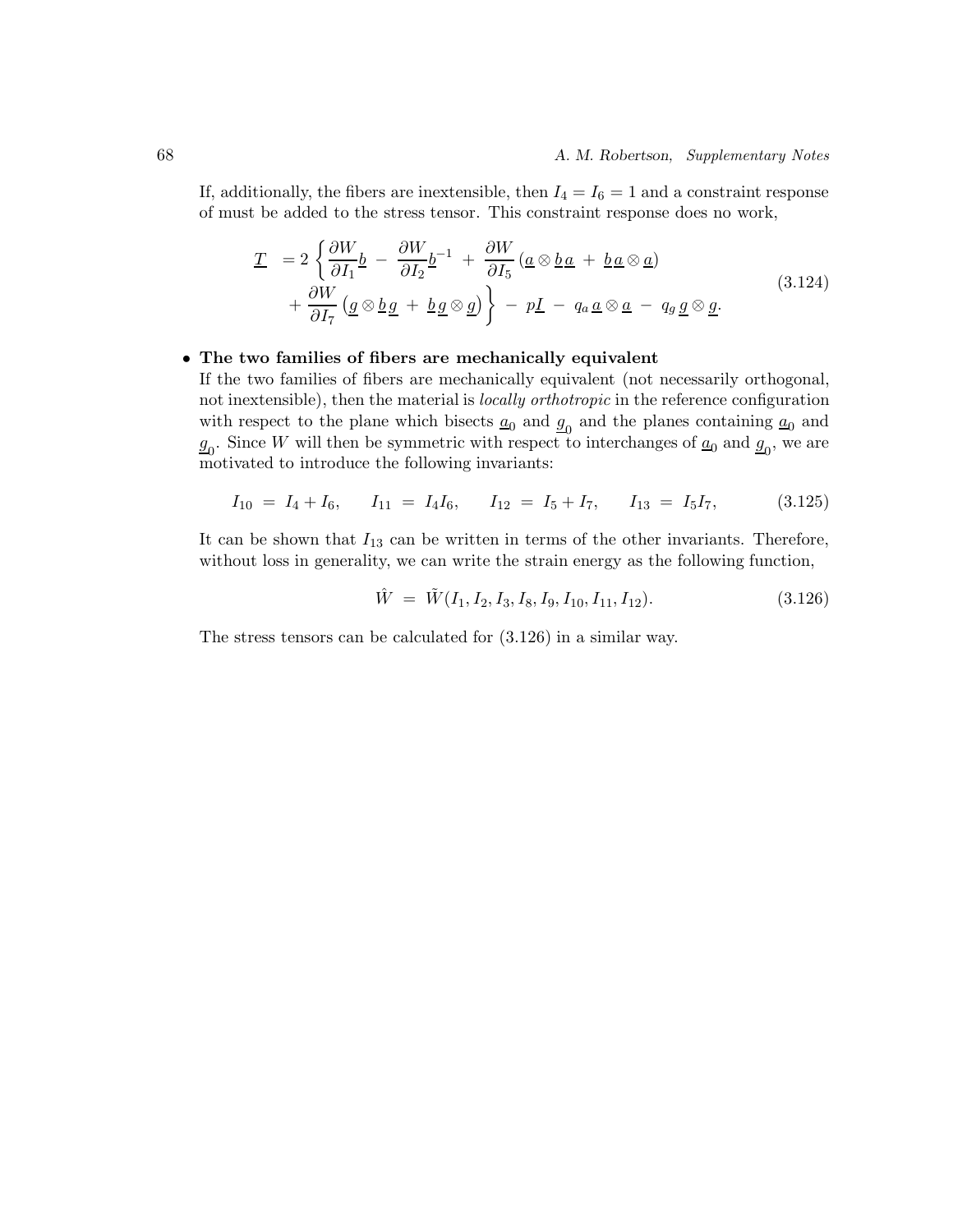## **Appendix A**

# **Additional Considerations for SRBM**

First consider, two material points which we can identify as P and Q. These points can also be identified by their respective positions,  $\underline{X}$  and  $\underline{Y}$ , in the reference configuration. The positions of points  $P$  and  $Q$  in the current configuration, denoted by  $\underline{x}$  and  $\underline{y}$  respectively, are

$$
\underline{x} = \underline{\chi}(\underline{X}, t), \qquad \underline{y} = \underline{\chi}(\underline{Y}, t). \tag{A.1}
$$

The positions occupied by these materials points at time  $t$  in the superposed motion,  $(3.6)$ , are then,

$$
\underline{x}^{+} = \hat{\underline{\chi}}^{+}(\underline{x}, t). \qquad \underline{y}^{+} = \hat{\underline{\chi}}^{+}(\underline{y}, t). \qquad (A.2)
$$

By defintion, the distance between two arbitrary points in the superposed motion must be the same as the distance between those in the motion, (3.4),

$$
(\underline{x}^+ - \underline{y}^+) \cdot (\underline{x}^+ - \underline{y}^+) = (\underline{x} - \underline{y}) \cdot (\underline{x} - \underline{y}), \tag{A.3}
$$

namely,

$$
(\underline{\hat{\chi}}^+(\underline{x},t) - \underline{\hat{\chi}}^+(\underline{y},t)) \cdot (\underline{\hat{\chi}}^+(\underline{x},t) - \underline{\hat{\chi}}^+(\underline{y},t)) = (\underline{x} - \underline{y}) \cdot (\underline{x} - \underline{y}).
$$
 (A.4)

Equation (A.4) can be written in indicial notation as,

$$
(\hat{\chi}_i^+(\underline{x},t) - \hat{\chi}_i^+(\underline{y},t))(\hat{\chi}_i^+(\underline{x},t) - \hat{\chi}_i^+(\underline{y},t)) = (x_i - y_i)(x_i - y_i). \tag{A.5}
$$

Recalling that  $\underline{x}$  and  $y$  are independent, we can differentiate (A.5) with respect to  $x_j$  and then with respect to  $y_k$  to obtain,

$$
\frac{\partial \hat{\chi}_i^+(x,t)}{\partial x_j} \frac{\partial \hat{\chi}_i^+(y,t)}{\partial y_k} = \delta_{jk}.
$$
\n(A.6)

Equation (A.6) can be written in coordinate free notation as,

$$
\left(\frac{\partial \hat{\chi}^+(x,t)}{\partial x}\right)^T \cdot \frac{\partial \hat{\chi}^+(y,t)}{\partial y} = \underline{I}.
$$
\n(A.7)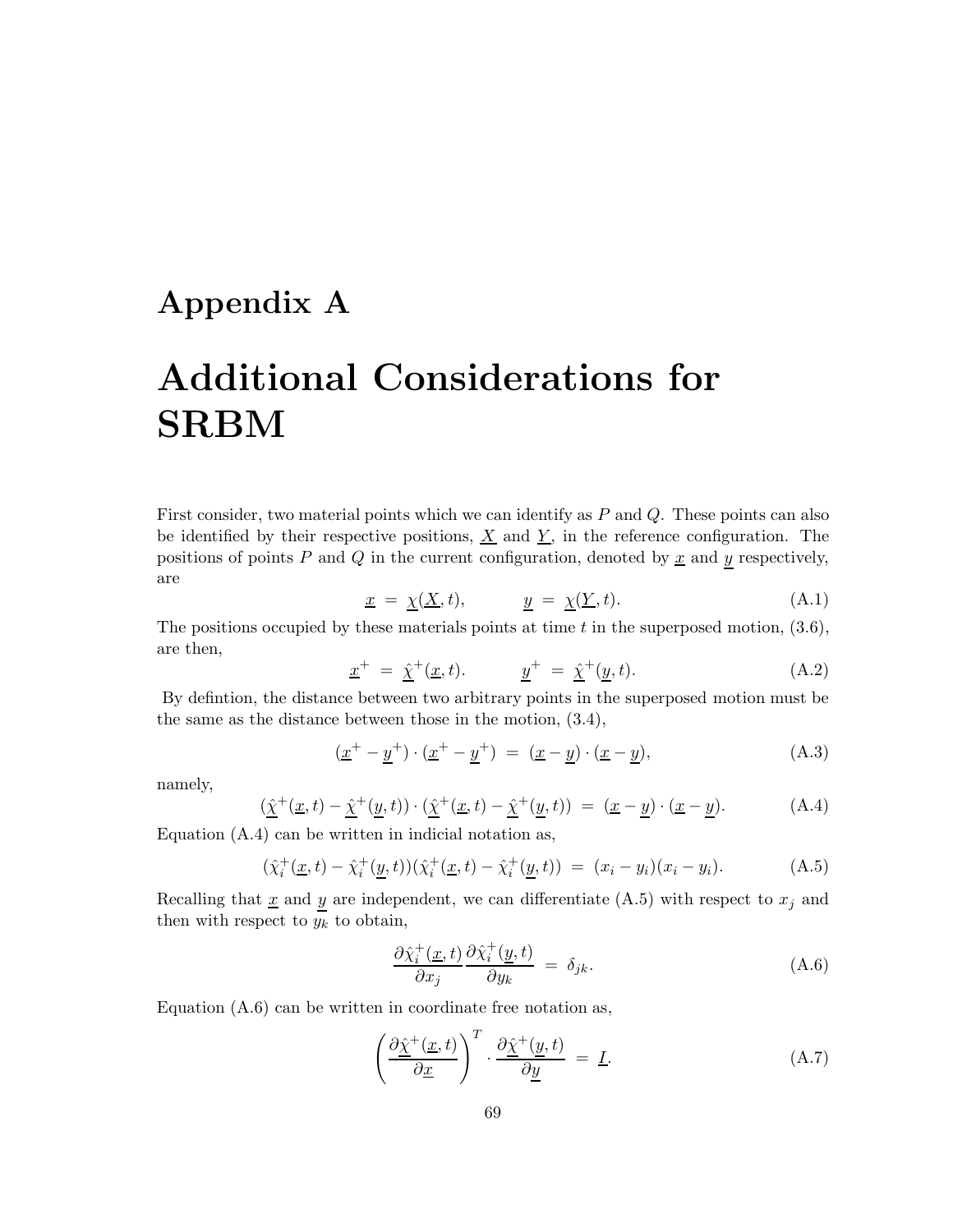

Figure A.1: Identification of points in the body in the current and superposed configurations.

Equivalently,

$$
\left(\frac{\partial \hat{\chi}^+(x,t)}{\partial x}\right)^T = \left(\frac{\partial \hat{\chi}^+(y,t)}{\partial y}\right)^{-1}.\tag{A.8}
$$

Equation (A.8) must hold for arbitrary choices of  $\underline{x}$  and  $\underline{y}$  in the body. Since the left side of equation (A.8) is indpendent of  $\underline{y}$  and the right side is independent of  $\underline{x}$ , the second order tensors on the left and right hand side of  $(A.8)$  must be functions of t only, which we denote as the transpose of  $Q(t)$ ,

$$
\underline{Q}(t) = \left(\frac{\partial \hat{\chi}^+(x,t)}{\partial x}\right), \text{ or } Q_{ij}(t) = \frac{\partial \hat{\chi}^+_i(x,t)}{\partial x_j}.
$$
 (A.9)

Since  $(A.9)$  must hold for  $all \underline{x}$  in  $R$ ,

$$
\underline{Q}(t) = \left(\frac{\partial \hat{\underline{\chi}}^+(y, t)}{\partial \underline{x}}\right) \tag{A.10}
$$

and therefore from (A.7)

$$
\underline{Q}^T \underline{Q} = \underline{I}, \quad \text{and} \quad \det \underline{Q} = \pm 1,
$$
\n(A.11)

or

$$
Q_{li}Q_{lj} = \delta_{ij}.\tag{A.12}
$$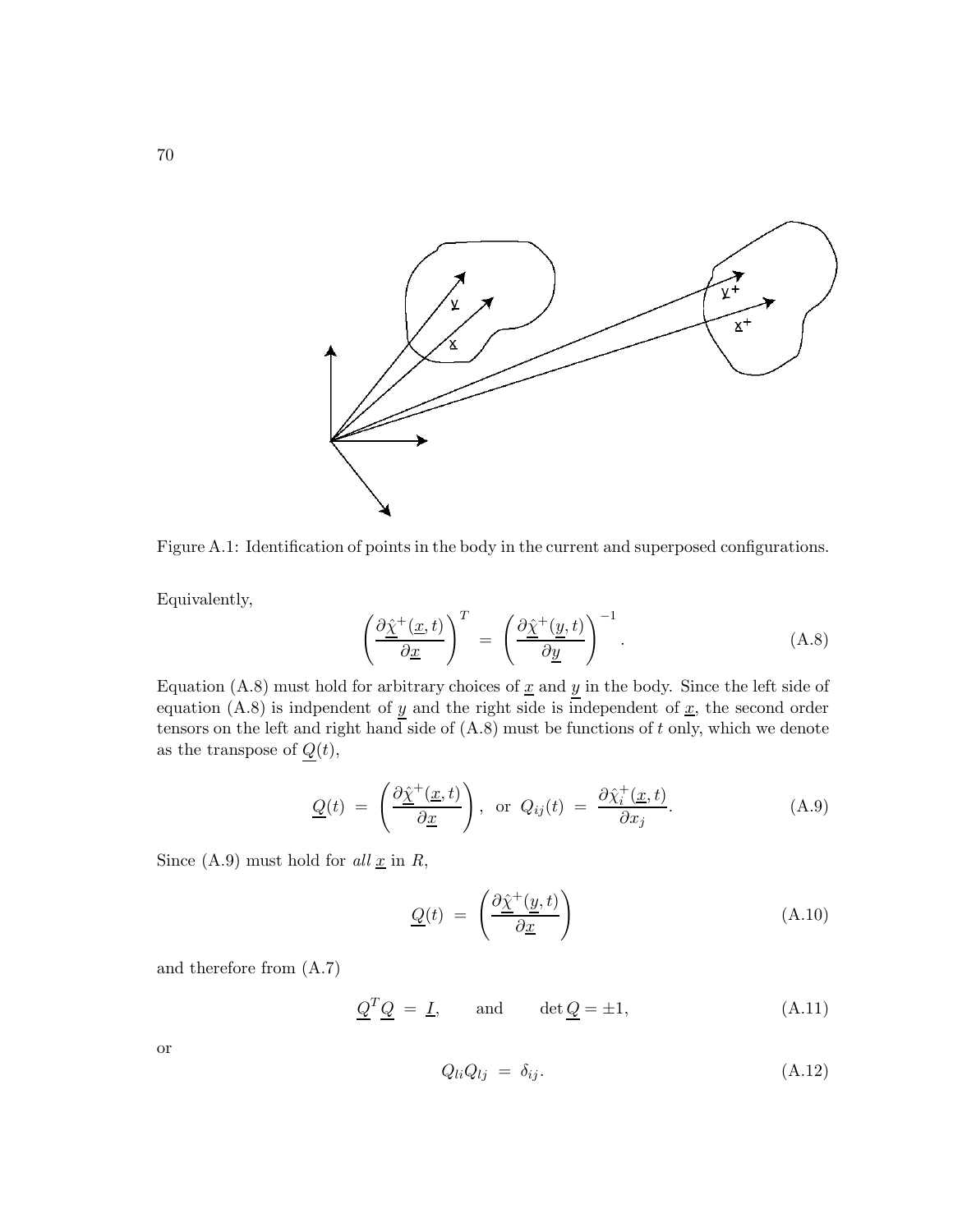We see from  $(A.11)$  that  $Q$  is an orthogonal tensor. Each superposed motion,  $(3.6)$ , must include the particular case in which  $\hat{\chi}^+(\underline{x}, t) = \underline{x}$ . It can be seen from (A.9), that for this case,  $Q = I$  and  $\det Q = 1$ . Since the motions under consideration are continuous, we must **always** have,

$$
\det Q = 1. \tag{A.13}
$$

The equation  $(A.9)$ , may be integrated with respect to  $\underline{x}$  to yield,

$$
\underline{x}^{+} = \hat{\underline{\chi}}^{+}(\underline{x}, t) = \underline{c}(t) + \underline{Q}(t)\underline{x}, \text{ or } x_{i}^{+} = \hat{\chi}_{i}^{+}(\underline{x}, t) = c_{i}(t) + Q_{ik}(t)x_{k}, \quad (A.14)
$$

where  $\underline{c}$  is a vector function of time. Therefore, the most general superposed rigid body motion is described by  $(3.7)$ . From  $(A.14)$ , we also have

$$
\underline{x} = \underline{Q}^T(\underline{x}^+ - \underline{c}), \qquad x_k = Q_{lk}(x_l^+ - c_l). \tag{A.15}
$$

So far, we have shown that necessarily a superposed rigid body motion is represented by (3.7). We now show that it is also sufficient, namely, that all motions of the form (3.7) preserve distance between points.

$$
|\underline{x}^{+} - \underline{y}^{+}|^{2} = (\underline{x}^{+} - \underline{y}^{+}) \cdot (\underline{x}^{+} - \underline{y}^{+}) = (\underline{Q}(\underline{x} - \underline{y})) \cdot (\underline{Q}(\underline{x} - \underline{y}))
$$

$$
= (\underline{x} - \underline{y}) \cdot (\underline{Q}^{T} \underline{Q}(\underline{x} - \underline{y}))
$$

$$
= (\underline{x} - \underline{y}) \cdot (\underline{x} - \underline{y})
$$

$$
= |\underline{x} - \underline{y}|^{2}.
$$
(A.16)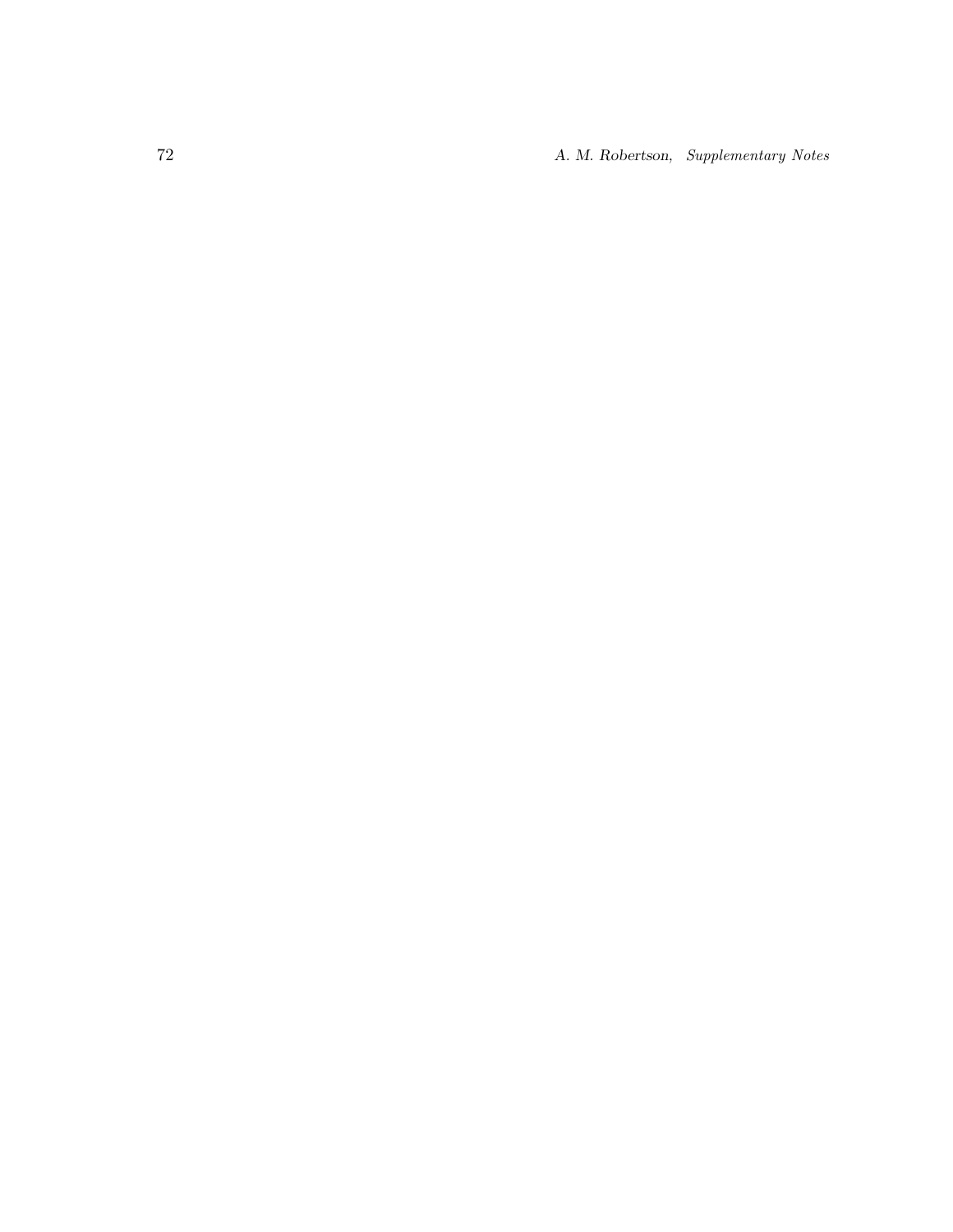### **Appendix B**

## **Isotropic Tensors**

Consider a rectangular Cartesion coordinate system with basis,  $(e_i)$ , and a second Cartesion<br>coordinate system which is retated relative to the first, with basis  $(e')$ . The relationship coordinate system which is rotated relative to the first, with basis  $(\underline{e}'_i)$ . The relationship<br>between  $(e_i)$  and  $(e')$  can be represented as between  $(\underline{e}_i)$ , and  $(\underline{e}'_i)$  can be represented as

$$
\underline{e}_i = A_{ij} \underline{e}'_j \tag{B.1}
$$

where  $A_{ij}$  are components of a proper orthogonal tensor,

$$
A_{ij}A_{kj} = \delta_{ik}, \qquad \det \underline{A} = 1. \tag{B.2}
$$

Therefore, we also have

$$
\underline{e}'_j = A_{ij}\underline{e}_i \tag{B.3}
$$

Consider an arbitrary vector  $\underline{v}$ . We refer to the components of this vector with respect to basis  $(\underline{e}_i)$ , and  $(\underline{e}'_i)$  as  $v_i$  and  $v'_i$ , respectively. Namely,

$$
\underline{v} = v_i \underline{e}_i = v'_i \underline{e}'_i. \tag{B.4}
$$

Using this notation,

$$
\underline{v} = v_i \underline{e}_i = v'_j \underline{e}'_j
$$
  
=  $v'_j A_{kj} \underline{e}_k$  (B.5)

Therefore,

$$
v_l = v'_j A_{kj} \underline{e}_k \cdot \underline{e}_l
$$
  
=  $A_{lj} v'_j$  (B.6)

Similarly, it can be shown that, the components  $M_{ijk...t}$  of a tensor M will transform as

$$
M_{ijk...t} = A_{ia}A_{jb}A_{kc}...A_{th}M'_{abc...h}.
$$
 (B.7)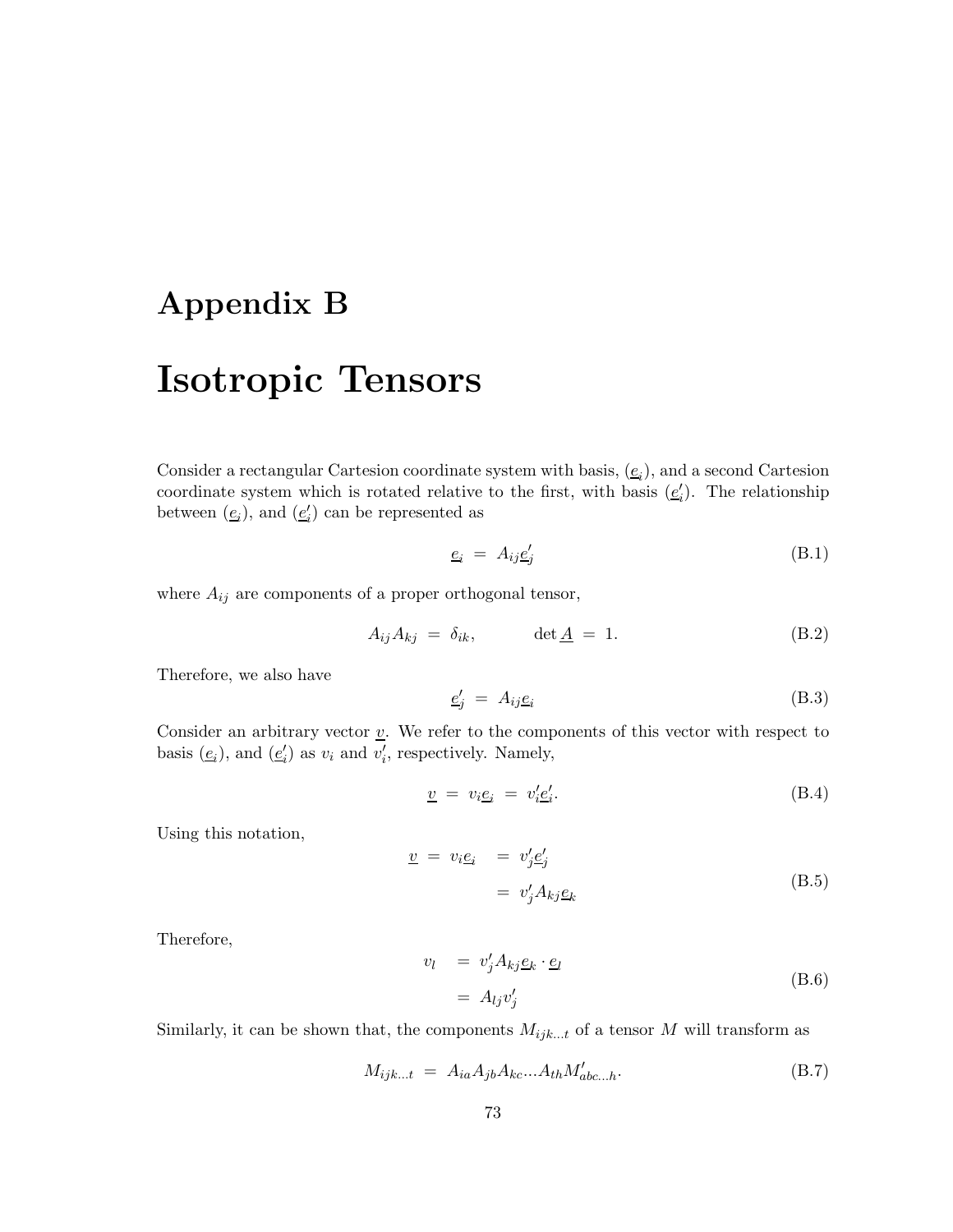A tensor  $M$  is called isotropic if its components retain the same value regardless of the coordinate axis rotation,

$$
M_{ijk...t} = M'_{ijk...t}
$$
\n(B.8)

for all proper orthogonal  $A_{ij}$ . Alternatively,

$$
M_{ijk...t} = A_{ia}A_{jb}A_{kc}...A_{th}M'_{abc...h}.
$$
 (B.9)

**Theorem 1.**: All scalar invariants are isotropic tensors of order 0.

**Theorem 2.:** The only isotropic tensor  $\underline{v}$  of order 1 is the zero tensor. **Proof:** If  $\underline{v}$  is an isotorpic tensor of order 1, then the components of  $\underline{v}$  are unchanged under an proper orthogonal transformations:

$$
v_i = A_{ij} v_j \tag{B.10}
$$

for all proper orthogonal  $\underline{A}$ . Consider the case where the components of  $\underline{A}$  are defined as

$$
\begin{bmatrix} \underline{A} \end{bmatrix} = \begin{bmatrix} -1 & 0 & 0 \\ 0 & -1 & 0 \\ 0 & 0 & 1 \end{bmatrix} . \tag{B.11}
$$

Upon consideration of equation (B.10), we see that this choice of  $\underline{A}$  requires that

$$
(v_1, v_2, v_3) = (-v_1, -v_2, v_3). \tag{B.12}
$$

This implies that  $v_1 = 0, v_2 = 0$ . Similarly, if we now consider the case where the components of  $\underline{A}$  are equal to

$$
[\underline{A}] = \begin{bmatrix} 1 & 0 & 0 \\ 0 & -1 & 0 \\ 0 & 0 & -1 \end{bmatrix}.
$$
 (B.13)

then necessarily  $(v_1, v_2, v_3)=(v_1, -v_2, -v_3)$ . so that  $v_3$  must also be zero. Therefore, if  $\underline{v}$ is an isotropic tensor of order 1, then necessarily  $\underline{v}$  must be the zero vector. It is clear that this is also a sufficient condition.

**Theorem 3.**: Any isotropic tensor of order 2, can be written as a scaler multiple of the identity tensor. Namely, if  $\overline{B}$  is a second order isotropic tensor, then the most general form of B can be written as

$$
\underline{B} = \lambda \underline{I}, \qquad B_{ij} = \lambda \delta_{ij} \qquad (B.14)
$$

where  $\lambda$  is a scalar.

**Theorem 4.:** The components of the most general isotropic tensor  $\underline{B}$  of order 3 can be written as

$$
B_{pqr} = \lambda \epsilon_{ijk} \tag{B.15}
$$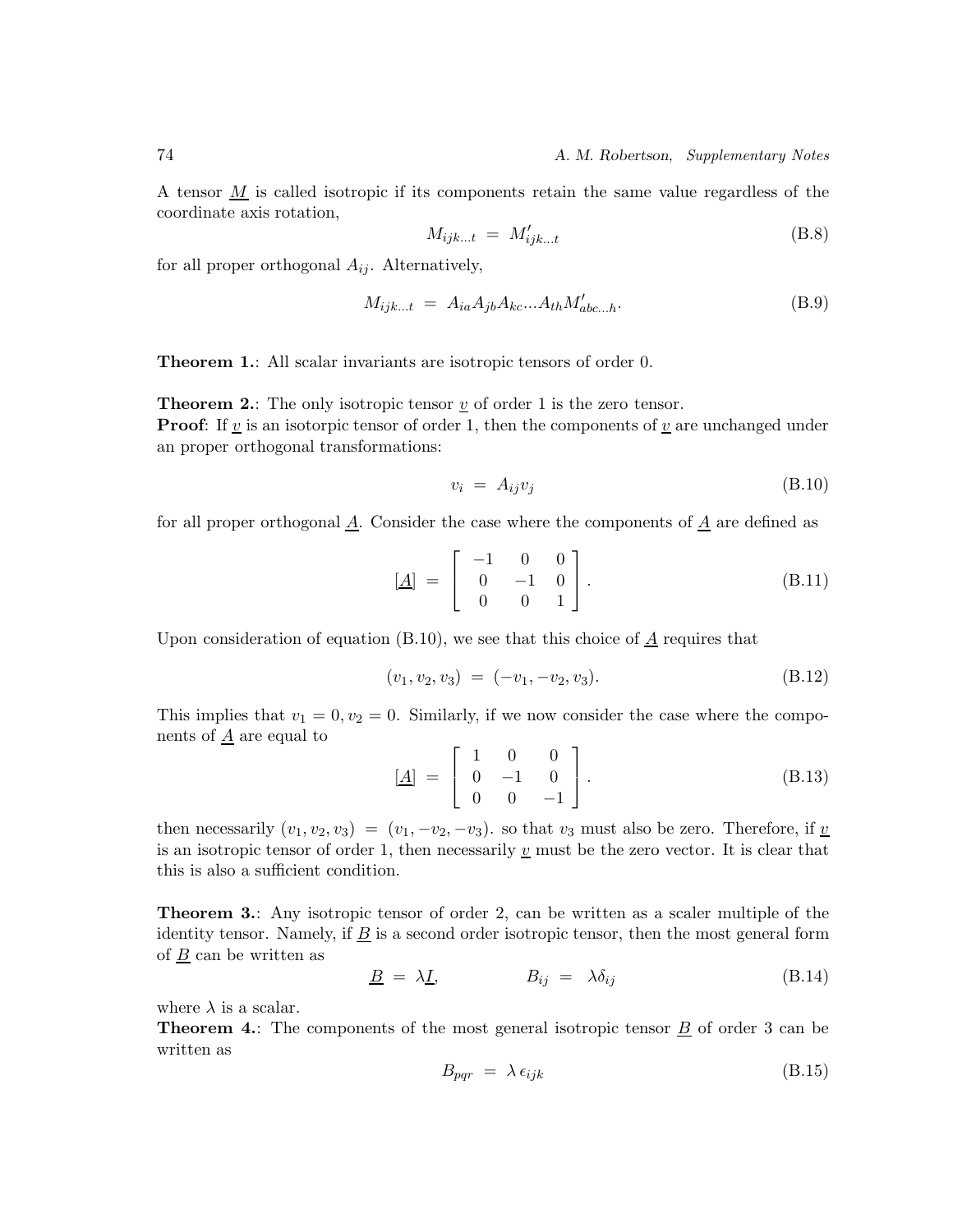where  $\lambda$  is a scalar.

**Proof:** If  $\underline{B}$  is an isotropic tensor of order 3, then the components of  $\underline{B}$  are unchanged under an proper orthogonal transformations:

$$
B_{ijk} = A_{ia} A_{jb} A_{kc} B_{abc} \tag{B.16}
$$

for all proper orthogonal  $\underline{A}$ . Consider the following three choices for the components of  $\underline{A}$ ,

$$
\begin{bmatrix} \underline{A} \end{bmatrix} = \begin{bmatrix} 0 & 0 & -1 \\ -1 & 0 & 0 \\ 0 & 1 & 0 \end{bmatrix}, \qquad \begin{bmatrix} \underline{A} \end{bmatrix} = \begin{bmatrix} 0 & 0 & 1 \\ 1 & 0 & 0 \\ 0 & 1 & 0 \end{bmatrix}, \qquad \begin{bmatrix} \underline{A} \end{bmatrix} = \begin{bmatrix} 0 & 0 & 1 \\ 0 & 1 & 0 \\ -1 & 0 & 0 \end{bmatrix}.
$$
\n(B.17)

If we consider (B.10) for these three proper orthogonal choices for  $\underline{A}$ , we fined that There are only six non-zero components of  $\underline{B}$ , and they are related as

$$
B_{123} = B_{231} = B_{312} = -B_{321} = B_{213} = B_{132}, \tag{B.18}
$$

and therefore necessarily  $B_{ijk}$  must be of the form

$$
B_{ijk} = \lambda \epsilon_{ijk} \tag{B.19}
$$

where lambda is a scaler. The form  $(B.19)$  is also sufficient:

$$
A_{ia}A_{jb}A_{kc}B_{abc} = A_{ia}A_{jb}A_{kc}\lambda\epsilon_{abc}
$$
  
=  $\lambda \det(A_{ab})\epsilon_{ijk}$   
=  $\lambda \epsilon_{ijk}$   
=  $B_{ijk}$  (B.20)

**Theorem 5.**: The components of the most general isotropic tensor,  $\underline{B}$  of order 4 can be written as

$$
B_{ijkl} = \lambda \delta_{ij} \delta_{kl} + \mu \delta_{ik} \delta_{jl} + \gamma \delta_{il} \delta_{jk}.
$$
 (B.21)

**Exercise B.0.1** Prove Theorem 2, making sure to show both necessary and sufficient conditions.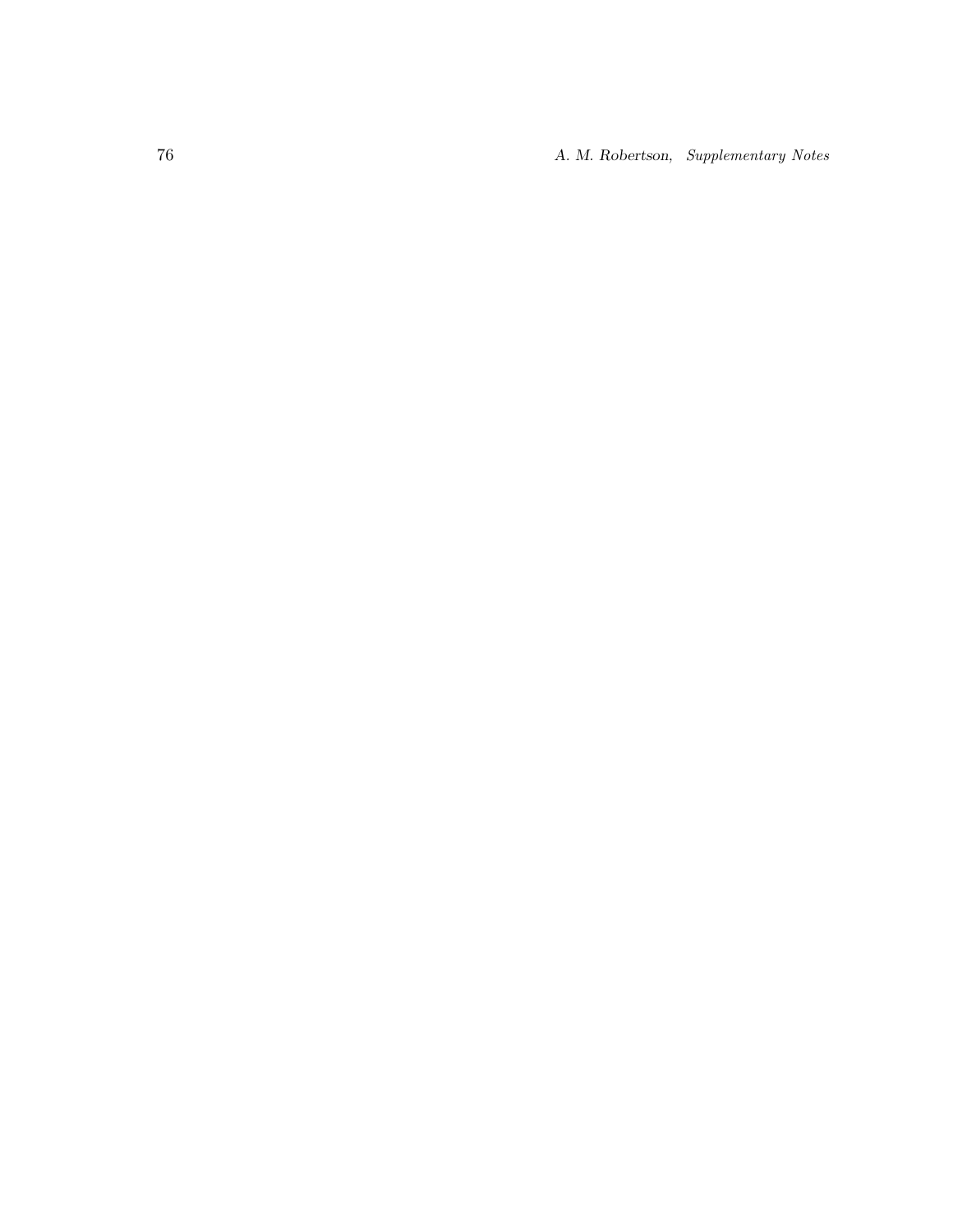## **Appendix C**

## **Isotropic Tensor Functions**

#### **C.1 Scalar valued isotropic tensor functions**

**Definition:** A scalar valued function of a second order tensor  $\phi = \hat{\phi}(\underline{B})$  is said to be an *isotropic tensor function* if

$$
\phi(B_{ij}) = \phi(B'_{ij}) = \phi(A_{ik}B_{kl}A_{jl})
$$
\n(C.1)

for all proper orthogonal A. Such a scalar valued function is also called simply an *invariant*.

**Definition:** The following isotropic scalar functions  $I_{\underline{B}}$ ,  $II_{\underline{B}}$  III<sub>B</sub> are called the *Principal Invariants* of a second order tensor  $\underline{B}$ ,

$$
I_{\underline{B}} = tr\underline{B} = B_{ii}
$$
  
\n
$$
II_{\underline{B}} = \frac{1}{2} (tr(\underline{B})^2 - tr(\underline{B} \cdot \underline{B})) = \frac{1}{2} (B_{ii}B_{jj} - B_{ij}B_{ji})
$$
  
\n
$$
III_{\underline{B}} = det \underline{B}
$$
\n(C.2)

The set of invariants (C.2) arise frequently as the coefficients of the characteristic equation for a second order tensor. Another set of invariants are,

$$
\overline{I}_{\underline{B}} = tr \underline{B} = B_{ii}
$$
\n
$$
\overline{II}_{\underline{B}} = tr \underline{B}^{2} = B_{ij} B_{ji}
$$
\n
$$
I\overline{II}_{\underline{B}} = tr \underline{B}^{3} = B_{ij} B_{jk} B_{ki}
$$
\n(C.3)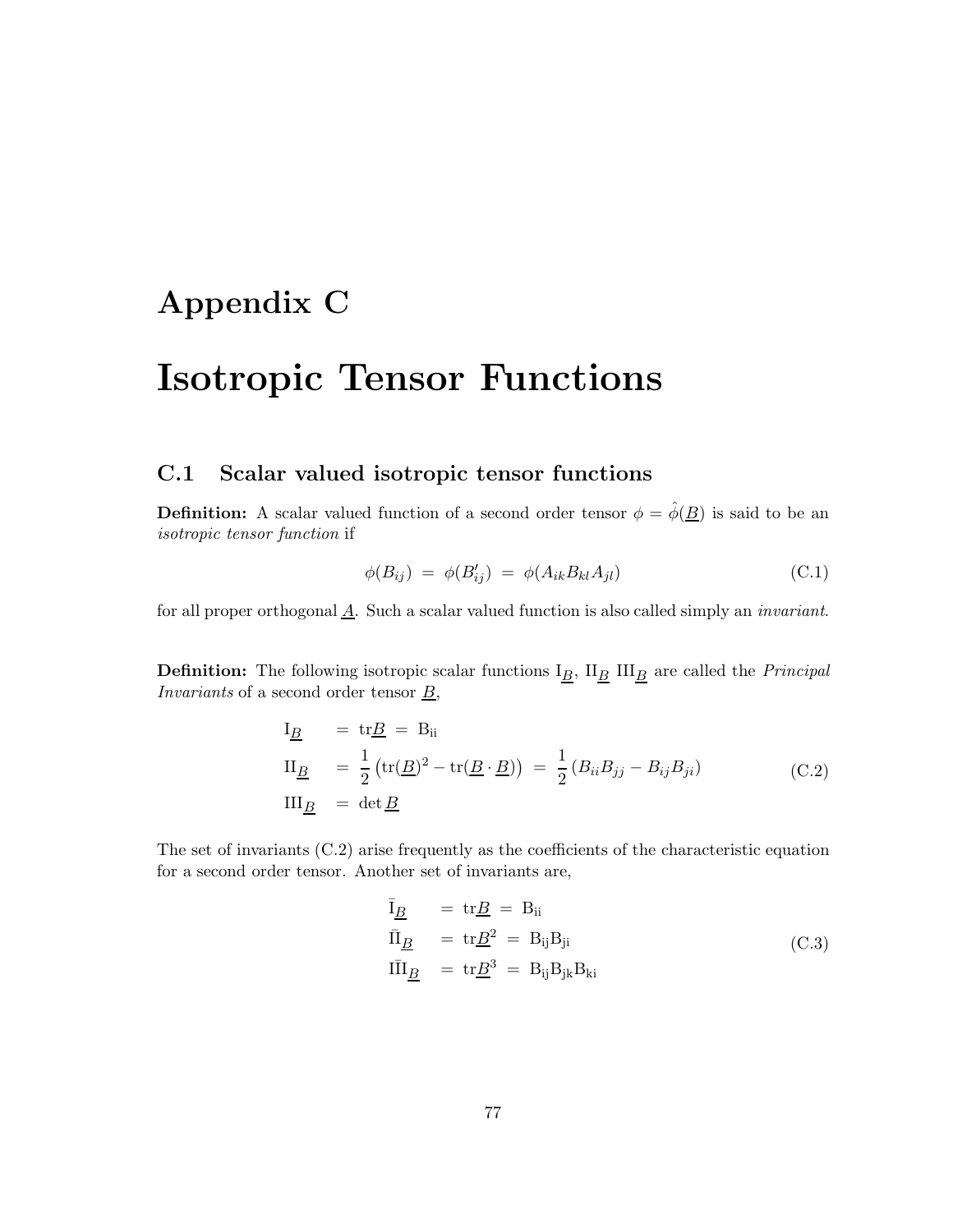#### **Representation Theorem for Invariant Scalar Valued Functions of a Symmetric Tensor**

A scalar valued function of a symmetric tensor  $\phi(B)$  is an invariant if and only if it can be written as a function of the principal invariants of the symmetric tensor  $\underline{B}$ .

$$
\phi(\underline{B}) \ = \ \hat{\phi}(\mathbf{I}_{\underline{B}}, \mathbf{II}_{\underline{B}}, \mathbf{III}_{\underline{B}}) \tag{C.4}
$$

### **C.2 Symmetric Isotropic Tensor Functions**

**Definition:** A second order tensor valued function of a second order tensor  $\underline{F} = \hat{F}(\underline{B}_1, \underline{B}_2, ... \underline{B}_N)$ is said to be an *isotropic tensor function* if

$$
\underline{A} \cdot (\underline{B}_1, \underline{B}_2, \dots \underline{B}_N) \cdot \underline{A}^T = \hat{F}(\underline{A} \cdot \underline{B}_1 \cdot \underline{A}^T, \underline{A} \cdot \underline{B}_2 \cdot \underline{A}^T, \dots \underline{A} \cdot \underline{B}_N \cdot \underline{A}^T)
$$
(C.5)

for all proper orthogonal  $\underline{A}$  and all  $\underline{B}_i$  in the domain of definition of the function  $\underline{F}$ .

#### **Representation Theorem for Symmetric Isotropic Tensor Functions**

A tensor function  $\underline{B} = \underline{B}(\underline{A})$  for which both  $\underline{A}$  and  $\underline{B}$  are symmetric second order tensors, is an isotropic function if and only if it has a representation of the form,

$$
\underline{B} = \underline{\hat{B}}(\underline{A}) = \phi_o \underline{I} + \phi_1 \underline{A} + \phi_2 \underline{A}^2 \tag{C.6}
$$

where  $\phi_1, \phi_2, \phi_3$  *are functions of the principal invariants of*  $\underline{A}$ .

This theorem can be generalized for tensors which are not of second order (see, for example, Truesdell, Non-Linear Field Theories of Mechanics, Handbuch Der Physik, Volume III/3, 1965, p 32), [**?**].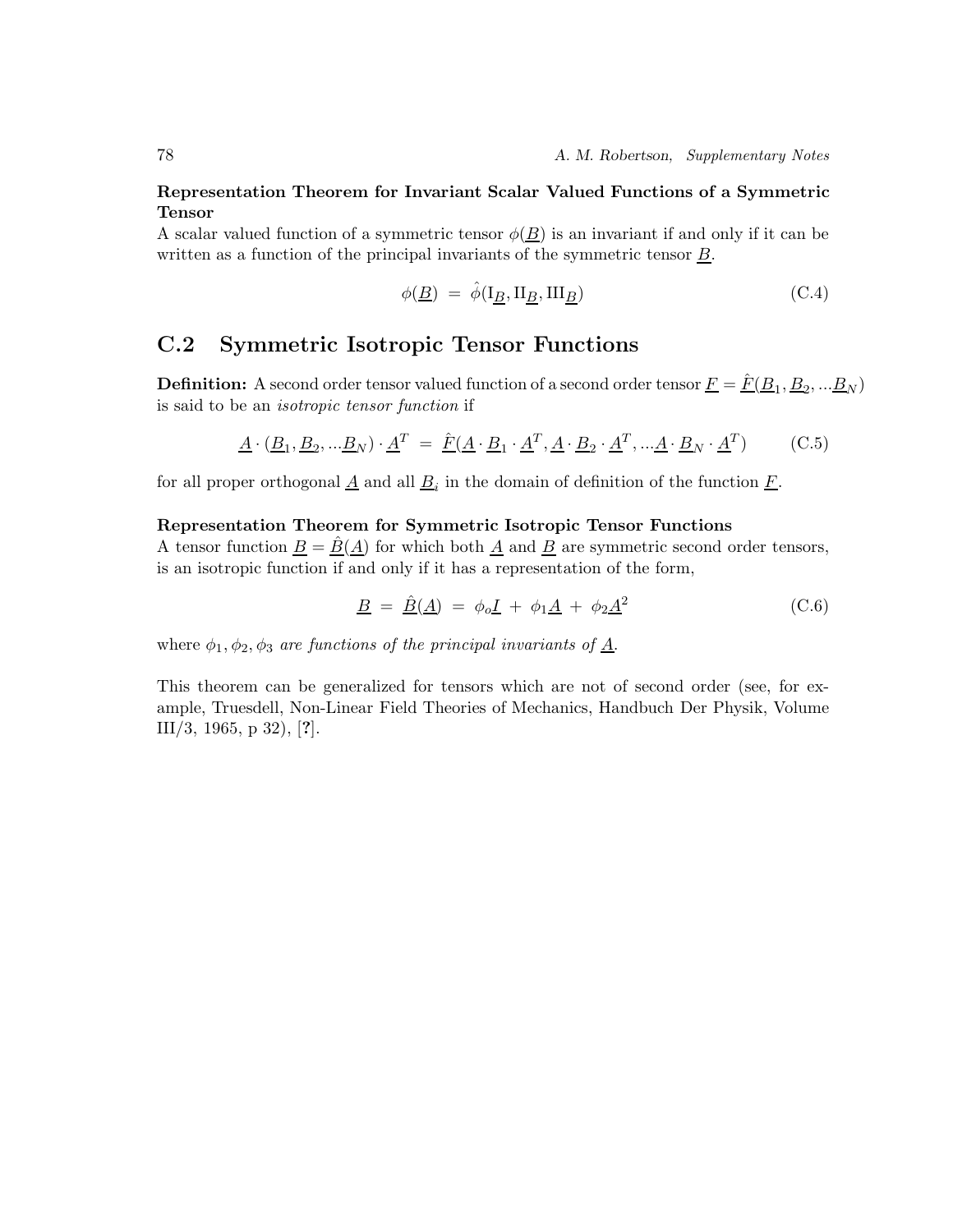## **Appendix D**

# **Some Derivations for Isotropic Materials**

We now derive the following useful identities for the discussion of isotropic materials. Consider the symmetric second order tensor  $C$  with principle invariants  $I_1, I_2, I_3$ . In this appendix, we will prove the following results,

$$
\frac{\partial I_1}{\partial C} = I \qquad \qquad \frac{\partial I_1}{\partial C_{AB}} = \delta_{AB}
$$
\n
$$
\frac{\partial I_2}{\partial C} = I_1 I - C \qquad \text{or} \qquad \frac{\partial I_2}{\partial C_{AB}} = I_1 \delta_{AB} - C_{AB}
$$
\n
$$
\frac{\partial I_3}{\partial C} = I_3 C^{-1} \qquad \qquad \frac{\partial I_3}{\partial C_{AB}} = I_3 C_{AB}^{-1}
$$
\n(D.1)

The first result is easily proven through,

$$
\frac{\partial I_1}{\partial C_{AB}} = \frac{\partial C_{DD}}{\partial C_{AB}} = \delta_{DA}\delta_{DB} = \delta_{AB}.
$$
 (D.2)

Furthermore,

$$
\frac{\partial I_2}{\partial C_{AB}} = \frac{1}{2} \frac{\partial}{\partial C_{AB}} (I_1^2 - C_{FG} C_{FG})
$$
\n
$$
= I_1 \frac{\partial I_1}{\partial C_{AB}} - \frac{1}{2} \left( \frac{\partial C_{FG}}{\partial C_{AB}} + C_{FG} \frac{\partial C_{FG}}{\partial C_{AB}} \right)
$$
\n
$$
= I_1 \delta_{AB} - C_{AB}
$$
\n(D.3)

Finally,

$$
\frac{\partial I_3}{\partial \underline{C}} = \frac{\partial \det \underline{C}}{\partial \underline{C}} = I_3 \underline{C}^{-1}
$$
 (D.4)

where we have used the result  $\partial \det A/\partial A = \det A A^{-T}$ , for all non-singular second order tensors  $\underline{A}$ .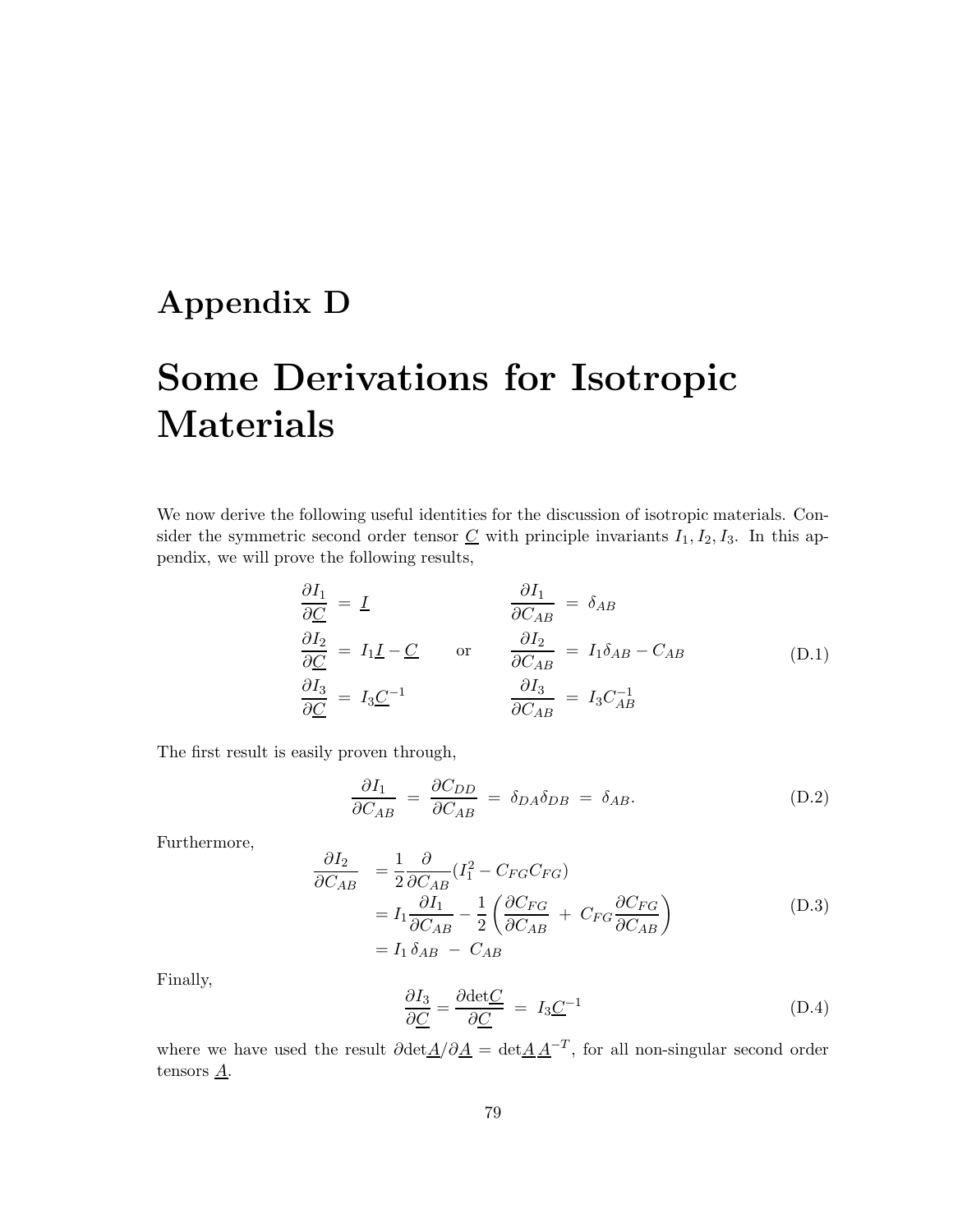### **D.0.1** Results for the invariants for second order tensors  $C$  and  $a_0 \otimes a_0$

It is also useful to note the following results for invariants,

$$
I_4 = \underline{a}_0 \cdot (\underline{Ca}_0), \qquad I_5 = \underline{a}_0 \cdot (\underline{C}^2 \underline{a}_0), \tag{D.5}
$$

that will be used in deriving the form of the stress tensor for fiber reenforced materials,

$$
\frac{\partial I_4}{\partial C} = \underline{a}_0 \otimes \underline{a}_0
$$
\n
$$
\frac{\partial I_4}{\partial C_{AB}} = a_{0A}a_{0B},
$$
\n(D.6)\n
$$
\frac{\partial I_5}{\partial C} = \underline{a}_0 \otimes \underline{C}a_0 + \underline{C}a_0 \otimes \underline{a}_0
$$
\nor\n
$$
\frac{\partial I_5}{\partial C_{AB}} = a_{0A}C_{BC}\underline{a}_{0C} + C_{AC}\underline{a}_{0C}a_{0B}.
$$

**D.0.2** Results for the invariants for second order tensors  $C$ ,  $a_0 \otimes a_0$ ,  $g_0 \otimes g_0$ It is also useful to note the following results for additional invariants which arise for the case of two fiber families,

$$
I_6 = \underline{g}_0 \cdot (\underline{Cg}_0), \quad I_7 = \underline{g}_0 \cdot (\underline{C}^2 \underline{g}_0), \quad I_8 = \frac{1}{2} (\underline{a}_0 \cdot \underline{g}_0) (\underline{a}_0 \cdot ((\underline{Cg}_0) + \underline{g}_0 \cdot (\underline{Ca}_0)), \quad (D.7)
$$

It is useful to note that,

$$
\frac{\partial I_6}{\partial C} = g_0 \otimes g_0,
$$
\n
$$
\frac{\partial I_7}{\partial C} = g_0 \otimes Cg_0 + Cg_0 \otimes g_0,
$$
\n
$$
\frac{\partial I_8}{\partial C} = (a_0 \cdot g_0), (a_0 \otimes g_0 + g_0 \otimes a_0).
$$
\n(D.8)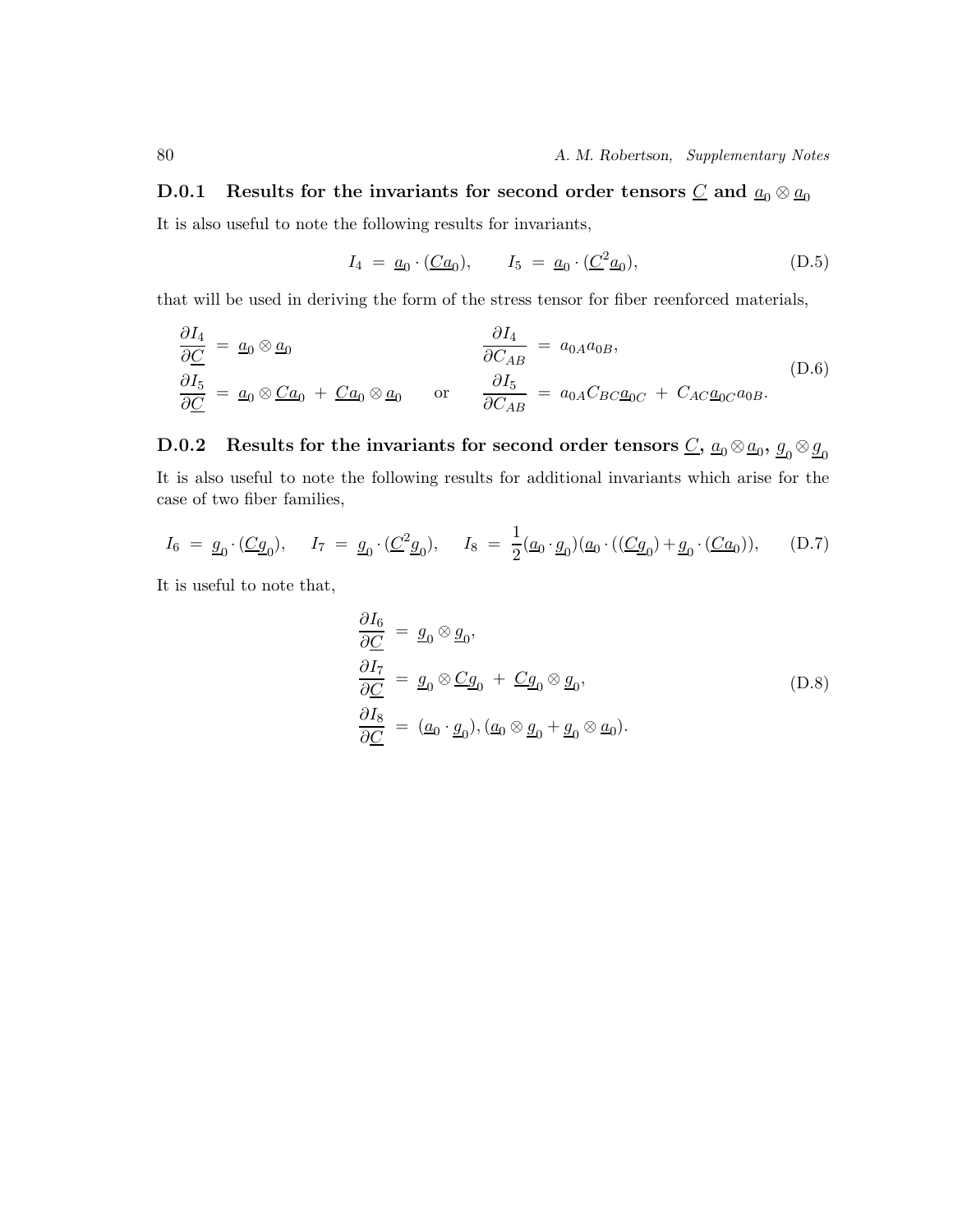# **Bibliography**

- [1] J. Betten. Formulation of anisotropic constitutive equations. In J. P. Boehler, editor, *Applications of Tensor Functions in Solid Mechanics, CISM Courses and Lectures*, number 292, pages 227–250. International Center for Mechanical Sciences, Springer-Verlag, 1984.
- [2] R. B. Bird, R. C. Armstrong, and O. Hassager. *Dynamics of Polymeric Liquids, Volume I*. John Wiley & Sons, second edition, 1987.
- [3] B. D. Coleman, H. Markovitz, and W. Noll. *Viscometric Flows of Non-Newtonian Fluids*. Springer-Verlag, 1966.
- [4] J. E. Dunn and R. L. Fosdick. Thermodynamics, stability and boundedness of fluids of complexity 2 and fluids of second grade. *Arch. Rational Mech. Anal.*, 56:191–252, 1974.
- [5] J. E. Ericksen and R. S. Rivlin. Large elastic deformations of homogeneous anisotropic materials. *J. Rat. Mech. Anal.*, 3:281–301, 1954.
- [6] R. Finn. Stationary solutions of the Navier-Stokes equations. *Symp. Appl. Math.*, 17:121–153, 1965.
- [7] G. P. Galdi, J. G. Heywood, and Y. Shibata. On the global existence and convergence to steady state of Navier-Stokes flow past an obstacle that is started from rest. *Arch. Rational Mech. Anal.*, 138:307–318, 1997.
- [8] G. P. GALDI, M. PADULA, and K. R. RAJAGOPAL. On the conditional stability of the rest state of a fluid of second grade in unbounded domains. *Arch. Rational Mech. Anal.*, 109(2):173–182, 1990.
- [9] G. P. Galdi and B. D. Reddy. Well-posedness of the problem of fiber suspension flows. *J. Non-Newtonian Fluid Mech.*, 83(3):205–230, 1999.
- [10] A. E. Green and J. E. Adkins. *Large Elastic Deformations*. Clarendon Press, 1960.
- [11] A. E. Green and P. M. Naghdi. A note on invariance under superposed rigid body motions. *J. Elasticity*, 9:1–8, 1979.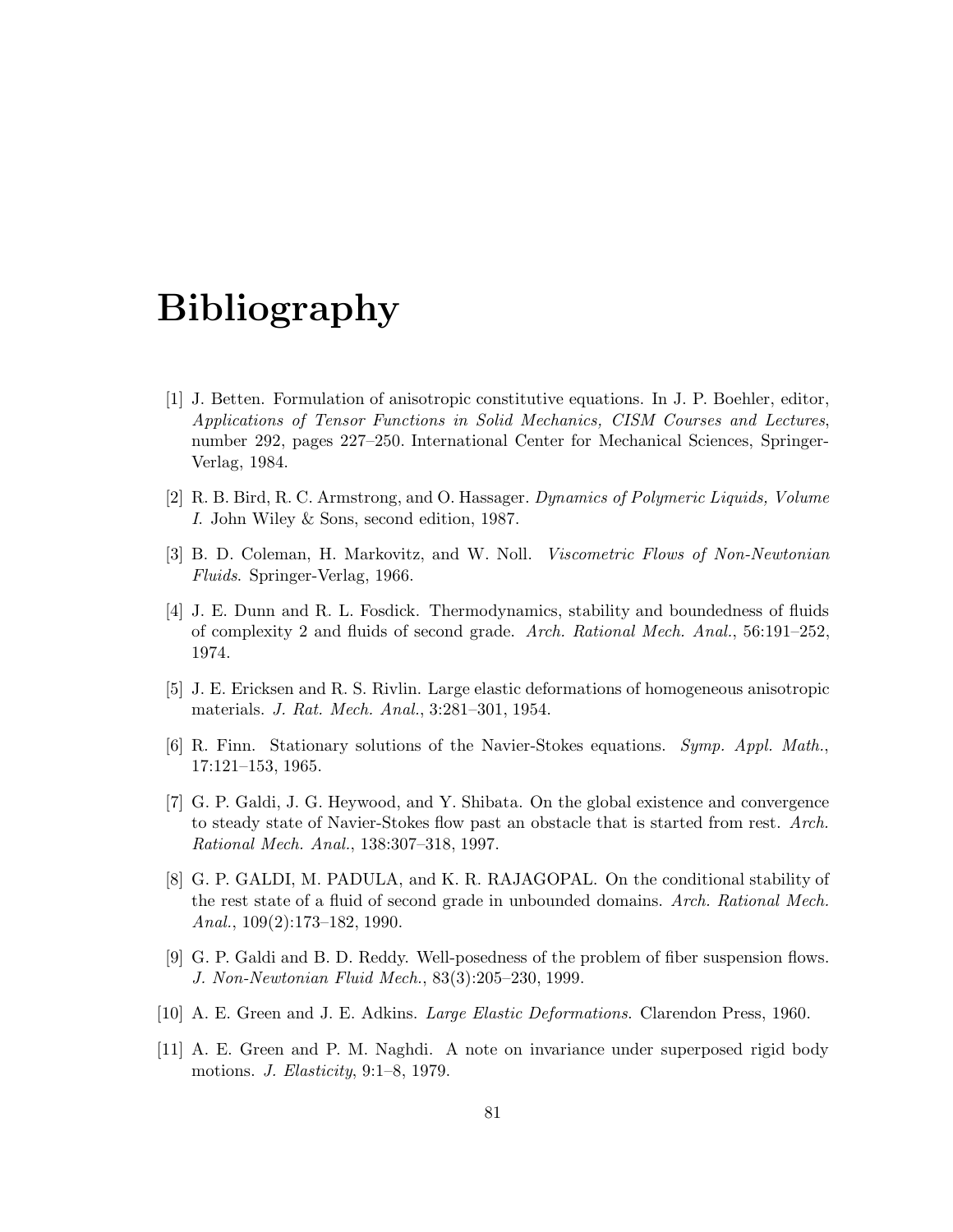- [12] J. Hadamard. *Lectures on Cauchy's Problem in Linear Partial Differential Equations*. Yale University Press, 1923.
- [13] J. G. Heywood. *On Non-stationary problems for the Navier-Stokes equations and the stability of stationary flows*. PhD thesis, Stanford University, 1969.
- [14] G. A. Holzapfel. *Nonlinear Solid Mechanics A Continuum Approach for Engineering*. J. Wiley & Sons, 2000.
- [15] D. D. Joseph. Instability of the rest state of fluids of arbitrary grade greater than one. *Arch. Rational Mech. Anal.*, 75:251–256, 1981.
- [16] M. M. Keentok, A. G. Georgescu, A. A. Sherwood, and R. I. Tanner. The measurement of the second normal stress difference for some polymer solutions. *J. Non-Newtonian Fluid Mech.*, **6**:303–324, 1980.
- [17] D. C. Leigh. Non-Newtonian fluids and the second law of thermodynamics. *Physics of Fluids*, **5**:501–502, 1962.
- [18] P. M. Naghdi. Mechanics of solids. In C. Truesdell, editor, *Handbuch der Physik*, volume VIa/2, chapter The Theory of Shells and Plates, pages 425–640. Springer-Verlag, 1972.
- [19] Walter Noll. A mathematical theory of the mechanical behavior of continuous media. *Arch. Rational Mech. Anal.*, **2**:197–226, 1958/59.
- [20] J. W. Ogden. *Non-linear Elastic Deformations*. Dover, 1997.
- [21] S. Ramachandran, H. W. Gao, and E. B. Christiansen. Dependence of viscoelastic flow functions on molecular structure for linear and branched polymers. *Macromolecules*, 18:695–699, 1985.
- [22] A. M. Robertson. On the attainability of steady viscometric flows. *Quaderni di Matematica*, 10:219–245, 2003.
- [23] W. R. Schowalter. *Mechanics of Non-Newtonian Fluids*. Pergamon Press, 1978.
- [24] A. J. M. Spencer. Theory of invariants. In A. C. Eringen, editor, *Continuum Physics*, volume I, pages 239–253. Academic Press, 1971.
- [25] A. J. M. Spencer. *Continuum Mechanics*. Longman, 1980.
- [26] A. J. M. Spencer. Constitutive theory for strongly anisotropic solids. In A. J. M. Spencer, editor, *Continuum Theory of the Mechanics of Fibre-Reinforced Composites, CISM Courses and Lectures*, number 282, pages 1–32. International Center for Mechanical Sciences, Springer-Verlag, 1984.
- [27] L. A. Taber. *Nonlinear Theory of Elasticity- Applications in Biomechanics*. World Scientific, 2004.